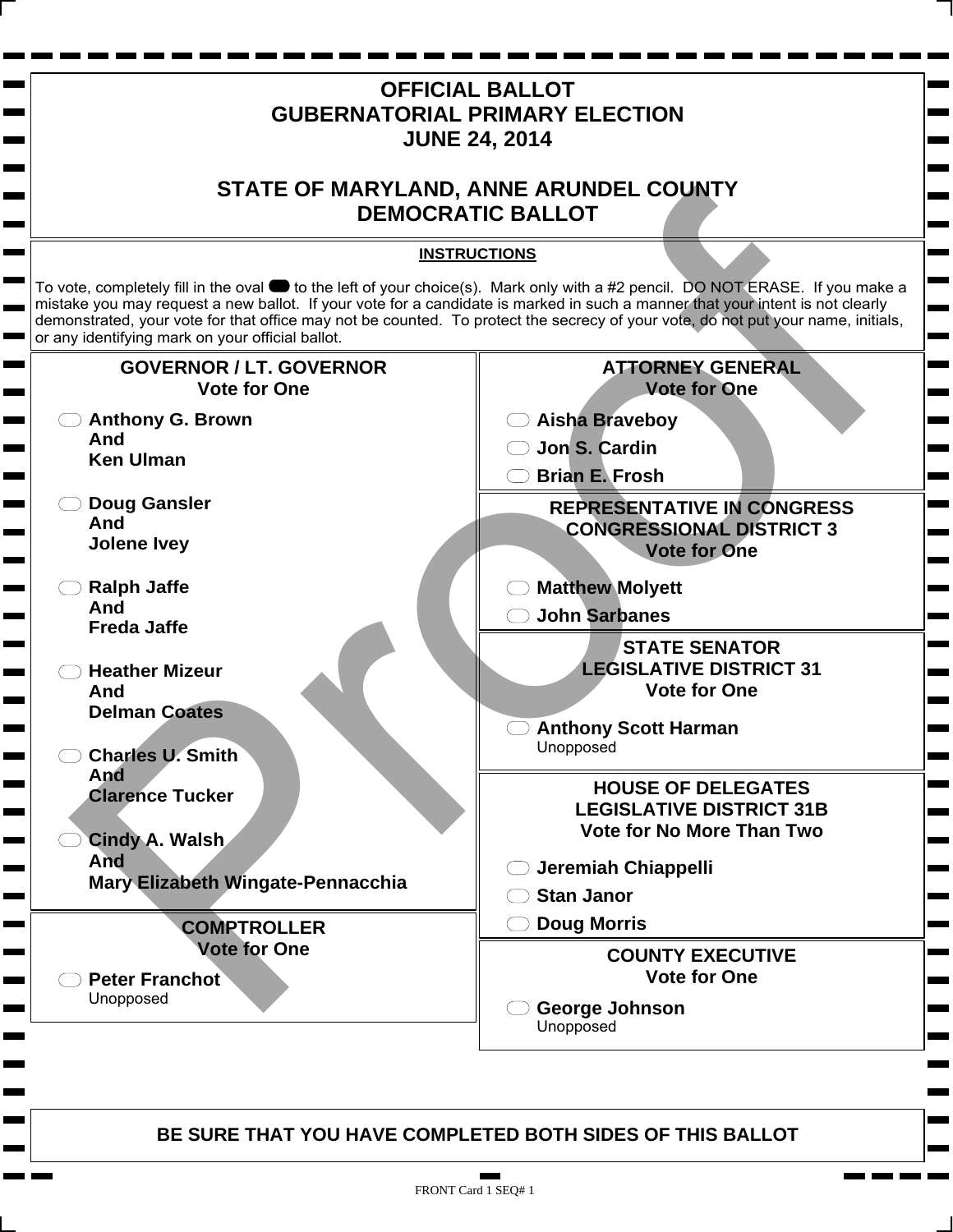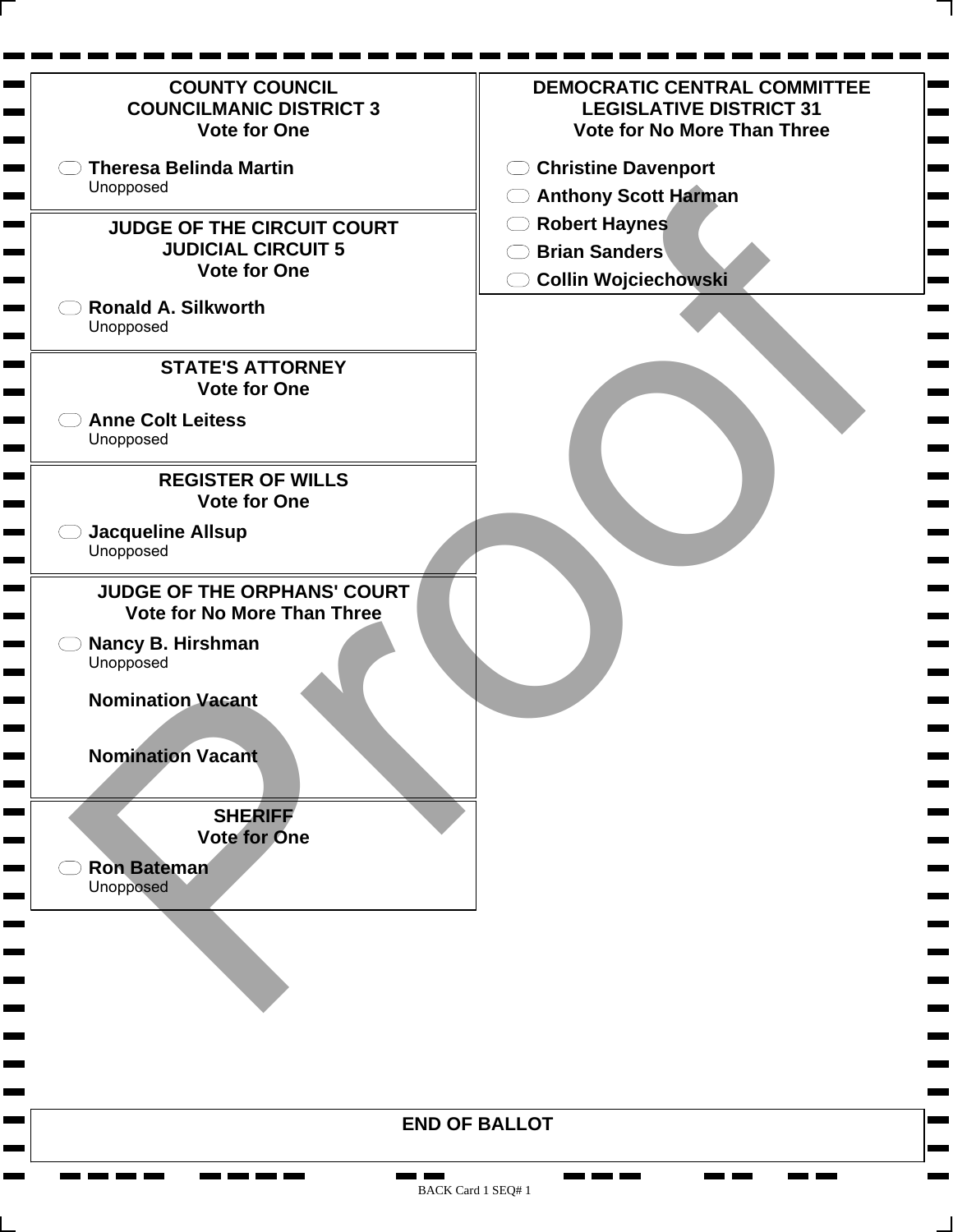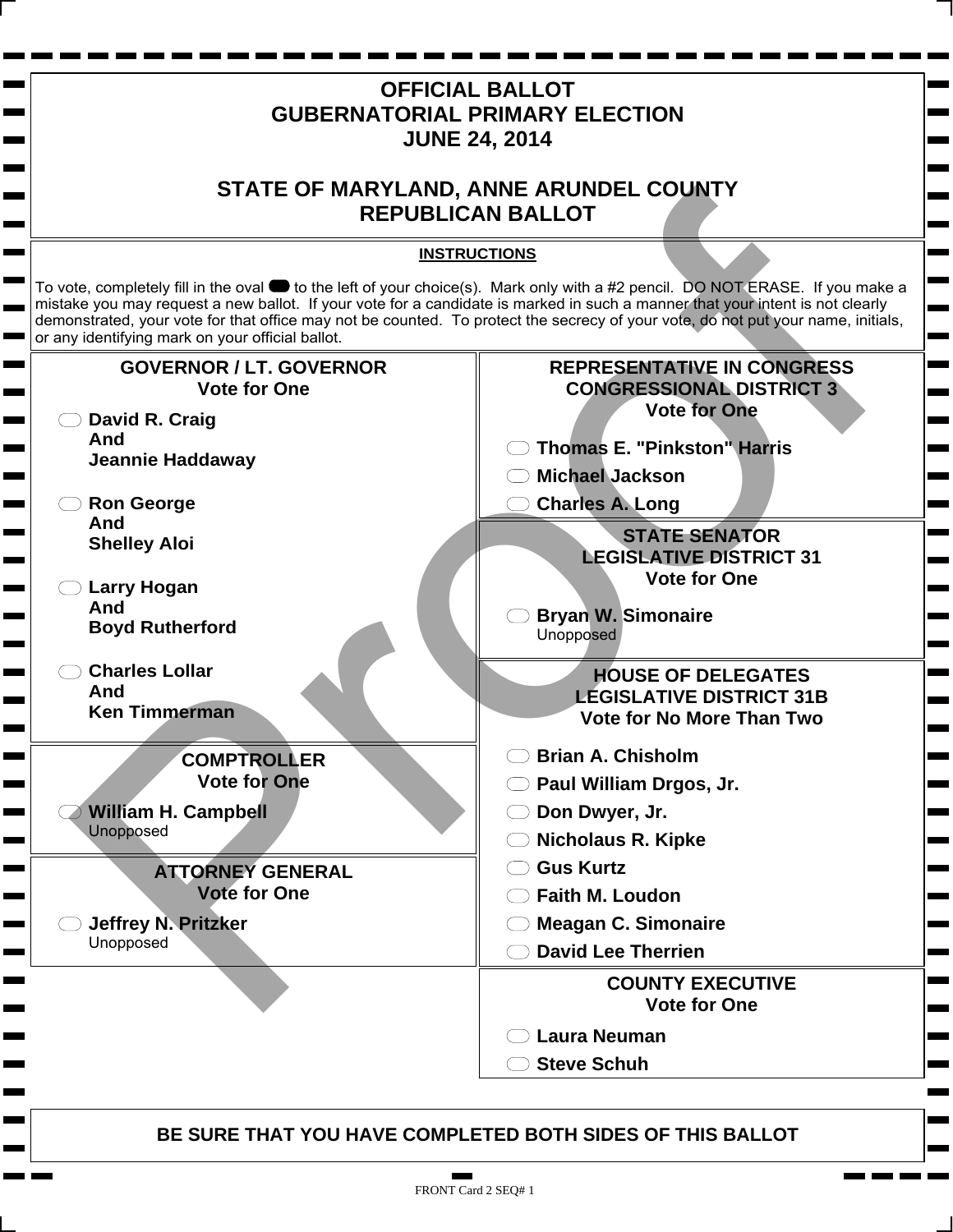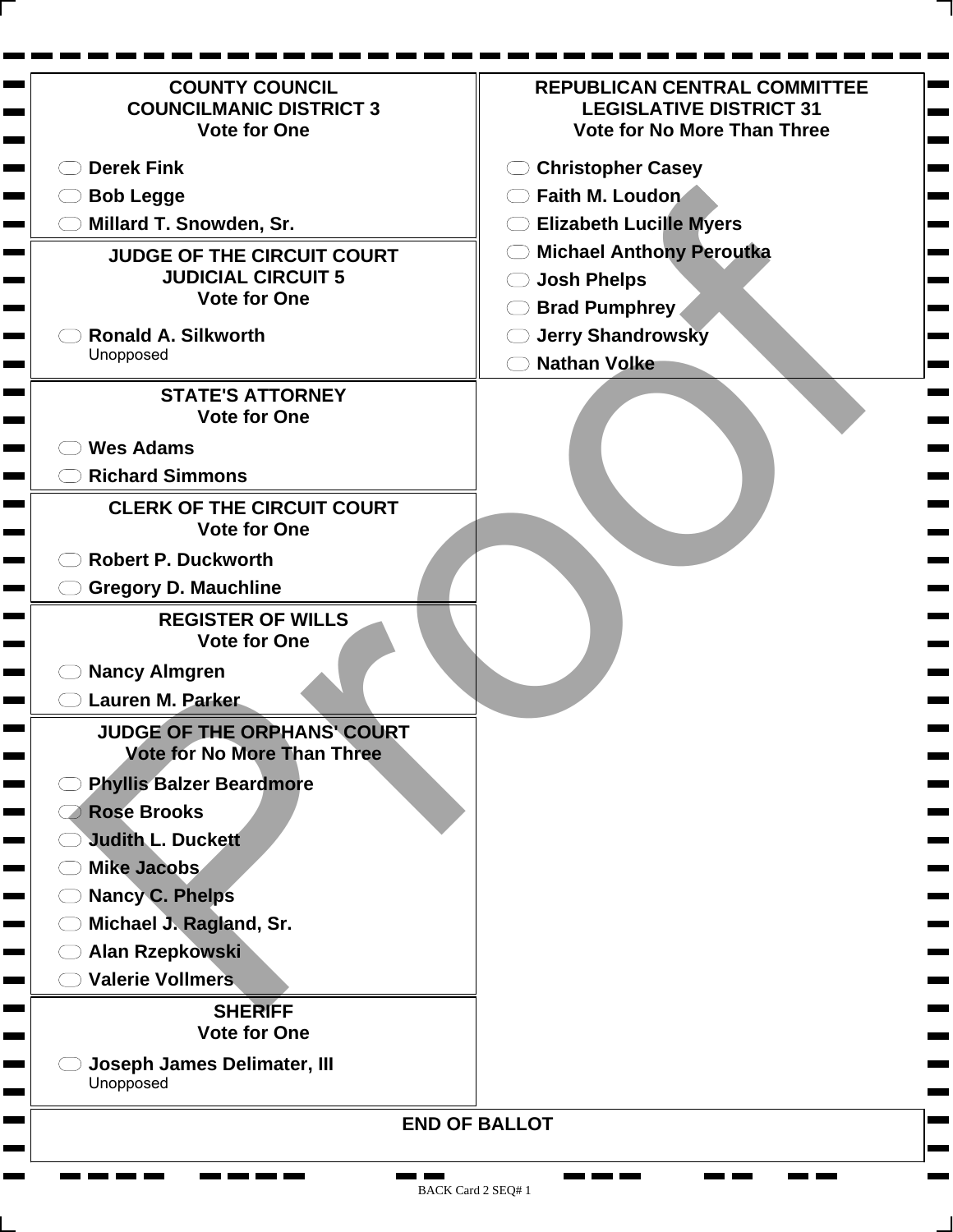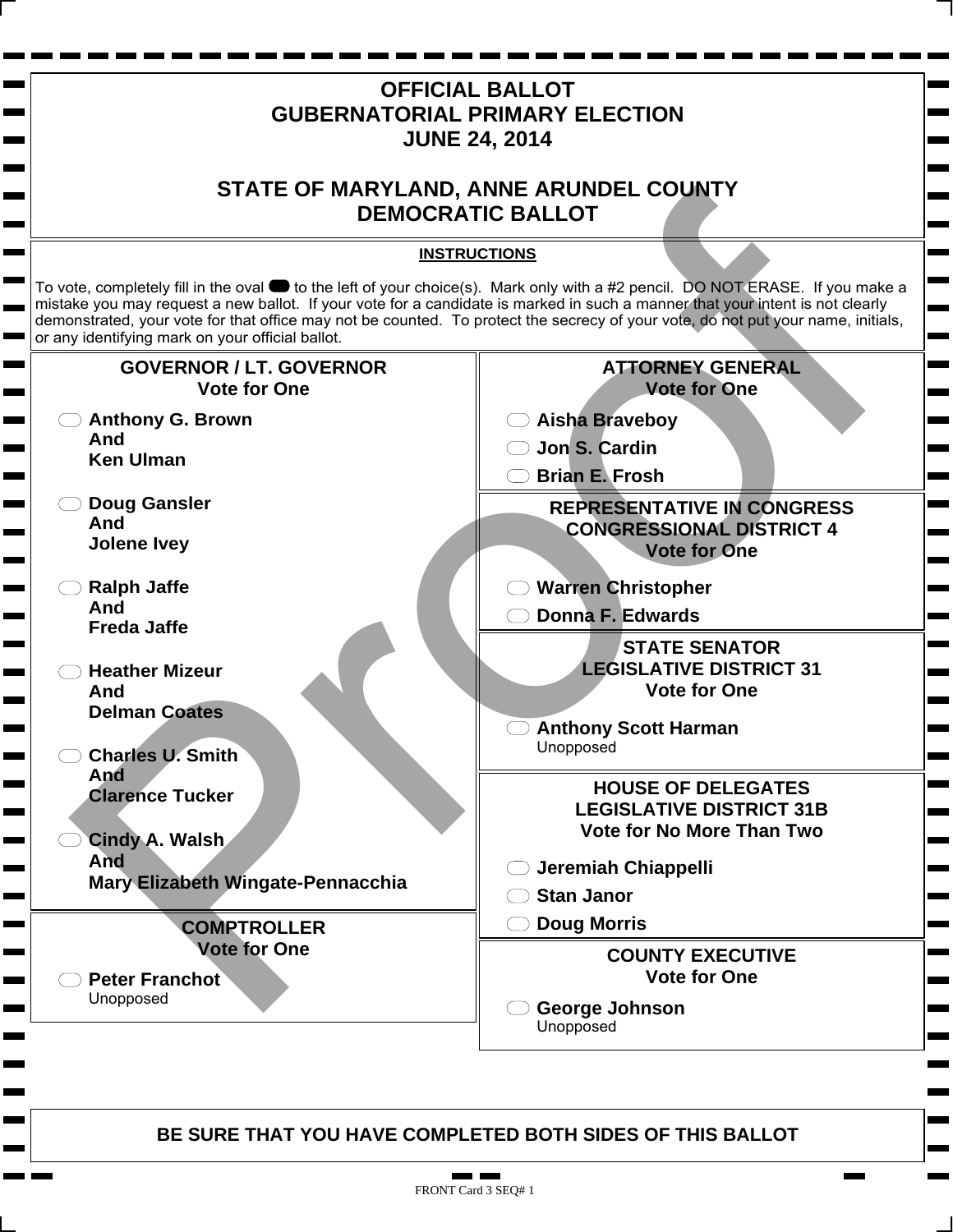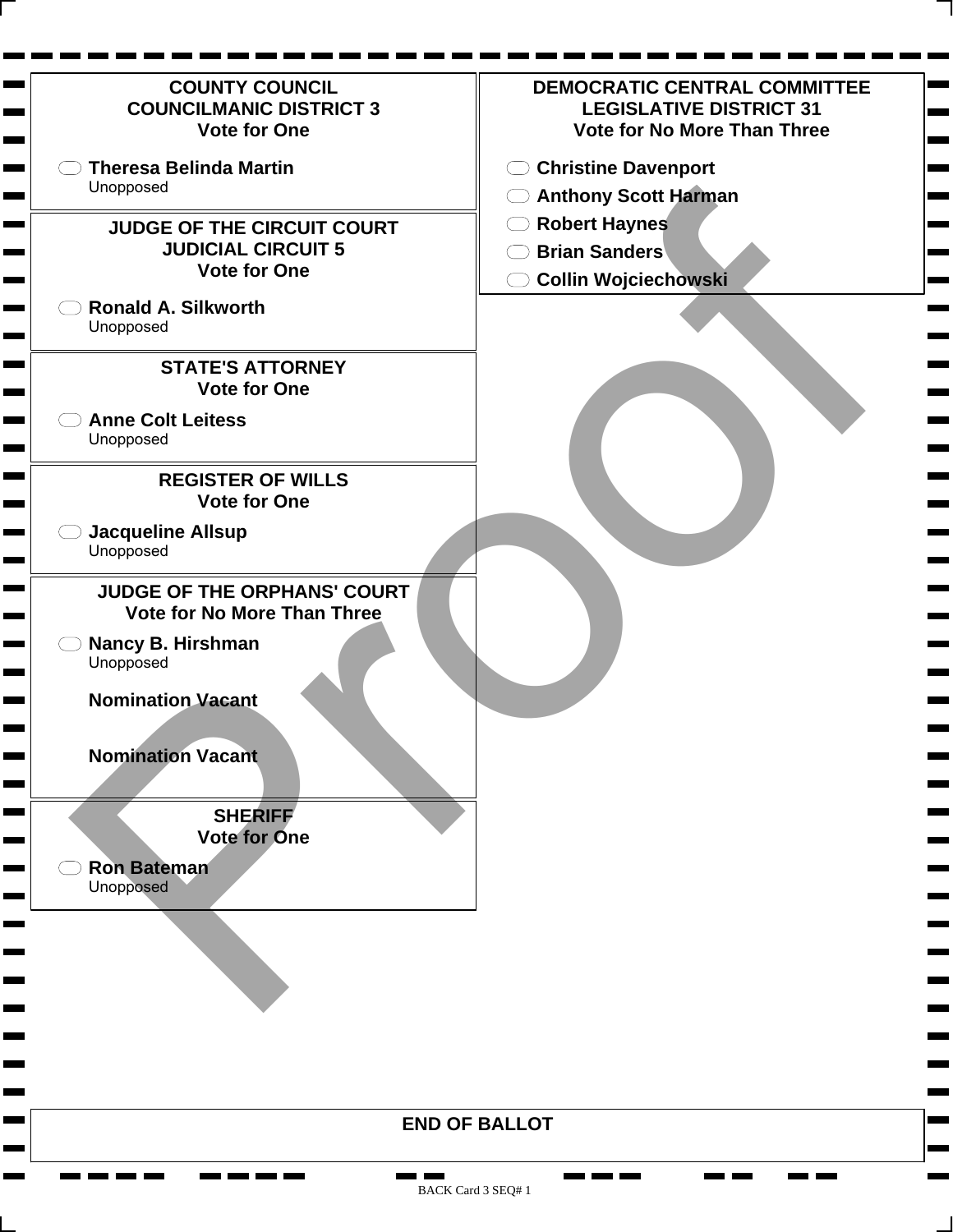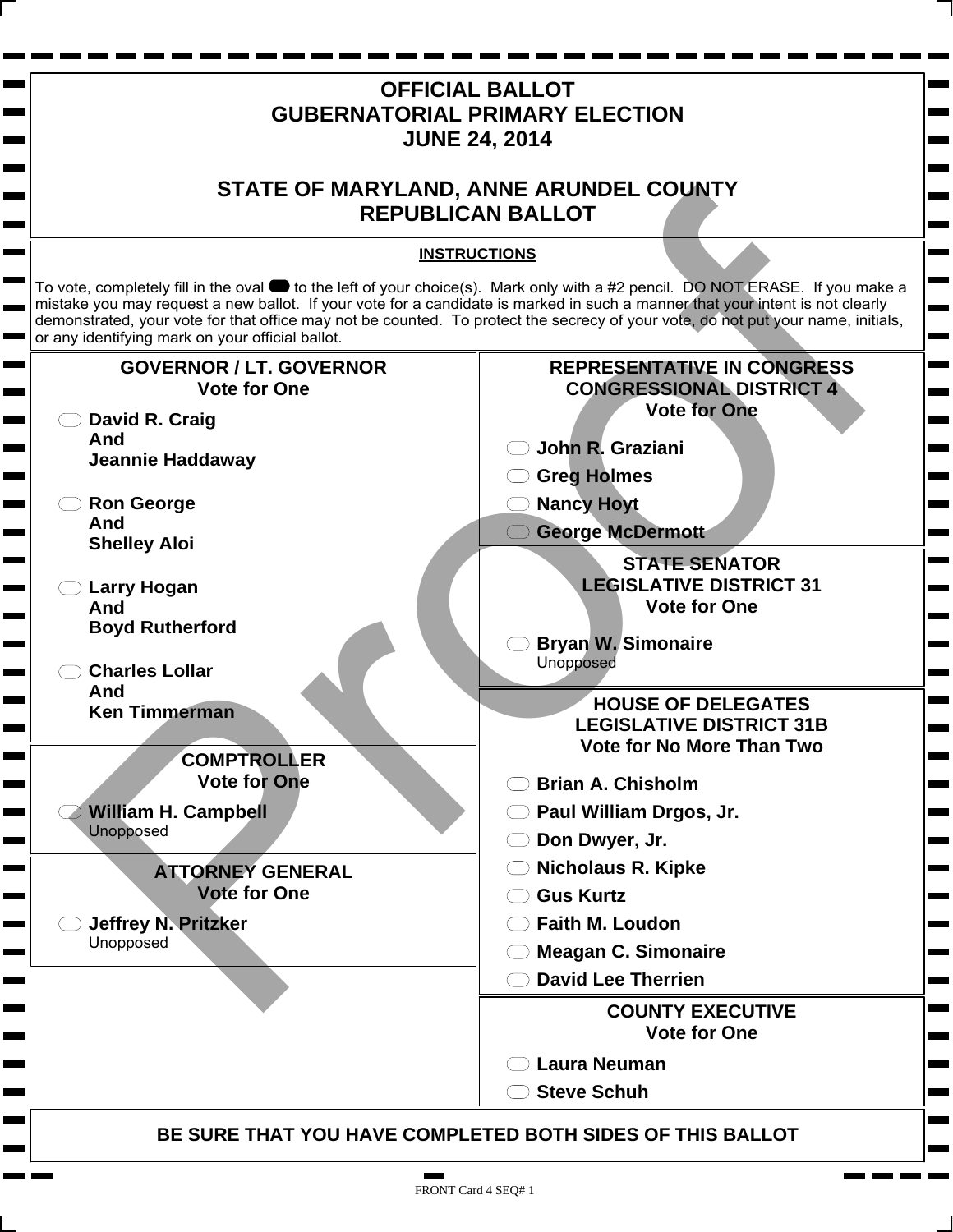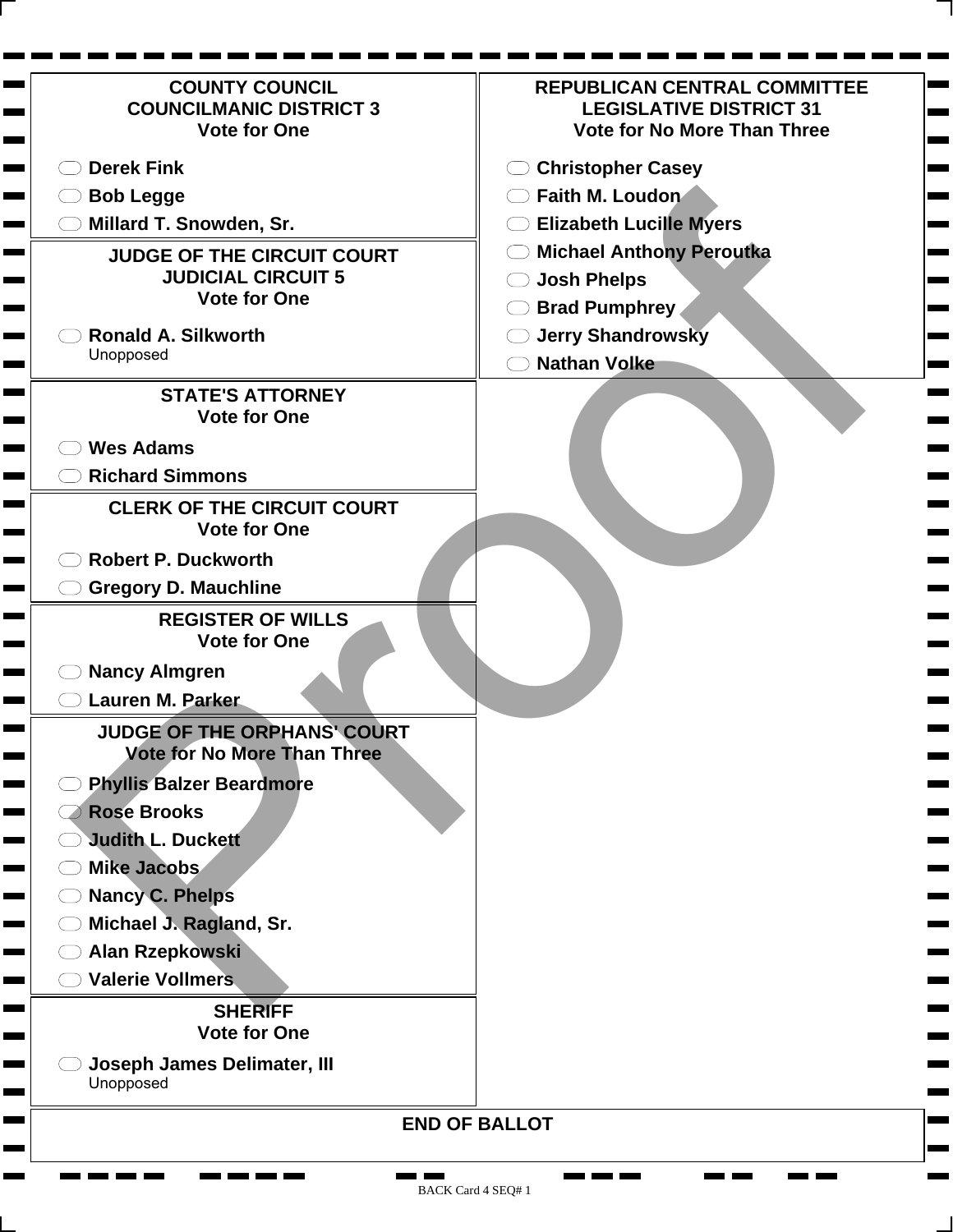

## FRONT Card 5 SEQ# 1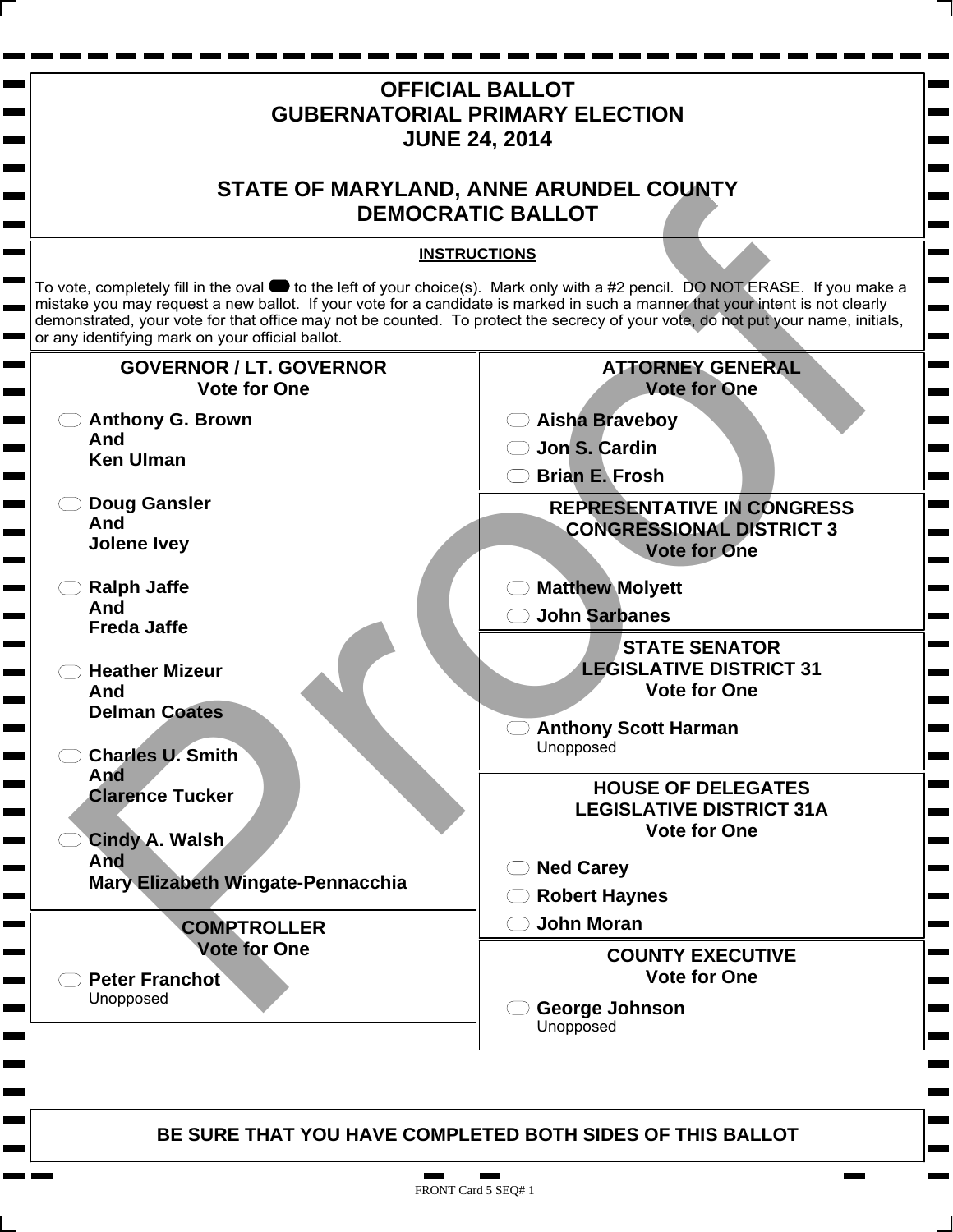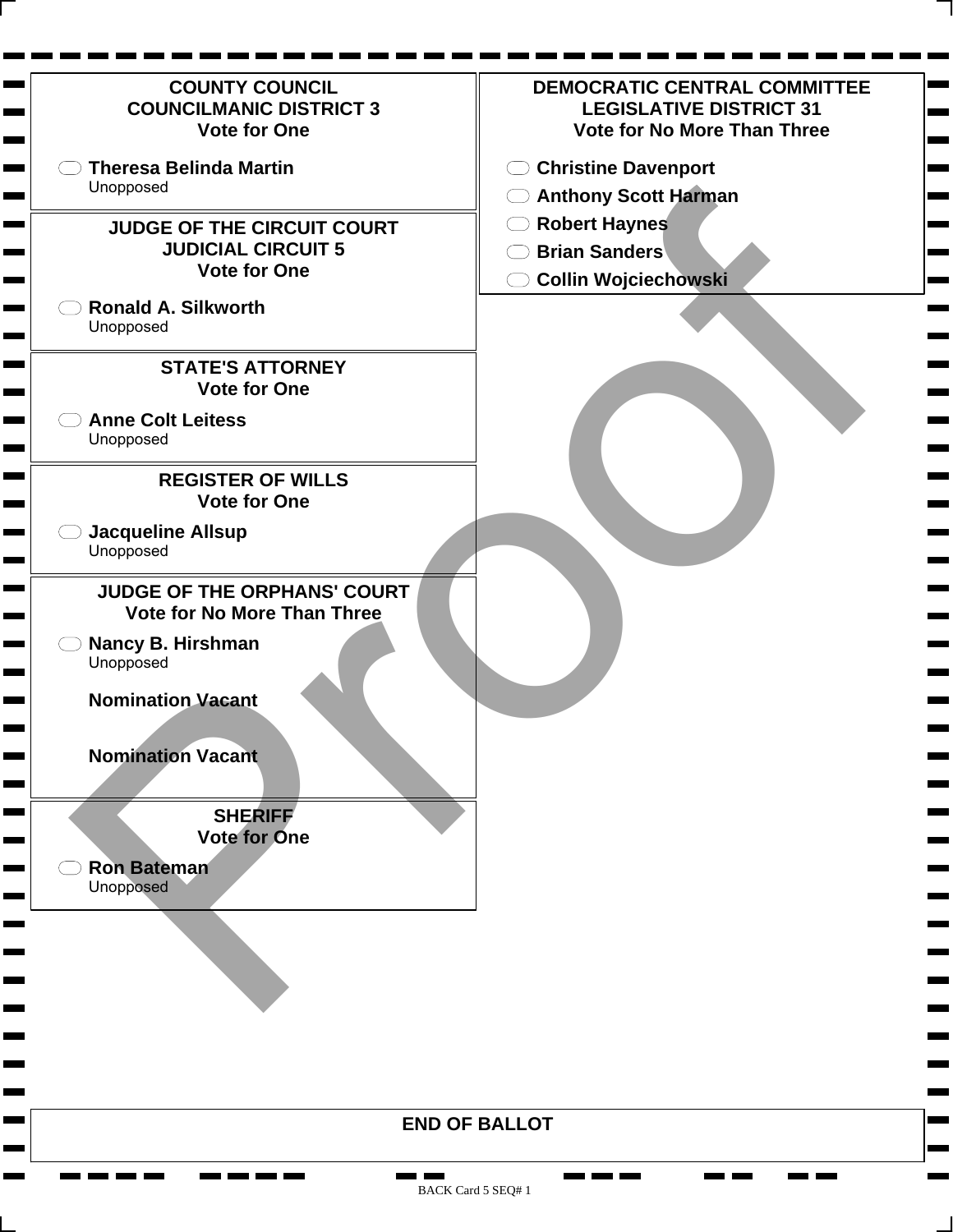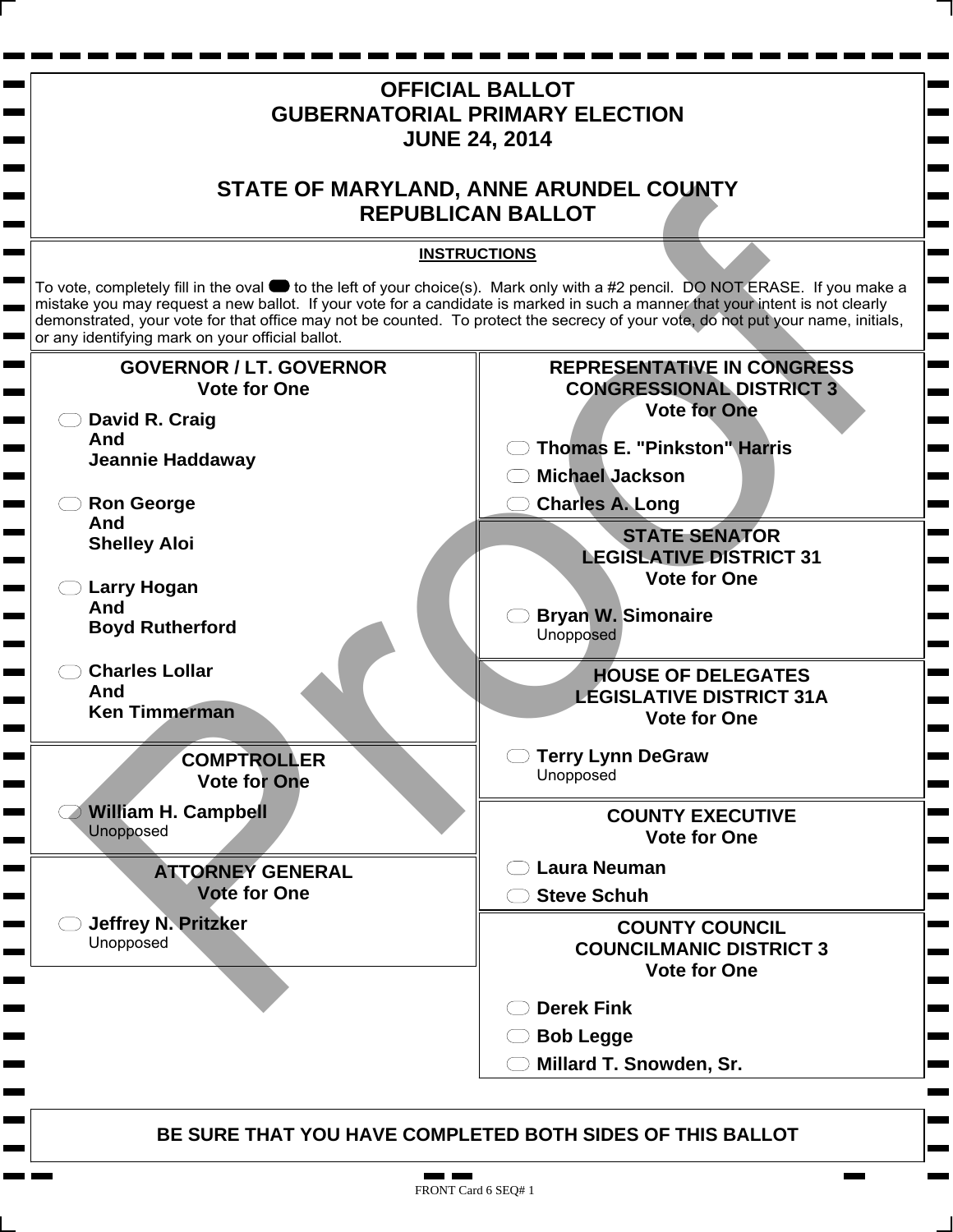| <b>REPUBLICAN CENTRAL COMMITTEE</b><br><b>LEGISLATIVE DISTRICT 31</b><br><b>Vote for No More Than Three</b> |
|-------------------------------------------------------------------------------------------------------------|
|                                                                                                             |
|                                                                                                             |
|                                                                                                             |
| <b>Christopher Casey</b>                                                                                    |
| Faith M. Loudon                                                                                             |
| <b>Elizabeth Lucille Myers</b>                                                                              |
| <b>Michael Anthony Peroutka</b>                                                                             |
| <b>Josh Phelps</b>                                                                                          |
| <b>Brad Pumphrey</b>                                                                                        |
| <b>Jerry Shandrowsky</b>                                                                                    |
| <b>Nathan Volke</b>                                                                                         |
|                                                                                                             |
|                                                                                                             |
|                                                                                                             |
|                                                                                                             |
|                                                                                                             |
|                                                                                                             |
|                                                                                                             |
|                                                                                                             |
|                                                                                                             |
|                                                                                                             |
|                                                                                                             |
|                                                                                                             |
|                                                                                                             |
|                                                                                                             |
|                                                                                                             |
|                                                                                                             |
|                                                                                                             |
|                                                                                                             |
|                                                                                                             |
|                                                                                                             |
|                                                                                                             |
|                                                                                                             |
|                                                                                                             |
|                                                                                                             |
|                                                                                                             |
|                                                                                                             |

**END OF BALLOT**

<u>na ma</u> ma

٠ **The Second**  **COMPUTE COMPUTE**  ٠

 $\mathbf{r}$ 

Ē ь ٠

г

**CONTRACTOR** 

**The Common** 

**Contract**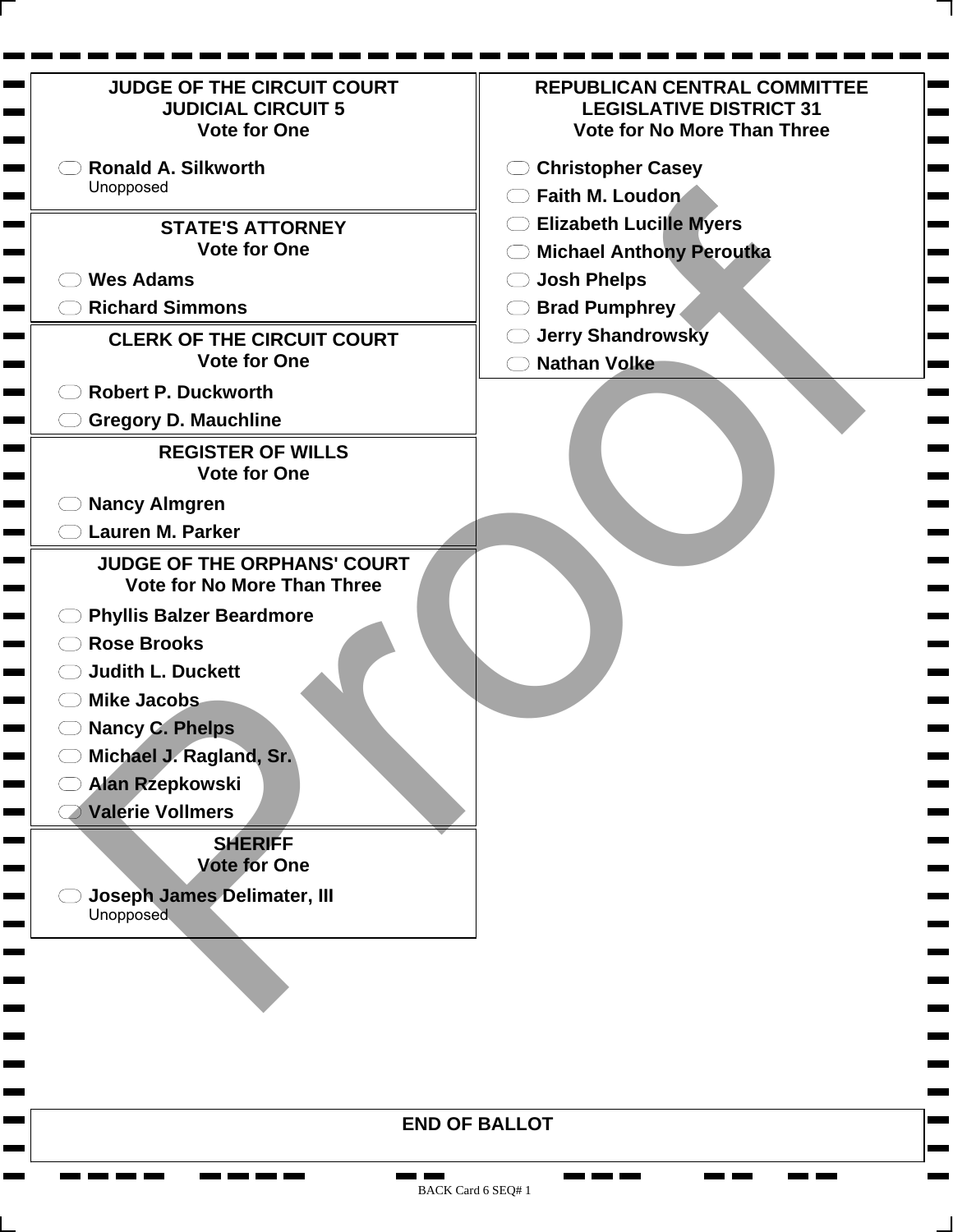

. .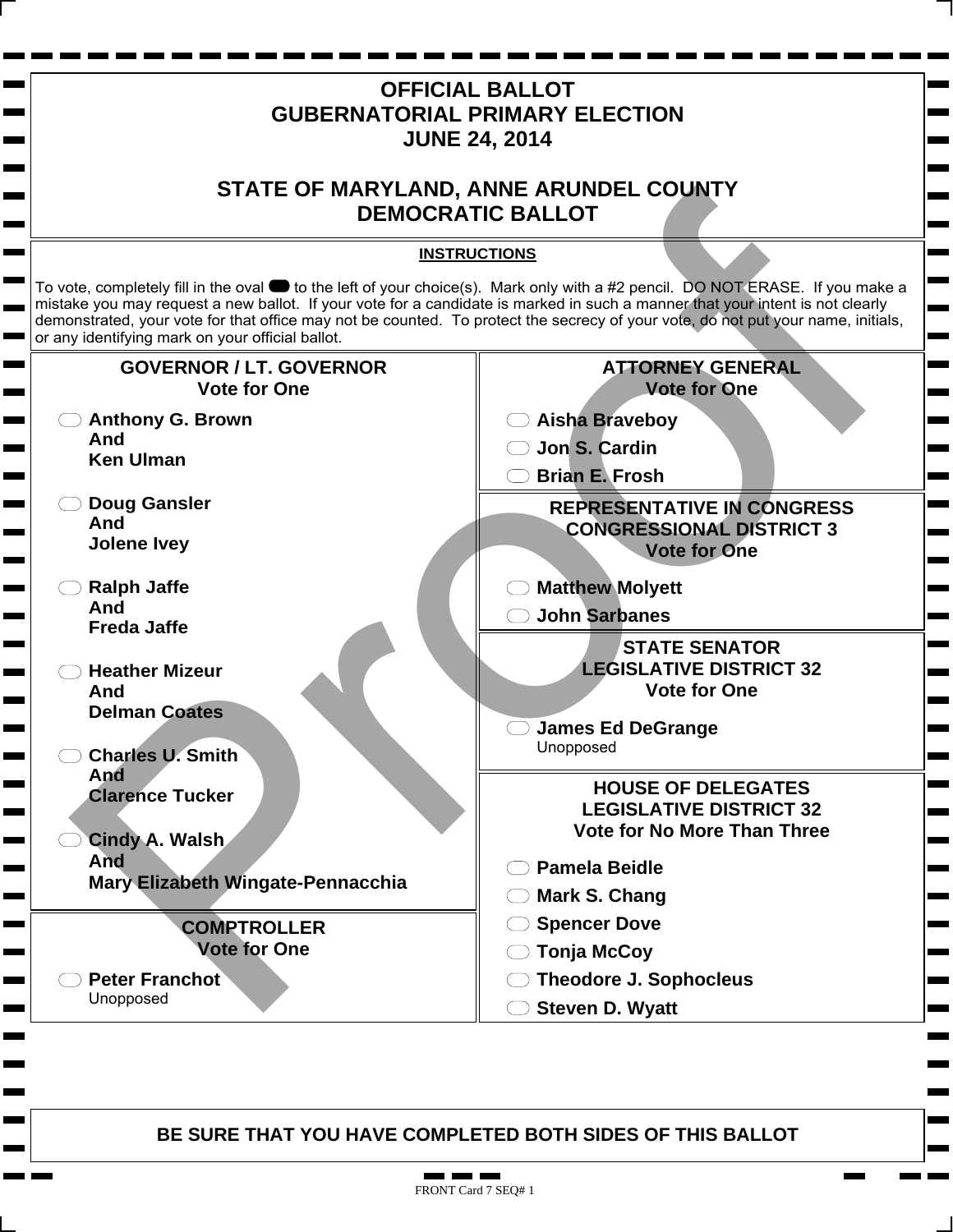

BACK Card 7 SEQ# 1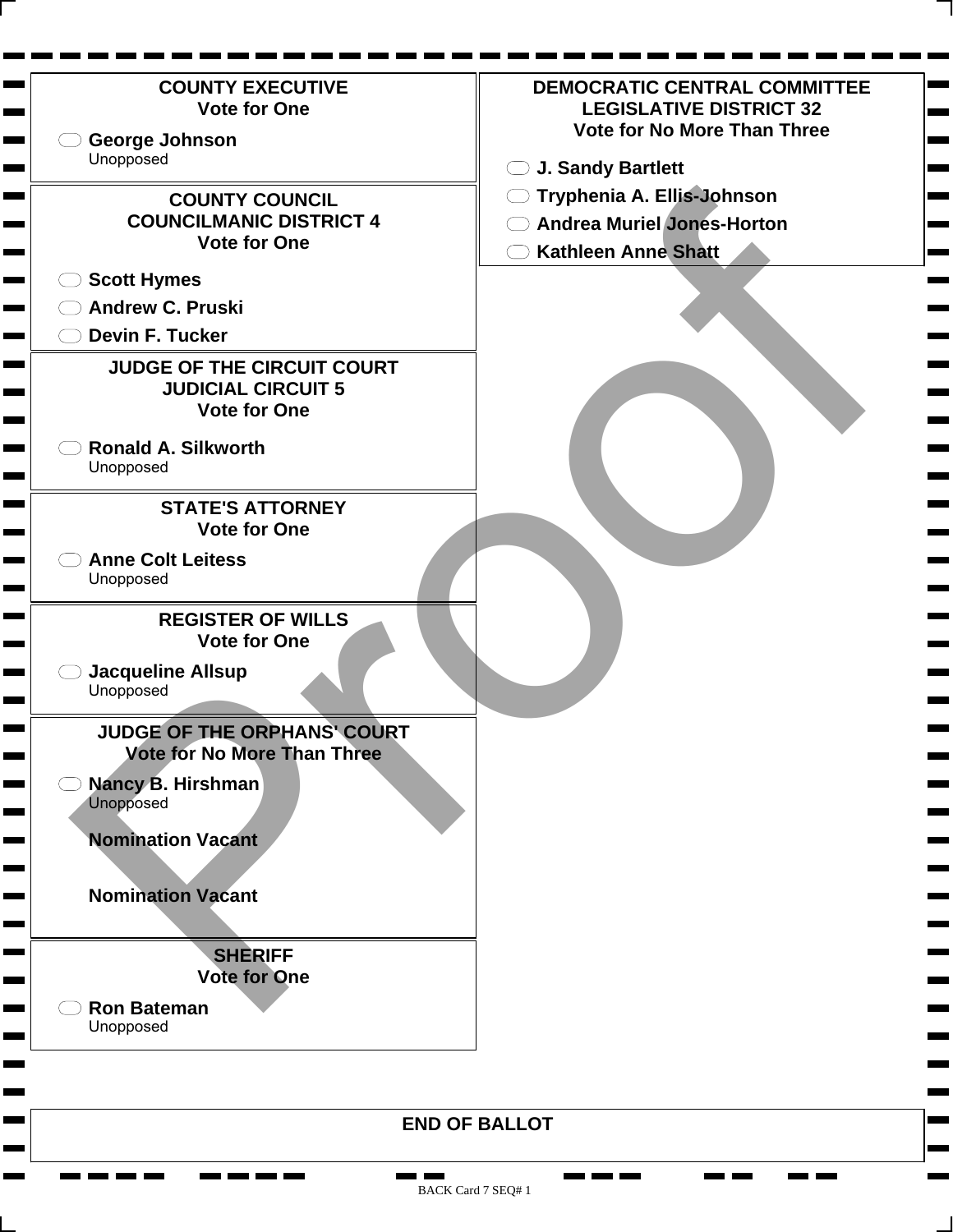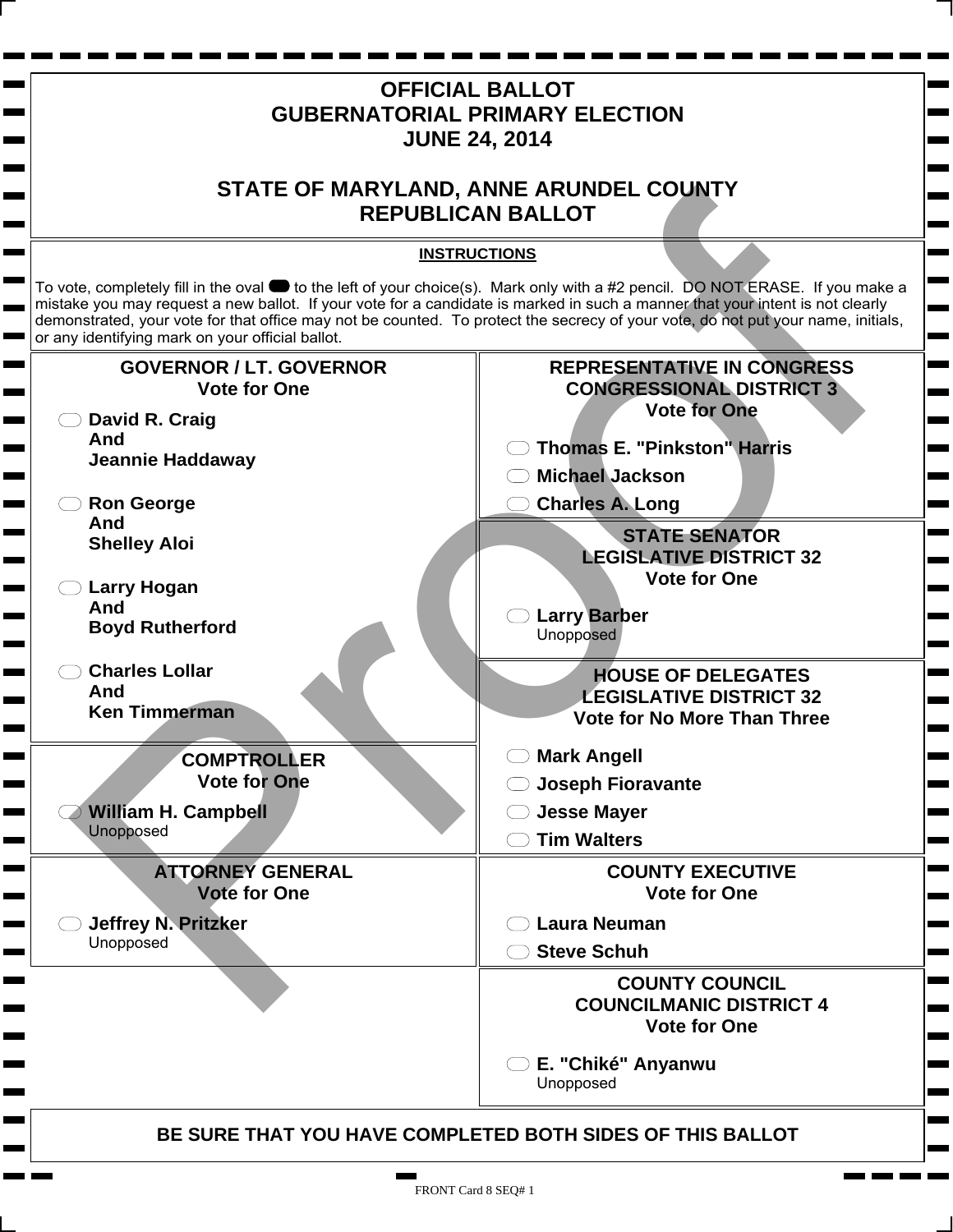| <b>JUDGE OF THE CIRCUIT COURT</b><br><b>JUDICIAL CIRCUIT 5</b><br><b>Vote for One</b>                                                                                                                                                                                                                                                                                                     | <b>REPUBLICAN CENTRAL COMMITTEE</b><br><b>LEGISLATIVE DISTRICT 32</b><br><b>Vote for No More Than Three</b> |
|-------------------------------------------------------------------------------------------------------------------------------------------------------------------------------------------------------------------------------------------------------------------------------------------------------------------------------------------------------------------------------------------|-------------------------------------------------------------------------------------------------------------|
| <b>Ronald A. Silkworth</b>                                                                                                                                                                                                                                                                                                                                                                | James J. Butler, Sr.                                                                                        |
| Unopposed                                                                                                                                                                                                                                                                                                                                                                                 | $\bigcirc$ Kevin Murphy                                                                                     |
| <b>STATE'S ATTORNEY</b><br><b>Vote for One</b>                                                                                                                                                                                                                                                                                                                                            | $\bigcirc$ Wayne Smith<br>David P. Starr                                                                    |
| <b>Wes Adams</b>                                                                                                                                                                                                                                                                                                                                                                          |                                                                                                             |
| <b>Richard Simmons</b>                                                                                                                                                                                                                                                                                                                                                                    |                                                                                                             |
| <b>CLERK OF THE CIRCUIT COURT</b><br><b>Vote for One</b>                                                                                                                                                                                                                                                                                                                                  |                                                                                                             |
| <b>Robert P. Duckworth</b>                                                                                                                                                                                                                                                                                                                                                                |                                                                                                             |
| <b>Gregory D. Mauchline</b>                                                                                                                                                                                                                                                                                                                                                               |                                                                                                             |
| <b>REGISTER OF WILLS</b><br><b>Vote for One</b>                                                                                                                                                                                                                                                                                                                                           |                                                                                                             |
| <b>Nancy Almgren</b>                                                                                                                                                                                                                                                                                                                                                                      |                                                                                                             |
| <b>Lauren M. Parker</b>                                                                                                                                                                                                                                                                                                                                                                   |                                                                                                             |
| <b>JUDGE OF THE ORPHANS' COURT</b><br><b>Vote for No More Than Three</b><br><b>Phyllis Balzer Beardmore</b><br><b>Rose Brooks</b><br><b>Judith L. Duckett</b><br><b>Mike Jacobs</b><br><b>Nancy C. Phelps</b><br>Michael J. Ragland, Sr.<br>Alan Rzepkowski<br><b>Valerie Vollmers</b><br><b>SHERIFF</b><br><b>Vote for One</b><br><b>Joseph James Delimater, III</b><br><b>Unopposed</b> |                                                                                                             |
| <b>END OF BALLOT</b>                                                                                                                                                                                                                                                                                                                                                                      |                                                                                                             |

 $\mathbf{r}$ 

**The Second** 

 $\blacksquare$ **The Co Contract**   $\mathbf{r}$  and  $\mathbf{r}$  and  $\mathbf{r}$ 

٠ **The Second**  **Contract Contract**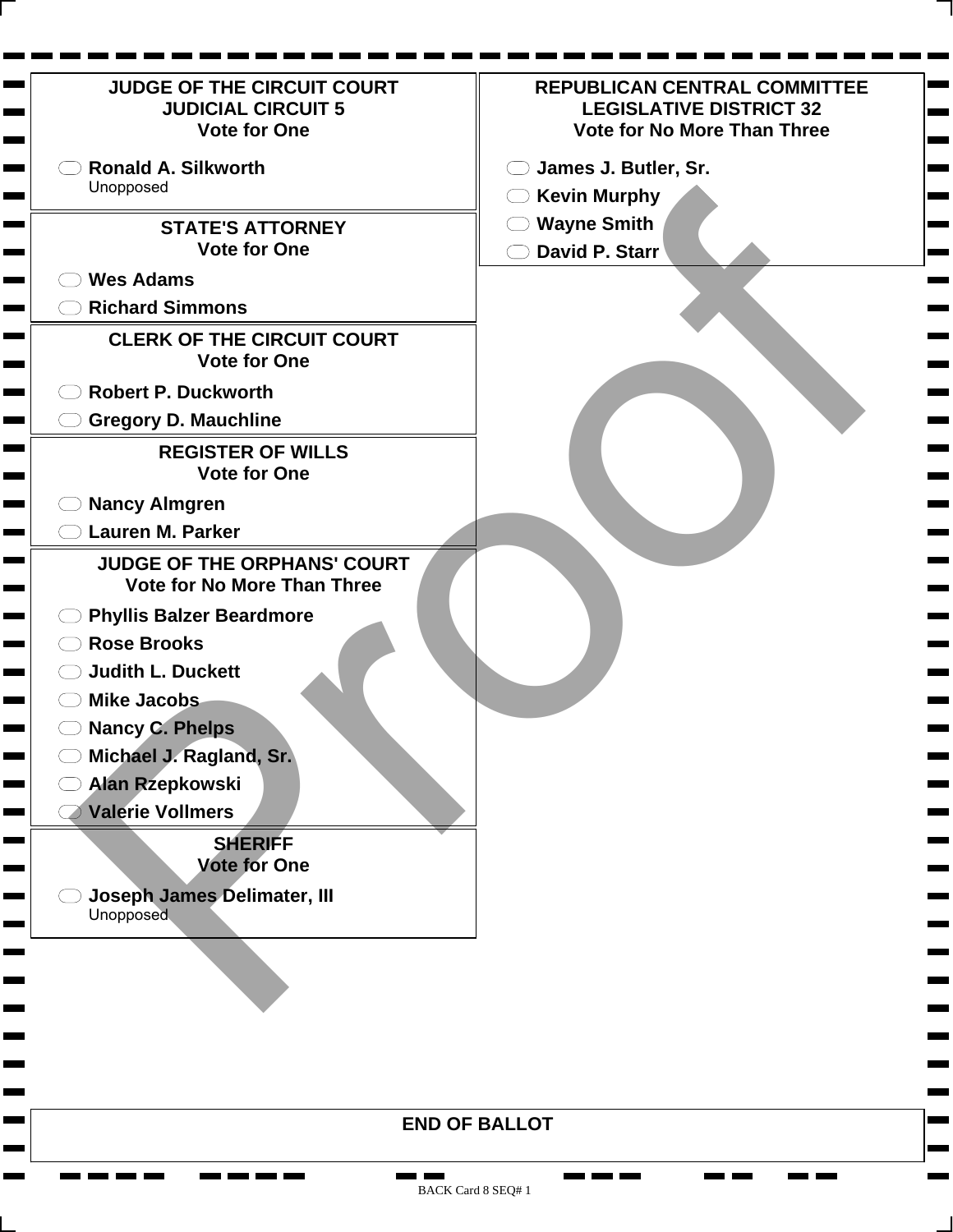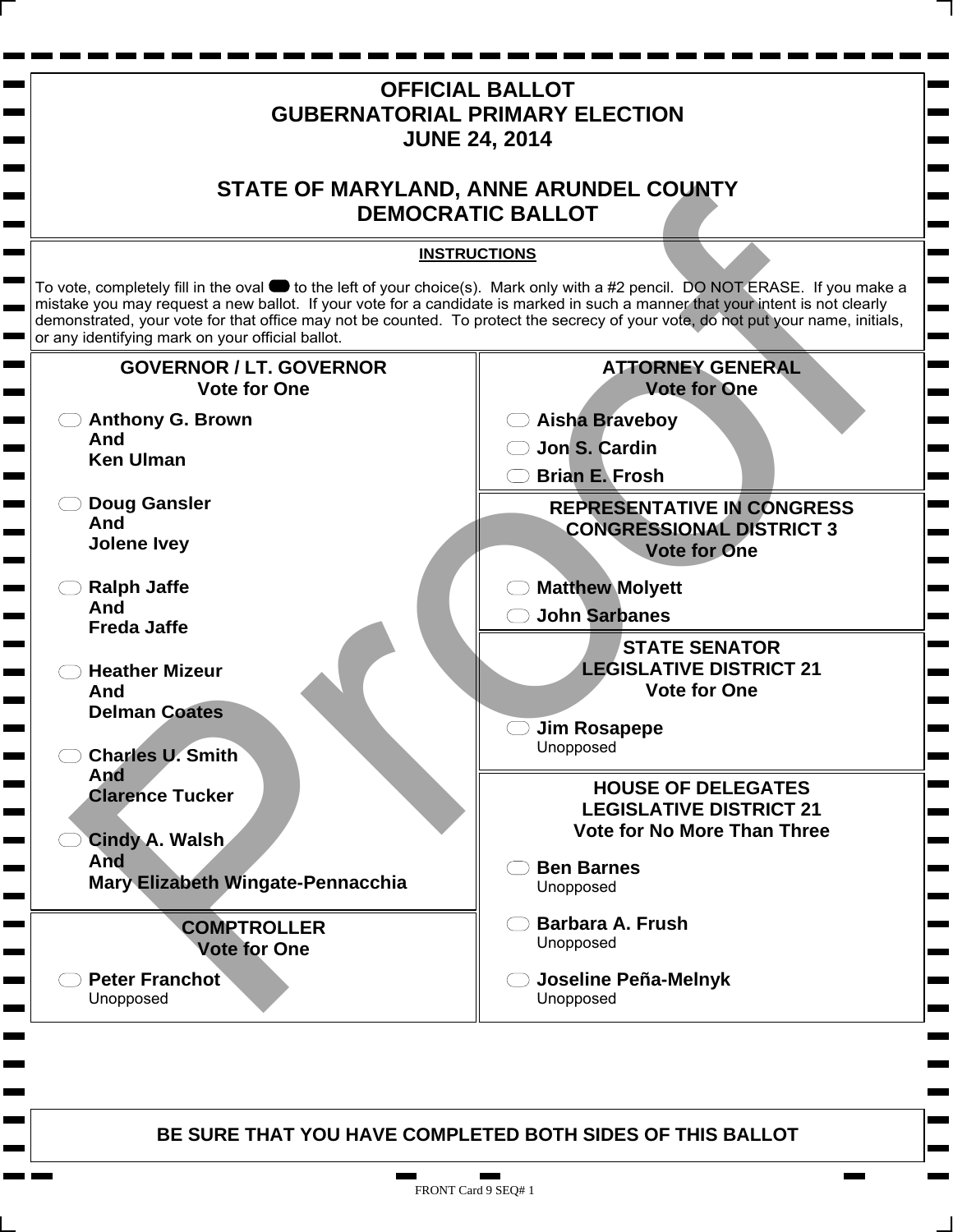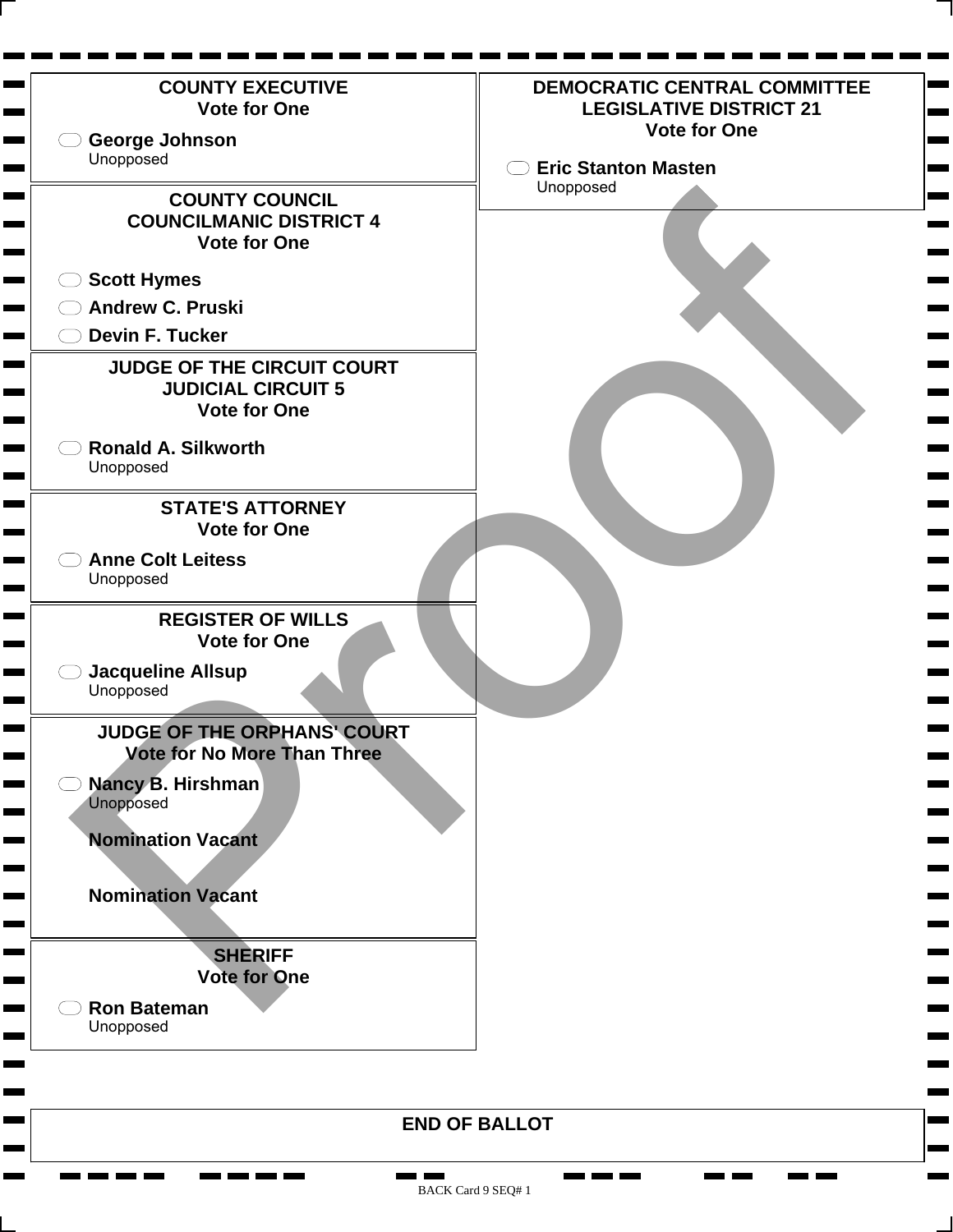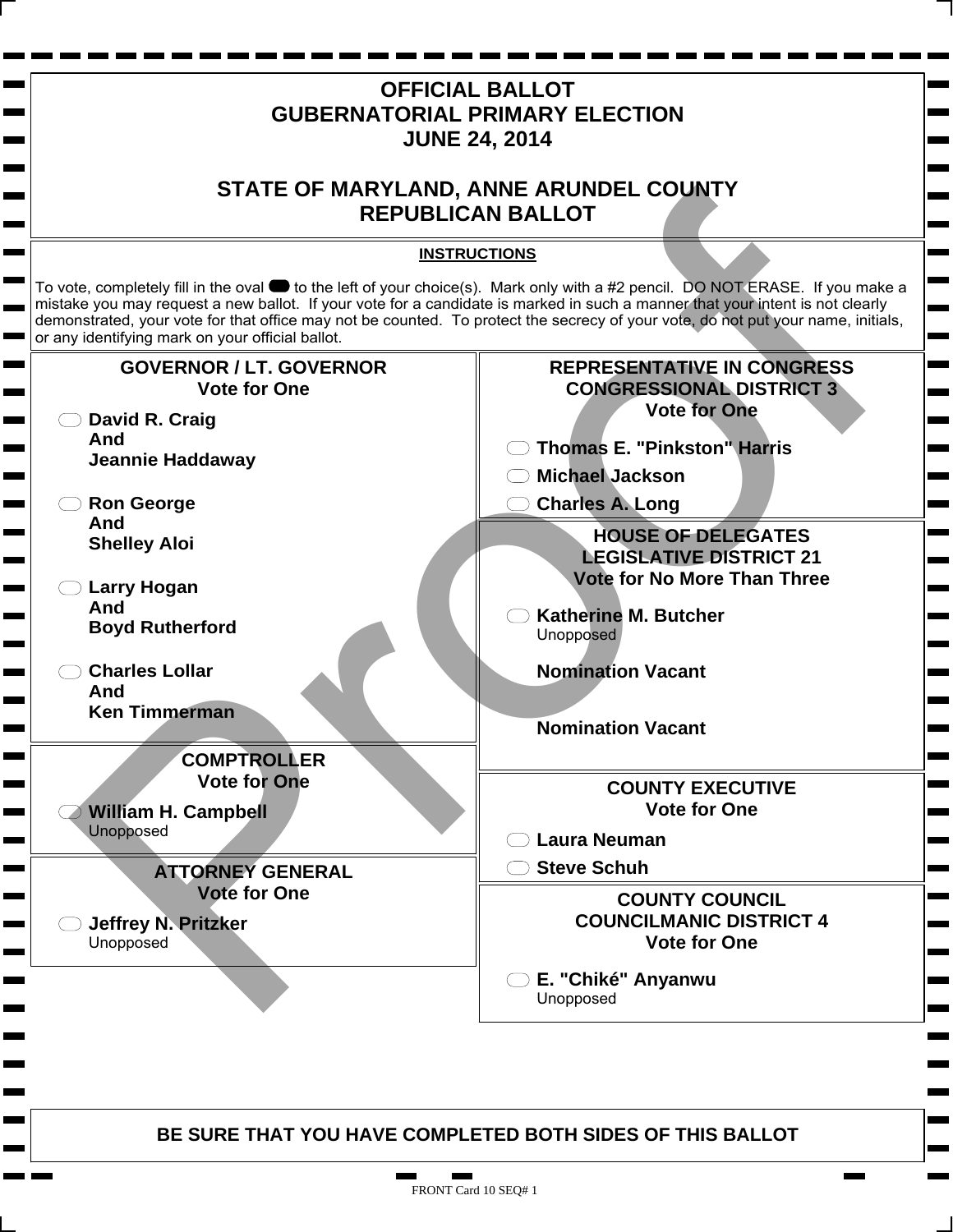| <b>JUDGE OF THE CIRCUIT COURT</b><br><b>JUDICIAL CIRCUIT 5</b><br><b>Vote for One</b>                                                                                                                                                                                                                                                                                                                                                                                                                                    |  |
|--------------------------------------------------------------------------------------------------------------------------------------------------------------------------------------------------------------------------------------------------------------------------------------------------------------------------------------------------------------------------------------------------------------------------------------------------------------------------------------------------------------------------|--|
| <b>Ronald A. Silkworth</b><br>Unopposed                                                                                                                                                                                                                                                                                                                                                                                                                                                                                  |  |
| <b>STATE'S ATTORNEY</b><br><b>Vote for One</b>                                                                                                                                                                                                                                                                                                                                                                                                                                                                           |  |
| <b>Wes Adams</b>                                                                                                                                                                                                                                                                                                                                                                                                                                                                                                         |  |
| <b>Richard Simmons</b>                                                                                                                                                                                                                                                                                                                                                                                                                                                                                                   |  |
| <b>CLERK OF THE CIRCUIT COURT</b><br><b>Vote for One</b>                                                                                                                                                                                                                                                                                                                                                                                                                                                                 |  |
| <b>Robert P. Duckworth</b>                                                                                                                                                                                                                                                                                                                                                                                                                                                                                               |  |
| <b>Gregory D. Mauchline</b>                                                                                                                                                                                                                                                                                                                                                                                                                                                                                              |  |
| <b>REGISTER OF WILLS</b><br><b>Vote for One</b>                                                                                                                                                                                                                                                                                                                                                                                                                                                                          |  |
| <b>Nancy Almgren</b>                                                                                                                                                                                                                                                                                                                                                                                                                                                                                                     |  |
| <b>Lauren M. Parker</b>                                                                                                                                                                                                                                                                                                                                                                                                                                                                                                  |  |
| <b>JUDGE OF THE ORPHANS' COURT</b><br><b>Vote for No More Than Three</b><br><b>Phyllis Balzer Beardmore</b><br><b>Rose Brooks</b><br><b>Judith L. Duckett</b><br><b>Mike Jacobs</b><br><b>Nancy C. Phelps</b><br>Michael J. Ragland, Sr.<br><b>Alan Rzepkowski</b><br><b>Valerie Vollmers</b><br><b>SHERIFF</b><br><b>Vote for One</b><br><b>Joseph James Delimater, III</b><br><b>Unopposed</b><br><b>REPUBLICAN CENTRAL COMMITTEE</b><br><b>LEGISLATIVE DISTRICT 21</b><br>Vote for One<br><b>Katherine M. Butcher</b> |  |
| <b>Charles Gast</b>                                                                                                                                                                                                                                                                                                                                                                                                                                                                                                      |  |
|                                                                                                                                                                                                                                                                                                                                                                                                                                                                                                                          |  |

<u>the first term</u>

Ħ. **The Second**  **COMPUTE COMPUTE** 

**CONTRACTOR** 

a an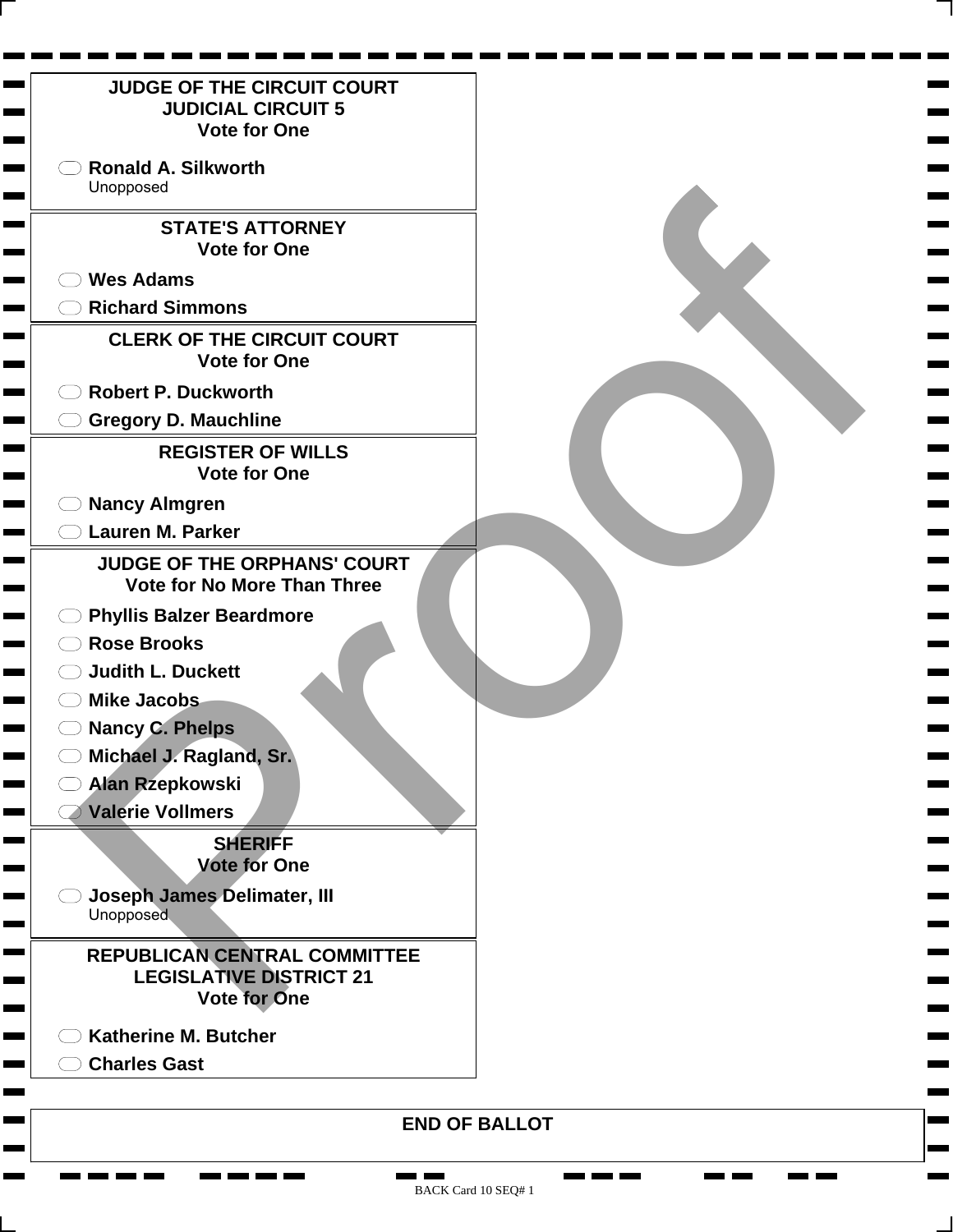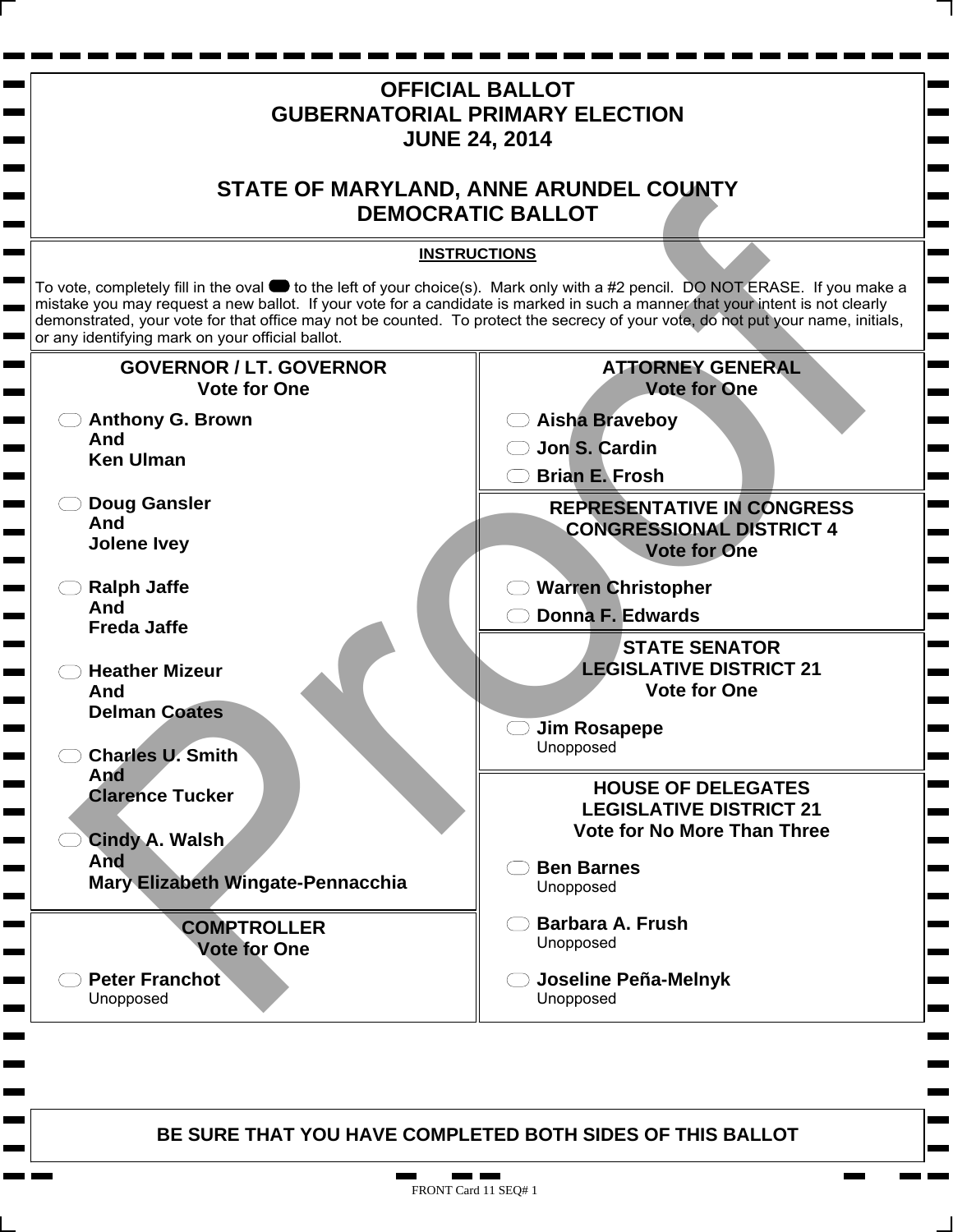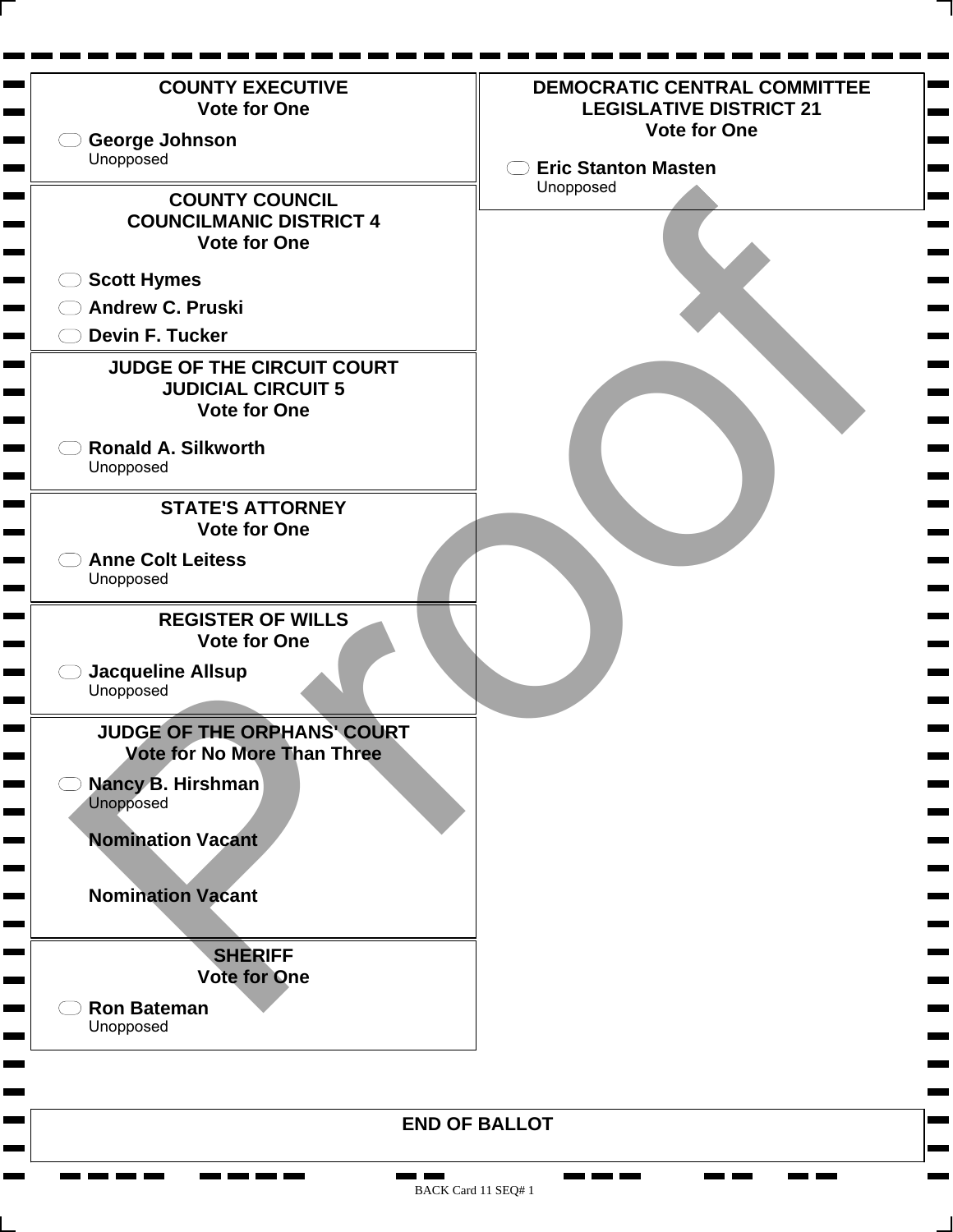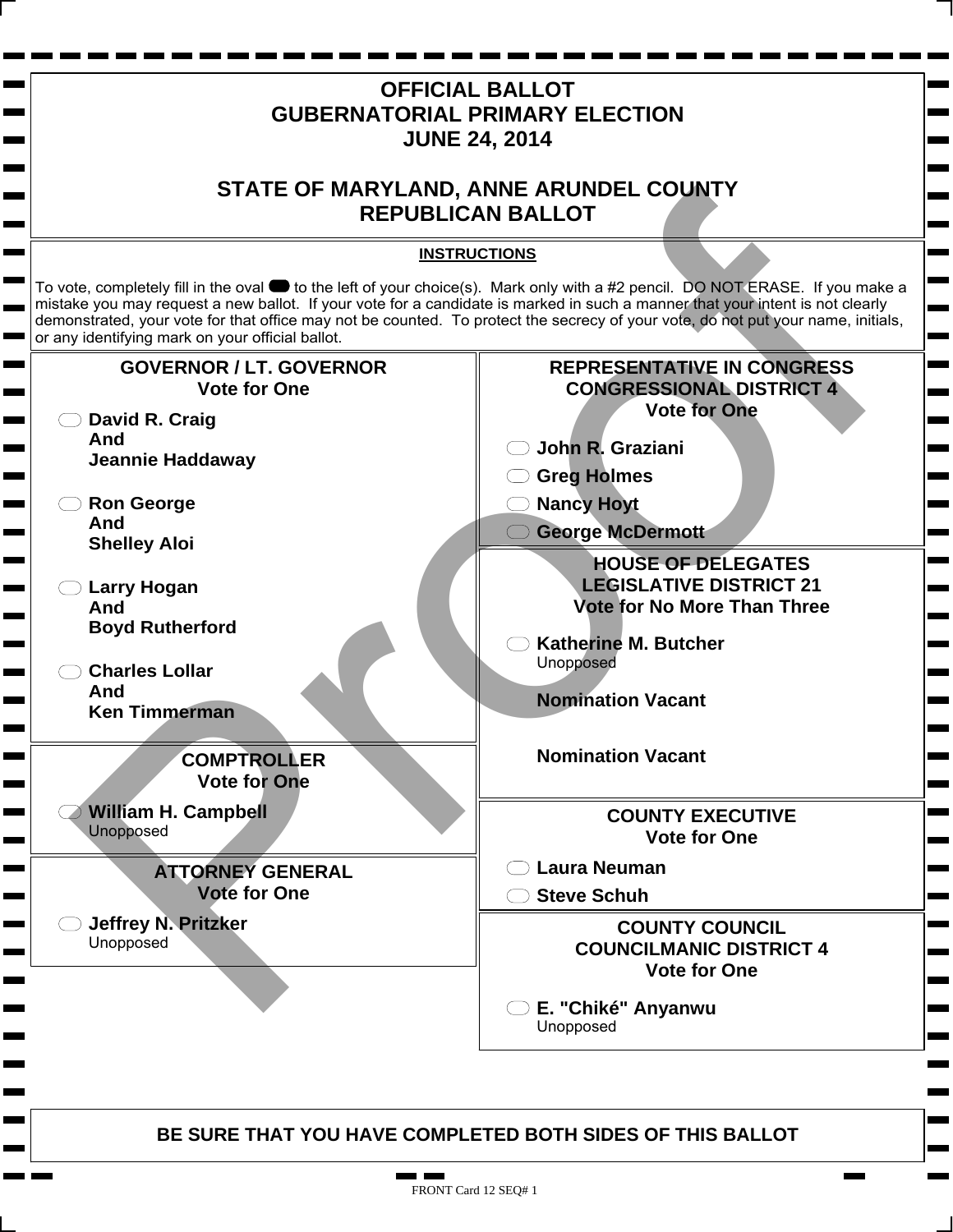| <b>JUDGE OF THE CIRCUIT COURT</b><br><b>JUDICIAL CIRCUIT 5</b><br><b>Vote for One</b>                                                                                                                                                                                                                                                                                                                                                                                                                             |  |
|-------------------------------------------------------------------------------------------------------------------------------------------------------------------------------------------------------------------------------------------------------------------------------------------------------------------------------------------------------------------------------------------------------------------------------------------------------------------------------------------------------------------|--|
| <b>Ronald A. Silkworth</b><br>Unopposed                                                                                                                                                                                                                                                                                                                                                                                                                                                                           |  |
| <b>STATE'S ATTORNEY</b><br><b>Vote for One</b>                                                                                                                                                                                                                                                                                                                                                                                                                                                                    |  |
| <b>Wes Adams</b>                                                                                                                                                                                                                                                                                                                                                                                                                                                                                                  |  |
| <b>Richard Simmons</b>                                                                                                                                                                                                                                                                                                                                                                                                                                                                                            |  |
| <b>CLERK OF THE CIRCUIT COURT</b><br><b>Vote for One</b>                                                                                                                                                                                                                                                                                                                                                                                                                                                          |  |
| <b>Robert P. Duckworth</b>                                                                                                                                                                                                                                                                                                                                                                                                                                                                                        |  |
| <b>Gregory D. Mauchline</b>                                                                                                                                                                                                                                                                                                                                                                                                                                                                                       |  |
| <b>REGISTER OF WILLS</b><br><b>Vote for One</b>                                                                                                                                                                                                                                                                                                                                                                                                                                                                   |  |
| <b>Nancy Almgren</b>                                                                                                                                                                                                                                                                                                                                                                                                                                                                                              |  |
| <b>Lauren M. Parker</b>                                                                                                                                                                                                                                                                                                                                                                                                                                                                                           |  |
| <b>JUDGE OF THE ORPHANS' COURT</b><br><b>Vote for No More Than Three</b><br><b>Phyllis Balzer Beardmore</b><br><b>Rose Brooks</b><br><b>Judith L. Duckett</b><br><b>Mike Jacobs</b><br><b>Nancy C. Phelps</b><br>Michael J. Ragland, Sr.<br><b>Alan Rzepkowski</b><br><b>Valerie Vollmers</b><br><b>SHERIFF</b><br><b>Vote for One</b><br>Joseph James Delimater, III<br><b>Unopposed</b><br>REPUBLICAN CENTRAL COMMITTEE<br><b>LEGISLATIVE DISTRICT 21</b><br><b>Vote for One</b><br><b>Katherine M. Butcher</b> |  |
| <b>Charles Gast</b>                                                                                                                                                                                                                                                                                                                                                                                                                                                                                               |  |
|                                                                                                                                                                                                                                                                                                                                                                                                                                                                                                                   |  |

**CONTRACTOR** 

a an

<u>na ma</u> ma

Ħ. **The Second**  **COMPUTE COMPUTE**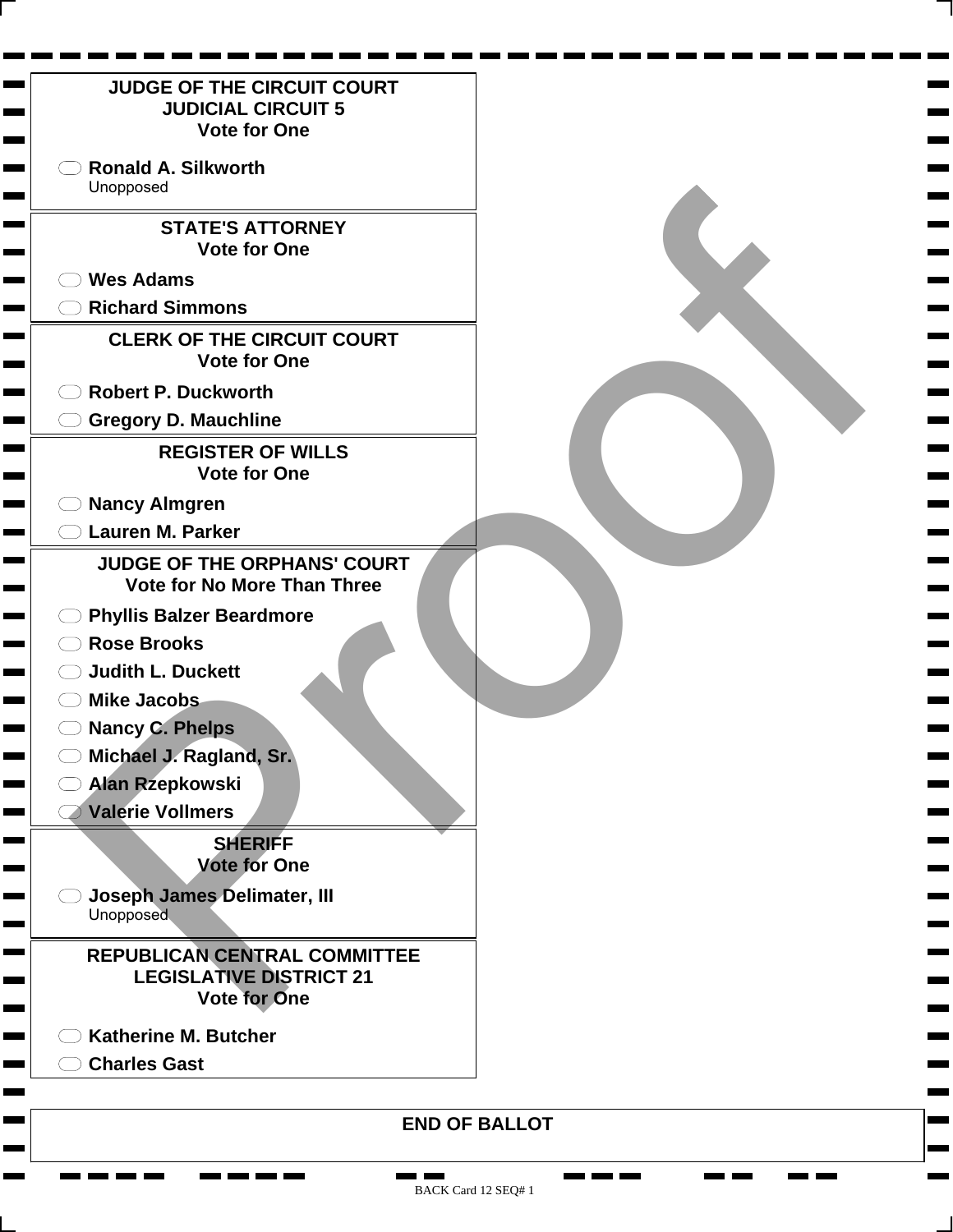

1 F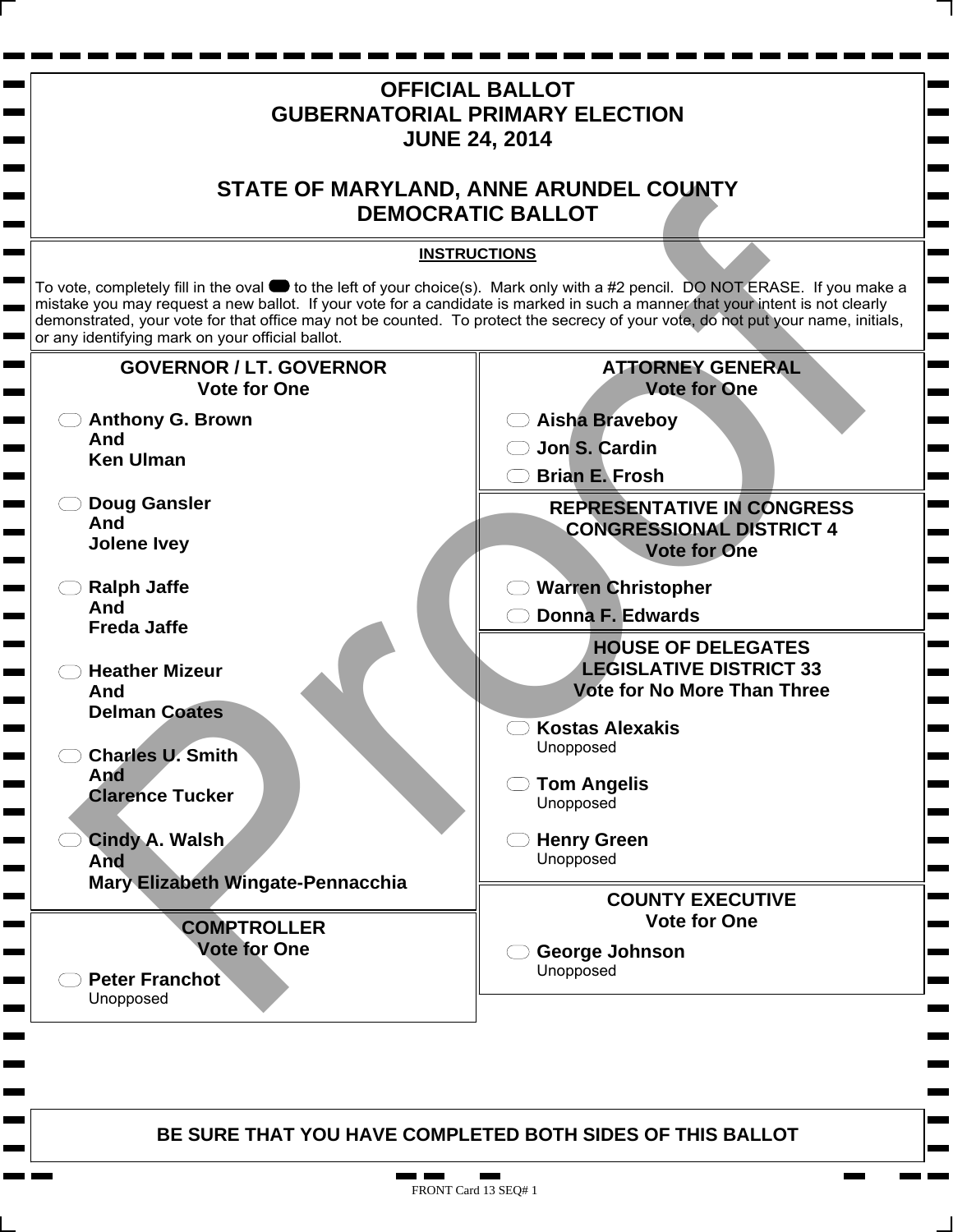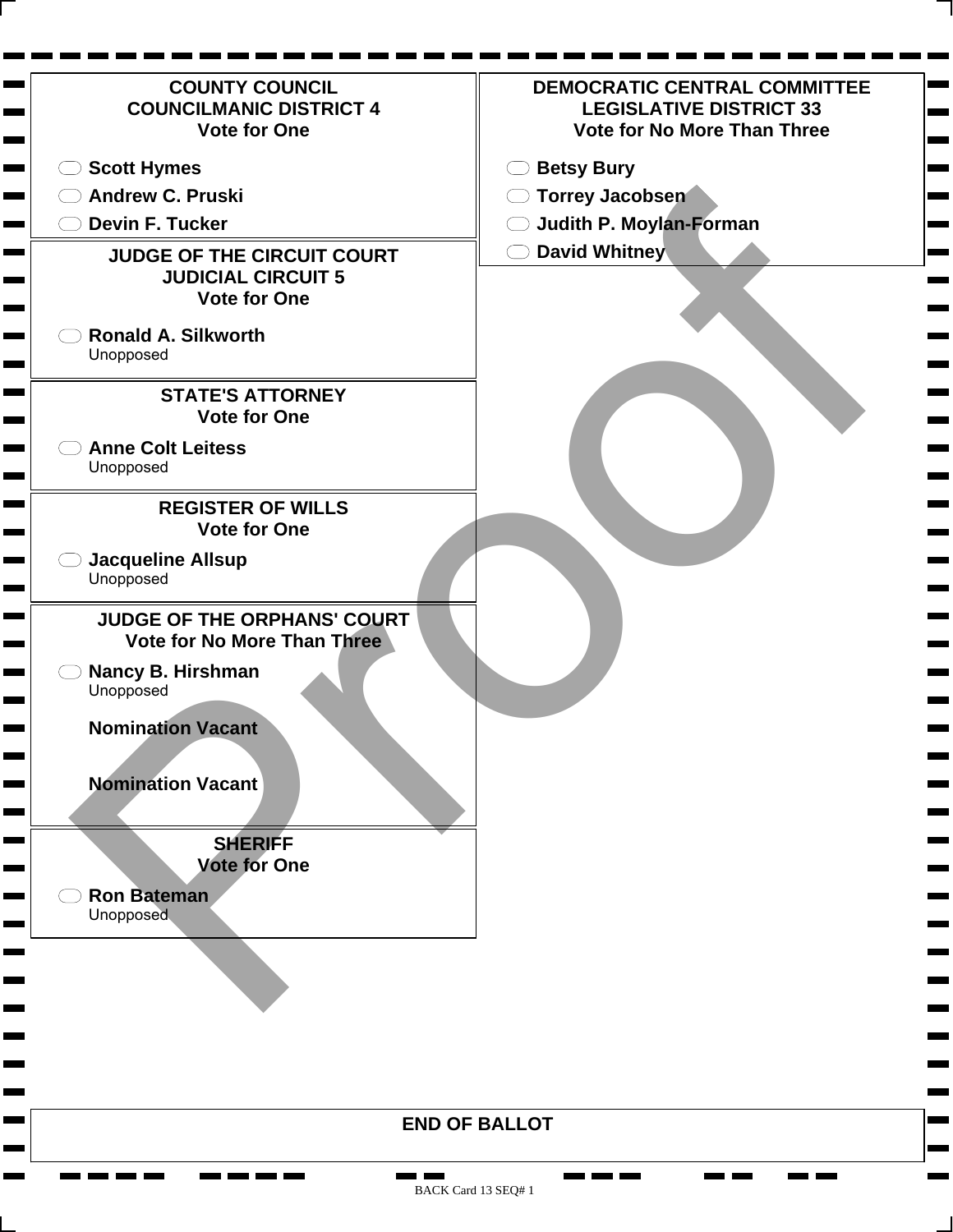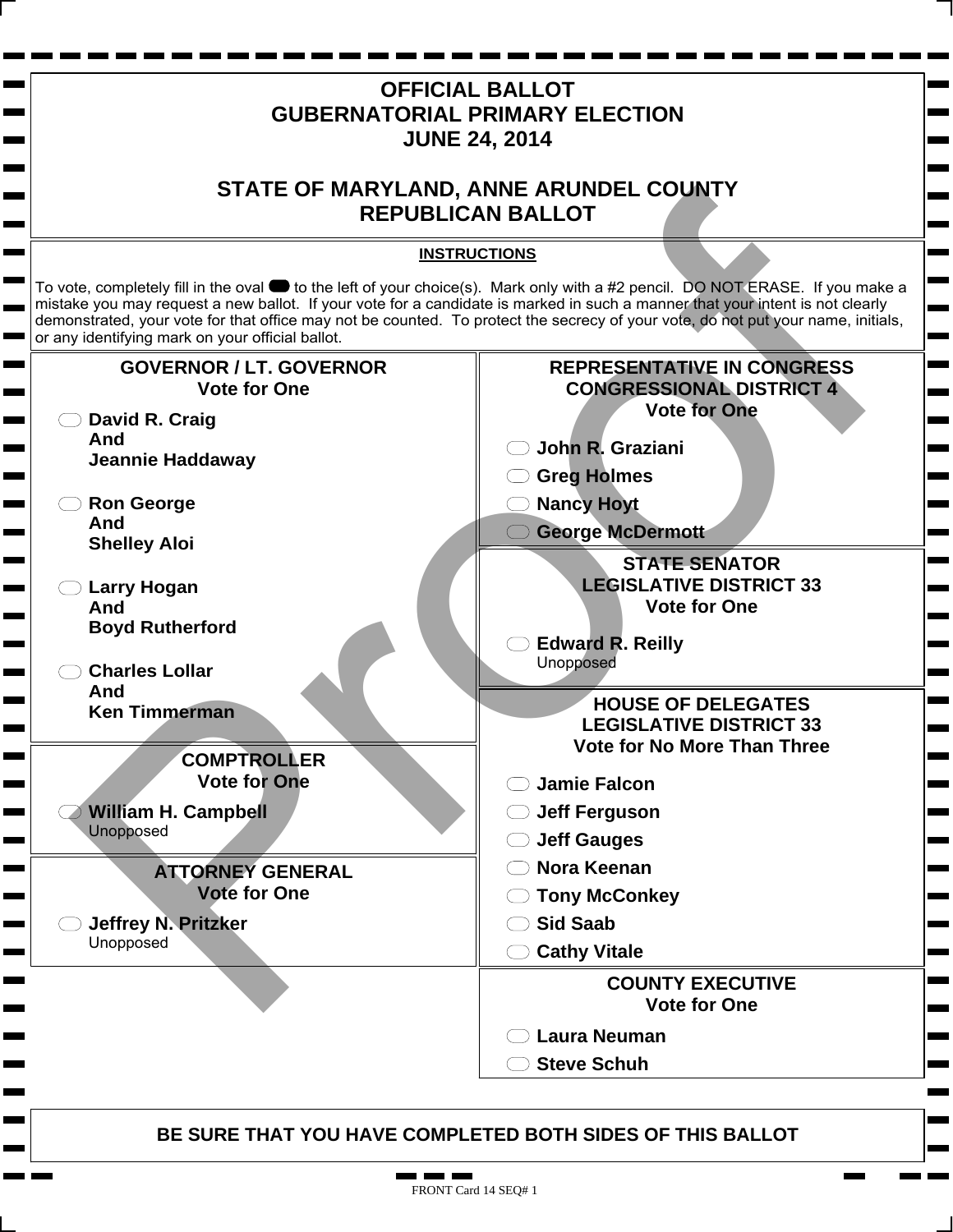| <b>COUNTY COUNCIL</b><br><b>COUNCILMANIC DISTRICT 4</b><br><b>Vote for One</b> | <b>REPUBLICAN CENTRAL COMMITTEE</b><br><b>LEGISLATIVE DISTRICT 33</b><br><b>Vote for No More Than Three</b> |
|--------------------------------------------------------------------------------|-------------------------------------------------------------------------------------------------------------|
| E. "Chiké" Anyanwu                                                             | <b>Amalie Elizabeth Brandenburg</b>                                                                         |
| Unopposed                                                                      | <b>Andrew Counterman</b>                                                                                    |
| <b>JUDGE OF THE CIRCUIT COURT</b>                                              | Nora Keenan                                                                                                 |
| <b>JUDICIAL CIRCUIT 5</b>                                                      | <b>Amy Leahy</b>                                                                                            |
| <b>Vote for One</b>                                                            | <b>Susan McConkey</b>                                                                                       |
| <b>Ronald A. Silkworth</b>                                                     | <b>Matt Pugh</b>                                                                                            |
| Unopposed                                                                      | <b>Anne Elizabeth Rutherford</b>                                                                            |
| <b>STATE'S ATTORNEY</b>                                                        | <b>Charlotte Kingsley Weinstein</b>                                                                         |
| <b>Vote for One</b>                                                            |                                                                                                             |
| <b>Wes Adams</b>                                                               |                                                                                                             |
| <b>Richard Simmons</b>                                                         |                                                                                                             |
| <b>CLERK OF THE CIRCUIT COURT</b><br><b>Vote for One</b>                       |                                                                                                             |
| <b>Robert P. Duckworth</b>                                                     |                                                                                                             |
| <b>Gregory D. Mauchline</b>                                                    |                                                                                                             |
| <b>REGISTER OF WILLS</b><br><b>Vote for One</b>                                |                                                                                                             |
| <b>Nancy Almgren</b>                                                           |                                                                                                             |
| <b>Lauren M. Parker</b>                                                        |                                                                                                             |
| JUDGE OF THE ORPHANS' COURT<br><b>Vote for No More Than Three</b>              |                                                                                                             |
| <b>Phyllis Balzer Beardmore</b>                                                |                                                                                                             |
| <b>Rose Brooks</b>                                                             |                                                                                                             |
| <b>Judith L. Duckett</b>                                                       |                                                                                                             |
| <b>Mike Jacobs</b>                                                             |                                                                                                             |
| <b>Nancy C. Phelps</b>                                                         |                                                                                                             |
| Michael J. Ragland, Sr.                                                        |                                                                                                             |
| Alan Rzepkowski                                                                |                                                                                                             |
| <b>Valerie Vollmers</b>                                                        |                                                                                                             |
| <b>SHERIFF</b><br><b>Vote for One</b>                                          |                                                                                                             |
| <b>Joseph James Delimater, III</b><br>Unopposed                                |                                                                                                             |
|                                                                                | <b>END OF BALLOT</b>                                                                                        |

۰

۰

٠

٠

**CONTRACTOR** 

<u>na ma</u> ma

**COMPUTE** 

**College** 

Н ٠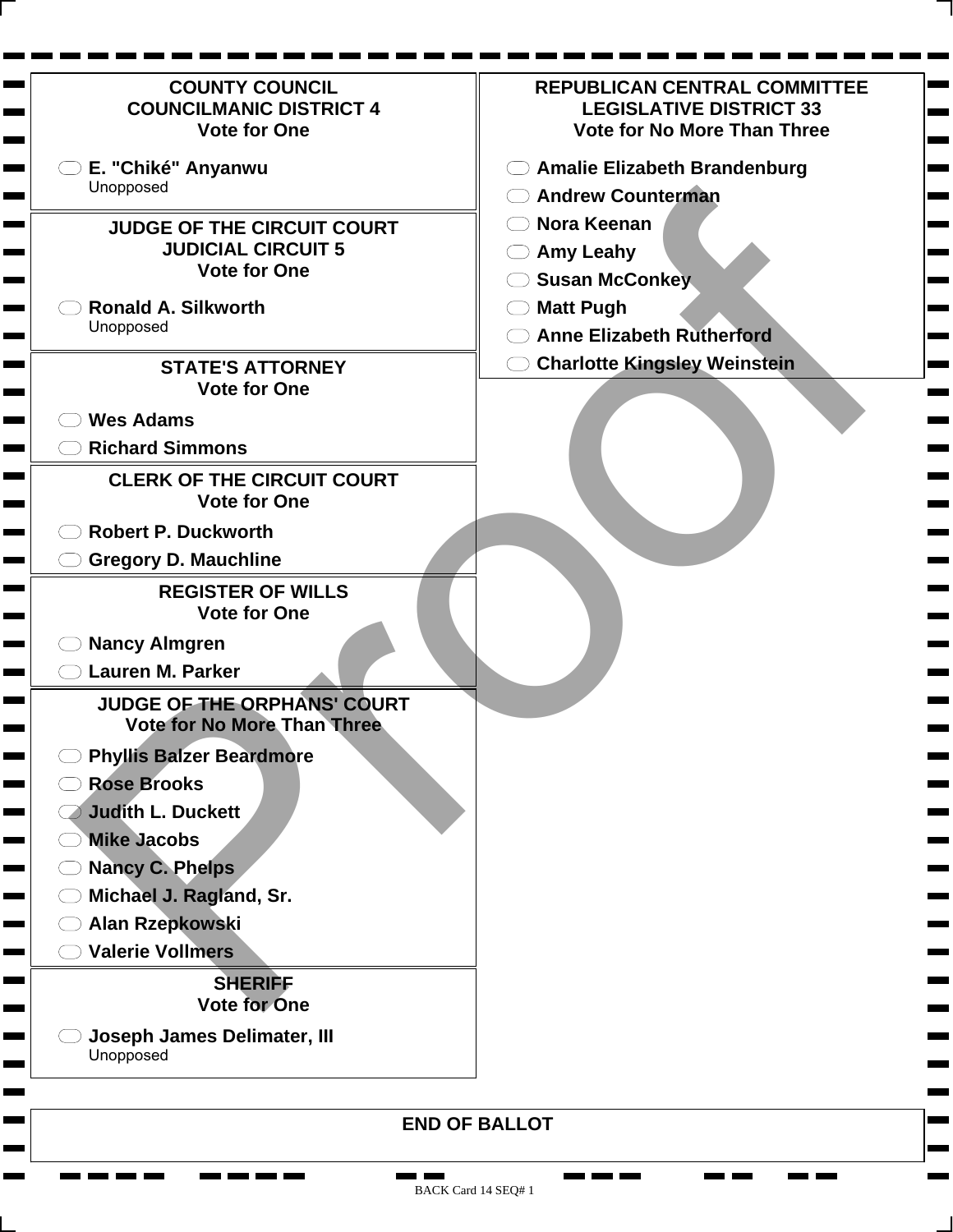

T F п.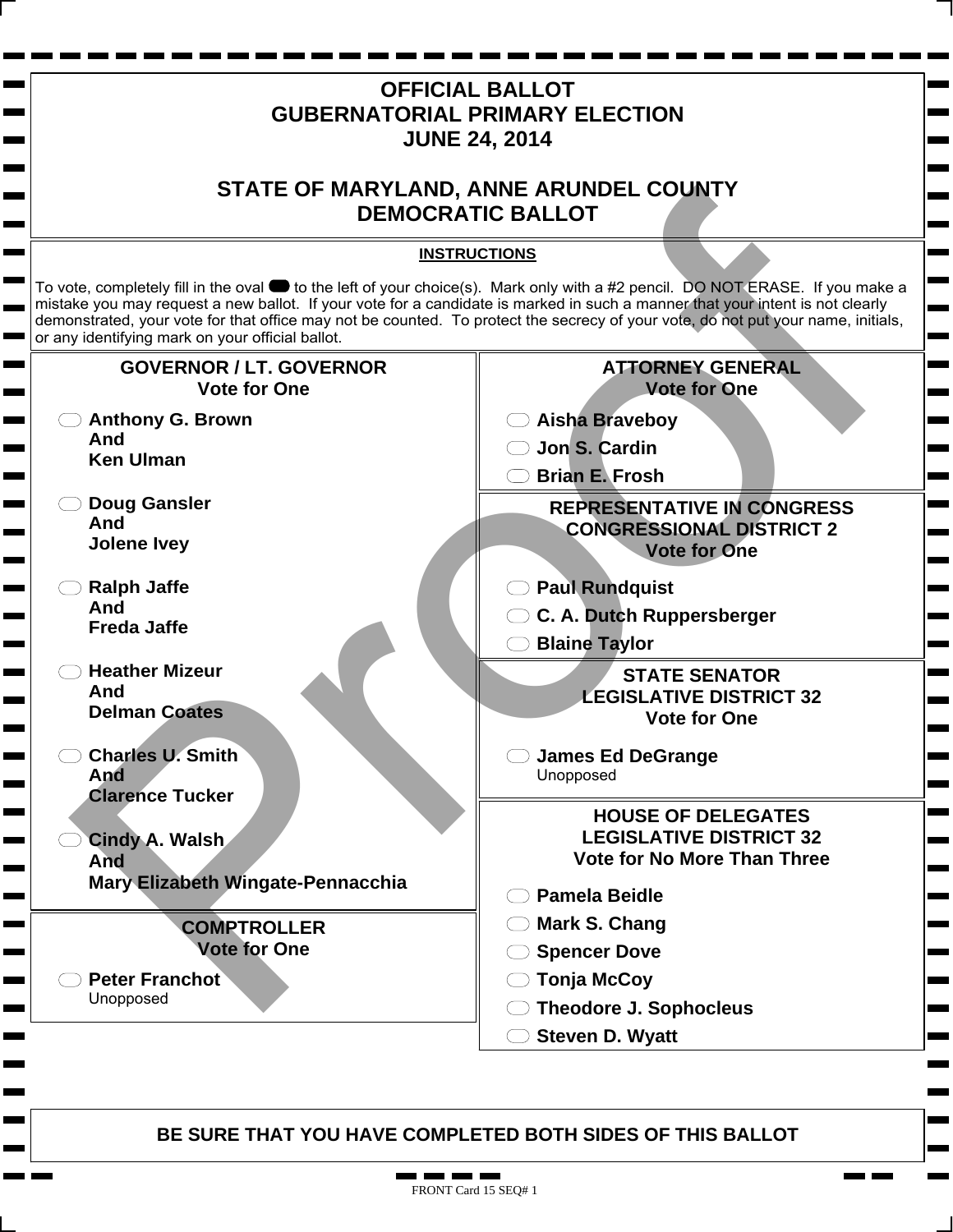

BACK Card 15 SEQ# 1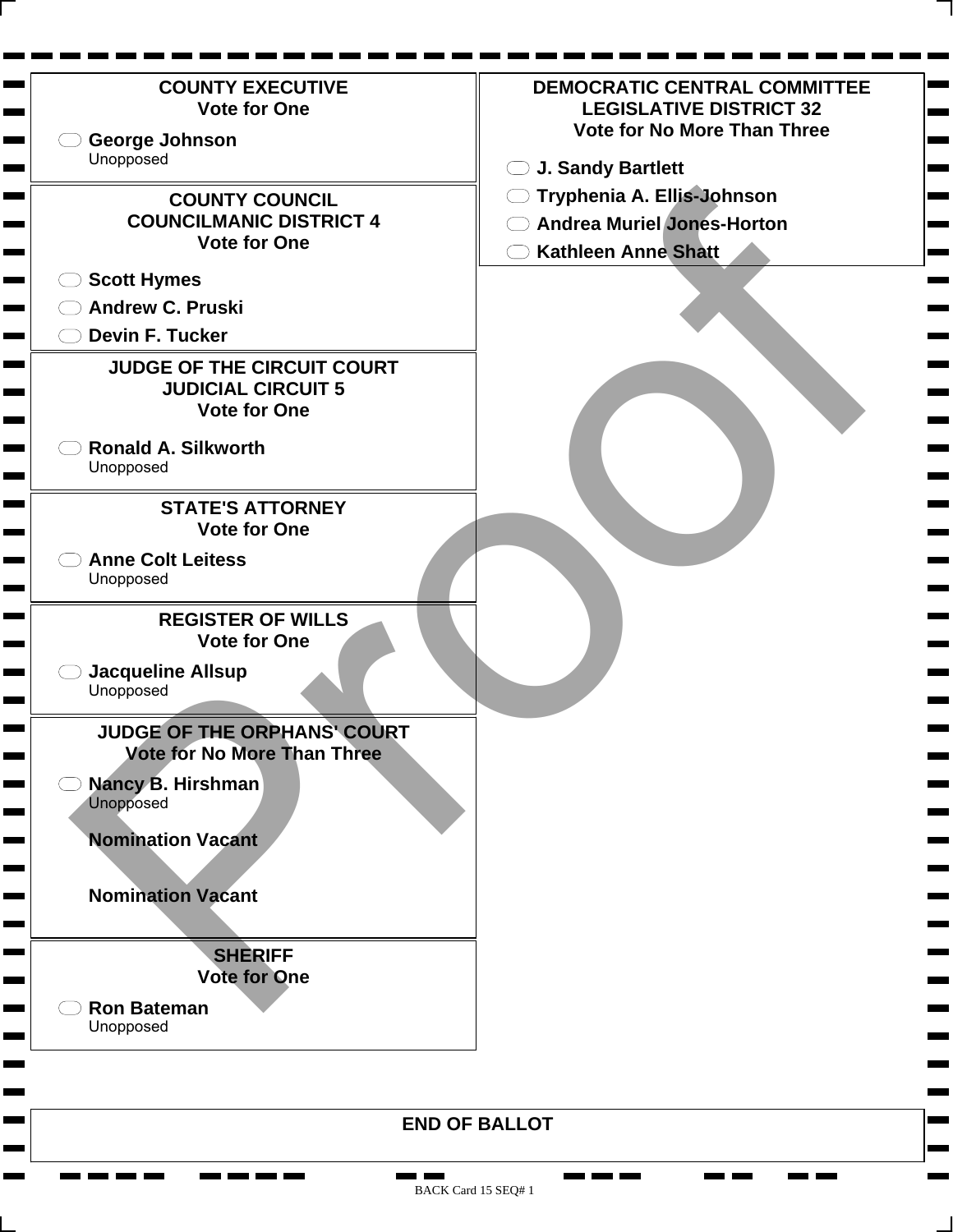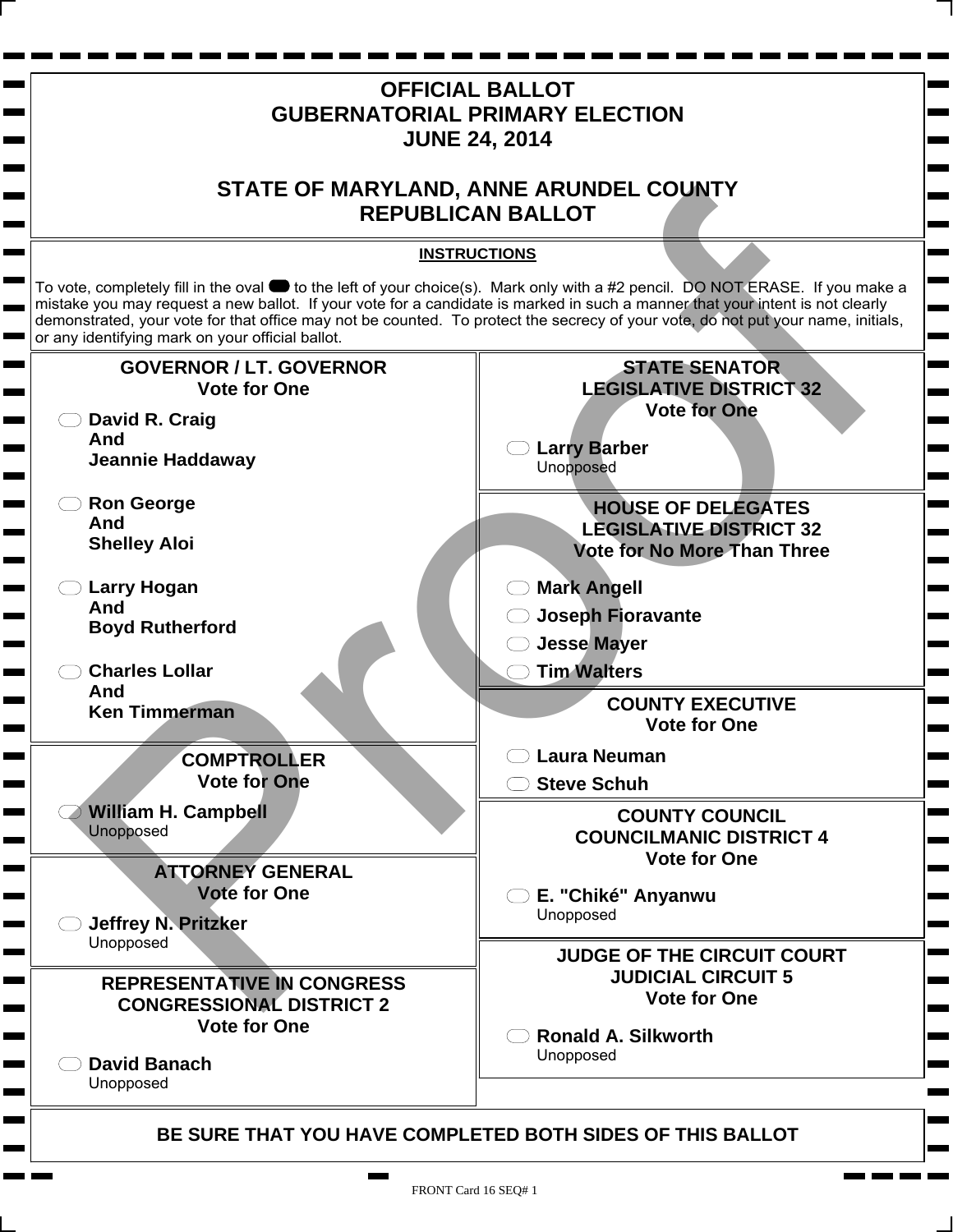

**END OF BALLOT**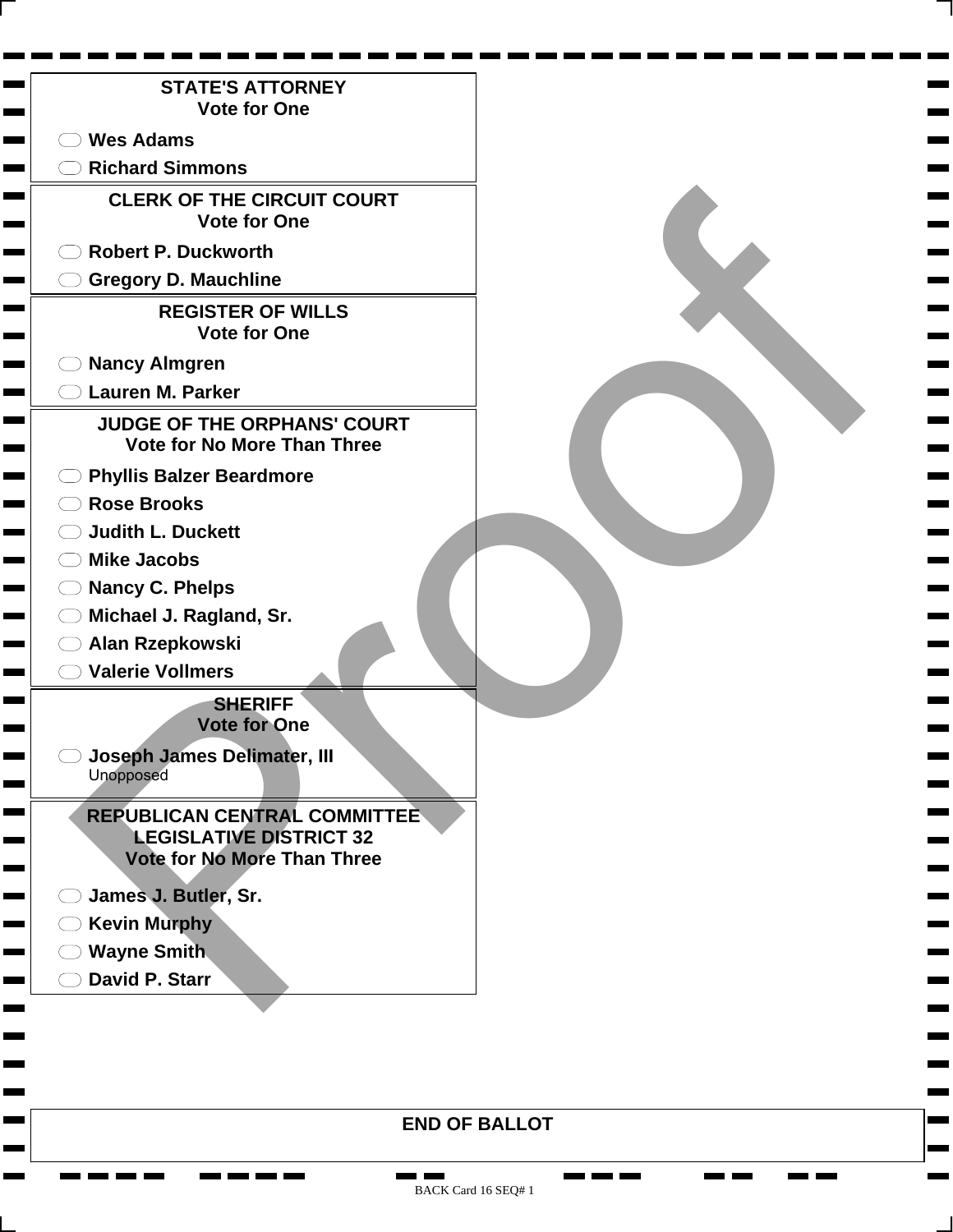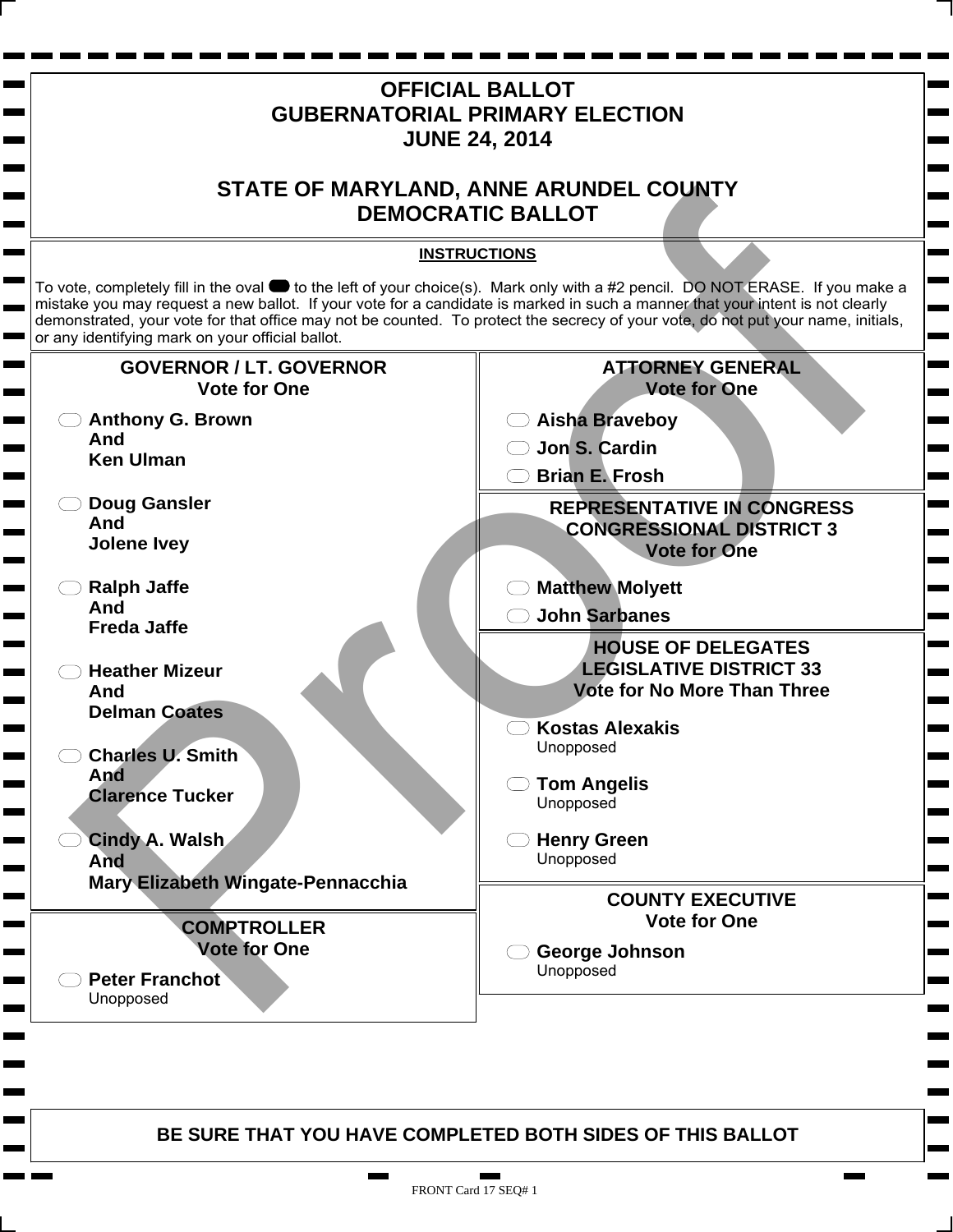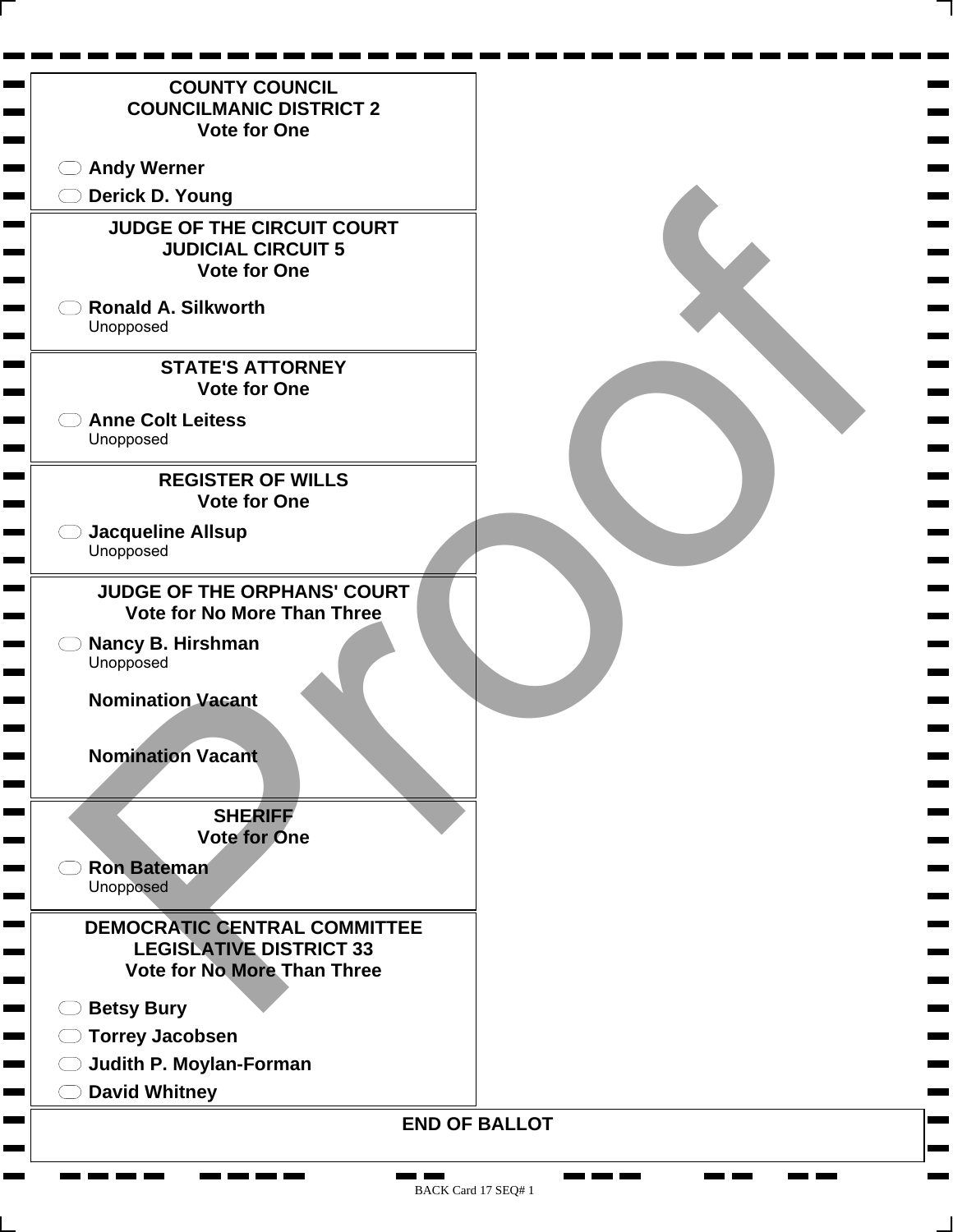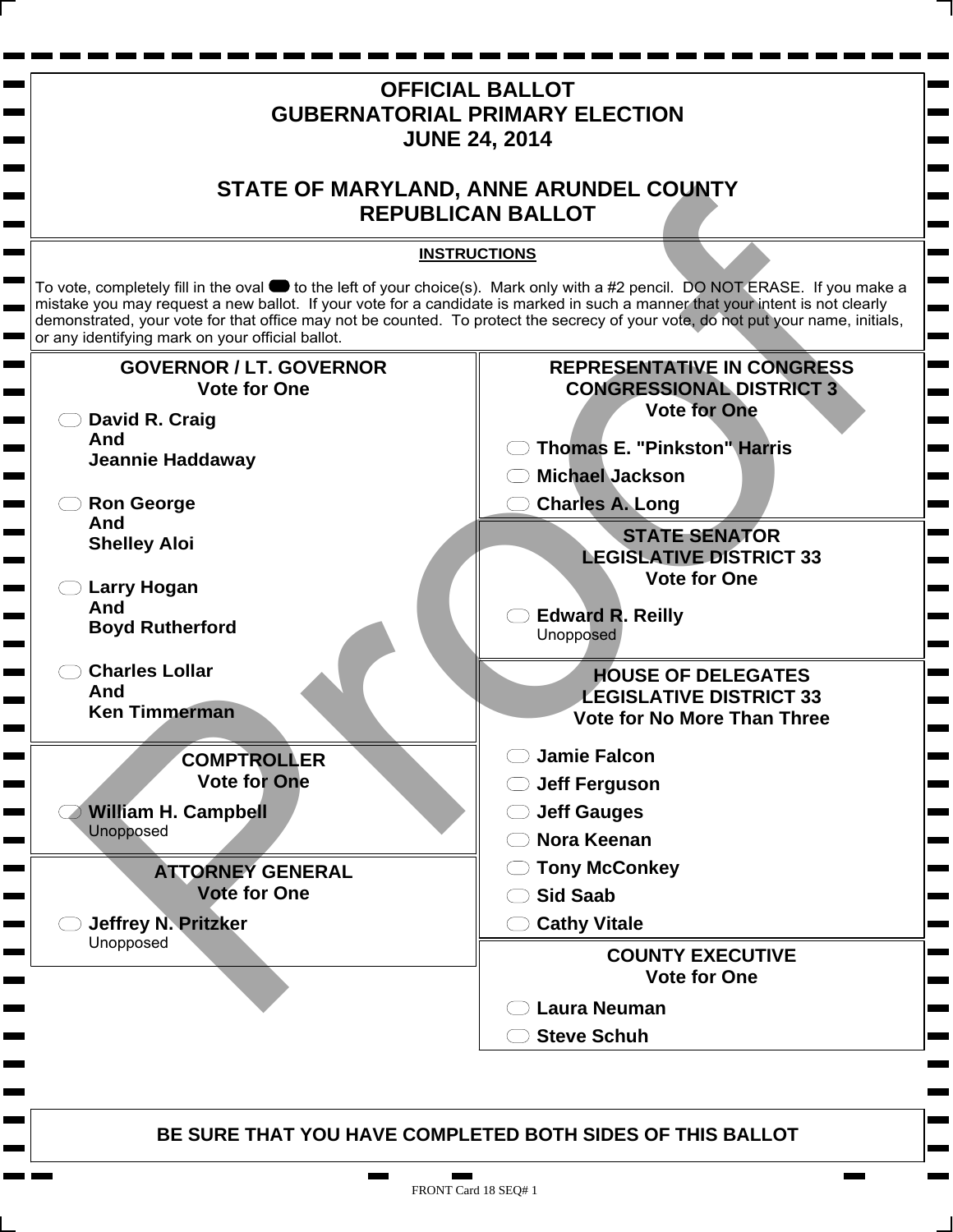| <b>COUNTY COUNCIL</b><br><b>COUNCILMANIC DISTRICT 2</b><br><b>Vote for One</b>                                                                                                                                                                                                     | <b>REPUBLICAN CENTRAL COMMITTEE</b><br><b>LEGISLATIVE DISTRICT 33</b><br><b>Vote for No More Than Three</b>             |
|------------------------------------------------------------------------------------------------------------------------------------------------------------------------------------------------------------------------------------------------------------------------------------|-------------------------------------------------------------------------------------------------------------------------|
| John Joseph Grasso<br>Unopposed                                                                                                                                                                                                                                                    | <b>Amalie Elizabeth Brandenburg</b><br><b>Andrew Counterman</b>                                                         |
| <b>JUDGE OF THE CIRCUIT COURT</b><br><b>JUDICIAL CIRCUIT 5</b><br><b>Vote for One</b><br><b>Ronald A. Silkworth</b><br>Unopposed                                                                                                                                                   | <b>Nora Keenan</b><br><b>Amy Leahy</b><br><b>Susan McConkey</b><br><b>Matt Pugh</b><br><b>Anne Elizabeth Rutherford</b> |
| <b>STATE'S ATTORNEY</b><br><b>Vote for One</b>                                                                                                                                                                                                                                     | <b>Charlotte Kingsley Weinstein</b>                                                                                     |
| <b>Wes Adams</b><br><b>Richard Simmons</b><br><b>CLERK OF THE CIRCUIT COURT</b><br><b>Vote for One</b>                                                                                                                                                                             |                                                                                                                         |
| <b>Robert P. Duckworth</b><br><b>Gregory D. Mauchline</b>                                                                                                                                                                                                                          |                                                                                                                         |
| <b>REGISTER OF WILLS</b><br><b>Vote for One</b><br><b>Nancy Almgren</b><br><b>Lauren M. Parker</b>                                                                                                                                                                                 |                                                                                                                         |
| JUDGE OF THE ORPHANS' COURT<br><b>Vote for No More Than Three</b>                                                                                                                                                                                                                  |                                                                                                                         |
| <b>Phyllis Balzer Beardmore</b><br><b>Rose Brooks</b><br><b>Judith L. Duckett</b><br><b>Mike Jacobs</b><br><b>Nancy C. Phelps</b><br>Michael J. Ragland, Sr.<br>Alan Rzepkowski<br><b>Valerie Vollmers</b><br><b>SHERIFF</b><br><b>Vote for One</b><br>Joseph James Delimater, III |                                                                                                                         |
| Unopposed                                                                                                                                                                                                                                                                          |                                                                                                                         |

**CONTRACTOR** 

Ħ. **The Second**  ٠

 $\mathbf{r}$  and  $\mathbf{r}$  and  $\mathbf{r}$ 

Ħ. **The Second**  **Contract Contract** 

**College** 

**The Second** 

**STATE**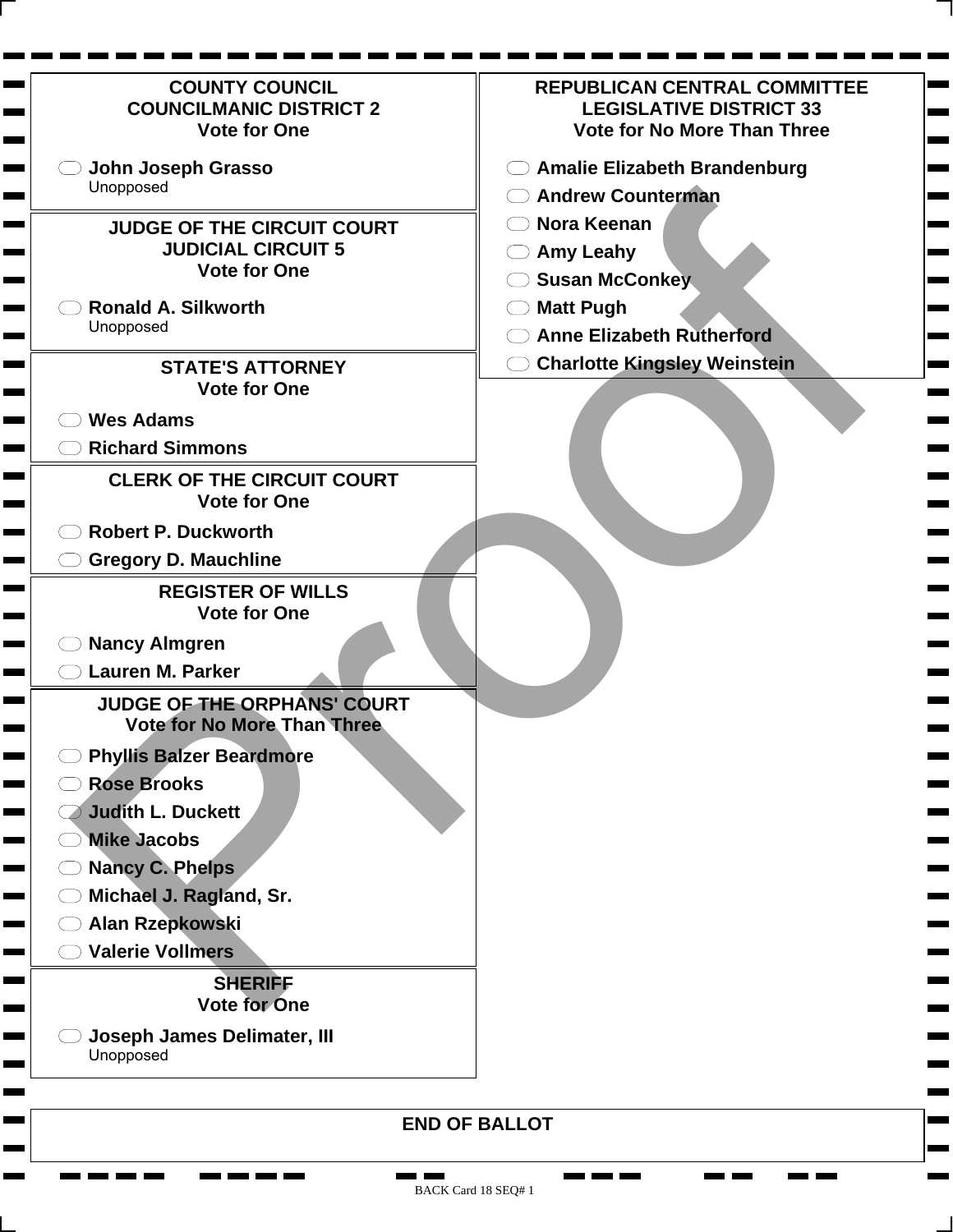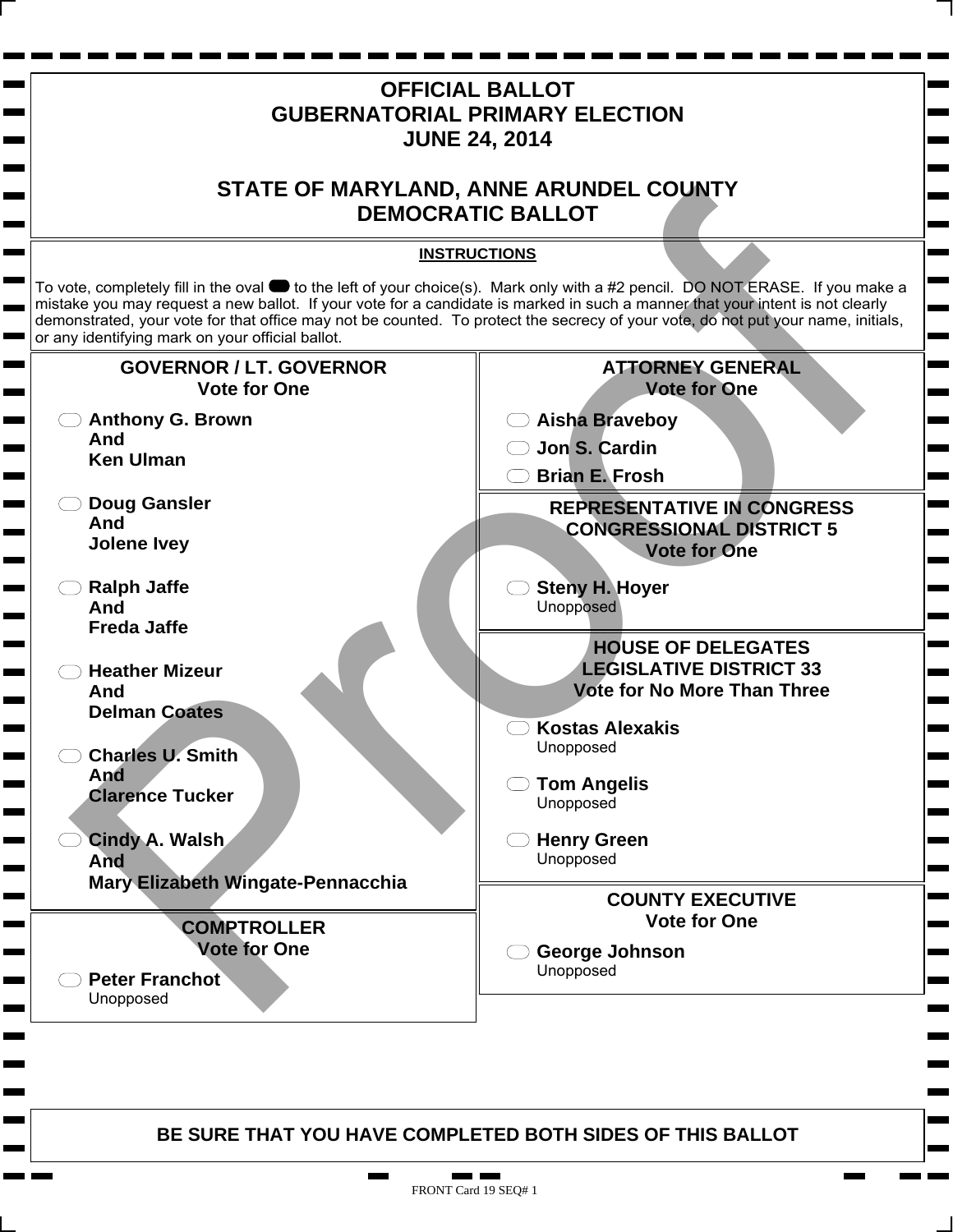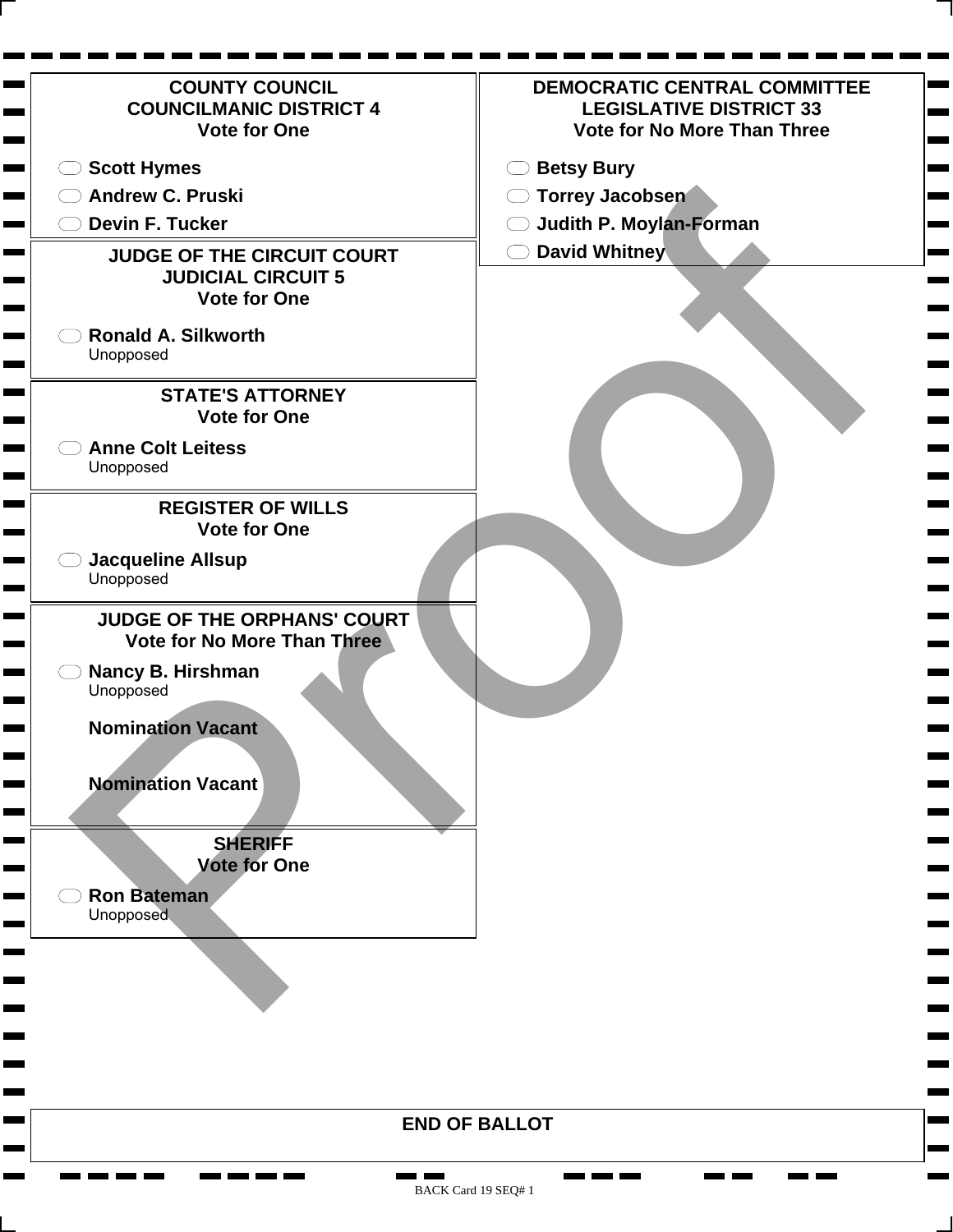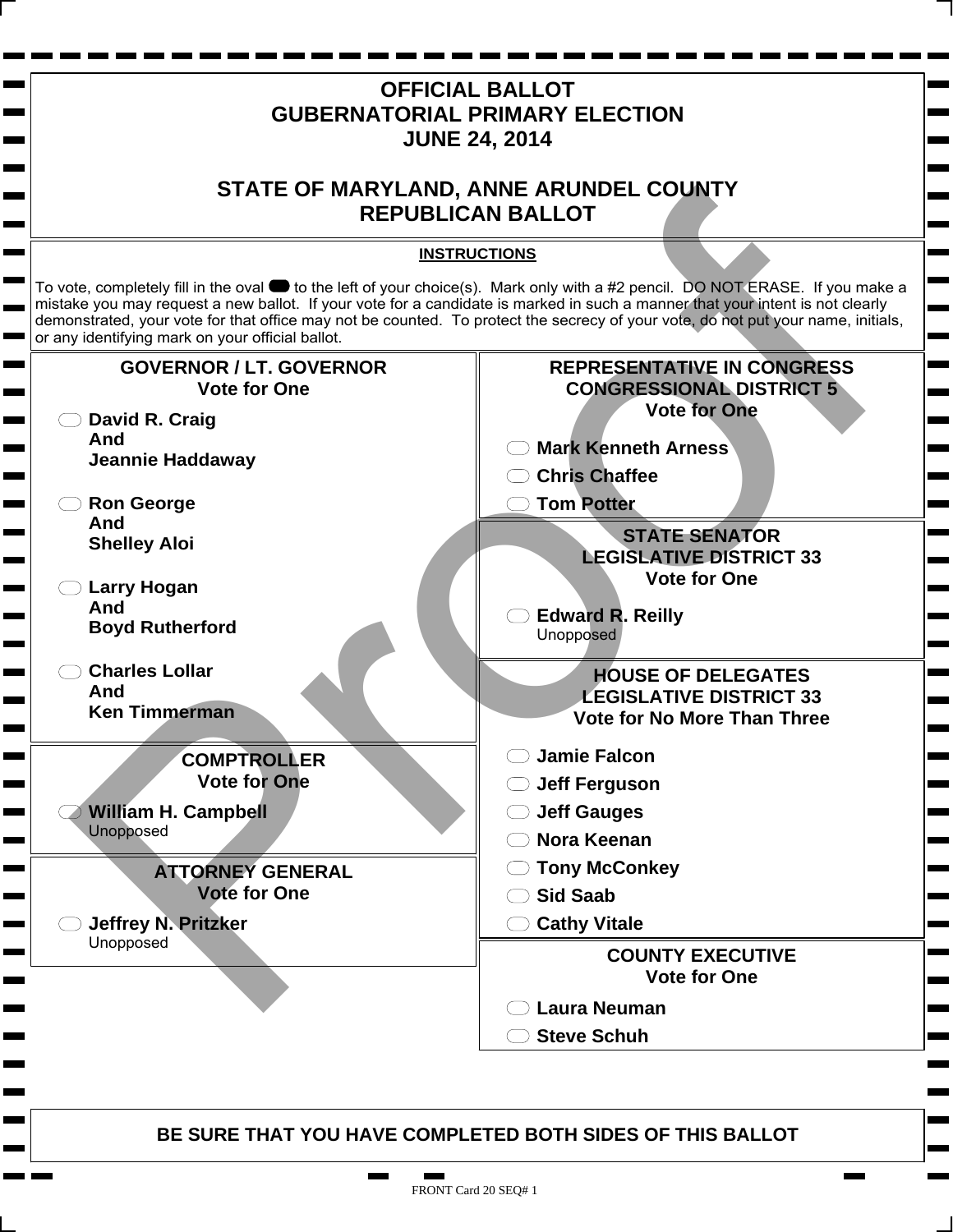| <b>COUNTY COUNCIL</b><br><b>COUNCILMANIC DISTRICT 4</b><br><b>Vote for One</b> | <b>REPUBLICAN CENTRAL COMMITTEE</b><br><b>LEGISLATIVE DISTRICT 33</b><br><b>Vote for No More Than Three</b> |
|--------------------------------------------------------------------------------|-------------------------------------------------------------------------------------------------------------|
| E. "Chiké" Anyanwu                                                             | <b>Amalie Elizabeth Brandenburg</b>                                                                         |
| Unopposed                                                                      | <b>Andrew Counterman</b>                                                                                    |
| <b>JUDGE OF THE CIRCUIT COURT</b>                                              | <b>Nora Keenan</b>                                                                                          |
| <b>JUDICIAL CIRCUIT 5</b>                                                      | <b>Amy Leahy</b>                                                                                            |
| <b>Vote for One</b>                                                            | <b>Susan McConkey</b>                                                                                       |
| <b>Ronald A. Silkworth</b>                                                     | <b>Matt Pugh</b>                                                                                            |
| Unopposed                                                                      | <b>Anne Elizabeth Rutherford</b>                                                                            |
| <b>STATE'S ATTORNEY</b>                                                        | <b>Charlotte Kingsley Weinstein</b>                                                                         |
| <b>Vote for One</b>                                                            |                                                                                                             |
| <b>Wes Adams</b>                                                               |                                                                                                             |
| <b>Richard Simmons</b>                                                         |                                                                                                             |
| <b>CLERK OF THE CIRCUIT COURT</b><br><b>Vote for One</b>                       |                                                                                                             |
| <b>Robert P. Duckworth</b>                                                     |                                                                                                             |
| <b>Gregory D. Mauchline</b>                                                    |                                                                                                             |
| <b>REGISTER OF WILLS</b><br><b>Vote for One</b>                                |                                                                                                             |
| <b>Nancy Almgren</b>                                                           |                                                                                                             |
| <b>Lauren M. Parker</b>                                                        |                                                                                                             |
| JUDGE OF THE ORPHANS' COURT<br><b>Vote for No More Than Three</b>              |                                                                                                             |
| <b>Phyllis Balzer Beardmore</b>                                                |                                                                                                             |
| <b>Rose Brooks</b>                                                             |                                                                                                             |
| <b>Judith L. Duckett</b>                                                       |                                                                                                             |
| <b>Mike Jacobs</b>                                                             |                                                                                                             |
| <b>Nancy C. Phelps</b>                                                         |                                                                                                             |
| Michael J. Ragland, Sr.                                                        |                                                                                                             |
| Alan Rzepkowski                                                                |                                                                                                             |
| <b>Valerie Vollmers</b>                                                        |                                                                                                             |
| <b>SHERIFF</b><br><b>Vote for One</b>                                          |                                                                                                             |
| <b>Joseph James Delimater, III</b><br>Unopposed                                |                                                                                                             |
|                                                                                | <b>END OF BALLOT</b>                                                                                        |

۰

٠

Ξ

**CONTRACTOR** 

<u>na ma</u> ma

**COMPUTE** 

**College** 

Н ٠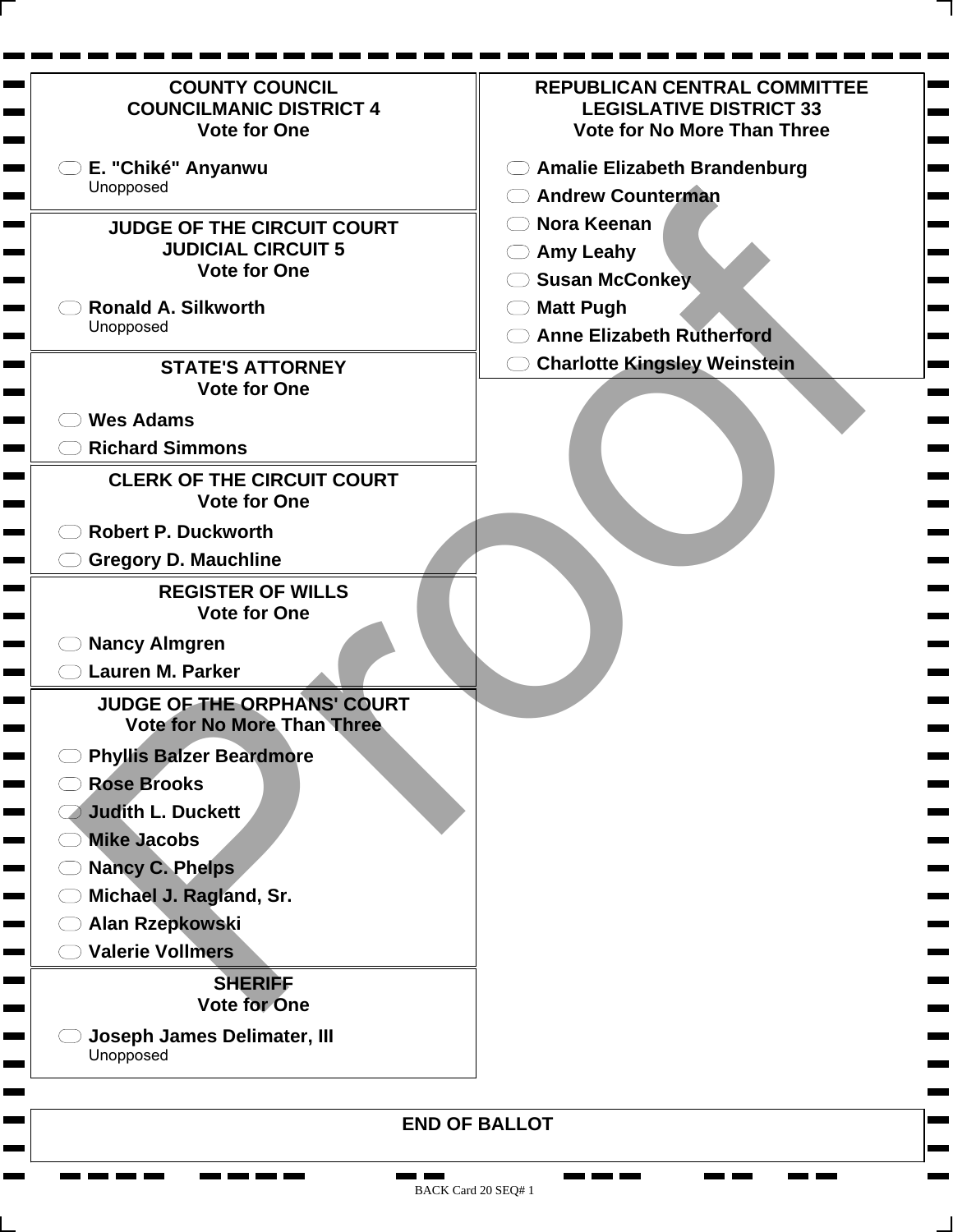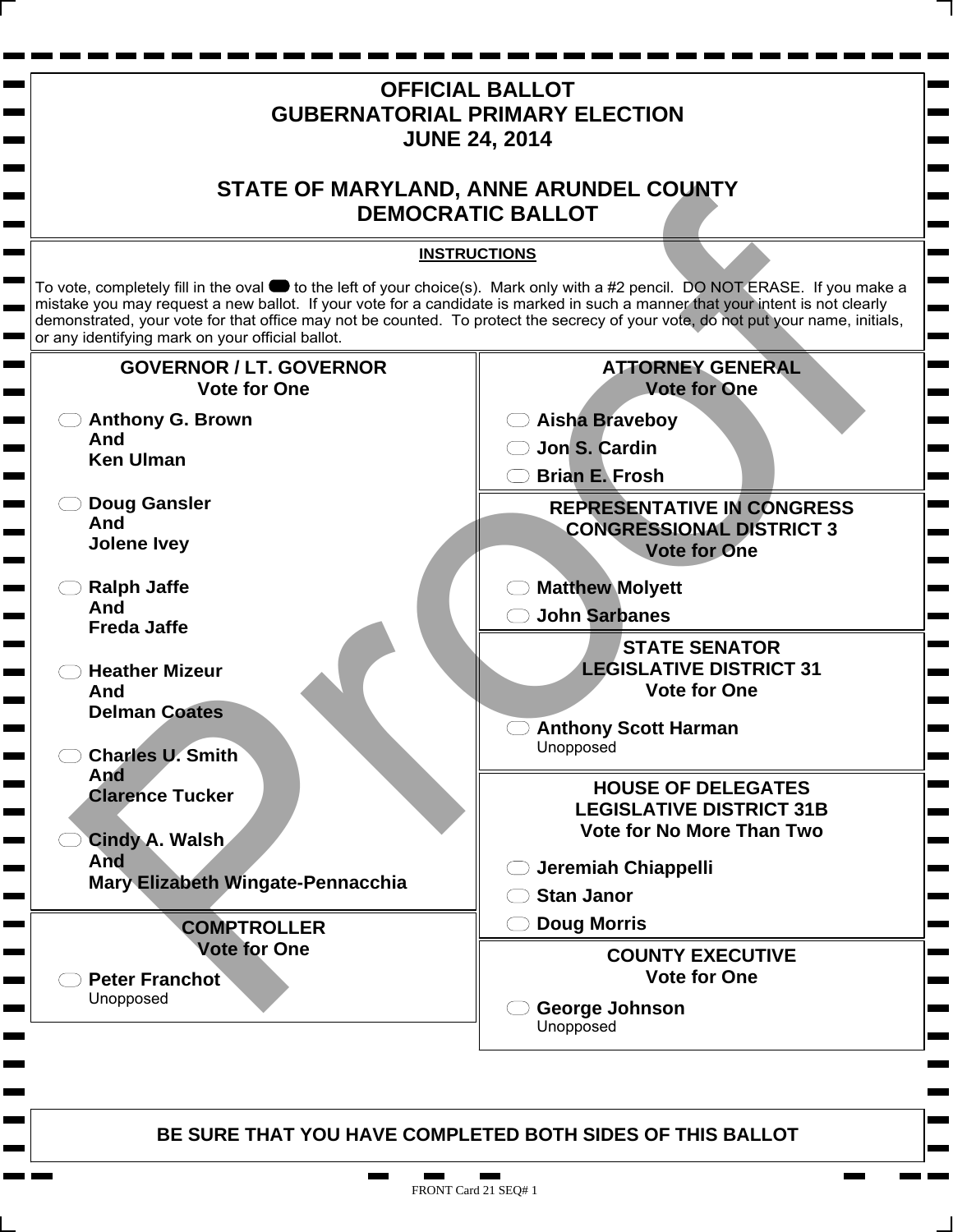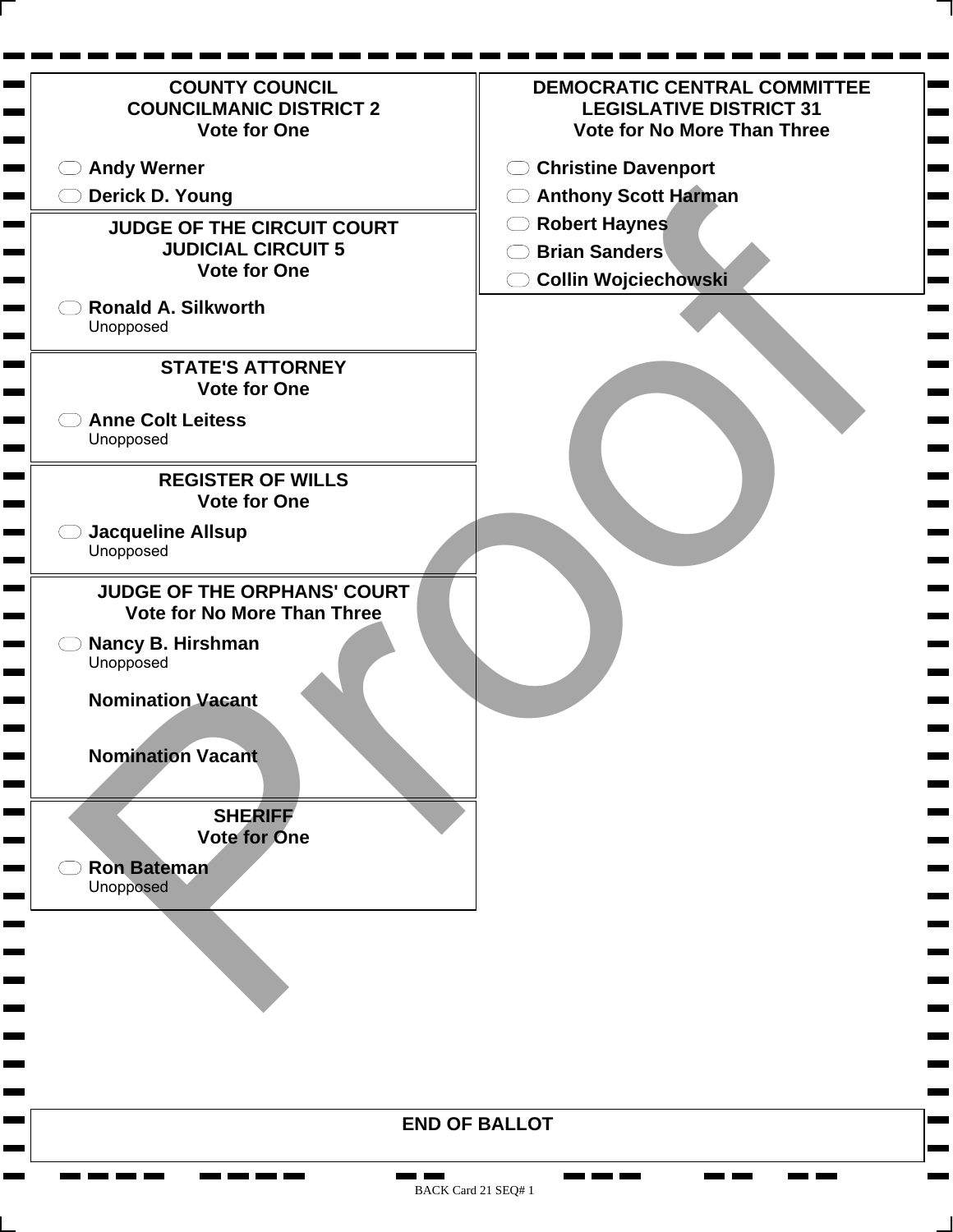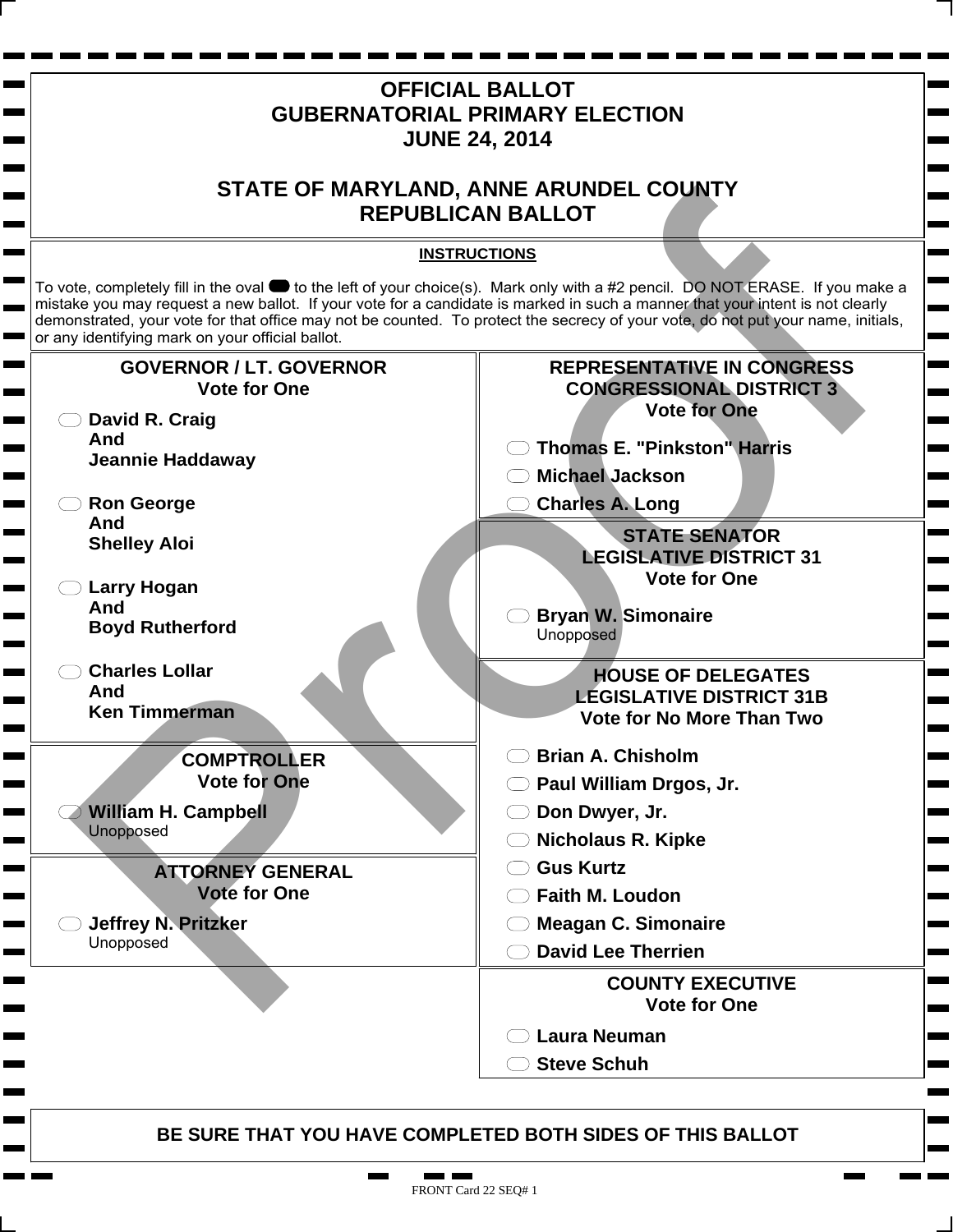| <b>COUNTY COUNCIL</b><br><b>COUNCILMANIC DISTRICT 2</b><br><b>Vote for One</b> | <b>REPUBLICAN CENTRAL COMMITTEE</b><br><b>LEGISLATIVE DISTRICT 31</b><br><b>Vote for No More Than Three</b> |
|--------------------------------------------------------------------------------|-------------------------------------------------------------------------------------------------------------|
| John Joseph Grasso                                                             | <b>Christopher Casey</b>                                                                                    |
| Unopposed                                                                      | Faith M. Loudon                                                                                             |
| <b>JUDGE OF THE CIRCUIT COURT</b>                                              | <b>Elizabeth Lucille Myers</b>                                                                              |
| <b>JUDICIAL CIRCUIT 5</b>                                                      | <b>Michael Anthony Peroutka</b>                                                                             |
| <b>Vote for One</b>                                                            | <b>Josh Phelps</b>                                                                                          |
| <b>Ronald A. Silkworth</b>                                                     | <b>Brad Pumphrey</b>                                                                                        |
| Unopposed                                                                      | <b>Jerry Shandrowsky</b>                                                                                    |
| <b>STATE'S ATTORNEY</b>                                                        | <b>Nathan Volke</b>                                                                                         |
| <b>Vote for One</b>                                                            |                                                                                                             |
| <b>Wes Adams</b>                                                               |                                                                                                             |
| <b>Richard Simmons</b>                                                         |                                                                                                             |
| <b>CLERK OF THE CIRCUIT COURT</b>                                              |                                                                                                             |
| <b>Vote for One</b>                                                            |                                                                                                             |
| <b>Robert P. Duckworth</b>                                                     |                                                                                                             |
| <b>Gregory D. Mauchline</b>                                                    |                                                                                                             |
| <b>REGISTER OF WILLS</b><br><b>Vote for One</b>                                |                                                                                                             |
| <b>Nancy Almgren</b>                                                           |                                                                                                             |
| Lauren M. Parker                                                               |                                                                                                             |
| JUDGE OF THE ORPHANS' COURT<br><b>Vote for No More Than Three</b>              |                                                                                                             |
| <b>Phyllis Balzer Beardmore</b>                                                |                                                                                                             |
| <b>Rose Brooks</b>                                                             |                                                                                                             |
| Judith L. Duckett<br><u> a serie de la p</u>                                   |                                                                                                             |
| <b>Mike Jacobs</b>                                                             |                                                                                                             |
| <b>Nancy C. Phelps</b>                                                         |                                                                                                             |
| Michael J. Ragland, Sr.                                                        |                                                                                                             |
| Alan Rzepkowski                                                                |                                                                                                             |
| <b>Valerie Vollmers</b>                                                        |                                                                                                             |
| <b>SHERIFF</b><br><b>Vote for One</b>                                          |                                                                                                             |
| <b>Joseph James Delimater, III</b><br>Unopposed                                |                                                                                                             |
|                                                                                | <b>END OF BALLOT</b>                                                                                        |

**The Second** 

<u>the first term</u>

**CONTRACTOR**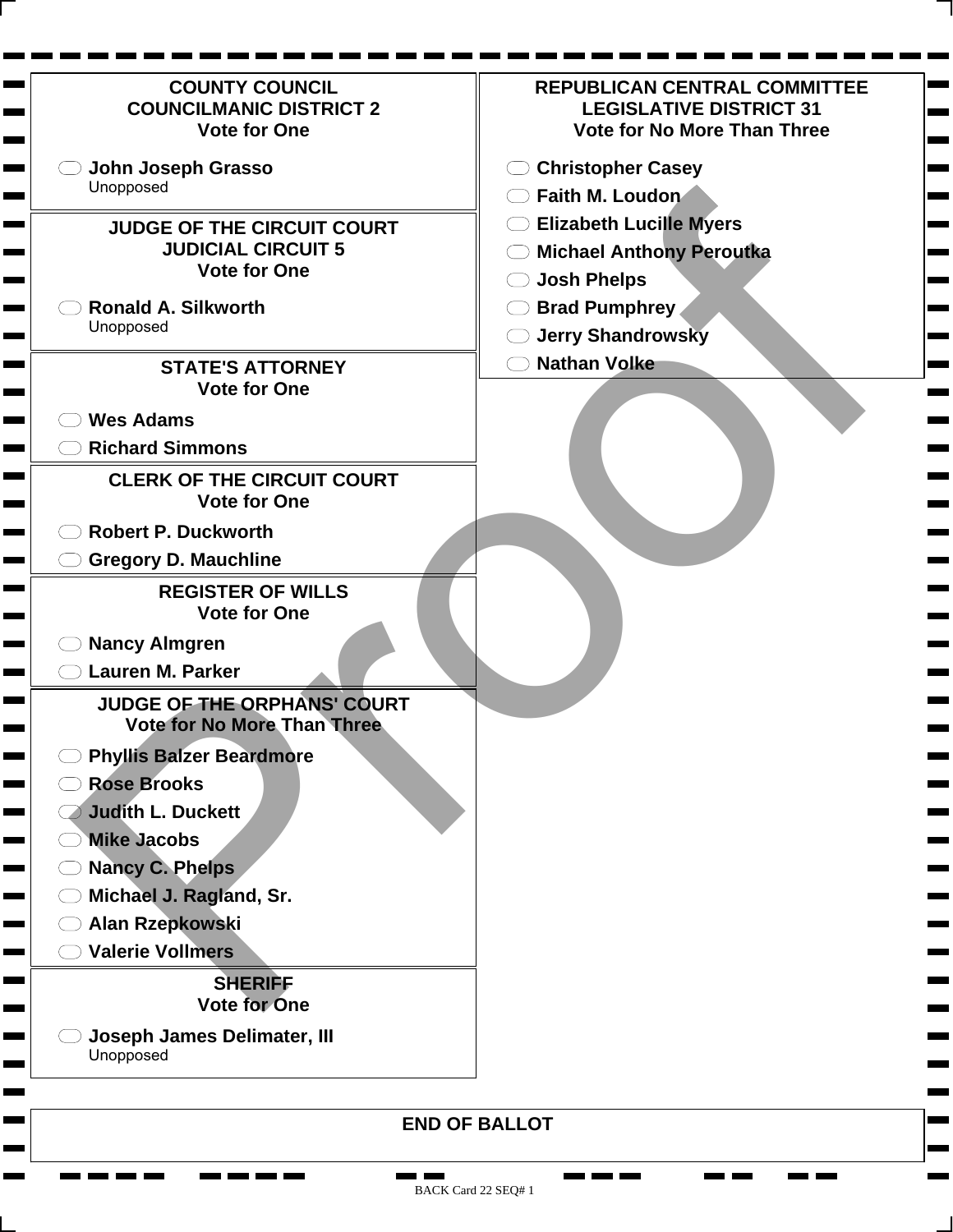

. .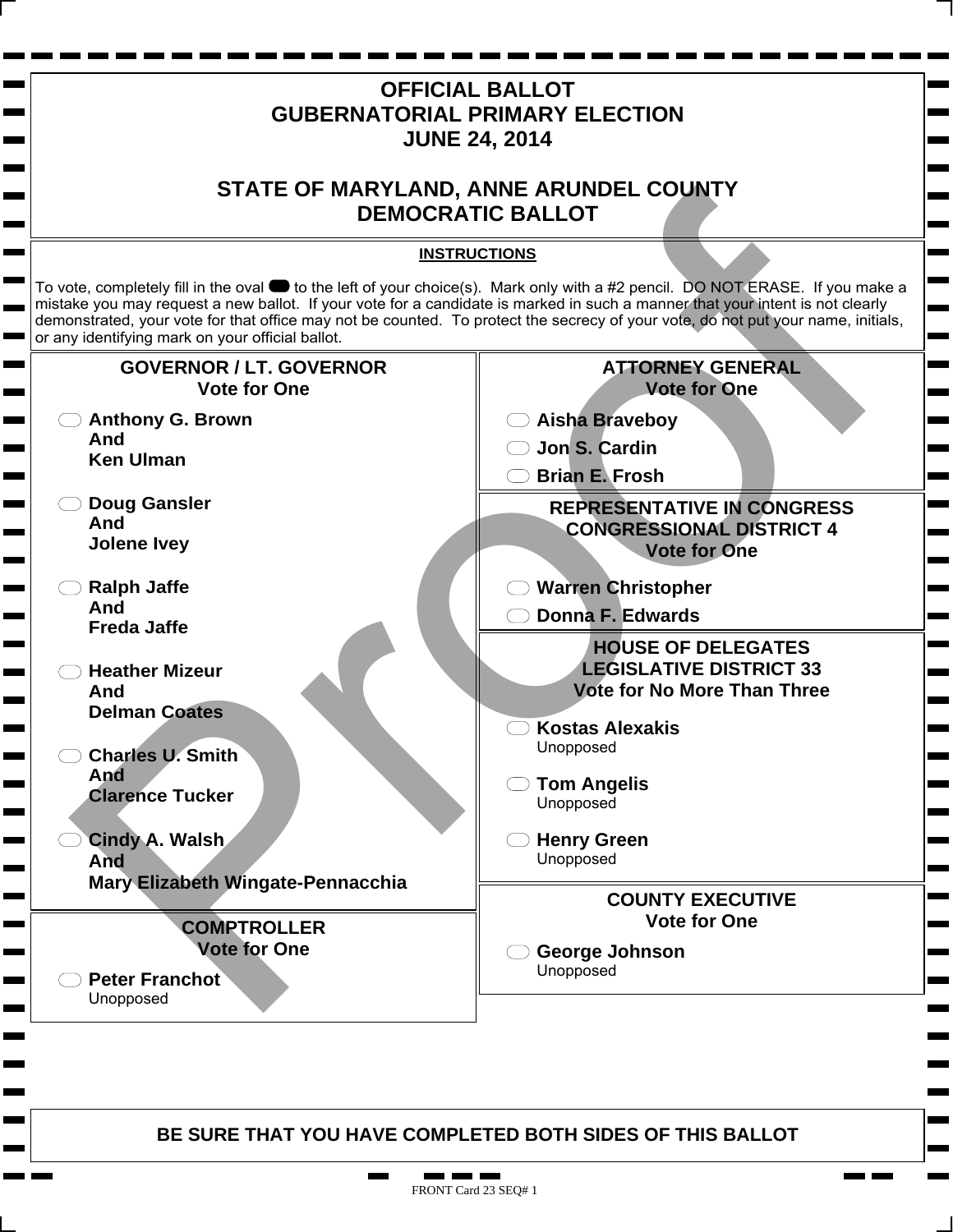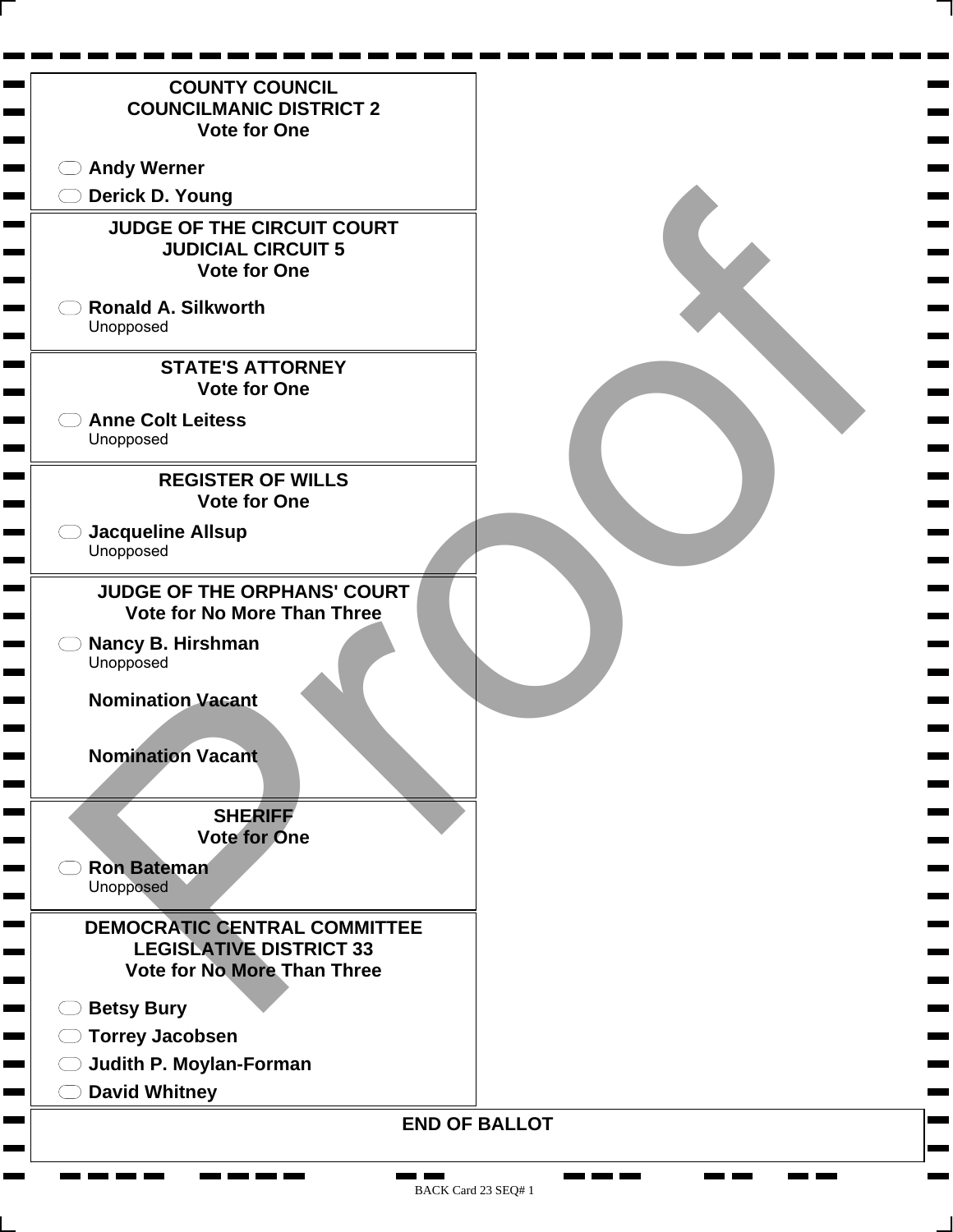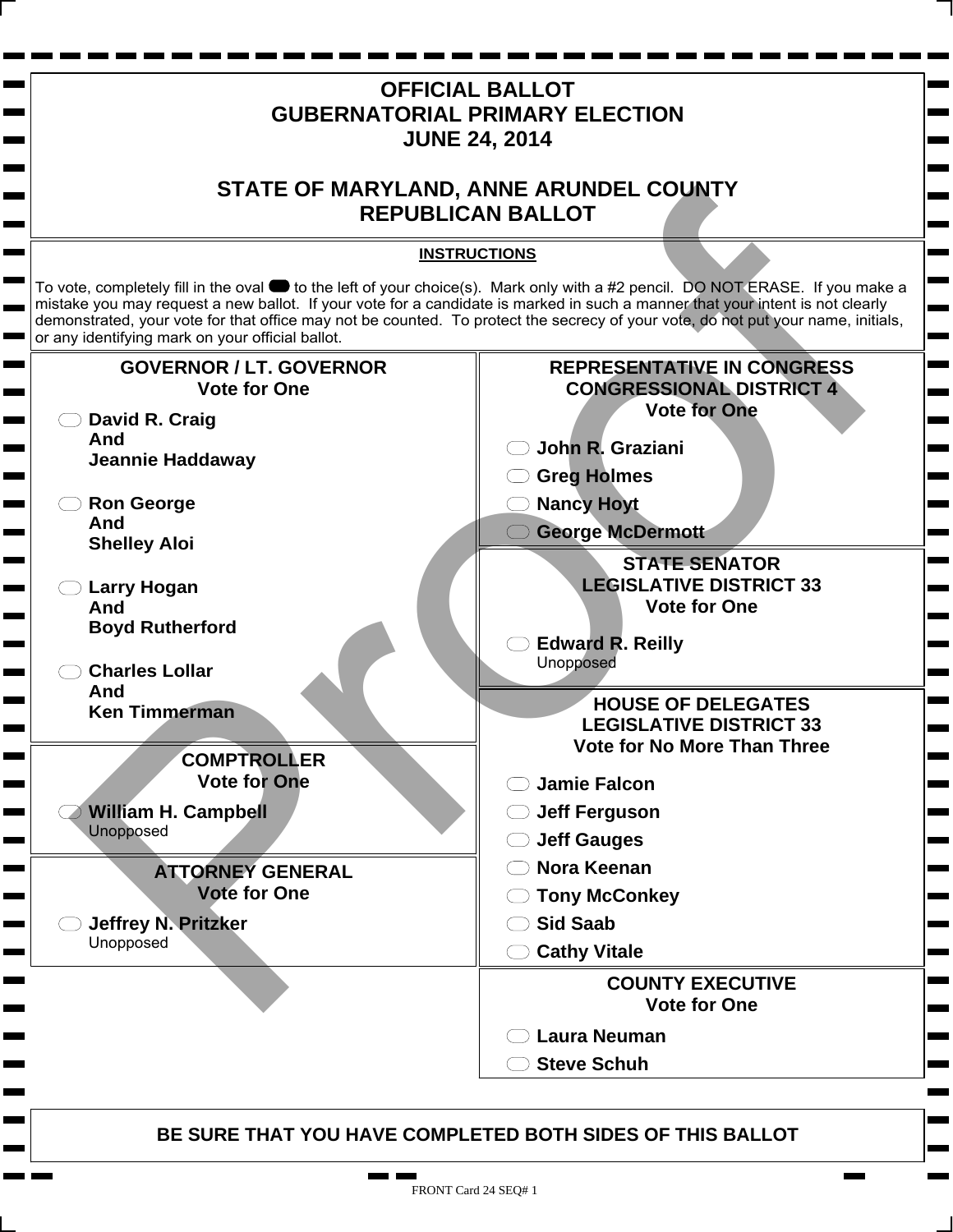| <b>COUNTY COUNCIL</b><br><b>COUNCILMANIC DISTRICT 2</b><br><b>Vote for One</b> | <b>REPUBLICAN CENTRAL COMMITTEE</b><br><b>LEGISLATIVE DISTRICT 33</b><br><b>Vote for No More Than Three</b> |
|--------------------------------------------------------------------------------|-------------------------------------------------------------------------------------------------------------|
| John Joseph Grasso                                                             | <b>Amalie Elizabeth Brandenburg</b>                                                                         |
| Unopposed                                                                      | <b>Andrew Counterman</b>                                                                                    |
| <b>JUDGE OF THE CIRCUIT COURT</b>                                              | <b>Nora Keenan</b>                                                                                          |
| <b>JUDICIAL CIRCUIT 5</b>                                                      | <b>Amy Leahy</b>                                                                                            |
| <b>Vote for One</b>                                                            | <b>Susan McConkey</b>                                                                                       |
| <b>Ronald A. Silkworth</b>                                                     | <b>Matt Pugh</b>                                                                                            |
| Unopposed                                                                      | <b>Anne Elizabeth Rutherford</b>                                                                            |
| <b>STATE'S ATTORNEY</b>                                                        | <b>Charlotte Kingsley Weinstein</b>                                                                         |
| <b>Vote for One</b>                                                            |                                                                                                             |
| <b>Wes Adams</b>                                                               |                                                                                                             |
| <b>Richard Simmons</b>                                                         |                                                                                                             |
| <b>CLERK OF THE CIRCUIT COURT</b><br><b>Vote for One</b>                       |                                                                                                             |
| <b>Robert P. Duckworth</b>                                                     |                                                                                                             |
| <b>Gregory D. Mauchline</b>                                                    |                                                                                                             |
| <b>REGISTER OF WILLS</b><br><b>Vote for One</b>                                |                                                                                                             |
| <b>Nancy Almgren</b>                                                           |                                                                                                             |
| <b>Lauren M. Parker</b>                                                        |                                                                                                             |
| <b>JUDGE OF THE ORPHANS' COURT</b><br><b>Vote for No More Than Three</b>       |                                                                                                             |
| <b>Phyllis Balzer Beardmore</b>                                                |                                                                                                             |
| <b>Rose Brooks</b><br>اسية                                                     |                                                                                                             |
| <b>Judith L. Duckett</b>                                                       |                                                                                                             |
| <b>Mike Jacobs</b>                                                             |                                                                                                             |
| <b>Nancy C. Phelps</b>                                                         |                                                                                                             |
| Michael J. Ragland, Sr.                                                        |                                                                                                             |
| Alan Rzepkowski                                                                |                                                                                                             |
| <b>Valerie Vollmers</b>                                                        |                                                                                                             |
| <b>SHERIFF</b><br><b>Vote for One</b>                                          |                                                                                                             |
| <b>Joseph James Delimater, III</b><br>Unopposed                                |                                                                                                             |
|                                                                                | <b>END OF BALLOT</b>                                                                                        |

۰

۰

Ξ

**CONTRACTOR** 

<u>na ma</u> ma

**COMPUTE** 

**College** 

Н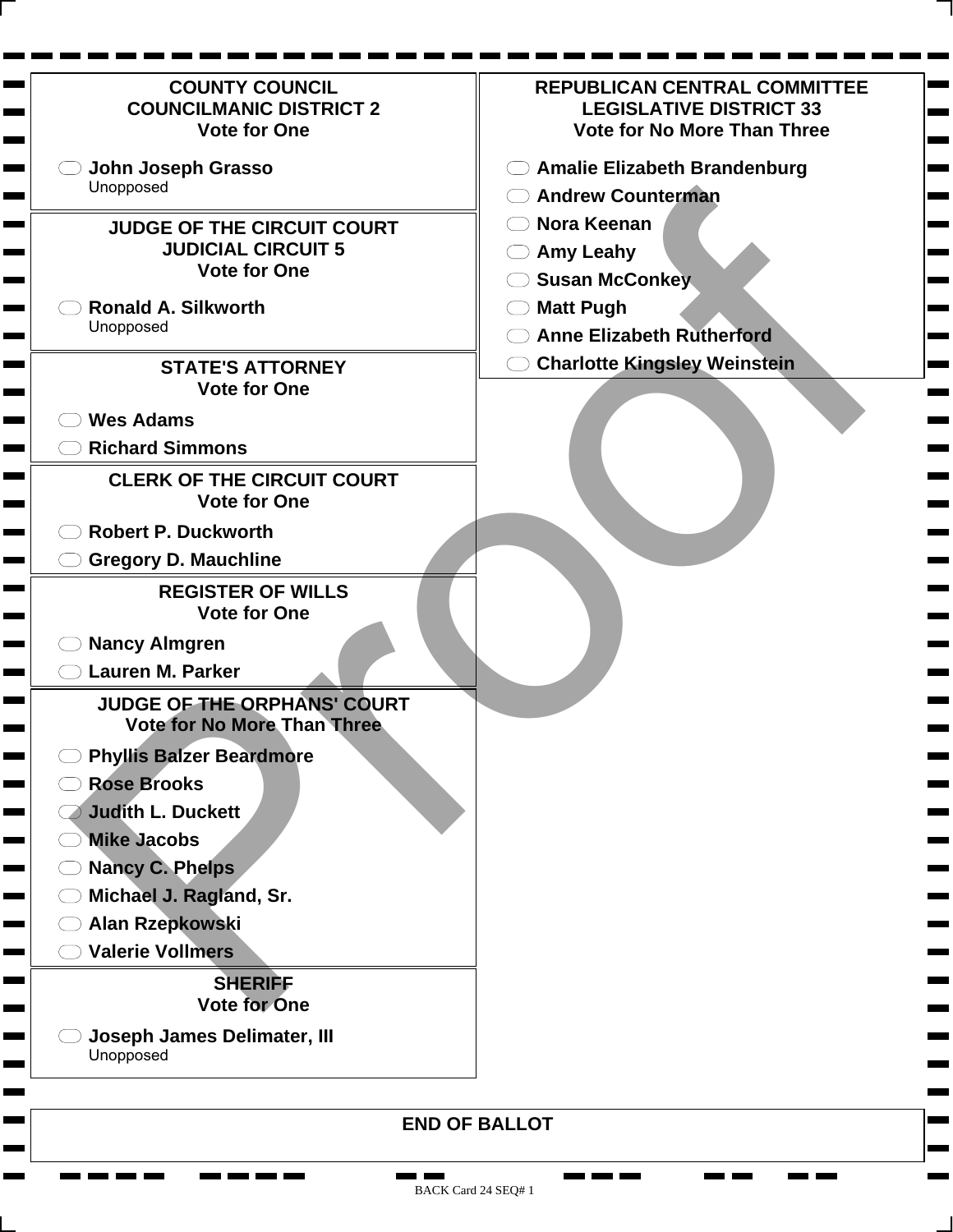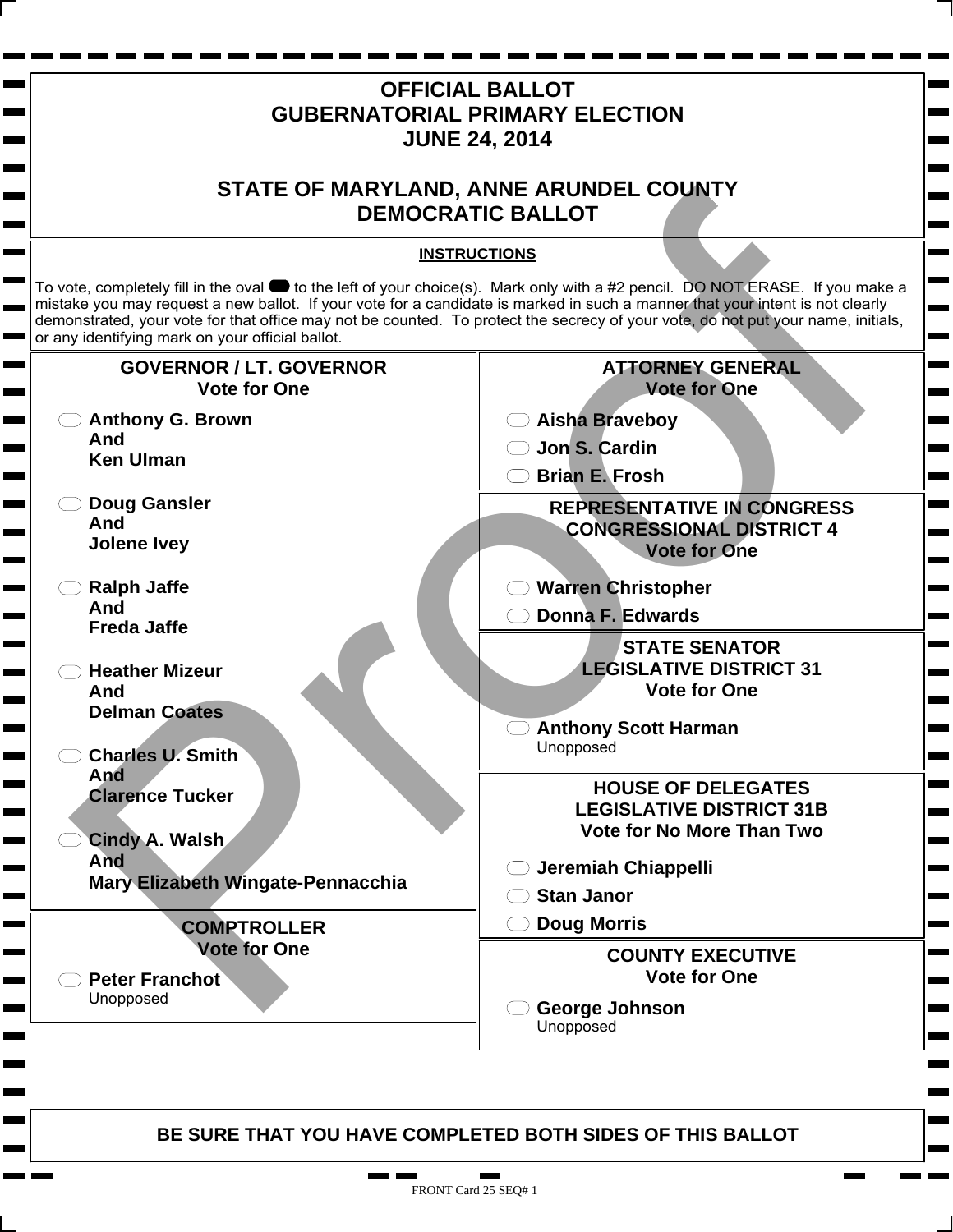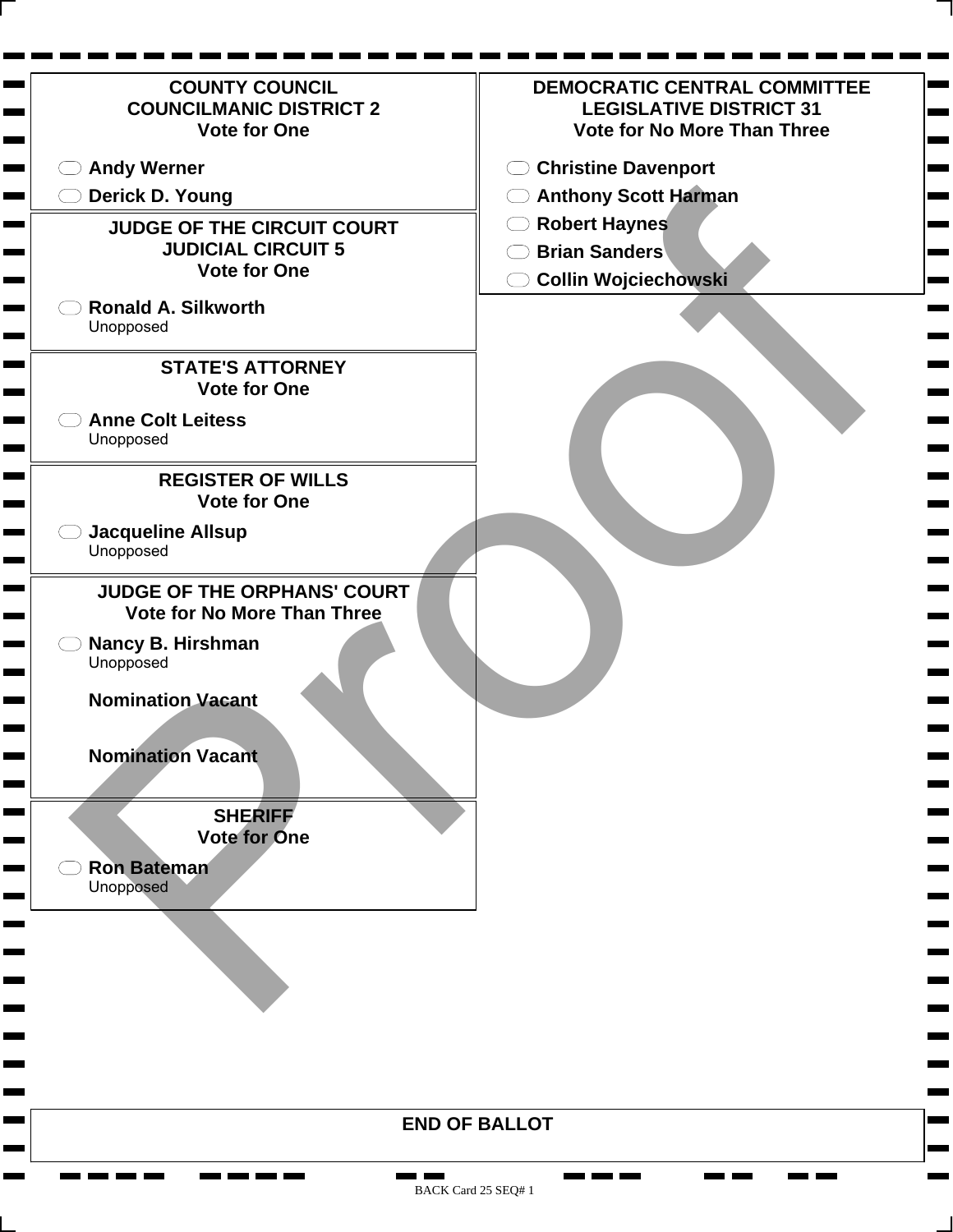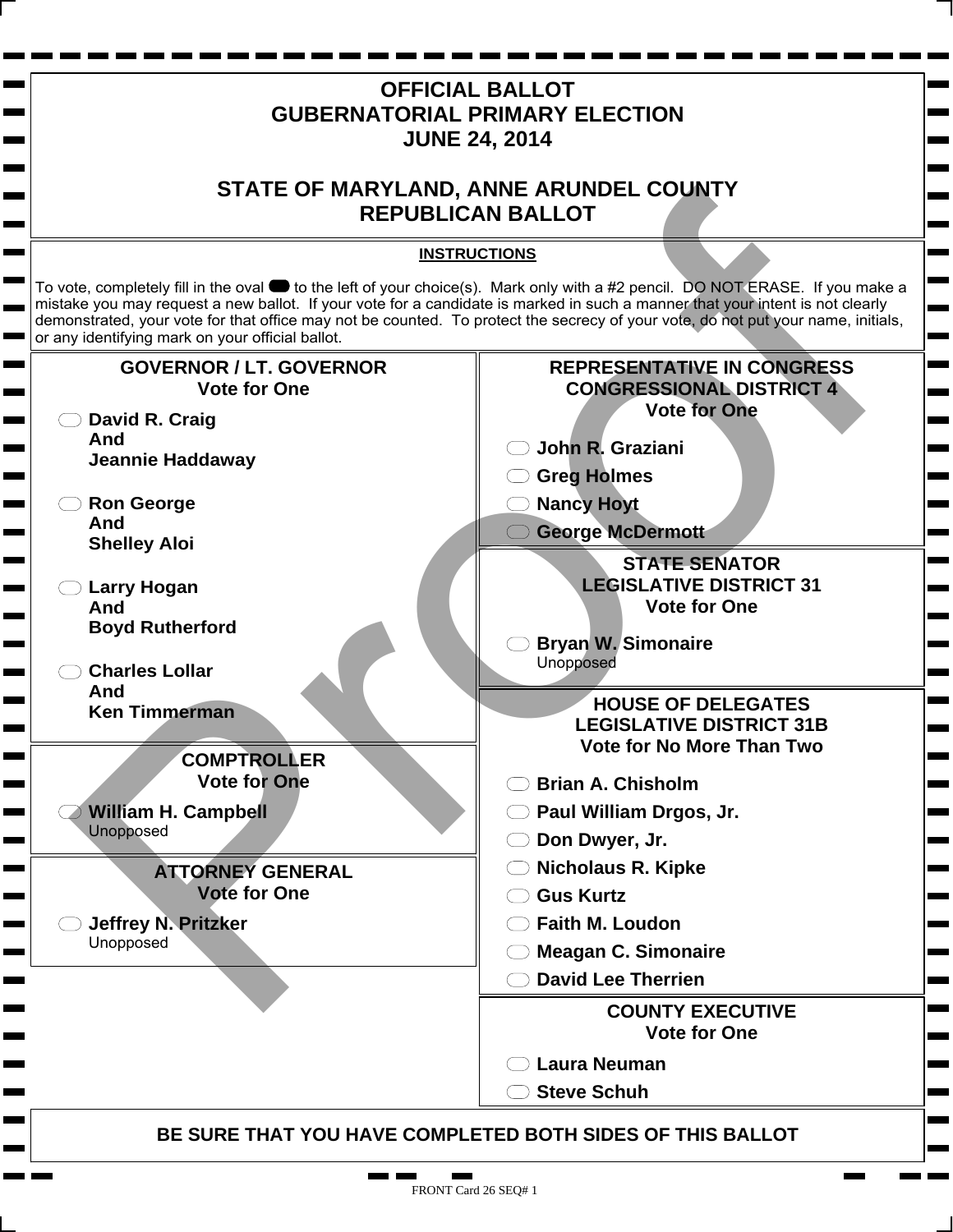| <b>COUNTY COUNCIL</b><br><b>COUNCILMANIC DISTRICT 2</b><br><b>Vote for One</b> | <b>REPUBLICAN CENTRAL COMMITTEE</b><br><b>LEGISLATIVE DISTRICT 31</b><br><b>Vote for No More Than Three</b> |
|--------------------------------------------------------------------------------|-------------------------------------------------------------------------------------------------------------|
| John Joseph Grasso                                                             | <b>Christopher Casey</b>                                                                                    |
| Unopposed                                                                      | Faith M. Loudon                                                                                             |
| <b>JUDGE OF THE CIRCUIT COURT</b>                                              | <b>Elizabeth Lucille Myers</b>                                                                              |
| <b>JUDICIAL CIRCUIT 5</b>                                                      | <b>Michael Anthony Peroutka</b>                                                                             |
| <b>Vote for One</b>                                                            | <b>Josh Phelps</b>                                                                                          |
| <b>Ronald A. Silkworth</b>                                                     | <b>Brad Pumphrey</b>                                                                                        |
| Unopposed                                                                      | <b>Jerry Shandrowsky</b>                                                                                    |
| <b>STATE'S ATTORNEY</b>                                                        | <b>Nathan Volke</b>                                                                                         |
| <b>Vote for One</b>                                                            |                                                                                                             |
| <b>Wes Adams</b>                                                               |                                                                                                             |
| <b>Richard Simmons</b>                                                         |                                                                                                             |
| <b>CLERK OF THE CIRCUIT COURT</b>                                              |                                                                                                             |
| <b>Vote for One</b>                                                            |                                                                                                             |
| <b>Robert P. Duckworth</b>                                                     |                                                                                                             |
| <b>Gregory D. Mauchline</b>                                                    |                                                                                                             |
| <b>REGISTER OF WILLS</b><br><b>Vote for One</b>                                |                                                                                                             |
| <b>Nancy Almgren</b>                                                           |                                                                                                             |
| Lauren M. Parker                                                               |                                                                                                             |
| JUDGE OF THE ORPHANS' COURT<br><b>Vote for No More Than Three</b>              |                                                                                                             |
| <b>Phyllis Balzer Beardmore</b>                                                |                                                                                                             |
| <b>Rose Brooks</b>                                                             |                                                                                                             |
| Judith L. Duckett<br><u> a serie de la p</u>                                   |                                                                                                             |
| <b>Mike Jacobs</b>                                                             |                                                                                                             |
| <b>Nancy C. Phelps</b>                                                         |                                                                                                             |
| Michael J. Ragland, Sr.                                                        |                                                                                                             |
| Alan Rzepkowski                                                                |                                                                                                             |
| <b>Valerie Vollmers</b>                                                        |                                                                                                             |
| <b>SHERIFF</b><br><b>Vote for One</b>                                          |                                                                                                             |
| <b>Joseph James Delimater, III</b><br>Unopposed                                |                                                                                                             |
|                                                                                | <b>END OF BALLOT</b>                                                                                        |

**The Second** 

<u>the first term</u>

 $\overline{\phantom{0}}$ 

**The Second** 

**CONTRACTOR**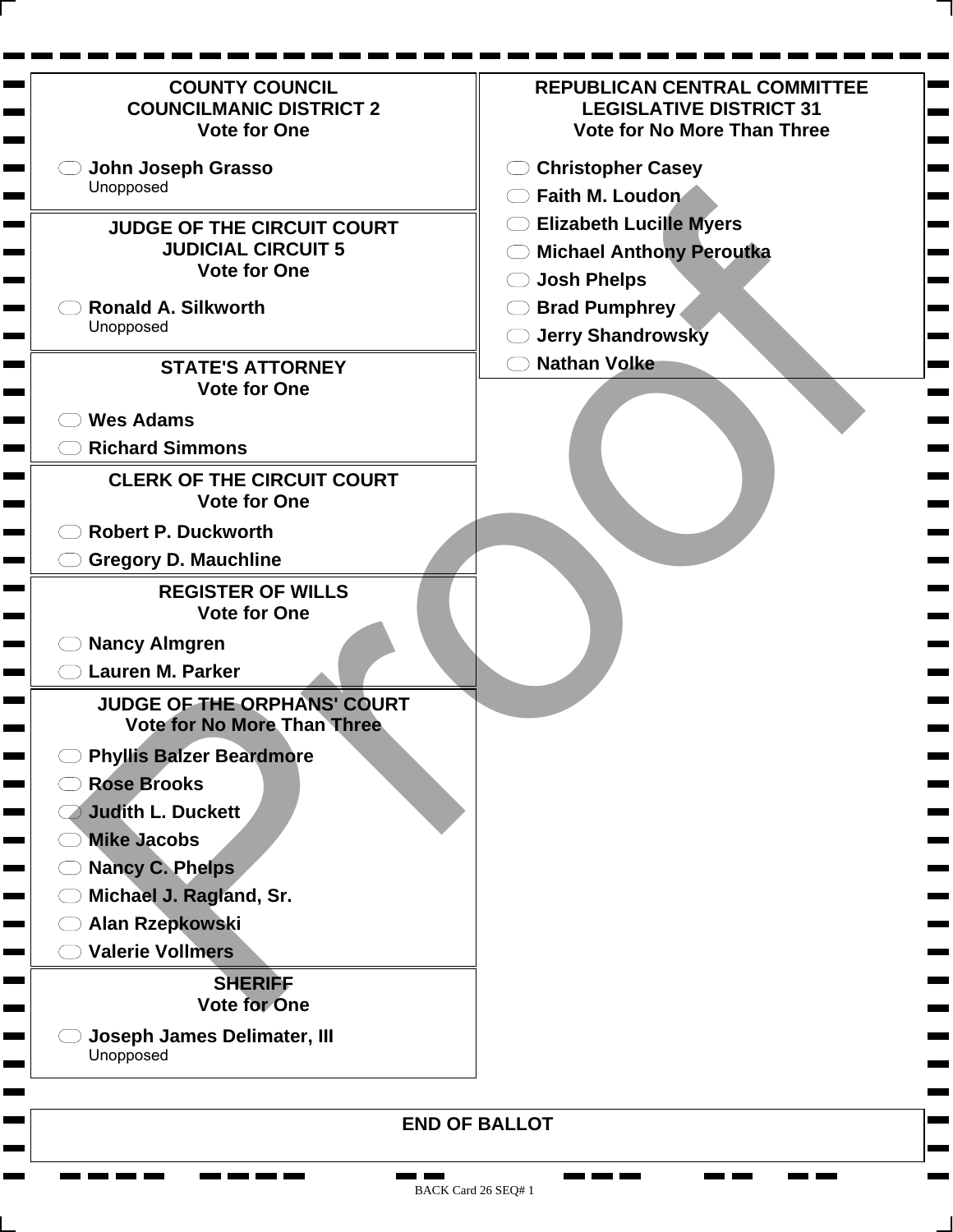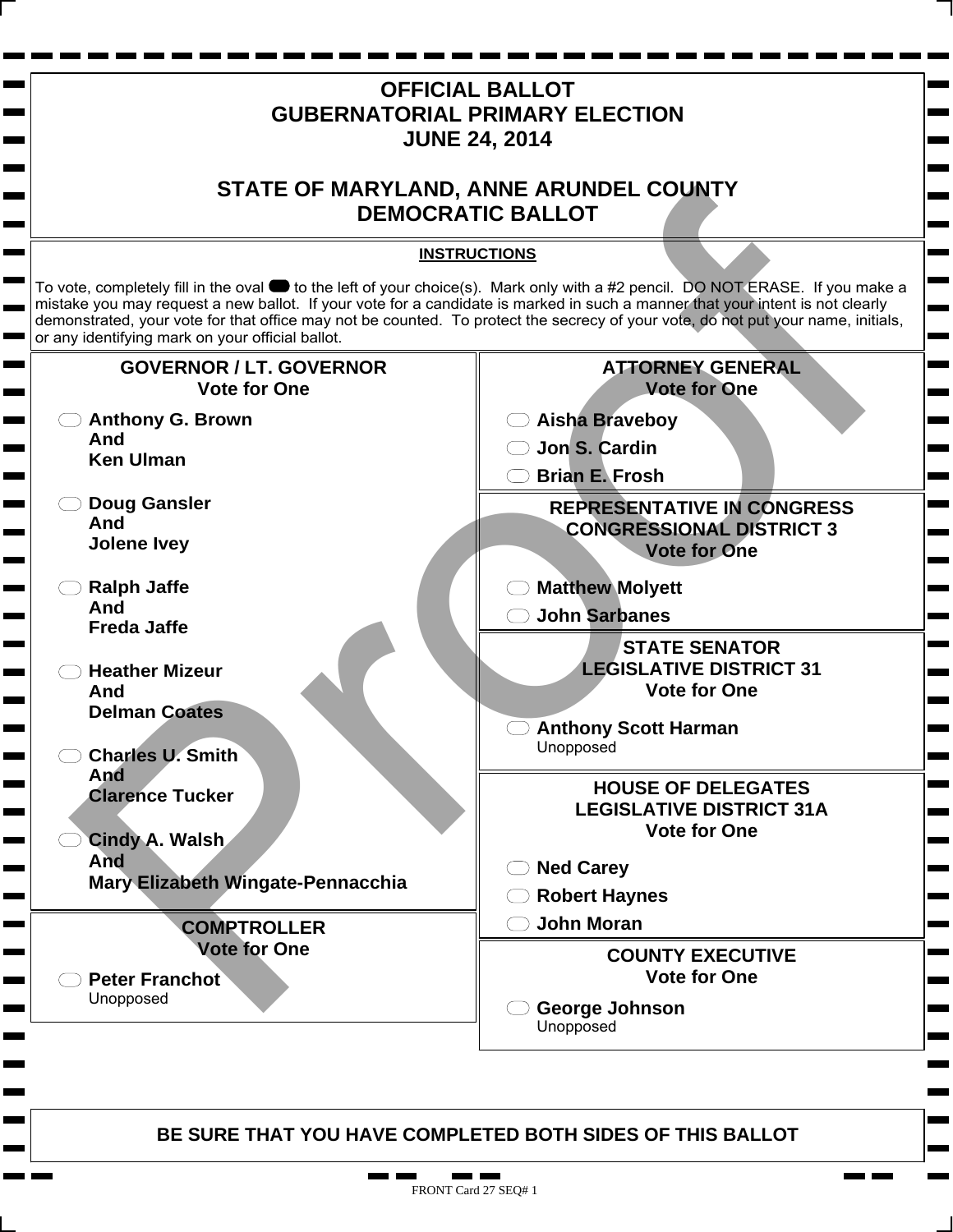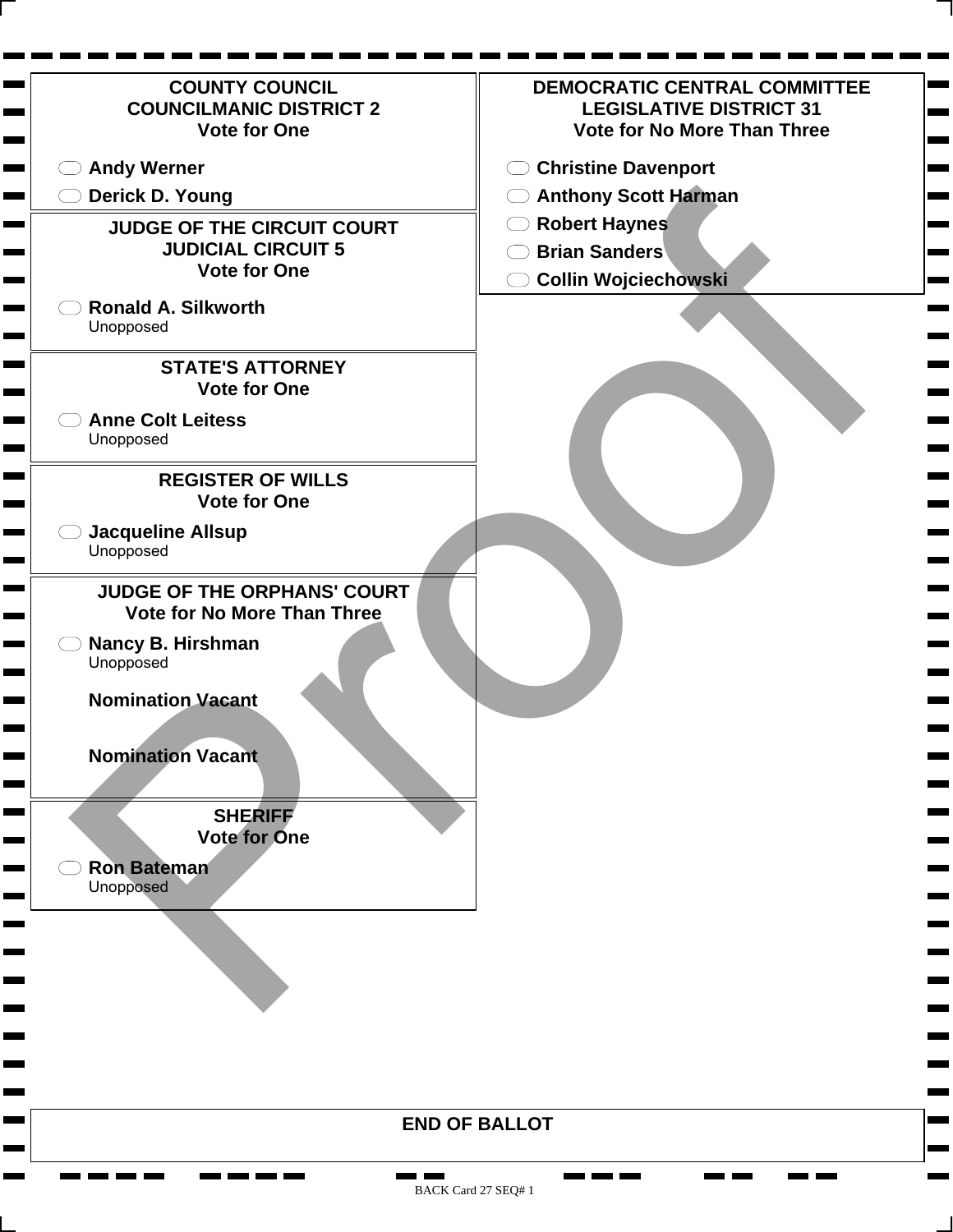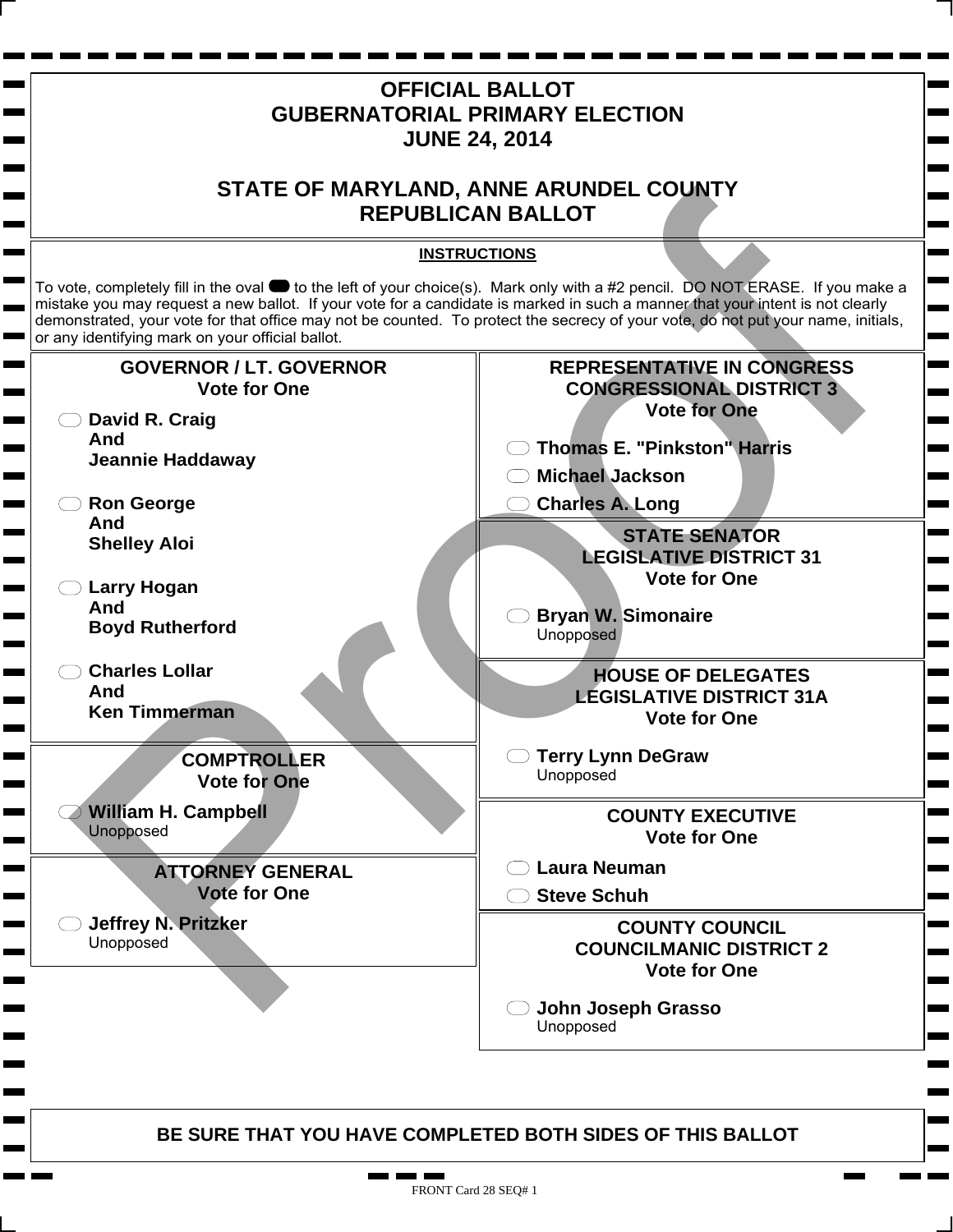| <b>JUDGE OF THE CIRCUIT COURT</b><br><b>JUDICIAL CIRCUIT 5</b><br><b>Vote for One</b> | <b>REPUBLICAN CENTRAL COMMITTEE</b><br><b>LEGISLATIVE DISTRICT 31</b><br><b>Vote for No More Than Three</b> |
|---------------------------------------------------------------------------------------|-------------------------------------------------------------------------------------------------------------|
| <b>Ronald A. Silkworth</b>                                                            | <b>Christopher Casey</b>                                                                                    |
| Unopposed                                                                             | Faith M. Loudon                                                                                             |
| <b>STATE'S ATTORNEY</b>                                                               | <b>Elizabeth Lucille Myers</b>                                                                              |
| <b>Vote for One</b>                                                                   | <b>Michael Anthony Peroutka</b>                                                                             |
| <b>Wes Adams</b>                                                                      | <b>Josh Phelps</b>                                                                                          |
| <b>Richard Simmons</b>                                                                | <b>Brad Pumphrey</b>                                                                                        |
| <b>CLERK OF THE CIRCUIT COURT</b>                                                     | <b>Jerry Shandrowsky</b>                                                                                    |
| <b>Vote for One</b>                                                                   | <b>Nathan Volke</b>                                                                                         |
| <b>Robert P. Duckworth</b>                                                            |                                                                                                             |
| <b>Gregory D. Mauchline</b>                                                           |                                                                                                             |
| <b>REGISTER OF WILLS</b><br><b>Vote for One</b>                                       |                                                                                                             |
| <b>Nancy Almgren</b>                                                                  |                                                                                                             |
| <b>Lauren M. Parker</b>                                                               |                                                                                                             |
| <b>JUDGE OF THE ORPHANS' COURT</b><br><b>Vote for No More Than Three</b>              |                                                                                                             |
| <b>Phyllis Balzer Beardmore</b>                                                       |                                                                                                             |
| <b>Rose Brooks</b>                                                                    |                                                                                                             |
| <b>Judith L. Duckett</b>                                                              |                                                                                                             |
| <b>Mike Jacobs</b>                                                                    |                                                                                                             |
| <b>Nancy C. Phelps</b>                                                                |                                                                                                             |
| Michael J. Ragland, Sr.                                                               |                                                                                                             |
| <b>Alan Rzepkowski</b>                                                                |                                                                                                             |
| <b>Valerie Vollmers</b>                                                               |                                                                                                             |
| <b>SHERIFF</b><br><b>Vote for One</b>                                                 |                                                                                                             |
| Joseph James Delimater, III                                                           |                                                                                                             |
| Unopposed                                                                             |                                                                                                             |
|                                                                                       |                                                                                                             |
|                                                                                       |                                                                                                             |
|                                                                                       |                                                                                                             |
|                                                                                       |                                                                                                             |

**The Second**  $\overline{\phantom{0}}$ 

 $\mathbf{r}$ 

**END OF BALLOT**

 $\mathbf{r}$  and  $\mathbf{r}$  and  $\mathbf{r}$ 

**CONTRACTOR** 

<u>ran ma</u>

 $\blacksquare$ 

**Contract** 

**The Second** 

п

**CONTRACTOR** 

<u>the state of the state of the state of the state of the state of the state of the state of the state of the sta</u>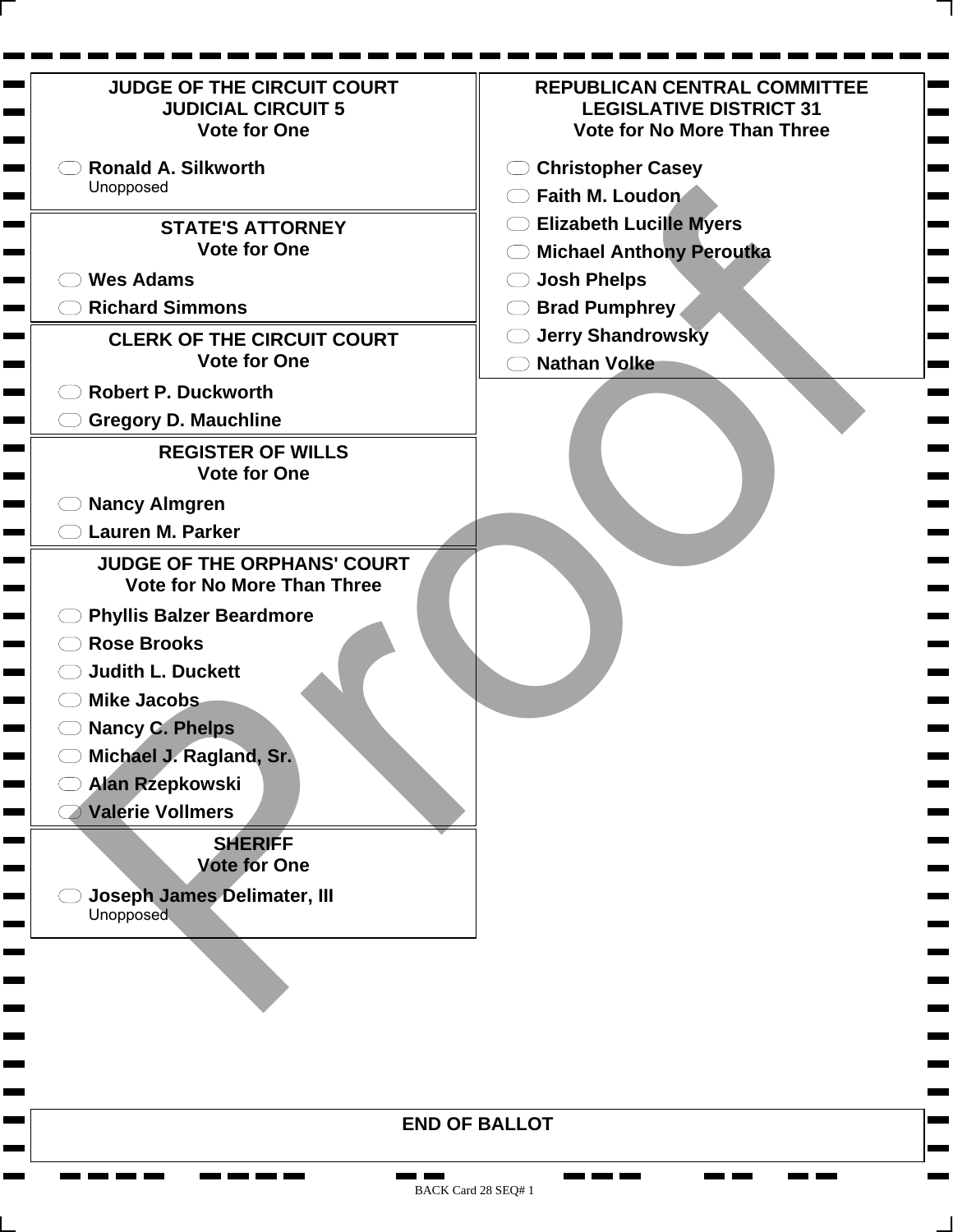

. .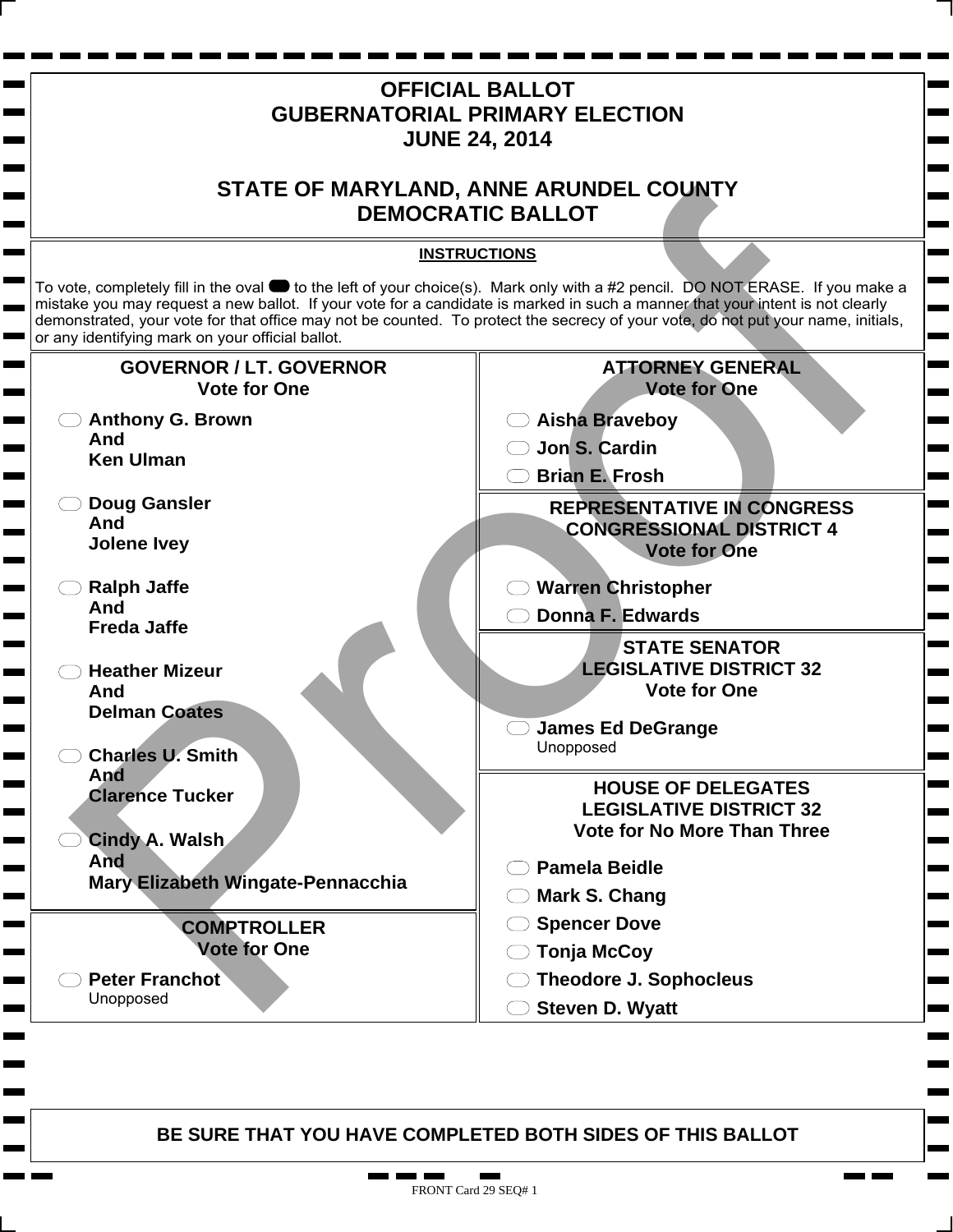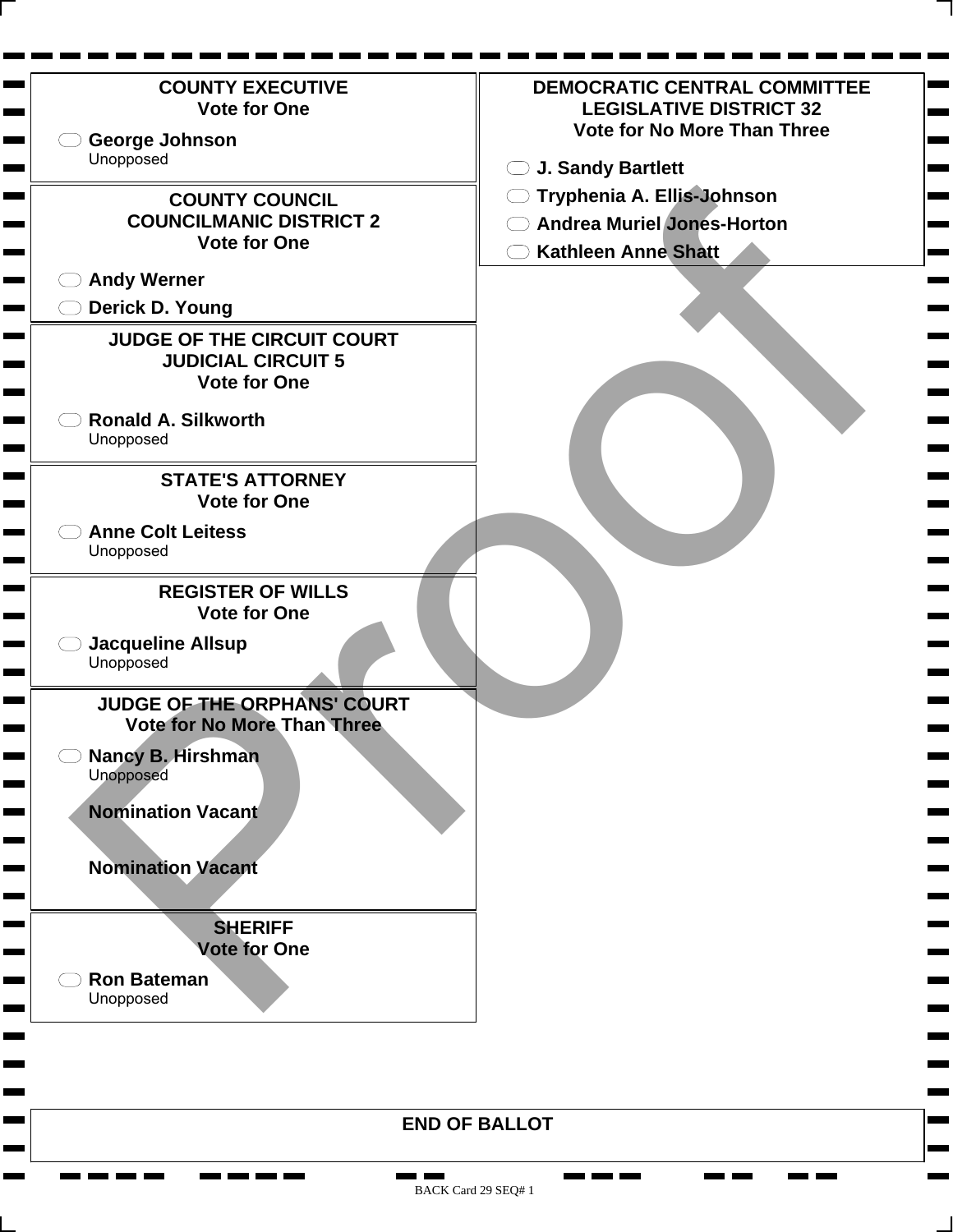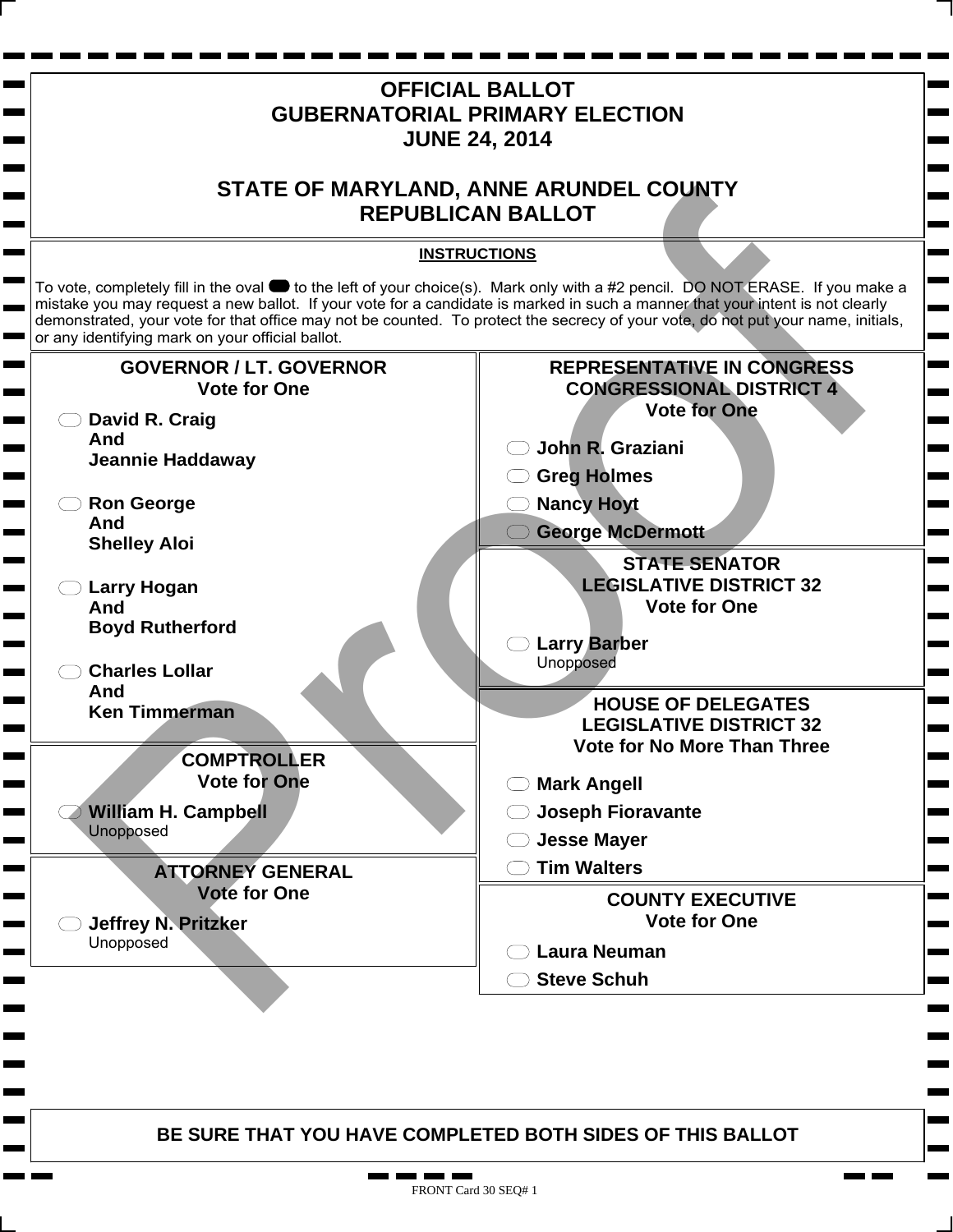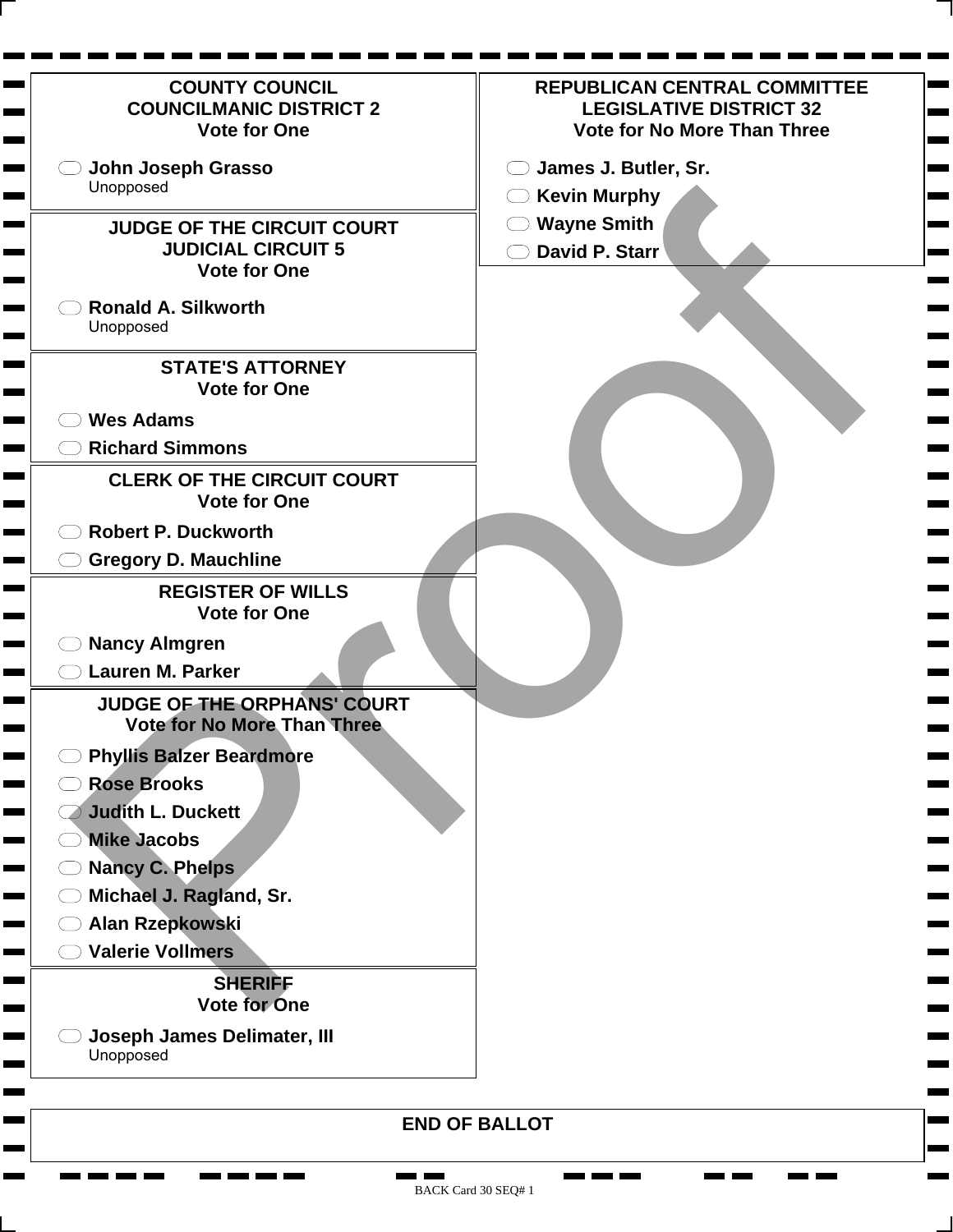

. . п.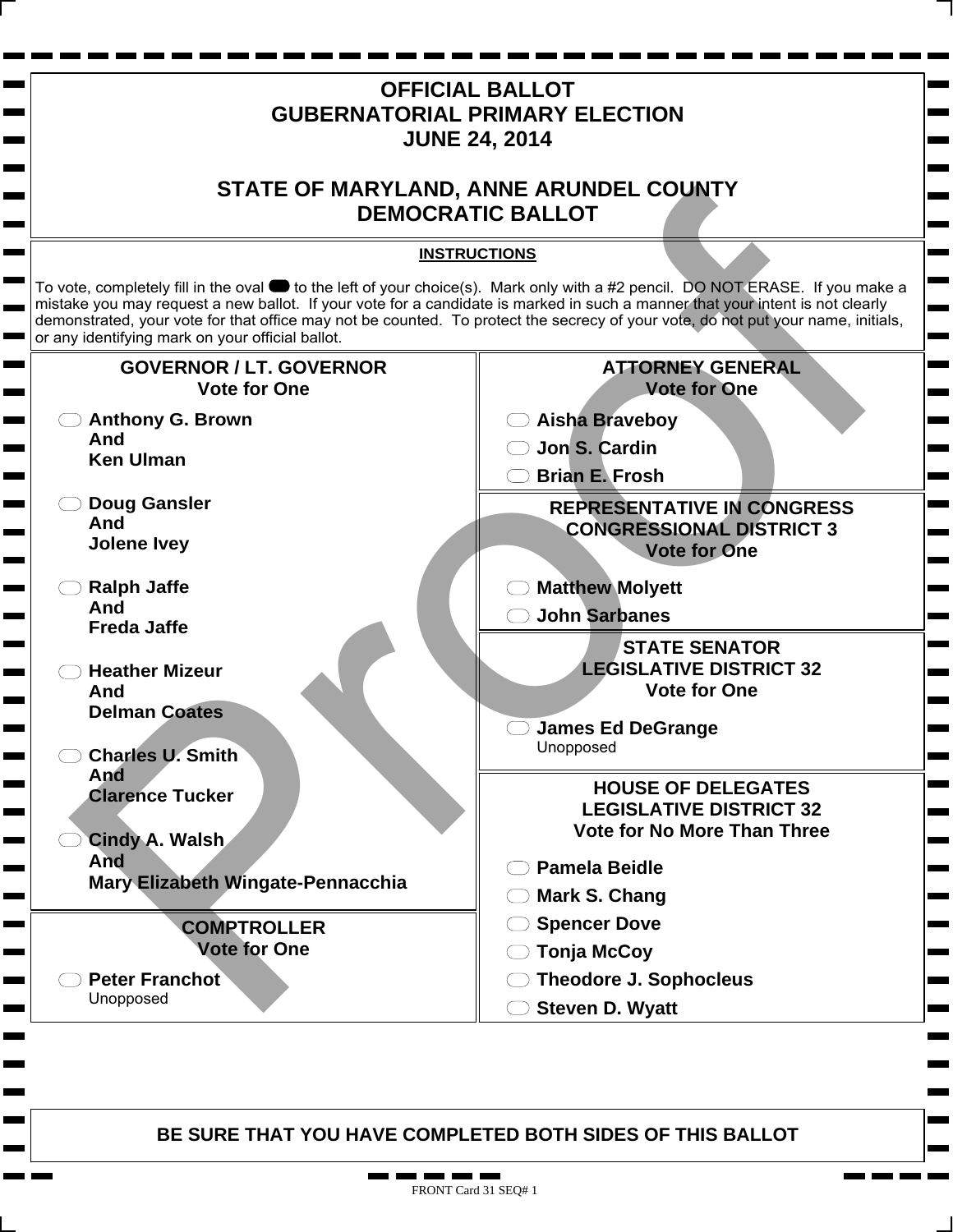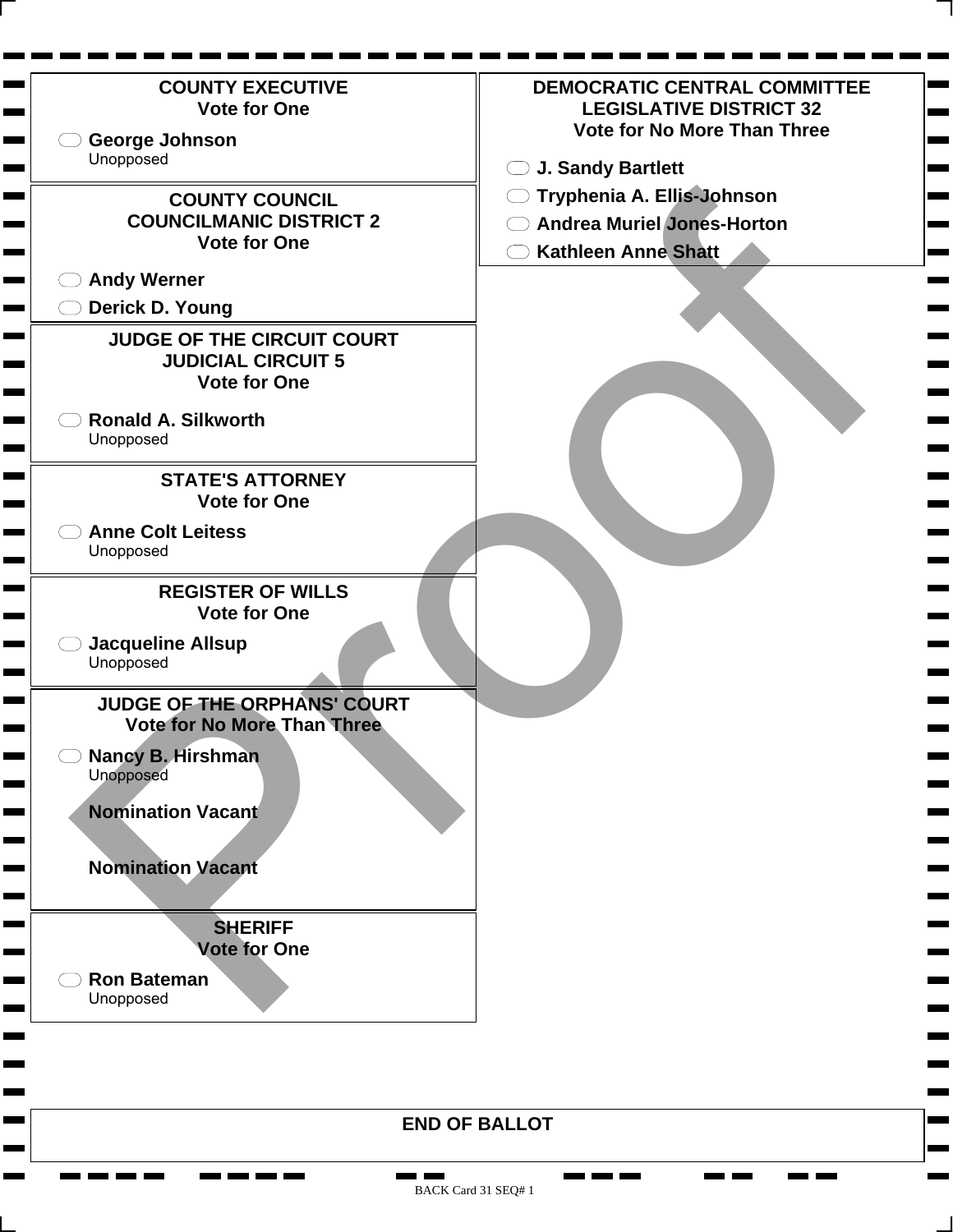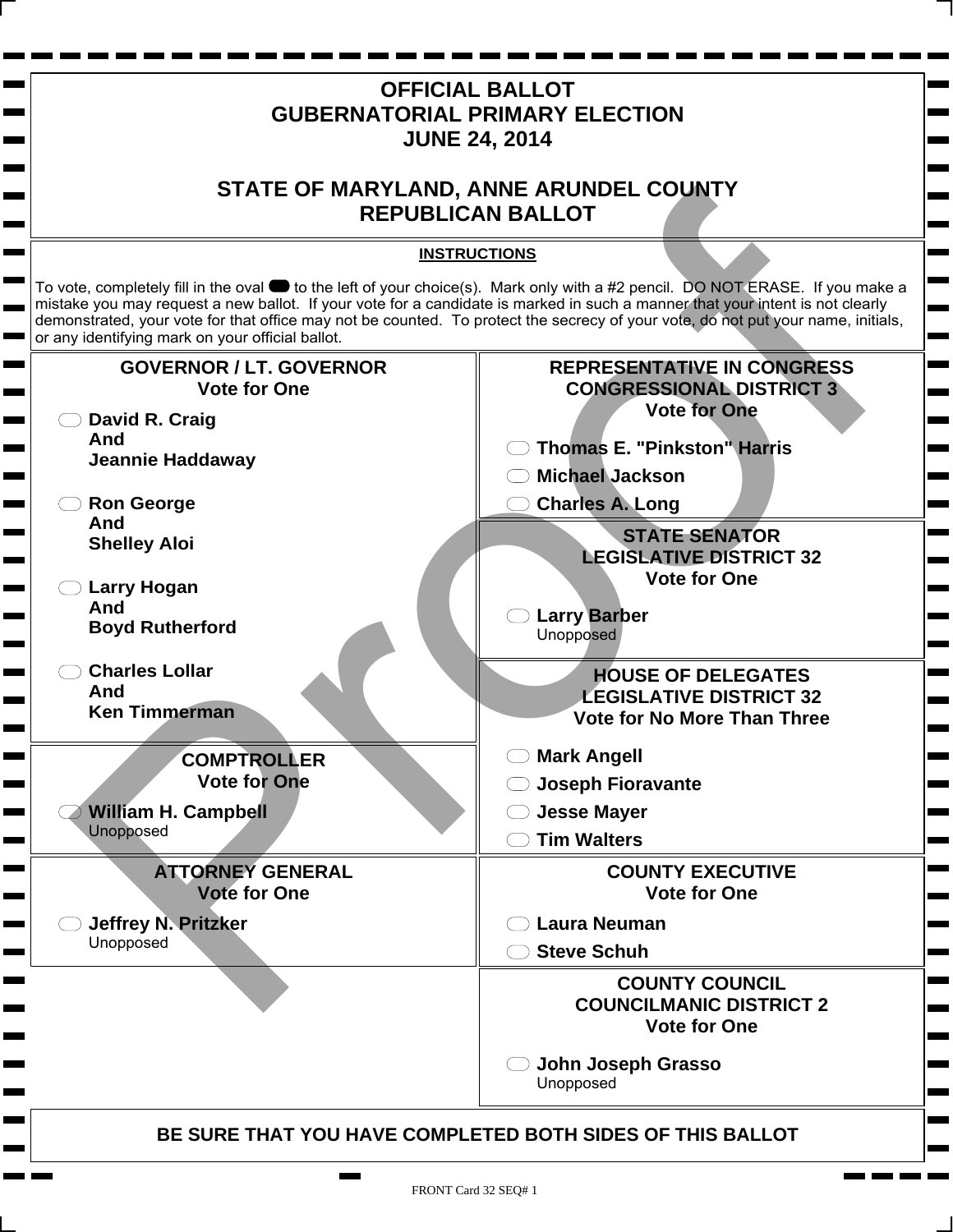| <b>JUDGE OF THE CIRCUIT COURT</b><br><b>JUDICIAL CIRCUIT 5</b><br><b>Vote for One</b>                                                                                                                                                                                                                                                                                                            | <b>REPUBLICAN CENTRAL COMMITTEE</b><br><b>LEGISLATIVE DISTRICT 32</b><br><b>Vote for No More Than Three</b> |
|--------------------------------------------------------------------------------------------------------------------------------------------------------------------------------------------------------------------------------------------------------------------------------------------------------------------------------------------------------------------------------------------------|-------------------------------------------------------------------------------------------------------------|
| <b>Ronald A. Silkworth</b>                                                                                                                                                                                                                                                                                                                                                                       | James J. Butler, Sr.                                                                                        |
| Unopposed                                                                                                                                                                                                                                                                                                                                                                                        | <b>Kevin Murphy</b><br>$($ )                                                                                |
| <b>STATE'S ATTORNEY</b>                                                                                                                                                                                                                                                                                                                                                                          | <b>Wayne Smith</b>                                                                                          |
| <b>Vote for One</b>                                                                                                                                                                                                                                                                                                                                                                              | David P. Starr                                                                                              |
| <b>Wes Adams</b>                                                                                                                                                                                                                                                                                                                                                                                 |                                                                                                             |
| <b>Richard Simmons</b>                                                                                                                                                                                                                                                                                                                                                                           |                                                                                                             |
| <b>CLERK OF THE CIRCUIT COURT</b><br><b>Vote for One</b>                                                                                                                                                                                                                                                                                                                                         |                                                                                                             |
| <b>Robert P. Duckworth</b>                                                                                                                                                                                                                                                                                                                                                                       |                                                                                                             |
| <b>Gregory D. Mauchline</b>                                                                                                                                                                                                                                                                                                                                                                      |                                                                                                             |
| <b>REGISTER OF WILLS</b><br><b>Vote for One</b>                                                                                                                                                                                                                                                                                                                                                  |                                                                                                             |
| <b>Nancy Almgren</b>                                                                                                                                                                                                                                                                                                                                                                             |                                                                                                             |
| <b>Lauren M. Parker</b>                                                                                                                                                                                                                                                                                                                                                                          |                                                                                                             |
| <b>JUDGE OF THE ORPHANS' COURT</b><br><b>Vote for No More Than Three</b><br><b>Phyllis Balzer Beardmore</b><br><b>Rose Brooks</b><br><b>Judith L. Duckett</b><br><b>Mike Jacobs</b><br><b>Nancy C. Phelps</b><br>Michael J. Ragland, Sr.<br><b>Alan Rzepkowski</b><br><b>Valerie Vollmers</b><br><b>SHERIFF</b><br><b>Vote for One</b><br><b>Joseph James Delimater, III</b><br><b>Unopposed</b> |                                                                                                             |
|                                                                                                                                                                                                                                                                                                                                                                                                  |                                                                                                             |
|                                                                                                                                                                                                                                                                                                                                                                                                  |                                                                                                             |
|                                                                                                                                                                                                                                                                                                                                                                                                  |                                                                                                             |

**College** 

**The Second** 

<u>na ka</u> m

**CONTRACTOR** 

**The Company Company** 

**CONTRACTOR** 

**Bearing Committee** 

٠  $\mathbf{r}$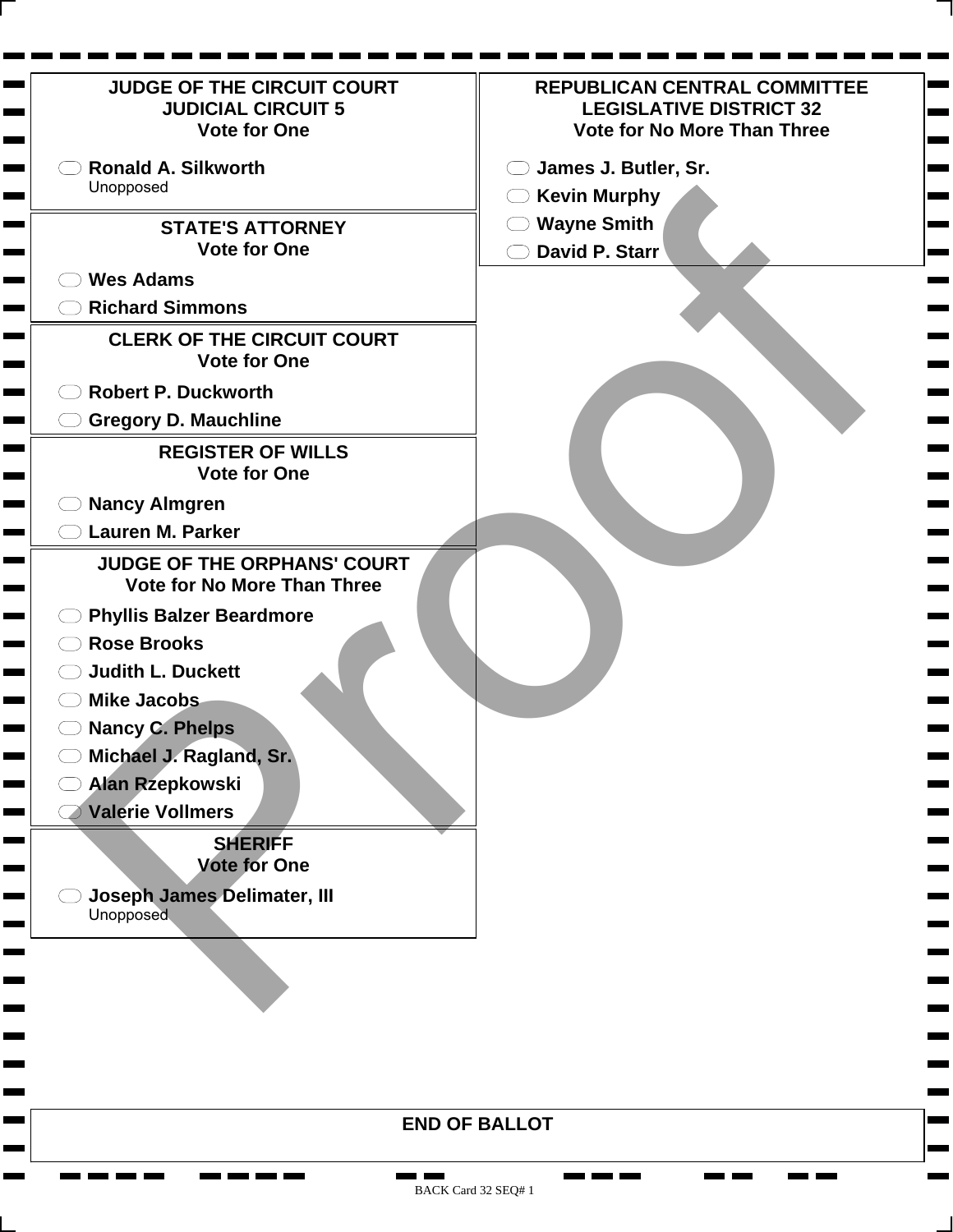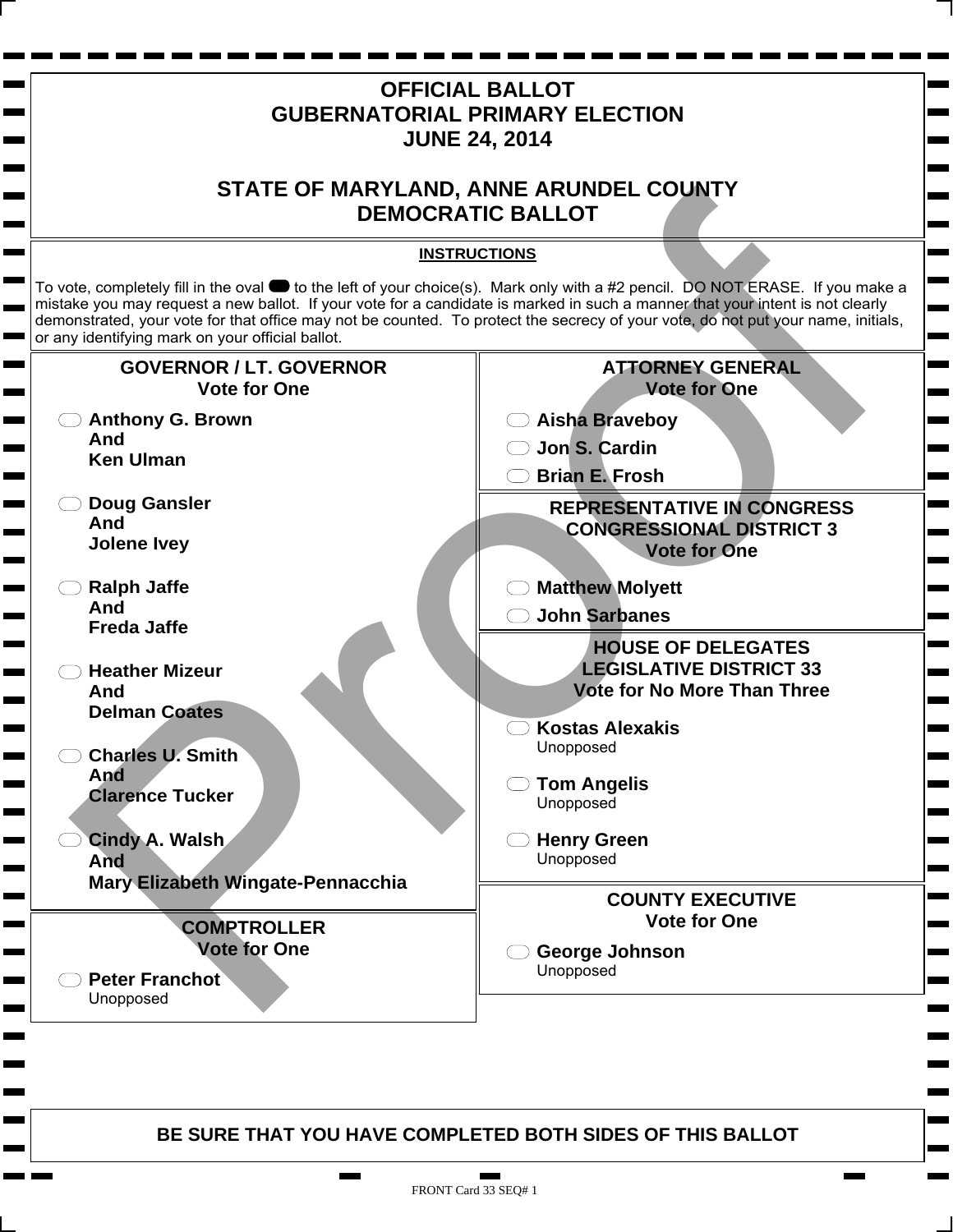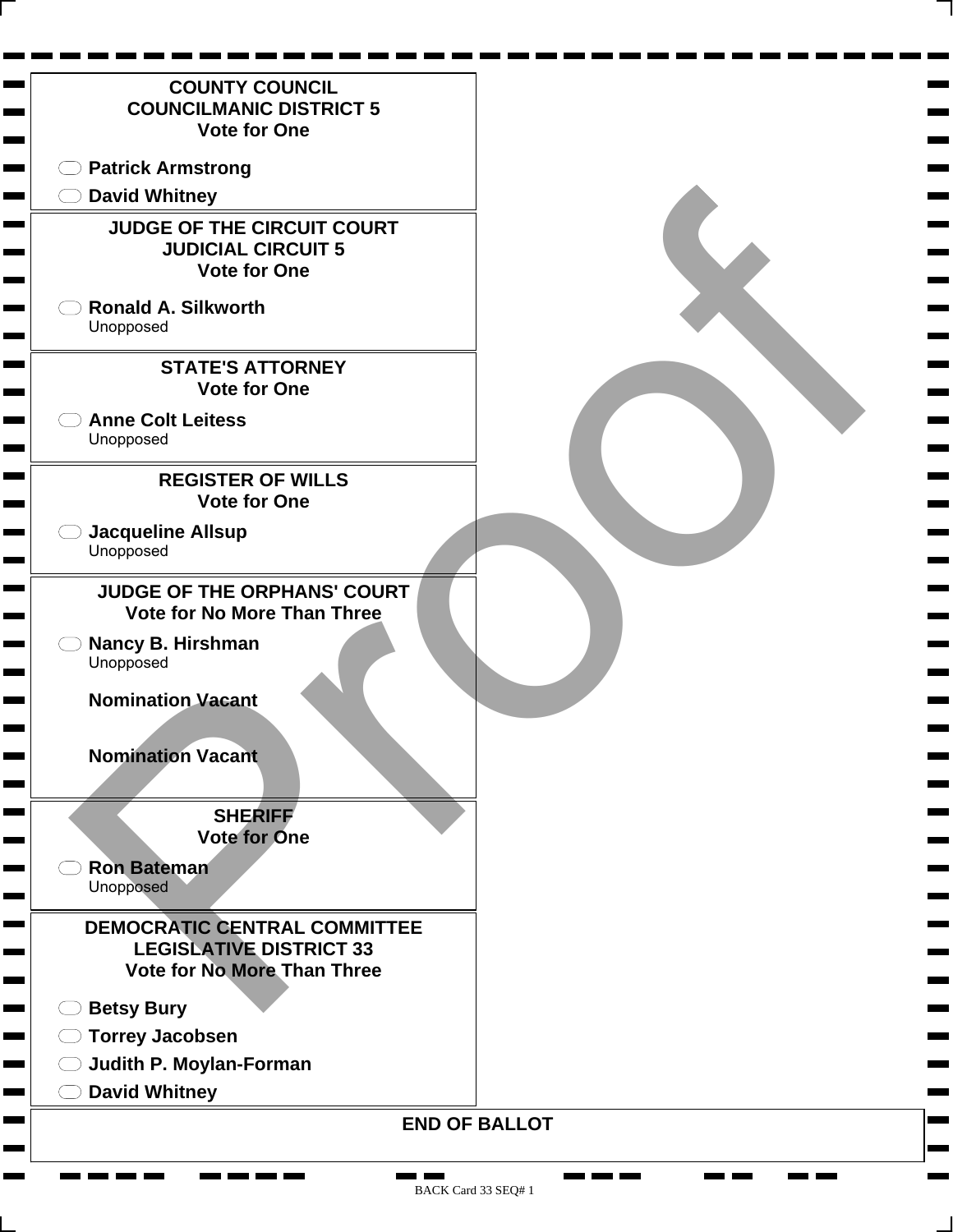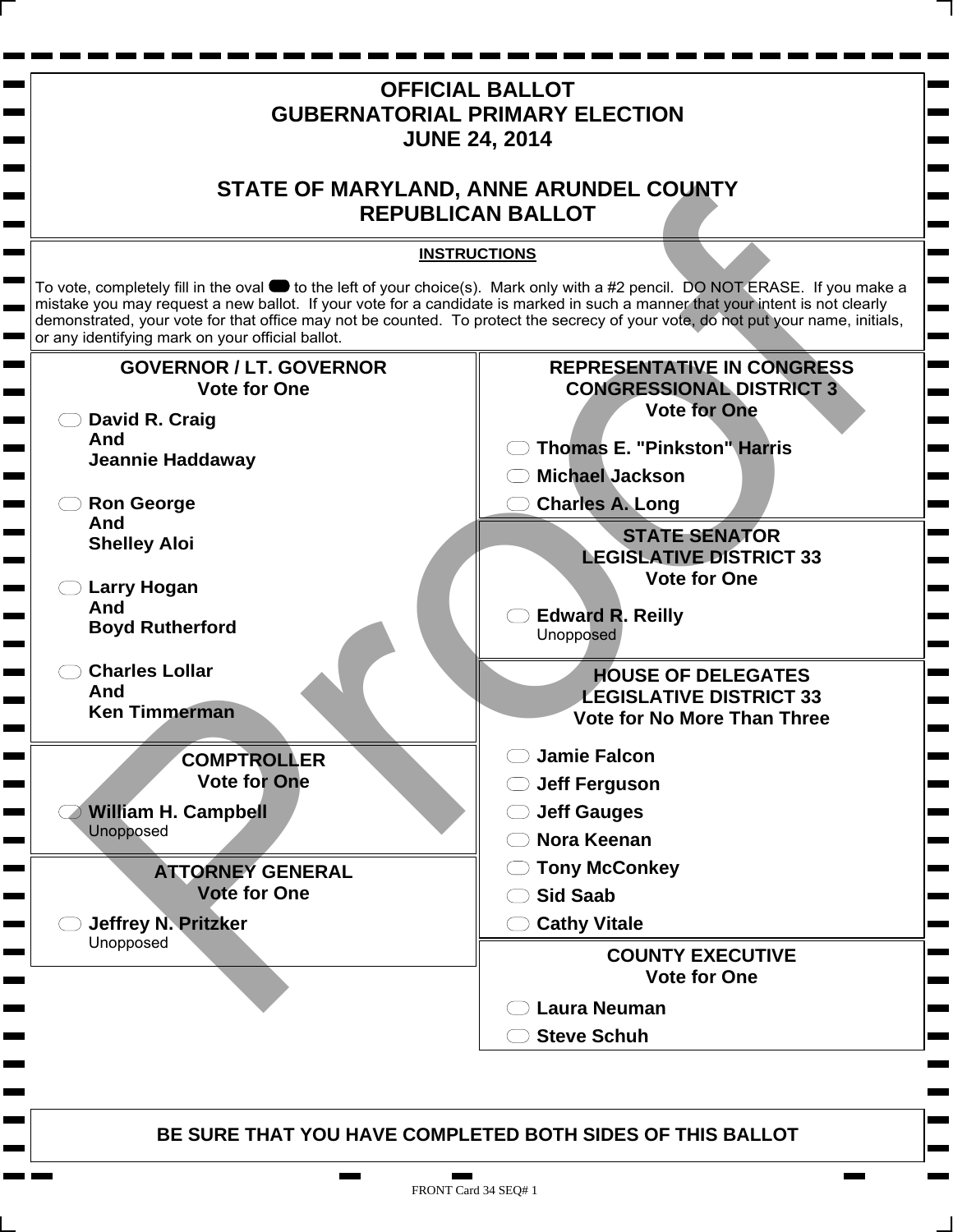| <b>COUNTY COUNCIL</b>                                         | <b>SHERIFF</b>                      |
|---------------------------------------------------------------|-------------------------------------|
| <b>COUNCILMANIC DISTRICT 5</b>                                | <b>Vote for One</b>                 |
| <b>Vote for One</b>                                           | Joseph James Delimater, III         |
| Joseph M. Campbell                                            | Unopposed                           |
| <b>Maureen Carr-York</b><br><b>The College of the College</b> | REPUBLICAN CENTRAL COMMITTEE        |
| <b>Dick Ladd</b>                                              | <b>LEGISLATIVE DISTRICT 33</b>      |
| <b>Michael Anthony Peroutka</b>                               | <b>Vote for No More Than Three</b>  |
| Jack Norman Wilson, Sr.                                       | <b>Amalie Elizabeth Brandenburg</b> |
| <b>JUDGE OF THE CIRCUIT COURT</b>                             | <b>Andrew Counterman</b>            |
| <b>JUDICIAL CIRCUIT 5</b>                                     | Nora Keenan                         |
| <b>Vote for One</b>                                           | <b>Amy Leahy</b>                    |
| <b>Ronald A. Silkworth</b>                                    | <b>Susan McConkey</b>               |
| Unopposed                                                     | <b>Matt Pugh</b>                    |
| <b>STATE'S ATTORNEY</b>                                       | <b>Anne Elizabeth Rutherford</b>    |
| <b>Vote for One</b>                                           | <b>Charlotte Kingsley Weinstein</b> |
| <b>Wes Adams</b>                                              |                                     |
| <b>Richard Simmons</b>                                        |                                     |
| <b>CLERK OF THE CIRCUIT COURT</b>                             |                                     |
| <b>Vote for One</b>                                           |                                     |
| <b>Robert P. Duckworth</b>                                    |                                     |
| <b>Gregory D. Mauchline</b>                                   |                                     |
| <b>REGISTER OF WILLS</b>                                      |                                     |
| <b>Vote for One</b>                                           |                                     |
| <b>Nancy Almgren</b>                                          |                                     |
| <b>Lauren M. Parker</b>                                       |                                     |
| <b>JUDGE OF THE ORPHANS' COURT</b>                            |                                     |
| Vote for No More Than Three                                   |                                     |
| <b>Phyllis Balzer Beardmore</b><br><u>a sa san</u>            |                                     |
| Rose Brooks<br><u>a sa san</u>                                |                                     |
| <b>Judith L. Duckett</b><br><u>a sa sa</u>                    |                                     |
| <b>Mike Jacobs</b><br><u>a sa san</u>                         |                                     |
| <b>Nancy C. Phelps</b><br><u>a sa san</u>                     |                                     |
| Michael J. Ragland, Sr.<br><u>a sa san</u>                    |                                     |
| Alan Rzepkowski<br><u>a sa san</u>                            |                                     |
| <b>Valerie Vollmers</b><br><u> La Bar</u>                     |                                     |
|                                                               |                                     |
|                                                               |                                     |

**END OF BALLOT**

<u>the first term</u>

п a part <u>ran ma</u>

п **The State** 

**The Second** 

 $\blacksquare$ ۰

г Ξ

**The Contract of Second** 

<u>na matana a</u>

**Contract**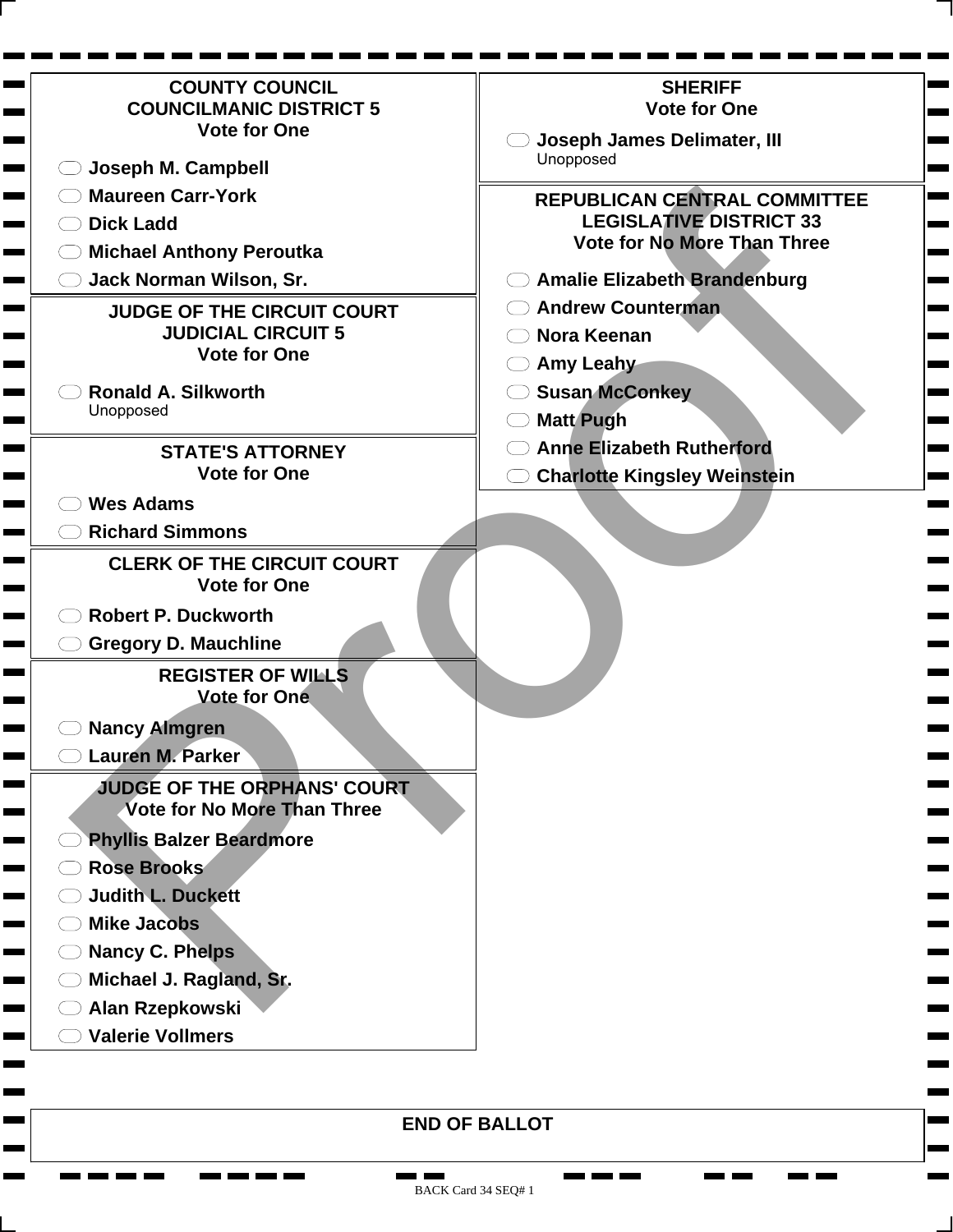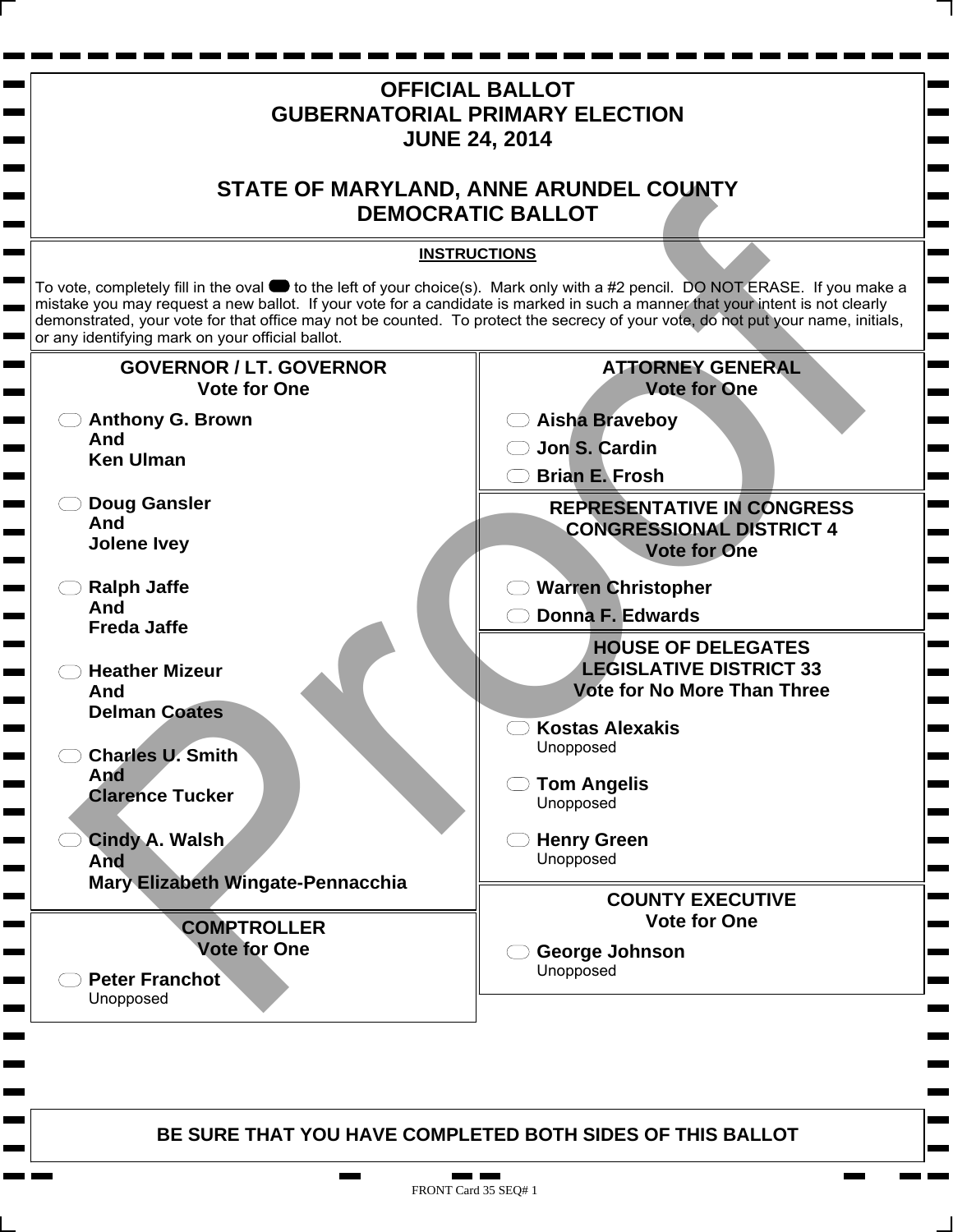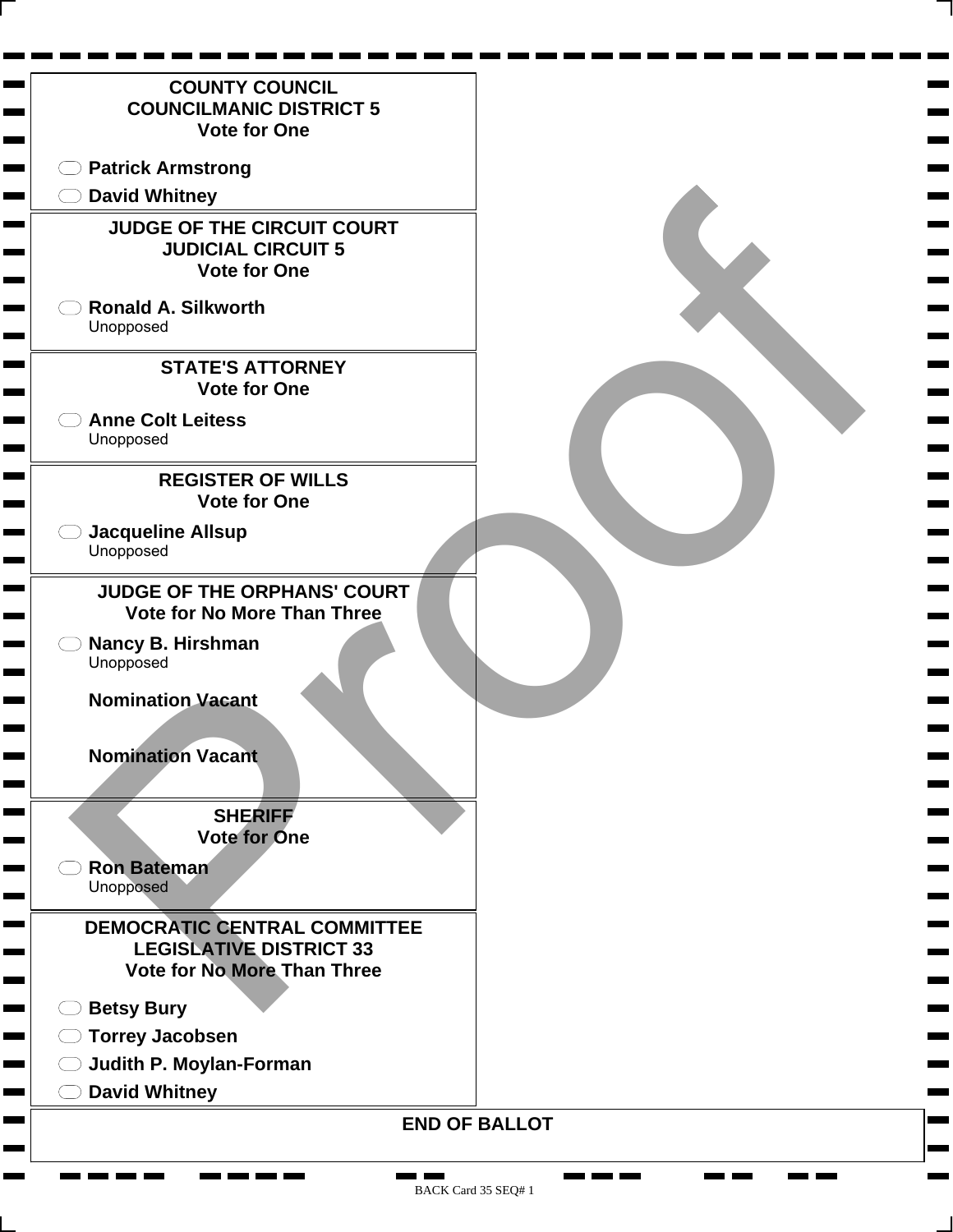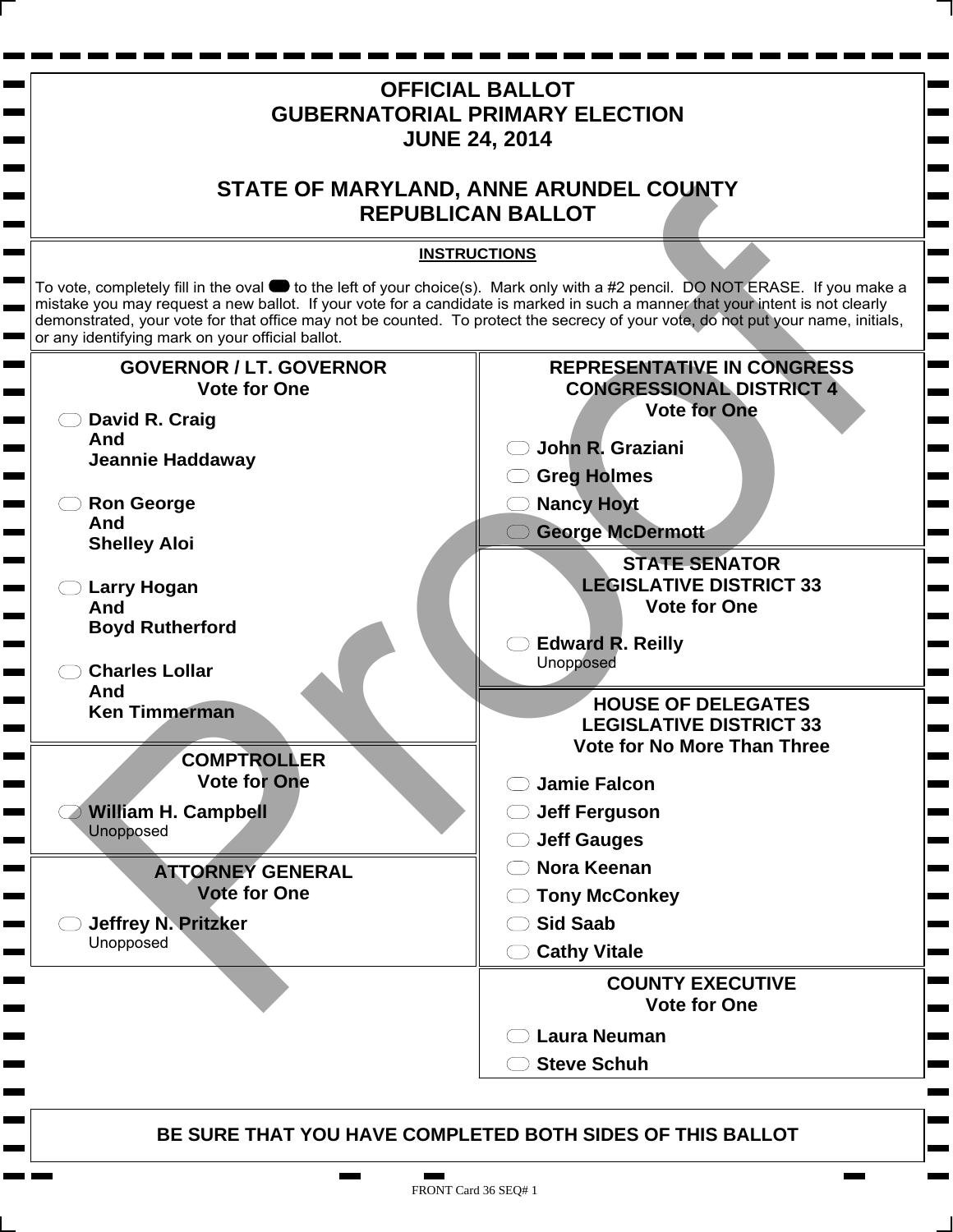| <b>COUNTY COUNCIL</b>                                         | <b>SHERIFF</b>                      |
|---------------------------------------------------------------|-------------------------------------|
| <b>COUNCILMANIC DISTRICT 5</b>                                | <b>Vote for One</b>                 |
| <b>Vote for One</b>                                           | Joseph James Delimater, III         |
| Joseph M. Campbell                                            | Unopposed                           |
| <b>Maureen Carr-York</b><br><b>The College of the College</b> | REPUBLICAN CENTRAL COMMITTEE        |
| <b>Dick Ladd</b>                                              | <b>LEGISLATIVE DISTRICT 33</b>      |
| <b>Michael Anthony Peroutka</b>                               | <b>Vote for No More Than Three</b>  |
| Jack Norman Wilson, Sr.                                       | <b>Amalie Elizabeth Brandenburg</b> |
| <b>JUDGE OF THE CIRCUIT COURT</b>                             | <b>Andrew Counterman</b>            |
| <b>JUDICIAL CIRCUIT 5</b>                                     | Nora Keenan                         |
| <b>Vote for One</b>                                           | <b>Amy Leahy</b>                    |
| <b>Ronald A. Silkworth</b>                                    | <b>Susan McConkey</b>               |
| Unopposed                                                     | <b>Matt Pugh</b>                    |
| <b>STATE'S ATTORNEY</b>                                       | <b>Anne Elizabeth Rutherford</b>    |
| <b>Vote for One</b>                                           | <b>Charlotte Kingsley Weinstein</b> |
| <b>Wes Adams</b>                                              |                                     |
| <b>Richard Simmons</b>                                        |                                     |
| <b>CLERK OF THE CIRCUIT COURT</b>                             |                                     |
| <b>Vote for One</b>                                           |                                     |
| <b>Robert P. Duckworth</b>                                    |                                     |
| <b>Gregory D. Mauchline</b>                                   |                                     |
| <b>REGISTER OF WILLS</b>                                      |                                     |
| <b>Vote for One</b>                                           |                                     |
| <b>Nancy Almgren</b>                                          |                                     |
| <b>Lauren M. Parker</b>                                       |                                     |
| <b>JUDGE OF THE ORPHANS' COURT</b>                            |                                     |
| Vote for No More Than Three                                   |                                     |
| <b>Phyllis Balzer Beardmore</b><br><u>a sa san</u>            |                                     |
| Rose Brooks<br><u>a sa san</u>                                |                                     |
| <b>Judith L. Duckett</b><br><u>a sa sa</u>                    |                                     |
| <b>Mike Jacobs</b><br><u>a sa san</u>                         |                                     |
| <b>Nancy C. Phelps</b><br><u>a sa san</u>                     |                                     |
| Michael J. Ragland, Sr.<br><u>a sa san</u>                    |                                     |
| Alan Rzepkowski<br><u> La Barant</u>                          |                                     |
| <b>Valerie Vollmers</b><br><u> La Bar</u>                     |                                     |
|                                                               |                                     |
|                                                               |                                     |

**END OF BALLOT**

<u>the first term</u>

 $\blacksquare$ a part <u>ran ma</u>

п **The State** 

**The Second** 

 $\blacksquare$ 

г ۰

**The Contract of Second** 

<u>man ma</u>

п ٠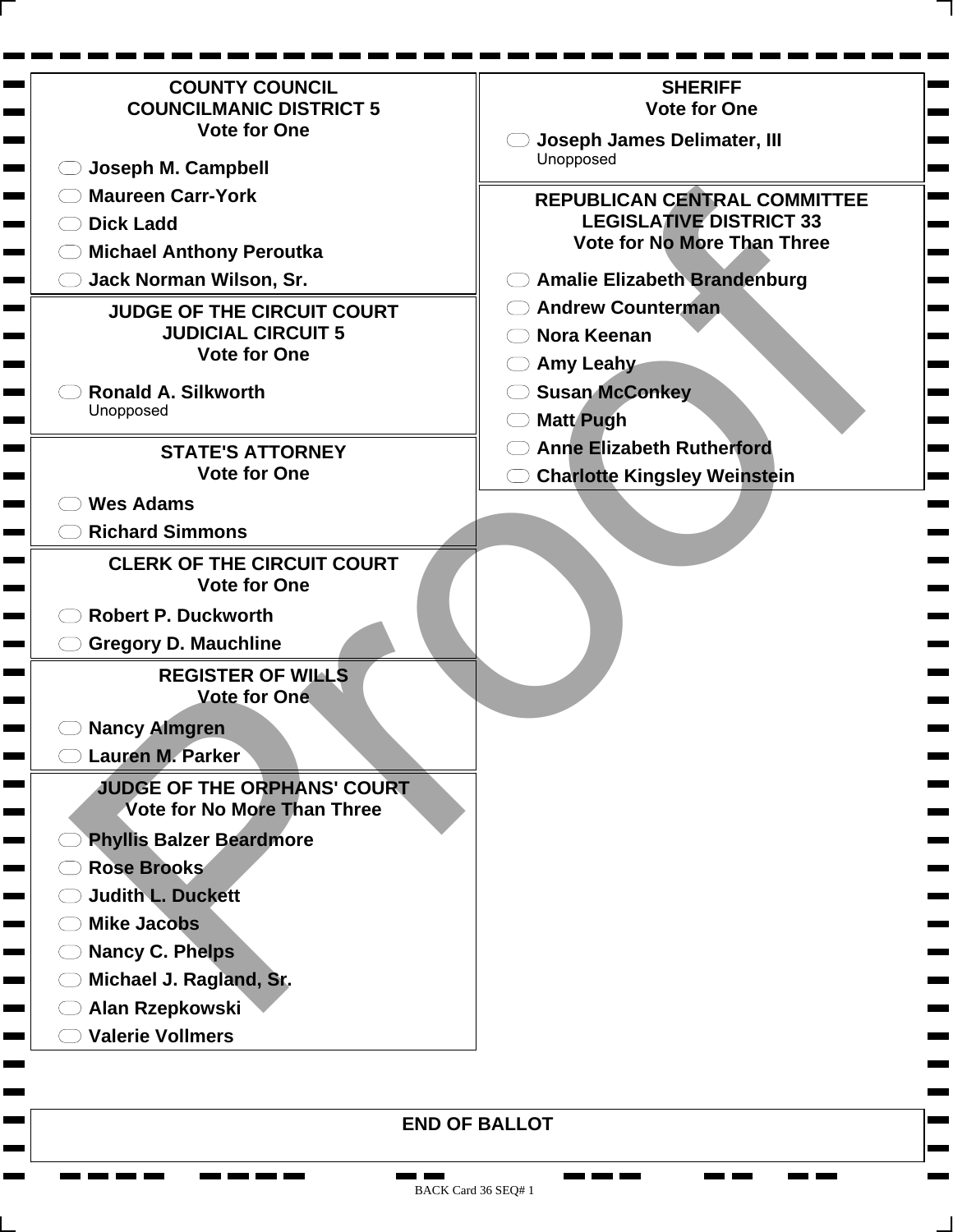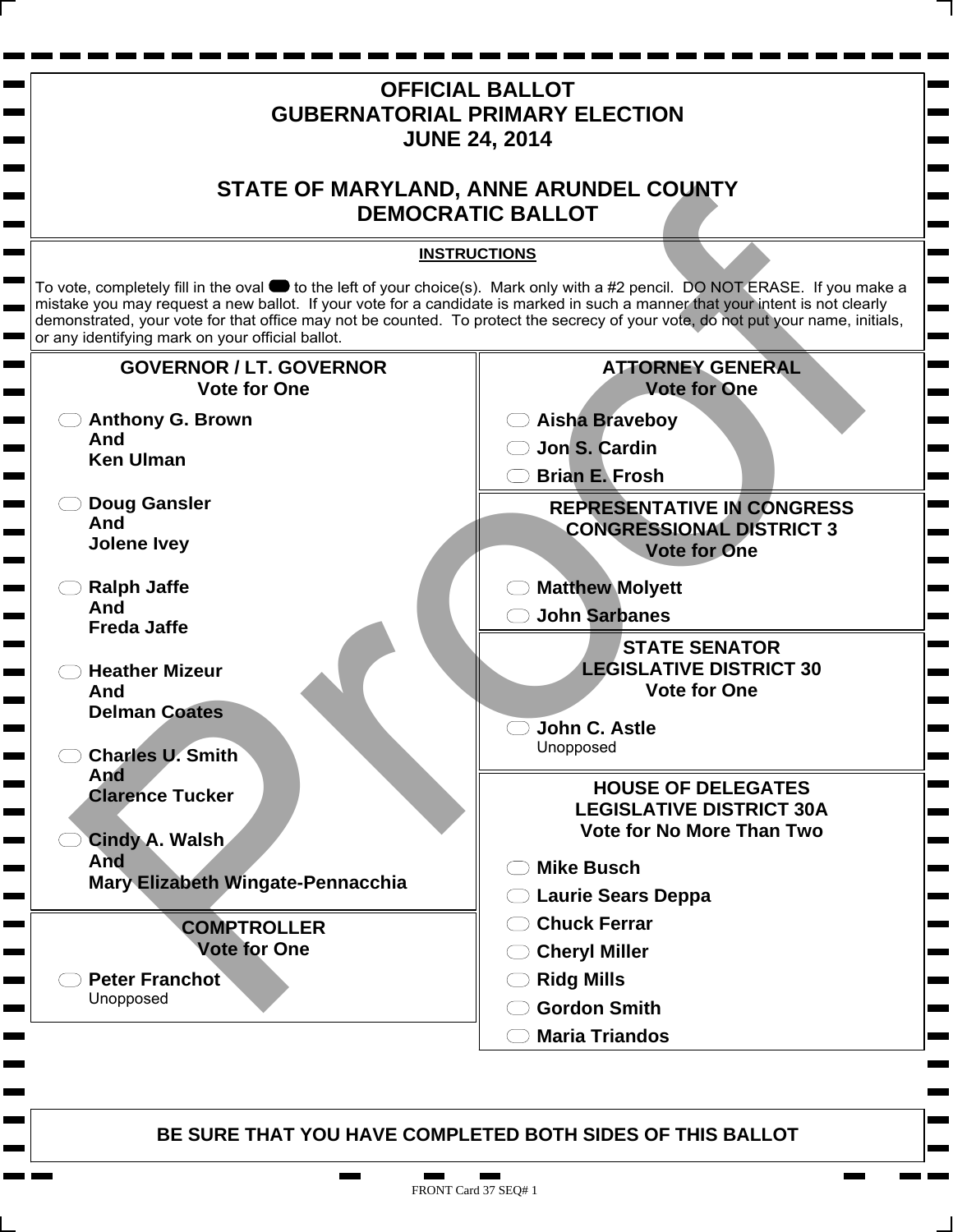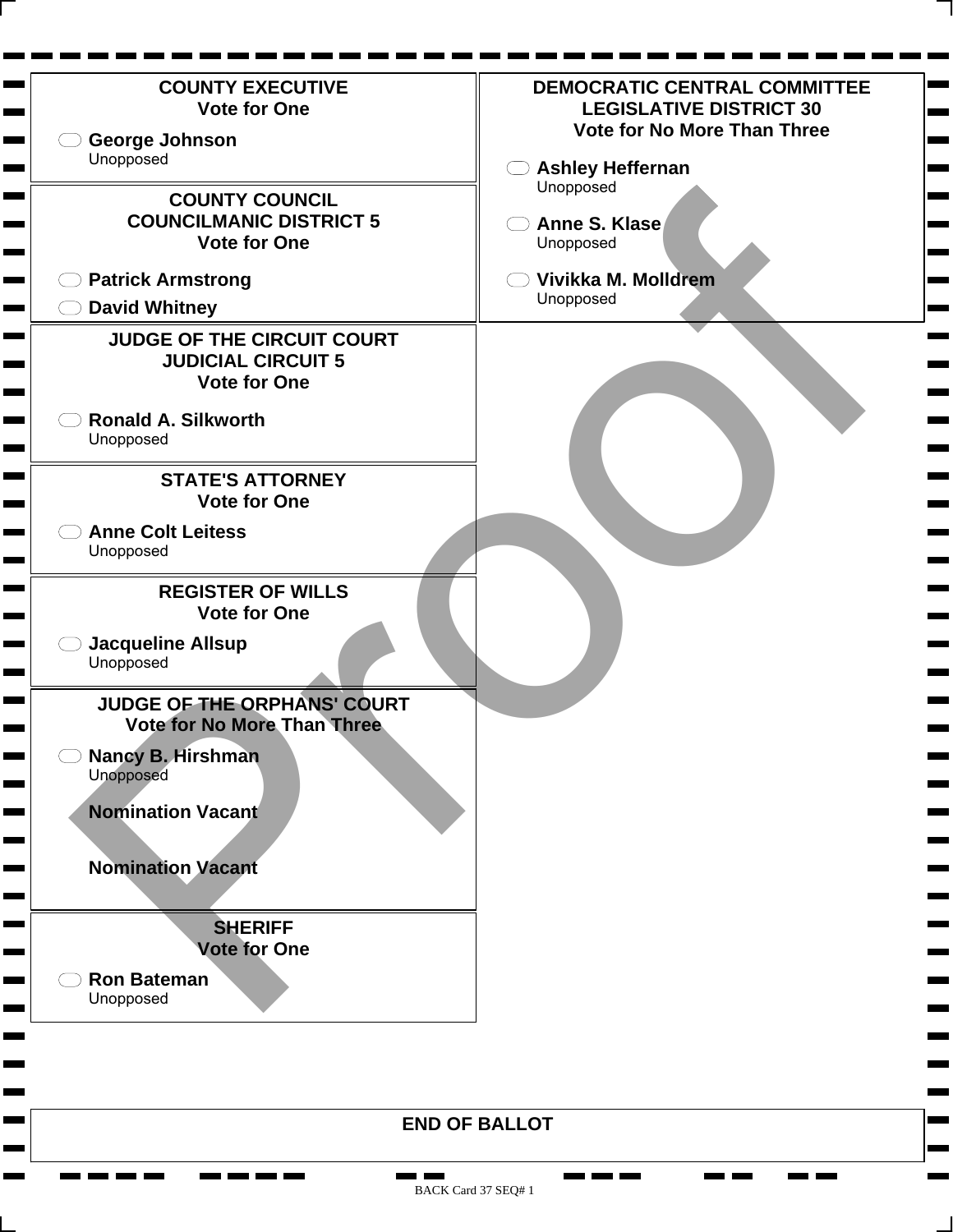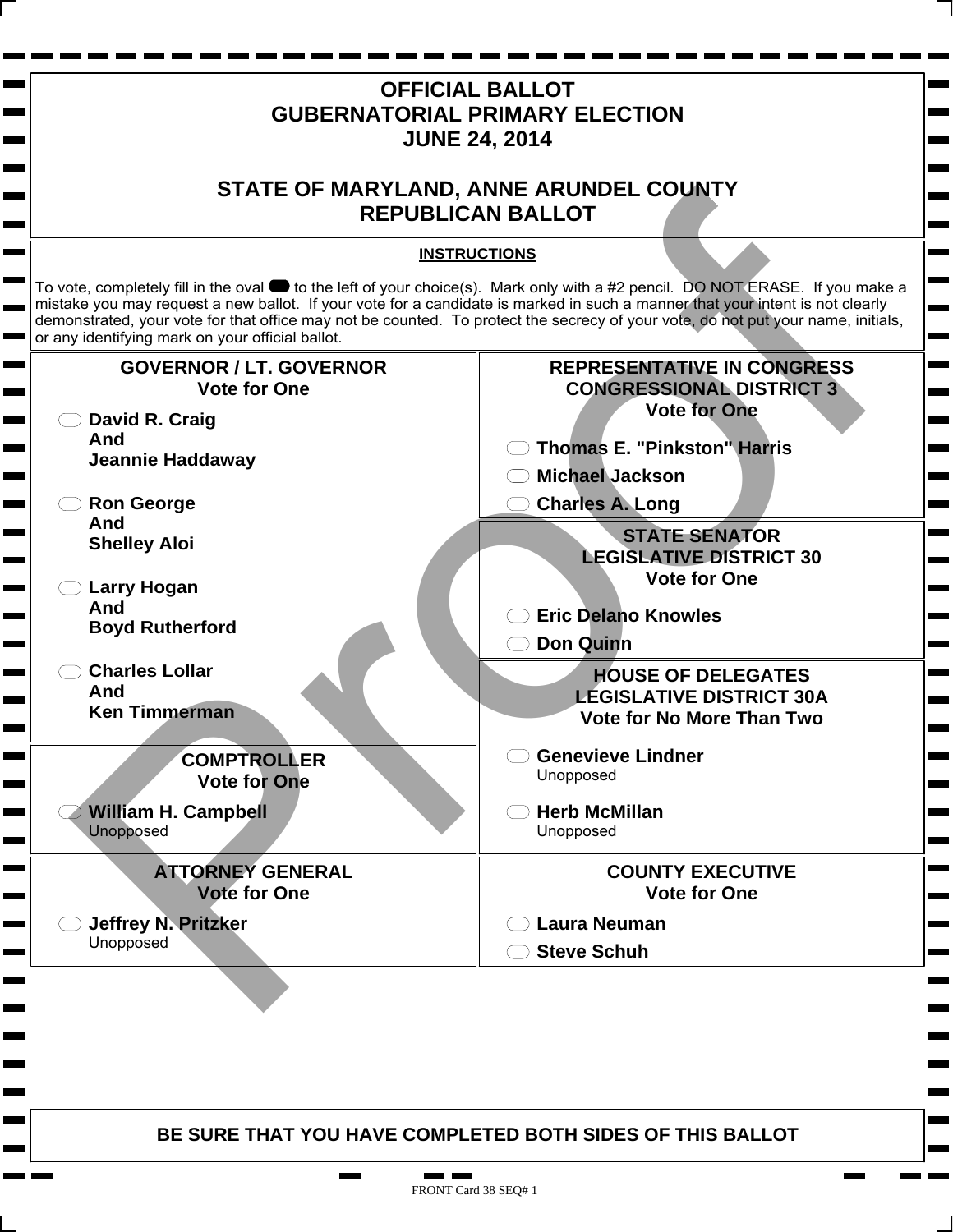| <b>COUNTY COUNCIL</b>                                             | <b>SHERIFF</b>                                                       |
|-------------------------------------------------------------------|----------------------------------------------------------------------|
| <b>COUNCILMANIC DISTRICT 5</b><br><b>Vote for One</b>             | <b>Vote for One</b>                                                  |
|                                                                   | <b>Joseph James Delimater, III</b><br>Unopposed                      |
| Joseph M. Campbell                                                |                                                                      |
| <b>Maureen Carr-York</b>                                          | <b>REPUBLICAN CENTRAL COMMITTEE</b>                                  |
| <b>Dick Ladd</b>                                                  | <b>LEGISLATIVE DISTRICT 30</b><br><b>Vote for No More Than Three</b> |
| <b>Michael Anthony Peroutka</b>                                   |                                                                      |
| Jack Norman Wilson, Sr.                                           | <b>James Appel</b>                                                   |
| <b>JUDGE OF THE CIRCUIT COURT</b>                                 | <b>Marty Farrell</b>                                                 |
| <b>JUDICIAL CIRCUIT 5</b><br><b>Vote for One</b>                  | Kemp W. Hammond                                                      |
|                                                                   | <b>Gregory D. Mauchline</b>                                          |
| <b>Ronald A. Silkworth</b><br>Unopposed                           | <b>Don Quinn</b>                                                     |
|                                                                   |                                                                      |
| <b>STATE'S ATTORNEY</b>                                           |                                                                      |
| <b>Vote for One</b>                                               |                                                                      |
| <b>Wes Adams</b>                                                  |                                                                      |
| <b>Richard Simmons</b>                                            |                                                                      |
| <b>CLERK OF THE CIRCUIT COURT</b>                                 |                                                                      |
| <b>Vote for One</b>                                               |                                                                      |
| <b>Robert P. Duckworth</b>                                        |                                                                      |
| <b>Gregory D. Mauchline</b>                                       |                                                                      |
| <b>REGISTER OF WILLS</b><br><b>Vote for One</b>                   |                                                                      |
| <b>Nancy Almgren</b>                                              |                                                                      |
| Lauren M. Parker                                                  |                                                                      |
| JUDGE OF THE ORPHANS' COURT<br><b>Vote for No More Than Three</b> |                                                                      |
| <b>Phyllis Balzer Beardmore</b>                                   |                                                                      |
| <b>Rose Brooks</b>                                                |                                                                      |
| <b>Judith L. Duckett</b>                                          |                                                                      |
| <b>Mike Jacobs</b>                                                |                                                                      |
| <b>Nancy C. Phelps</b>                                            |                                                                      |
| Michael J. Ragland, Sr.                                           |                                                                      |
|                                                                   |                                                                      |
| Alan Rzepkowski                                                   |                                                                      |

 $\mathbf{r}$  and  $\mathbf{r}$  and  $\mathbf{r}$ 

**CONTRACTOR** 

**CONTRACTOR** 

п

**COL** 

 $\blacksquare$ ۰

Н ٠

**Contract** 

Ħ.

**T** 

<u>ran karajaran mengangkan pada anak atau salah sahi</u>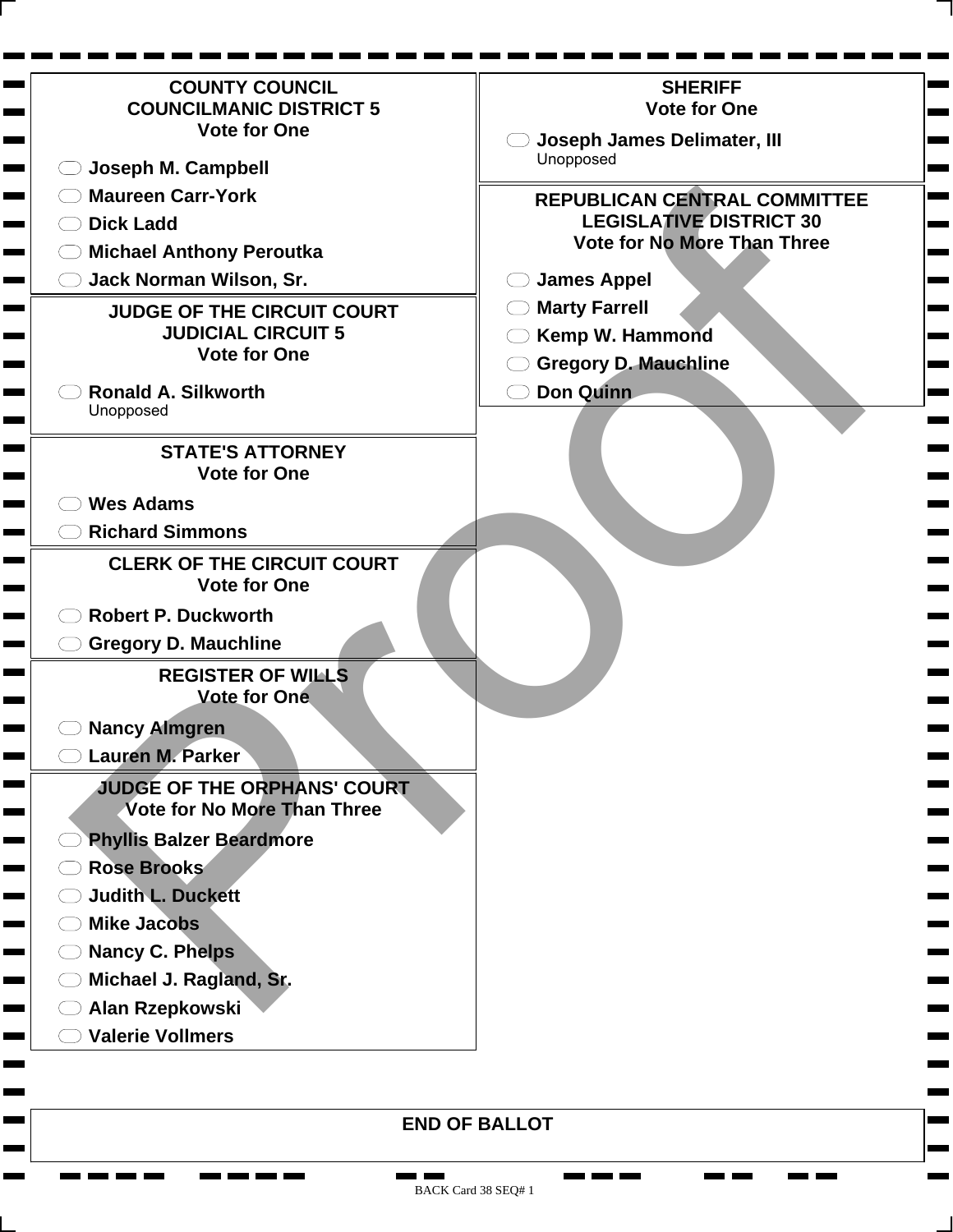

п.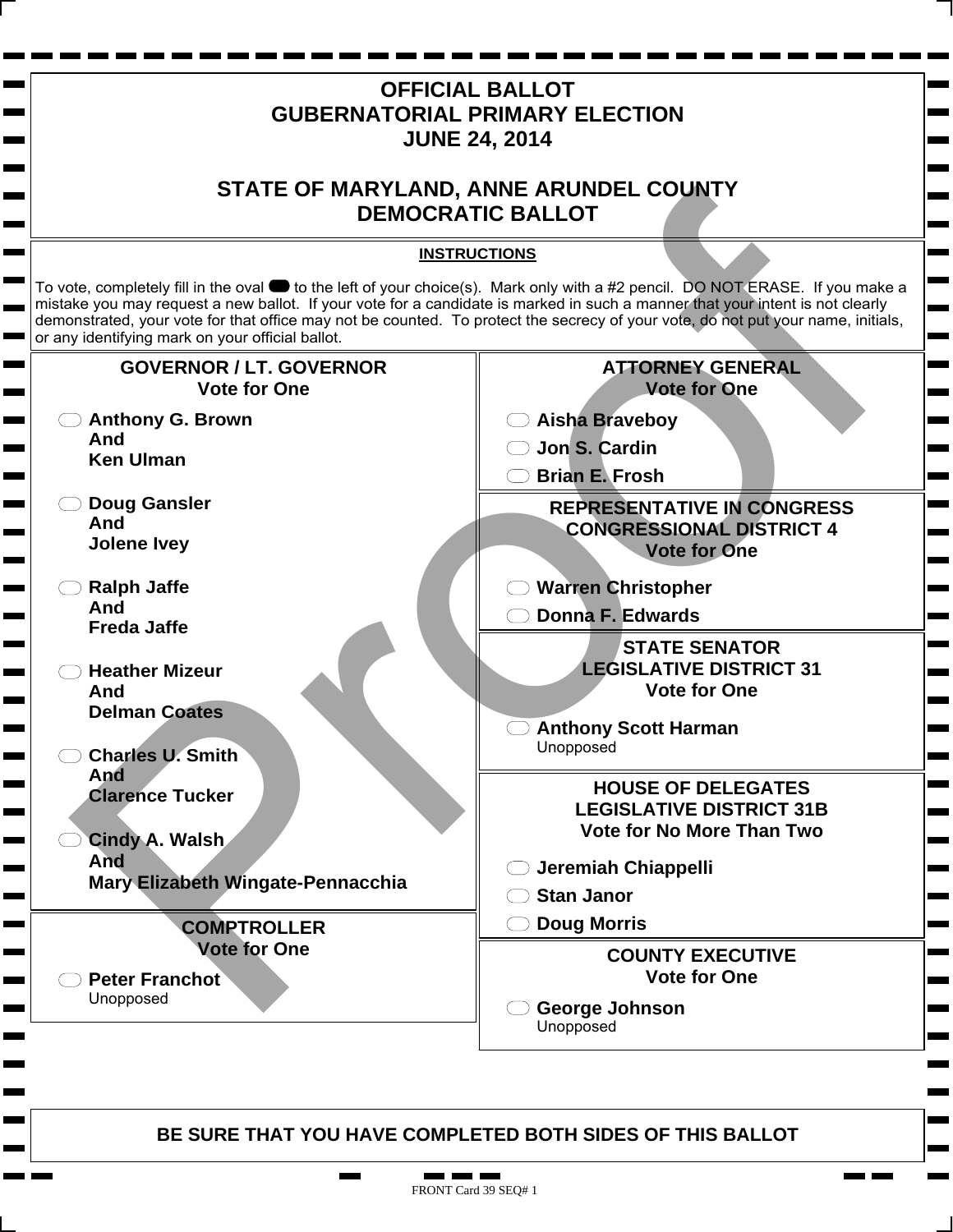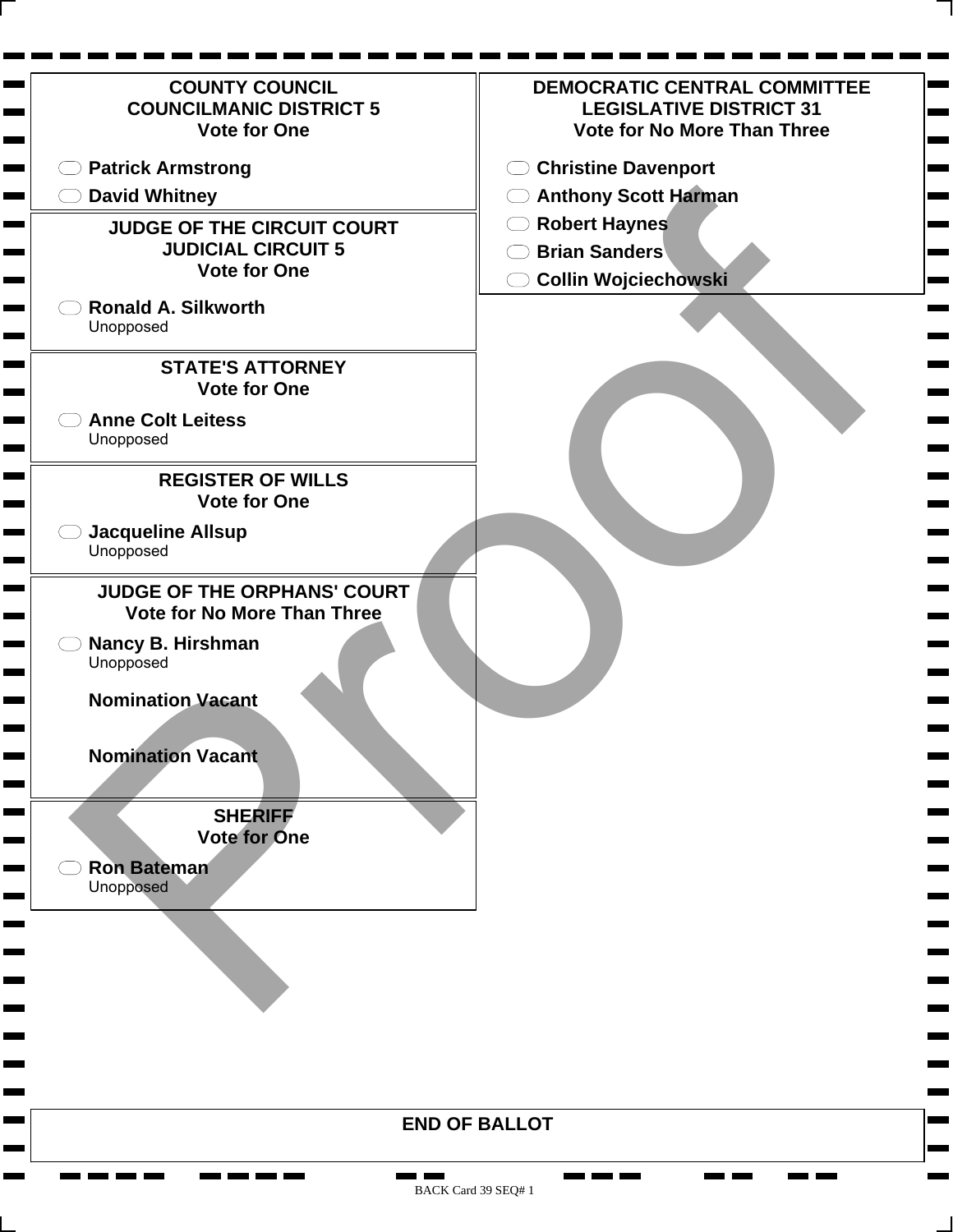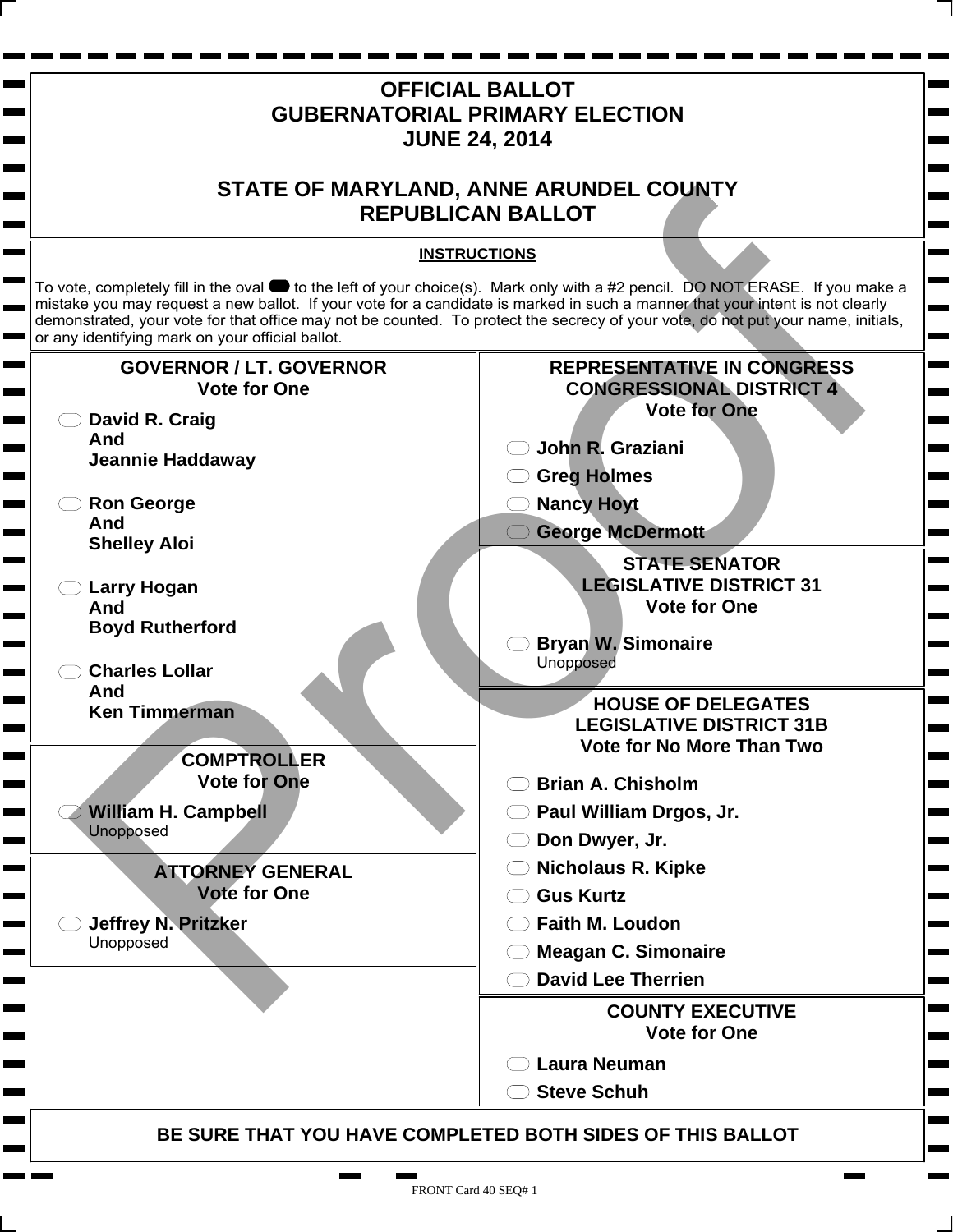| <b>COUNTY COUNCIL</b>                                 | <b>SHERIFF</b>                     |
|-------------------------------------------------------|------------------------------------|
| <b>COUNCILMANIC DISTRICT 5</b><br><b>Vote for One</b> | <b>Vote for One</b>                |
|                                                       | <b>Joseph James Delimater, III</b> |
| Joseph M. Campbell                                    | Unopposed                          |
| <b>Maureen Carr-York</b>                              | REPUBLICAN CENTRAL COMMITTEE       |
| <b>Dick Ladd</b>                                      | <b>LEGISLATIVE DISTRICT 31</b>     |
| <b>Michael Anthony Peroutka</b>                       | <b>Vote for No More Than Three</b> |
| Jack Norman Wilson, Sr.                               | <b>Christopher Casey</b>           |
| <b>JUDGE OF THE CIRCUIT COURT</b>                     | Faith M. Loudon.                   |
| <b>JUDICIAL CIRCUIT 5</b>                             | <b>Elizabeth Lucille Myers</b>     |
| <b>Vote for One</b>                                   | <b>Michael Anthony Peroutka</b>    |
| <b>Ronald A. Silkworth</b>                            | <b>Josh Phelps</b>                 |
| Unopposed                                             | <b>Brad Pumphrey</b>               |
| <b>STATE'S ATTORNEY</b>                               | <b>Jerry Shandrowsky</b>           |
| <b>Vote for One</b>                                   | <b>Nathan Volke</b>                |
| <b>Wes Adams</b>                                      |                                    |
| <b>Richard Simmons</b>                                |                                    |
| <b>CLERK OF THE CIRCUIT COURT</b>                     |                                    |
| <b>Vote for One</b>                                   |                                    |
| <b>Robert P. Duckworth</b>                            |                                    |
| <b>Gregory D. Mauchline</b>                           |                                    |
| <b>REGISTER OF WILLS</b><br><b>Vote for One</b>       |                                    |
|                                                       |                                    |
| <b>Nancy Almgren</b><br>Lauren M. Parker              |                                    |
| JUDGE OF THE ORPHANS' COURT                           |                                    |
| <b>Vote for No More Than Three</b>                    |                                    |
| <b>Phyllis Balzer Beardmore</b>                       |                                    |
| <b>Rose Brooks</b>                                    |                                    |
| <b>Judith L. Duckett</b>                              |                                    |
| <b>Mike Jacobs</b>                                    |                                    |
| <b>Nancy C. Phelps</b>                                |                                    |
| Michael J. Ragland, Sr.                               |                                    |
| Alan Rzepkowski                                       |                                    |
| <b>Valerie Vollmers</b>                               |                                    |

<u>na ma</u>

г

<u>ran ma</u>

п **The State** 

**The Second** 

 $\blacksquare$ 

г ۰

**The Contract of Second** 

<u>a sa tsa a tsa sa tsa a tsa a tsa a tsa a tsa a tsa a tsa a tsa a tsa a tsa a tsa a tsa a tsa a tsa a tsa a tsa </u>

٠

П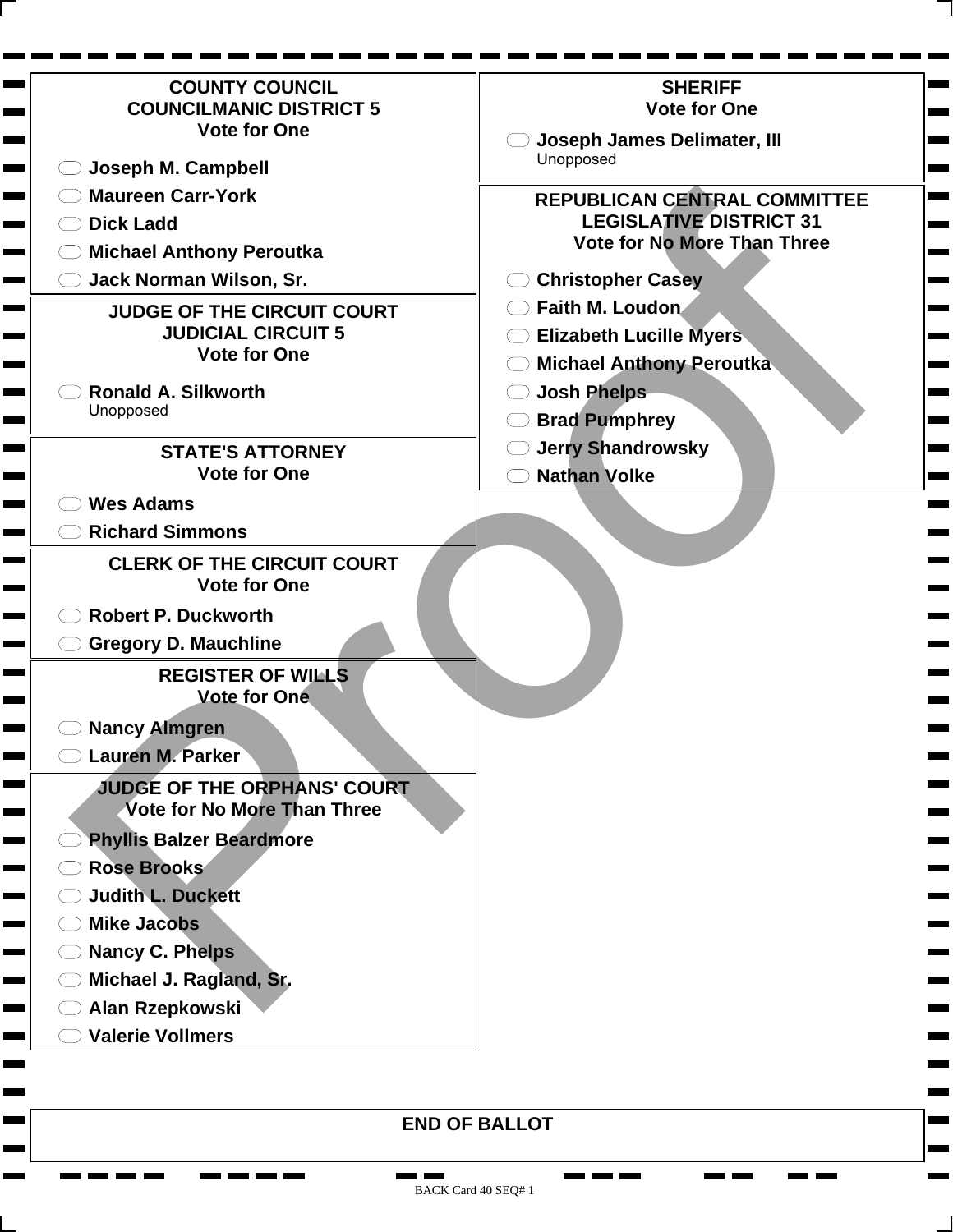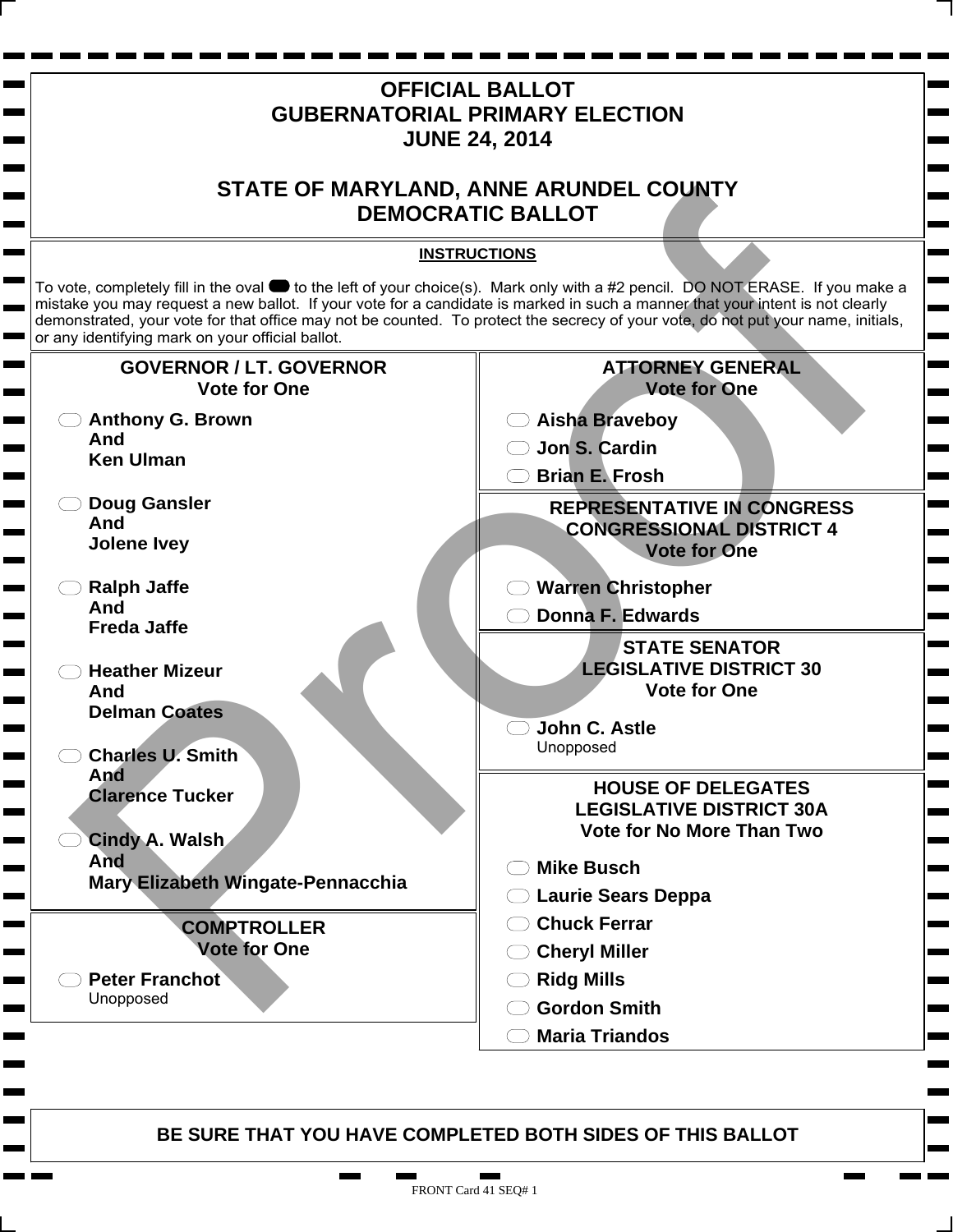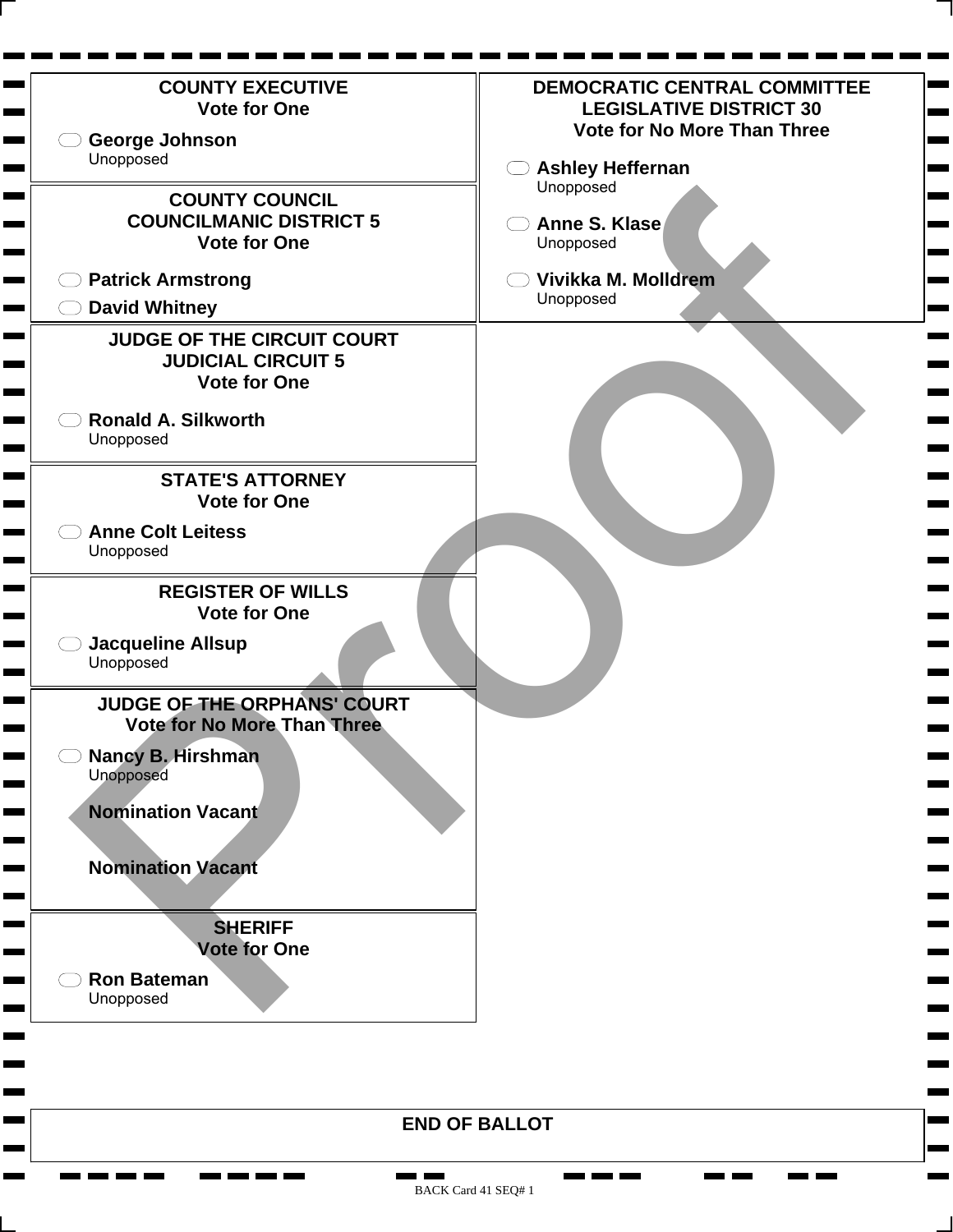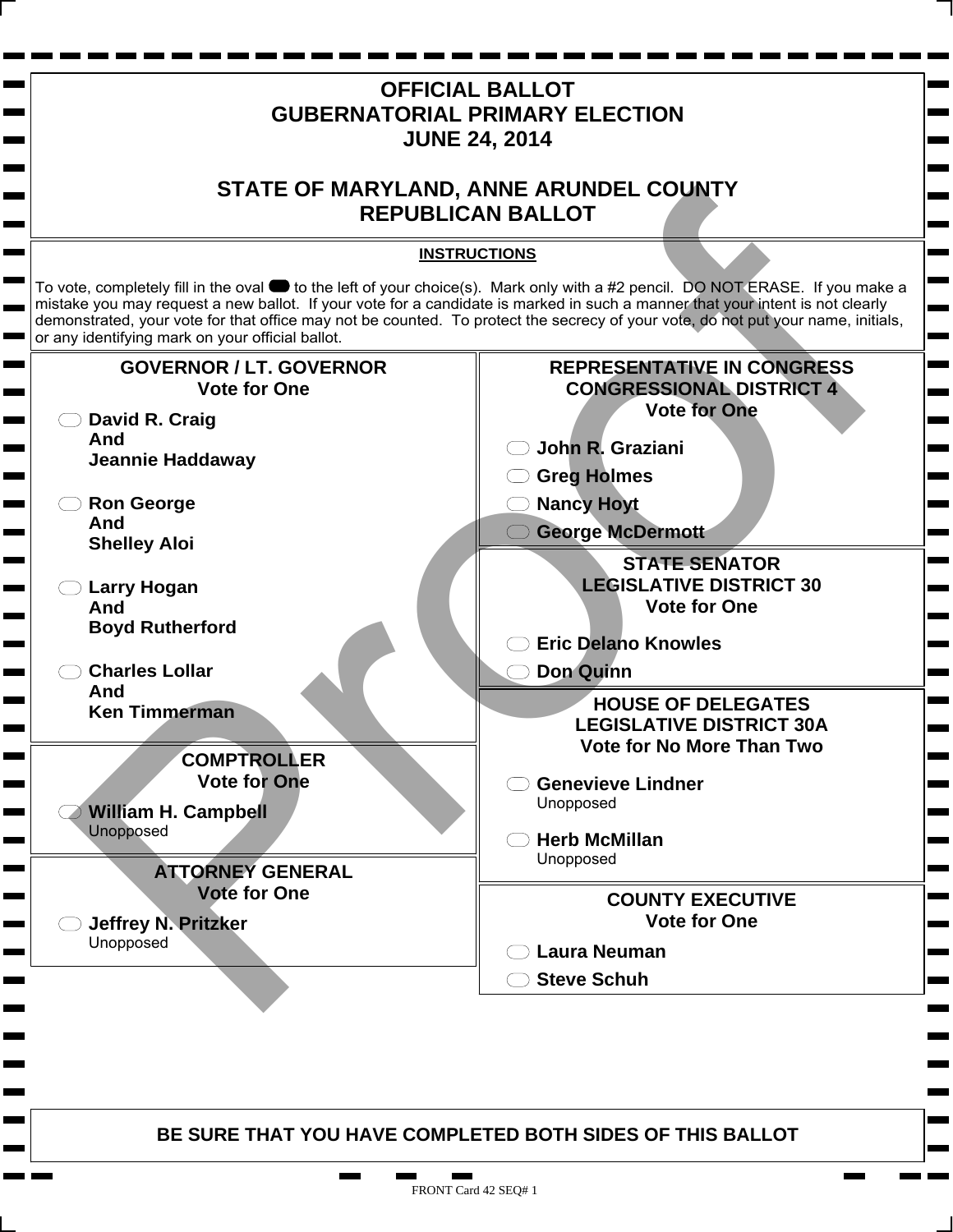| <b>COUNTY COUNCIL</b>                                             | <b>SHERIFF</b>                                                       |
|-------------------------------------------------------------------|----------------------------------------------------------------------|
| <b>COUNCILMANIC DISTRICT 5</b><br><b>Vote for One</b>             | <b>Vote for One</b>                                                  |
|                                                                   | <b>Joseph James Delimater, III</b><br>Unopposed                      |
| Joseph M. Campbell                                                |                                                                      |
| <b>Maureen Carr-York</b>                                          | <b>REPUBLICAN CENTRAL COMMITTEE</b>                                  |
| <b>Dick Ladd</b>                                                  | <b>LEGISLATIVE DISTRICT 30</b><br><b>Vote for No More Than Three</b> |
| <b>Michael Anthony Peroutka</b>                                   |                                                                      |
| Jack Norman Wilson, Sr.                                           | <b>James Appel</b>                                                   |
| <b>JUDGE OF THE CIRCUIT COURT</b>                                 | <b>Marty Farrell</b>                                                 |
| <b>JUDICIAL CIRCUIT 5</b><br><b>Vote for One</b>                  | Kemp W. Hammond                                                      |
|                                                                   | <b>Gregory D. Mauchline</b>                                          |
| <b>Ronald A. Silkworth</b><br>Unopposed                           | <b>Don Quinn</b>                                                     |
|                                                                   |                                                                      |
| <b>STATE'S ATTORNEY</b>                                           |                                                                      |
| <b>Vote for One</b>                                               |                                                                      |
| <b>Wes Adams</b>                                                  |                                                                      |
| <b>Richard Simmons</b>                                            |                                                                      |
| <b>CLERK OF THE CIRCUIT COURT</b>                                 |                                                                      |
| <b>Vote for One</b>                                               |                                                                      |
| <b>Robert P. Duckworth</b>                                        |                                                                      |
| <b>Gregory D. Mauchline</b>                                       |                                                                      |
| <b>REGISTER OF WILLS</b><br><b>Vote for One</b>                   |                                                                      |
| <b>Nancy Almgren</b>                                              |                                                                      |
| Lauren M. Parker                                                  |                                                                      |
| JUDGE OF THE ORPHANS' COURT<br><b>Vote for No More Than Three</b> |                                                                      |
| <b>Phyllis Balzer Beardmore</b>                                   |                                                                      |
| <b>Rose Brooks</b>                                                |                                                                      |
| <b>Judith L. Duckett</b>                                          |                                                                      |
| <b>Mike Jacobs</b>                                                |                                                                      |
| <b>Nancy C. Phelps</b>                                            |                                                                      |
| Michael J. Ragland, Sr.                                           |                                                                      |
|                                                                   |                                                                      |
| Alan Rzepkowski                                                   |                                                                      |

 $\mathbf{r}$  and  $\mathbf{r}$  and  $\mathbf{r}$ 

**CONTRACTOR** 

**CONTRACTOR** 

۰ п

**COL** 

 $\blacksquare$ ۰

ь ٠

**Contract** 

**The Co** 

п

**STATE** 

<u>the start of the start of the start of the start of the start of the start of the start of the start of the start of the start of the start of the start of the start of the start of the start of the start of the start of </u>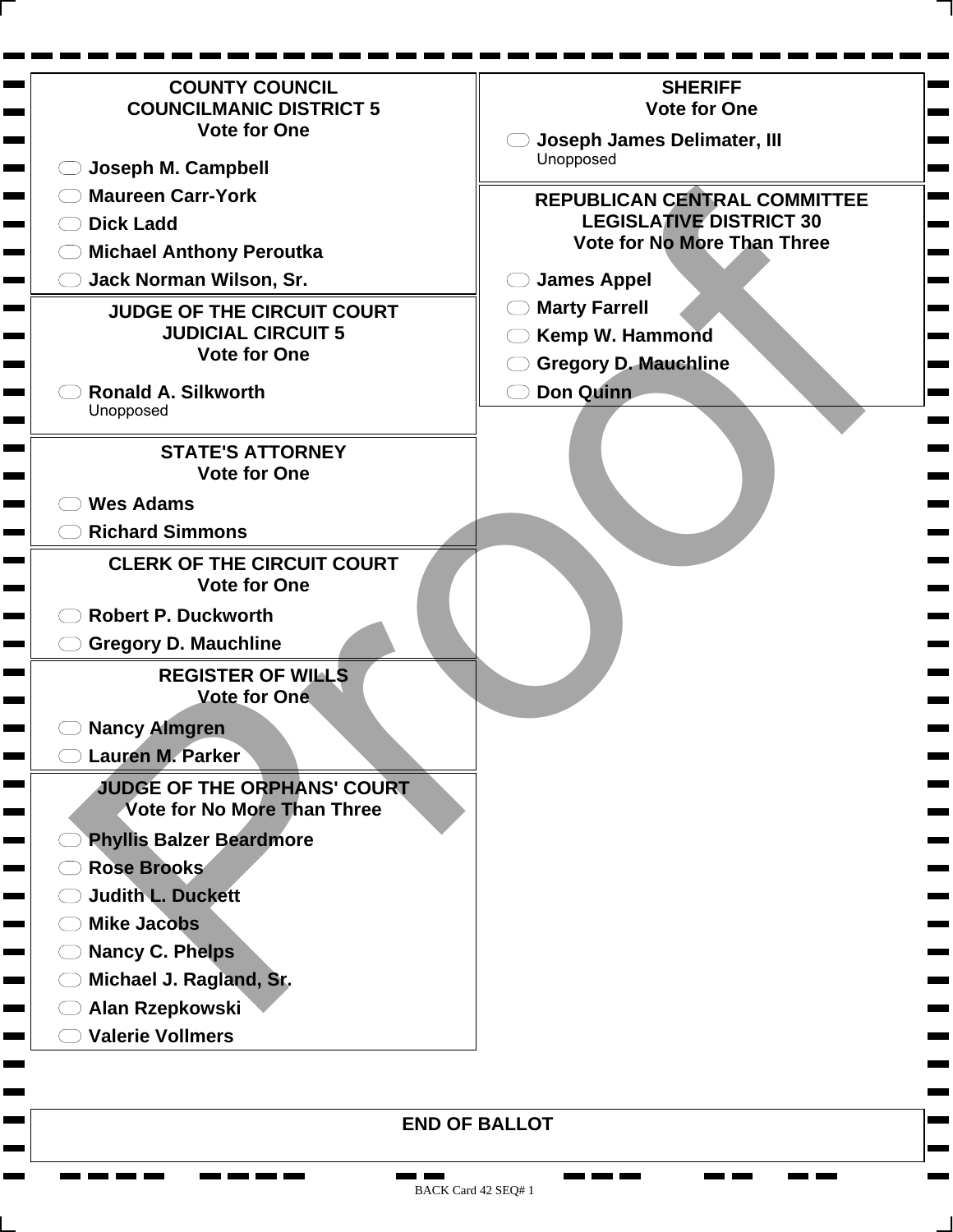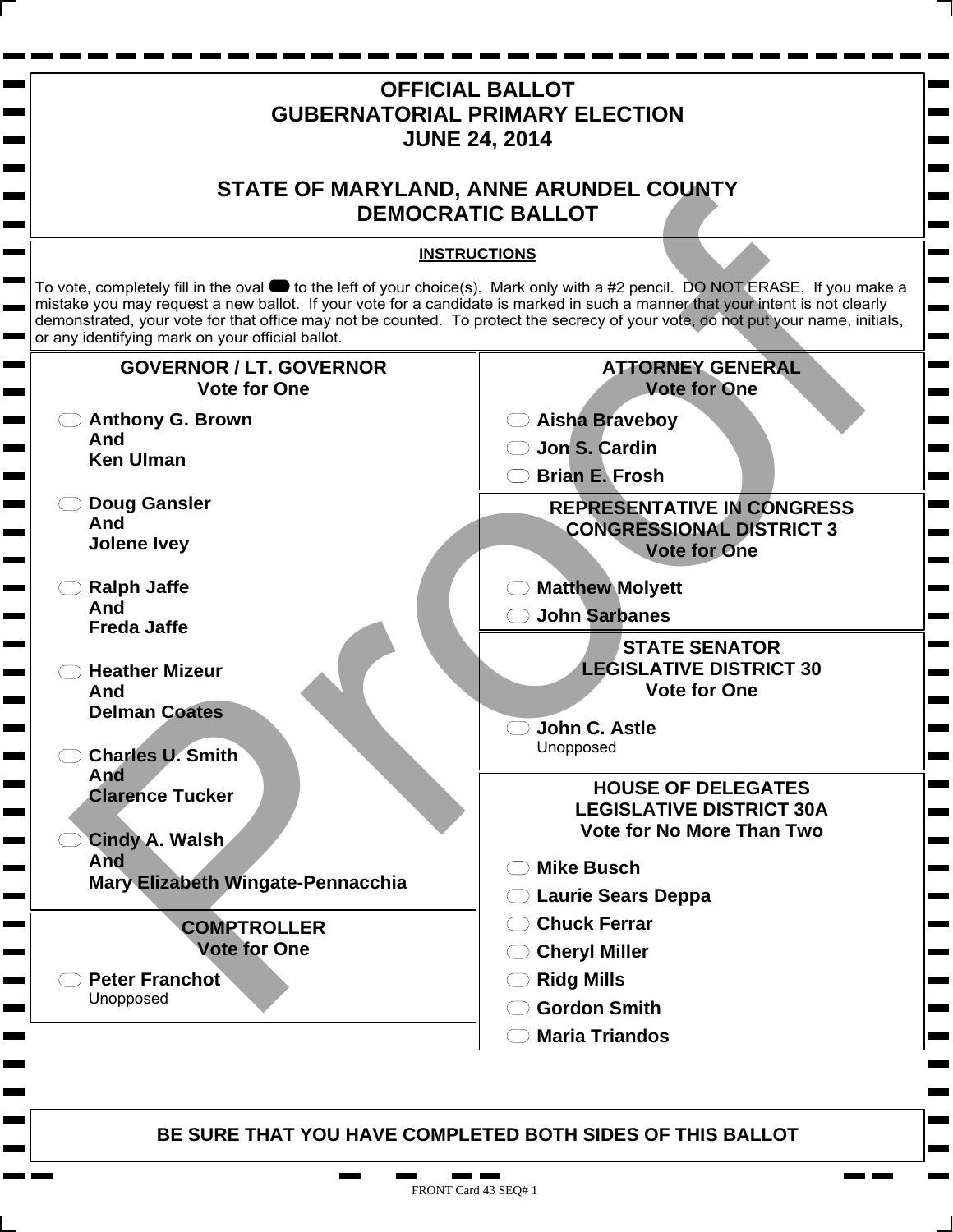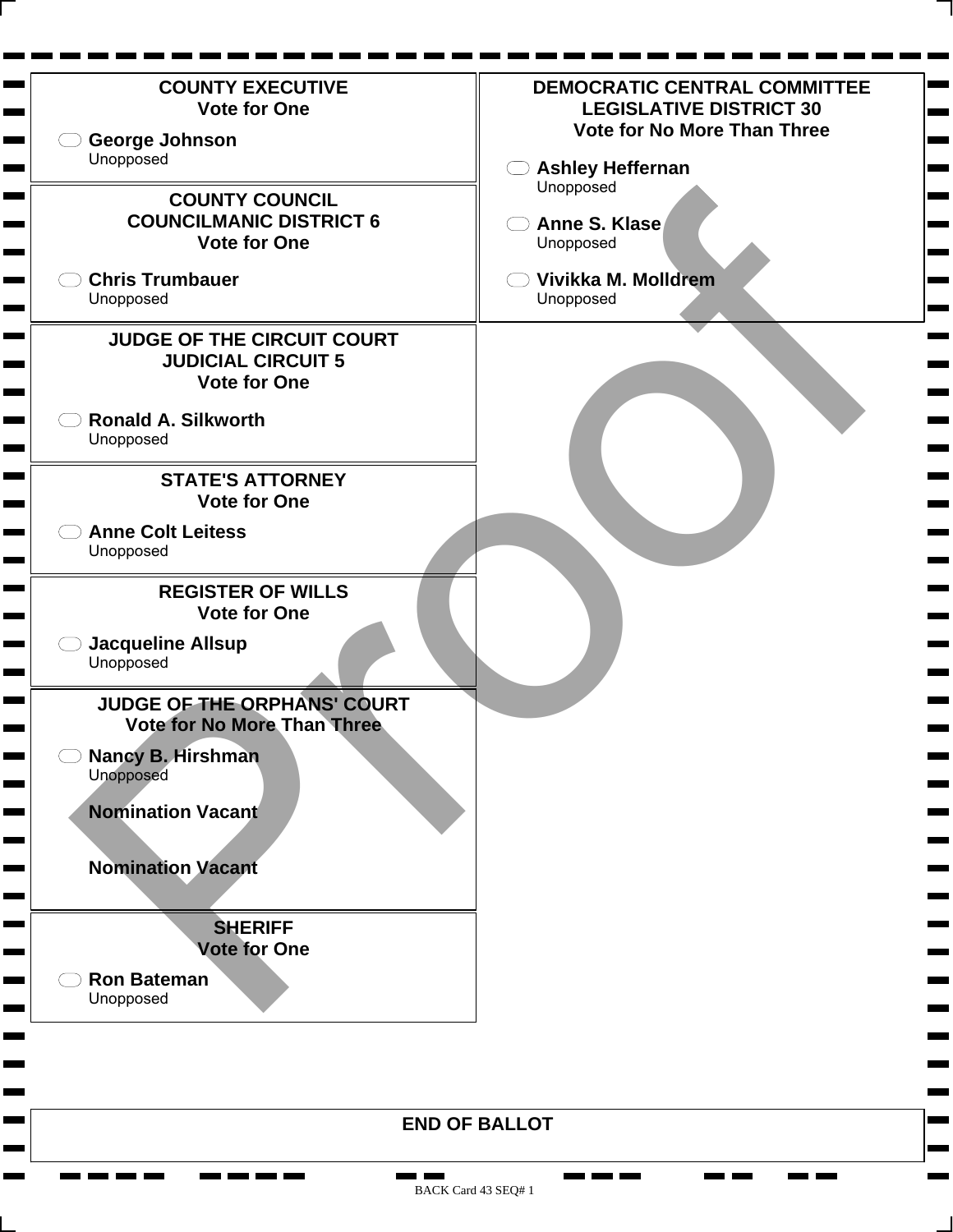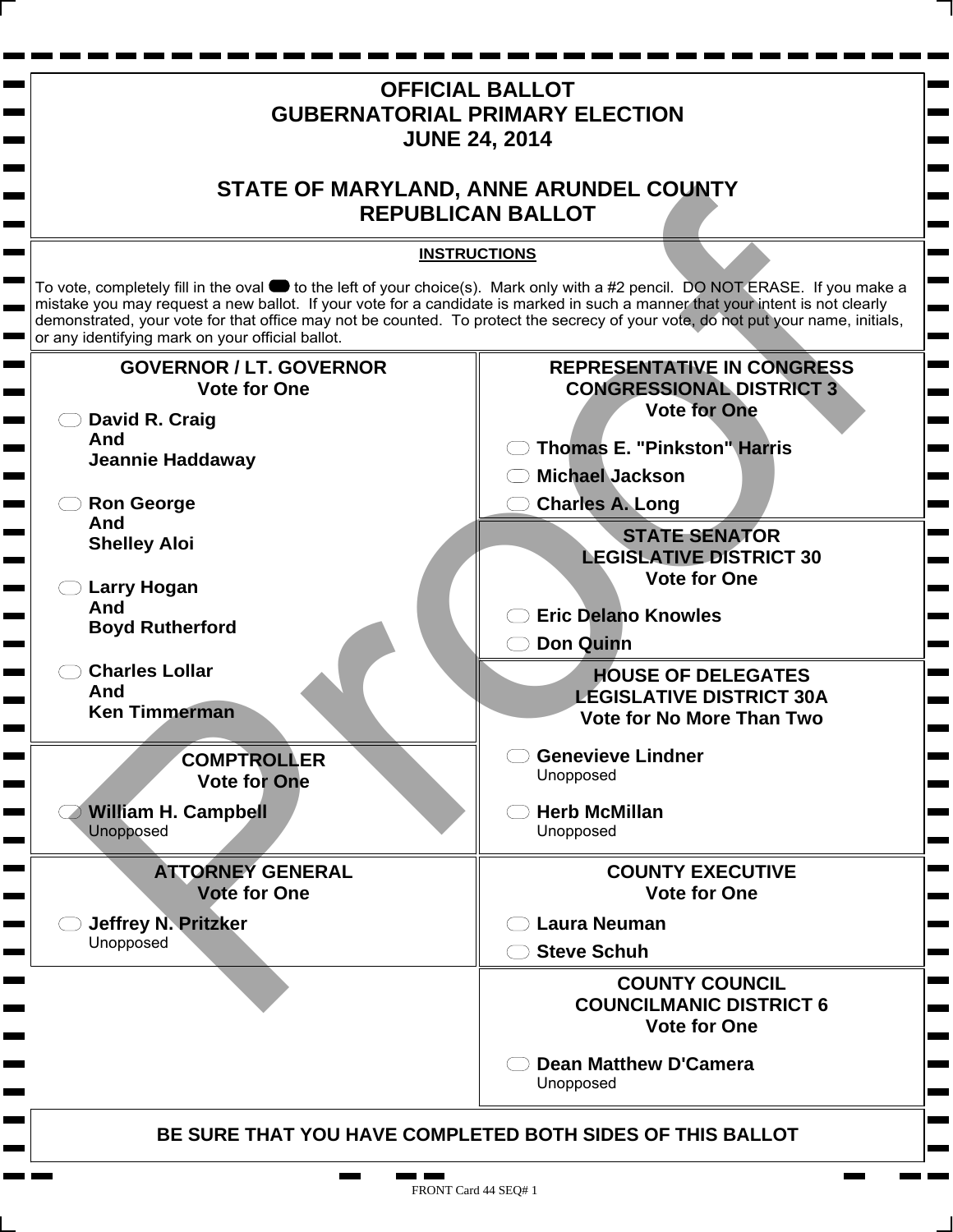| <b>JUDGE OF THE CIRCUIT COURT</b><br><b>JUDICIAL CIRCUIT 5</b><br><b>Vote for One</b> | <b>REPUBLICAN CENTRAL COMMITTEE</b><br><b>LEGISLATIVE DISTRICT 30</b><br><b>Vote for No More Than Three</b> |
|---------------------------------------------------------------------------------------|-------------------------------------------------------------------------------------------------------------|
| <b>Ronald A. Silkworth</b>                                                            | <b>James Appel</b>                                                                                          |
| Unopposed                                                                             | <b>Marty Farrell</b>                                                                                        |
| <b>STATE'S ATTORNEY</b>                                                               | <b>Kemp W. Hammond</b>                                                                                      |
| <b>Vote for One</b>                                                                   | <b>Gregory D. Mauchline</b>                                                                                 |
| <b>Wes Adams</b>                                                                      | <b>Don Quinn</b>                                                                                            |
| <b>Richard Simmons</b>                                                                |                                                                                                             |
| <b>CLERK OF THE CIRCUIT COURT</b><br><b>Vote for One</b>                              |                                                                                                             |
| <b>Robert P. Duckworth</b>                                                            |                                                                                                             |
| <b>Gregory D. Mauchline</b>                                                           |                                                                                                             |
| <b>REGISTER OF WILLS</b><br><b>Vote for One</b>                                       |                                                                                                             |
| <b>Nancy Almgren</b><br><b>Contract Contract</b>                                      |                                                                                                             |
| <b>Lauren M. Parker</b>                                                               |                                                                                                             |
| <b>JUDGE OF THE ORPHANS' COURT</b><br><b>Vote for No More Than Three</b>              |                                                                                                             |
| <b>Phyllis Balzer Beardmore</b><br><u> La Baranc</u>                                  |                                                                                                             |
| <b>Rose Brooks</b>                                                                    |                                                                                                             |
| <b>Judith L. Duckett</b>                                                              |                                                                                                             |
| <b>Mike Jacobs</b>                                                                    |                                                                                                             |
| <b>Nancy C. Phelps</b>                                                                |                                                                                                             |
| Michael J. Ragland, Sr.                                                               |                                                                                                             |
| <b>Alan Rzepkowski</b>                                                                |                                                                                                             |
| <b>Valerie Vollmers</b><br><b>Contract Contract</b>                                   |                                                                                                             |
| <b>SHERIFF</b><br><b>Vote for One</b>                                                 |                                                                                                             |
| <b>Joseph James Delimater, III</b>                                                    |                                                                                                             |
| Unopposed                                                                             |                                                                                                             |
|                                                                                       |                                                                                                             |
|                                                                                       |                                                                                                             |
|                                                                                       |                                                                                                             |
|                                                                                       |                                                                                                             |
|                                                                                       |                                                                                                             |
|                                                                                       |                                                                                                             |
|                                                                                       | <b>END OF RALLOT</b>                                                                                        |

**The Company Company** 

**CONTRACTOR** 

<u>ran ma</u>

**COLOR** 

**COL** 

**CONTRACTOR** 

 $\mathbf{r}$ 

**The Second** 

**The Contract State** 

m m ۰ <u>ran kan kan kan</u>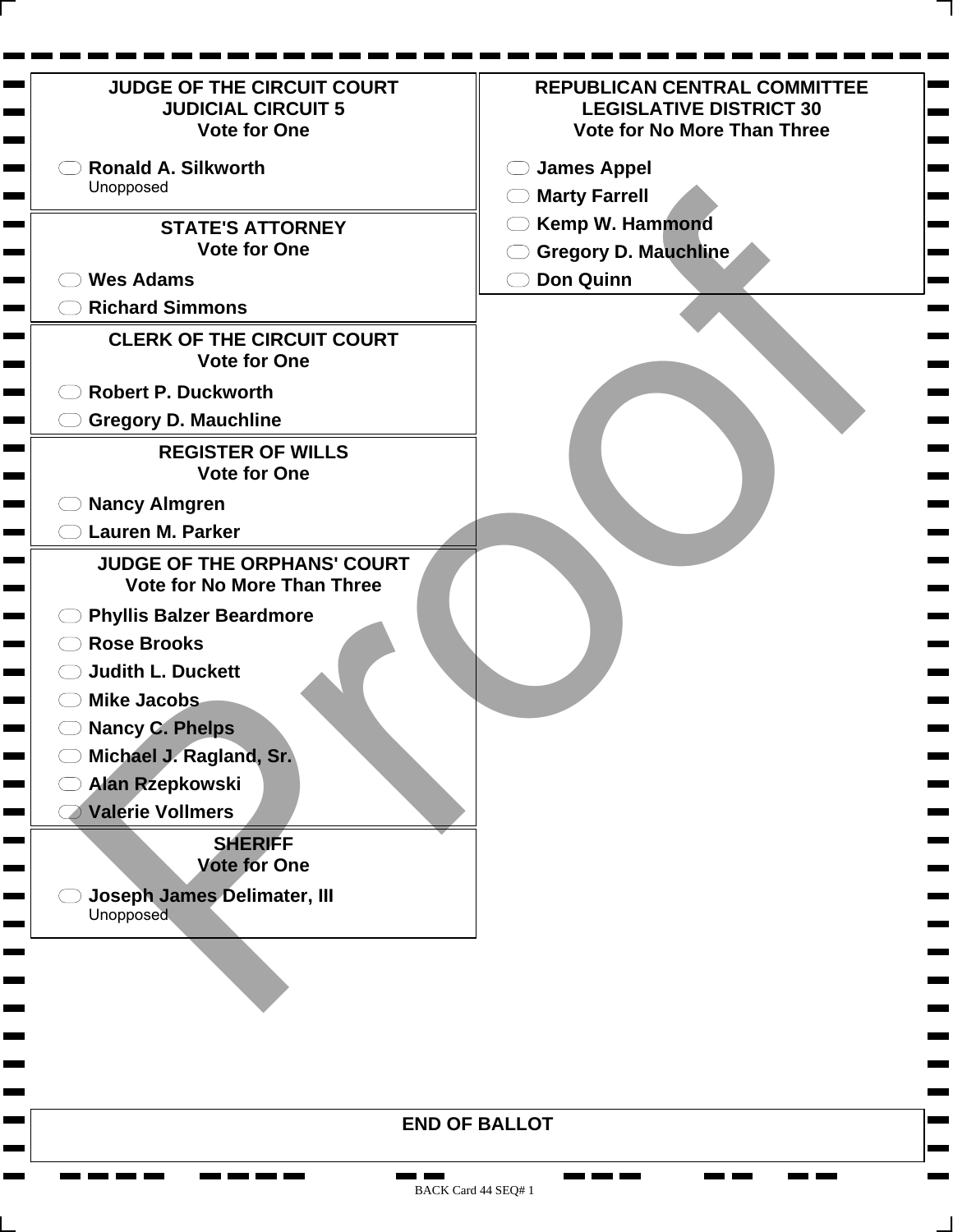

91 H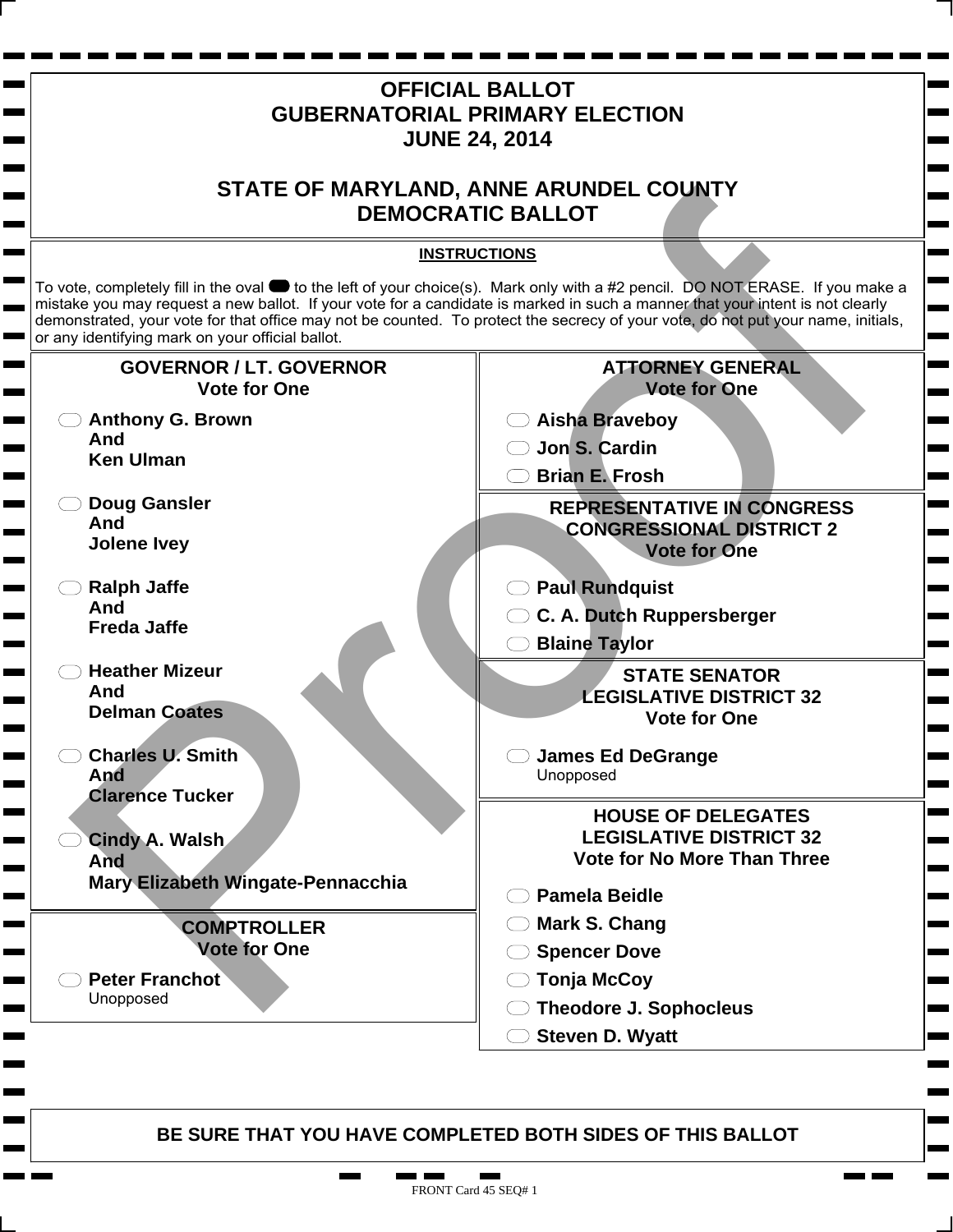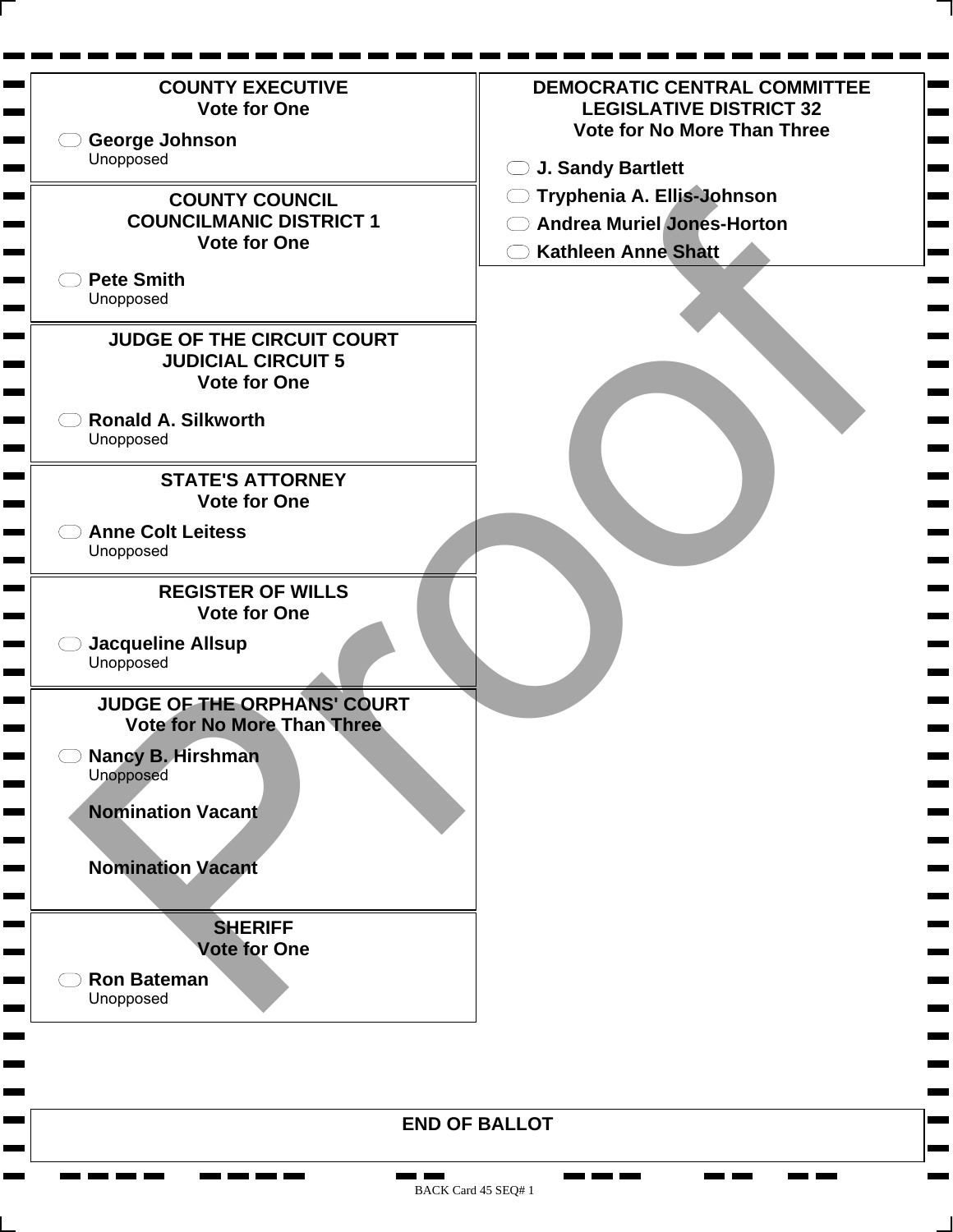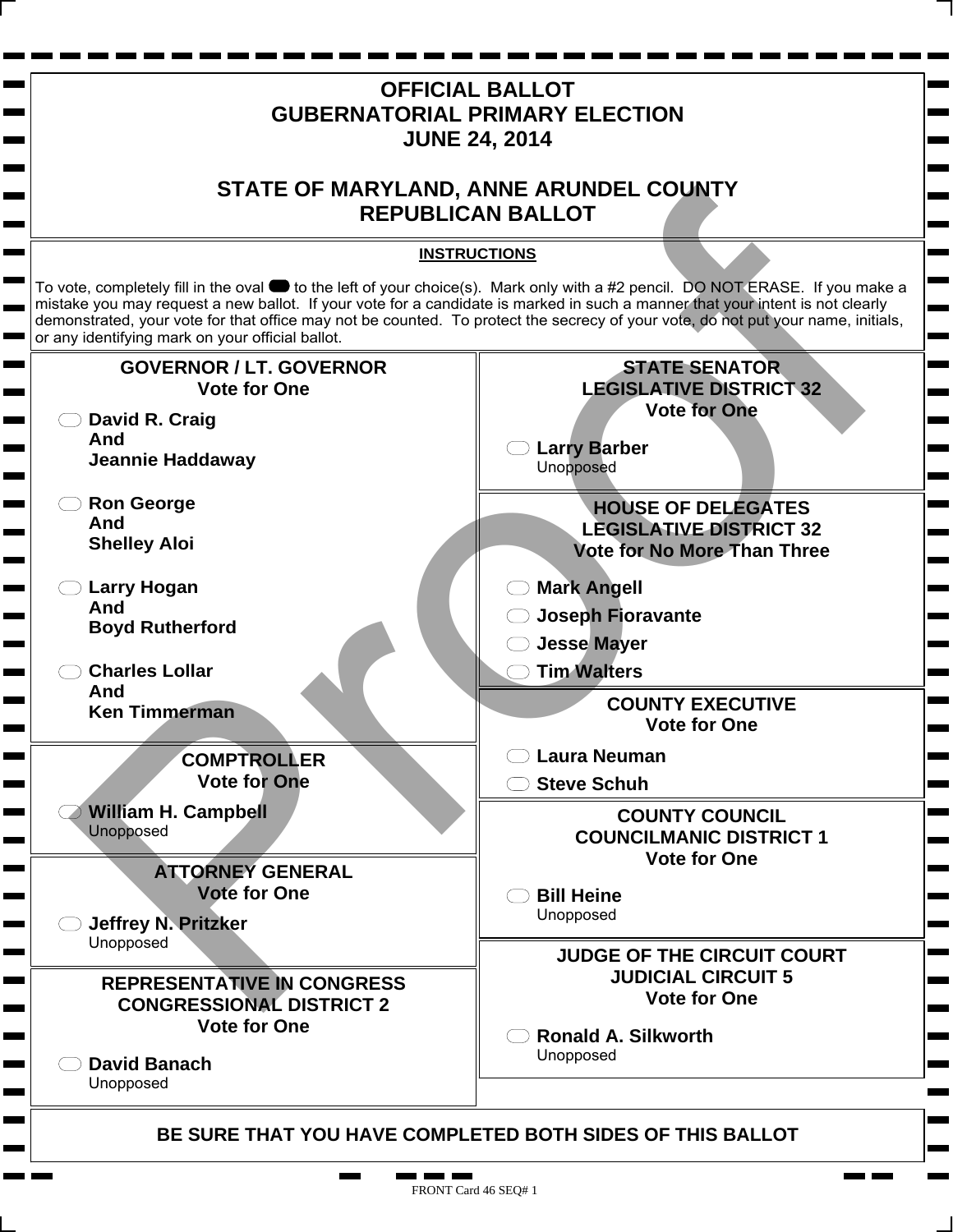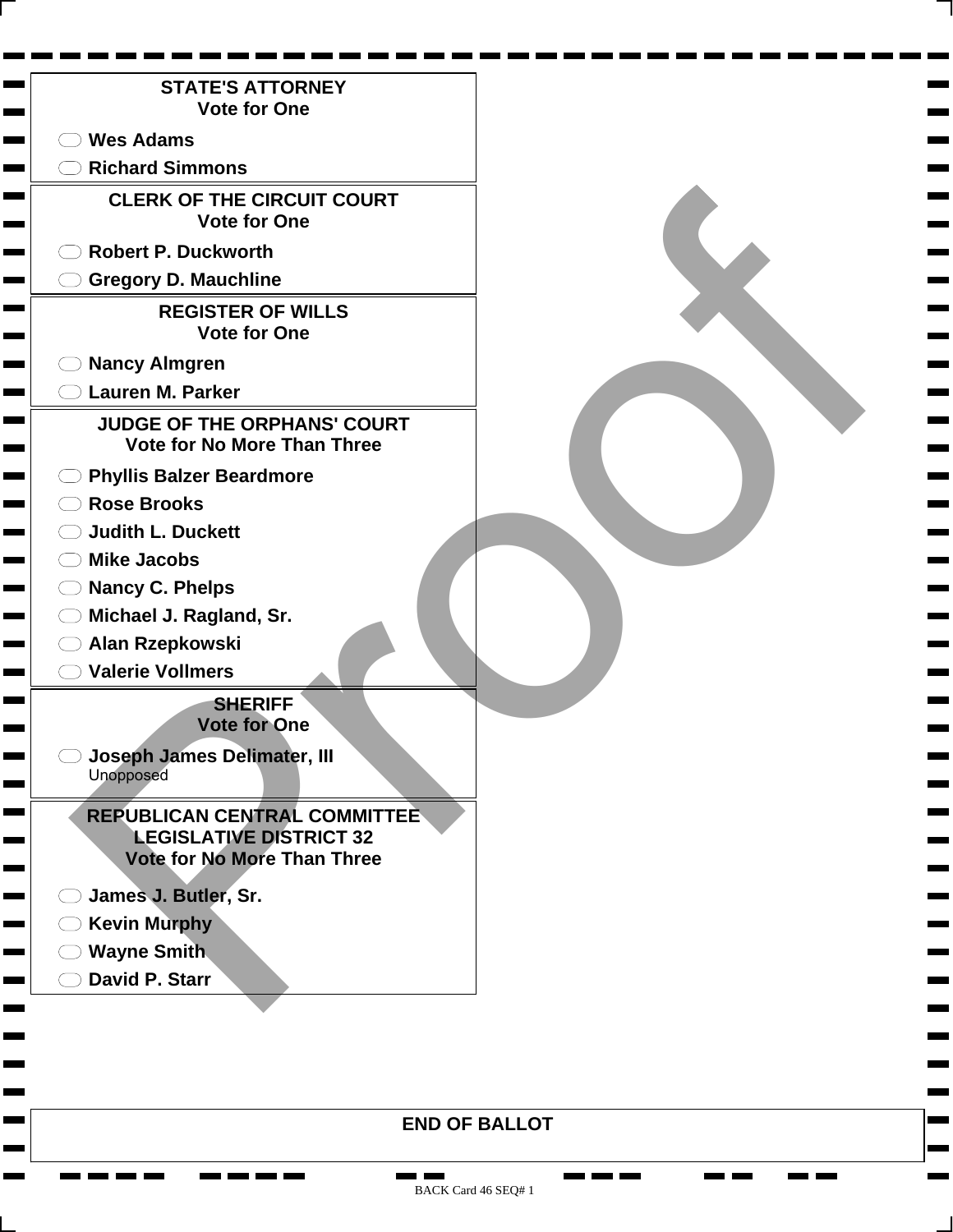

**. .** п.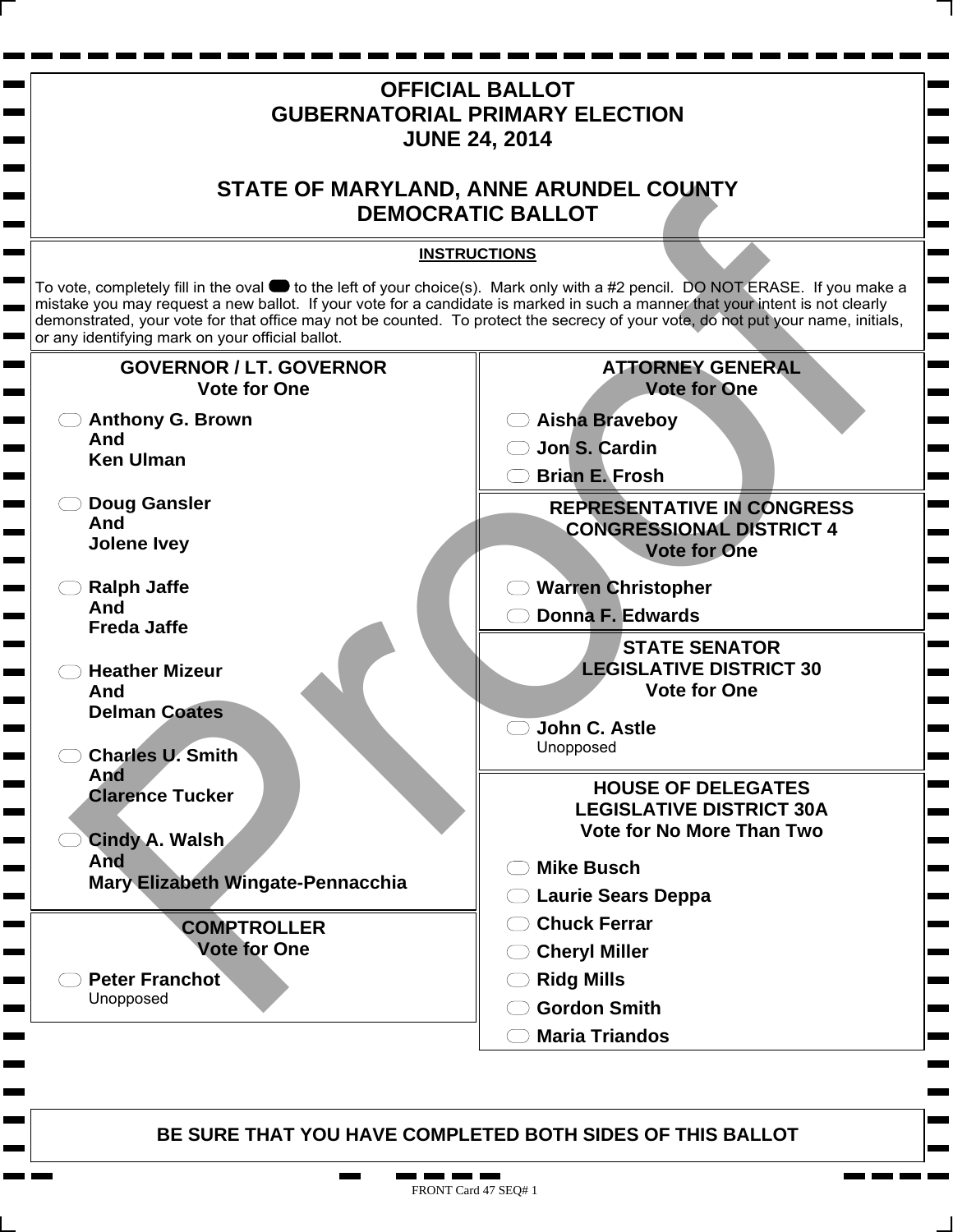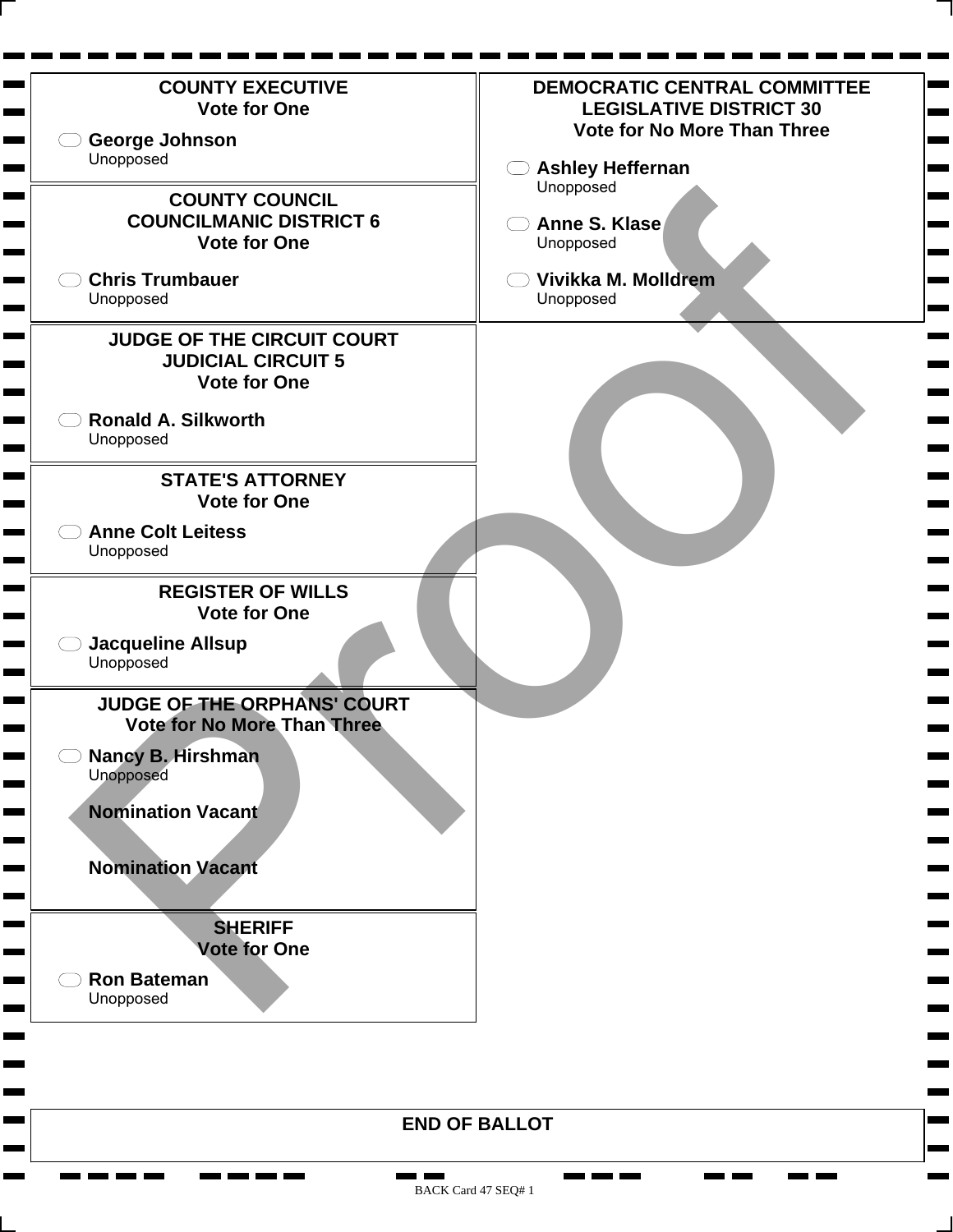

FRONT Card 48 SEQ# 1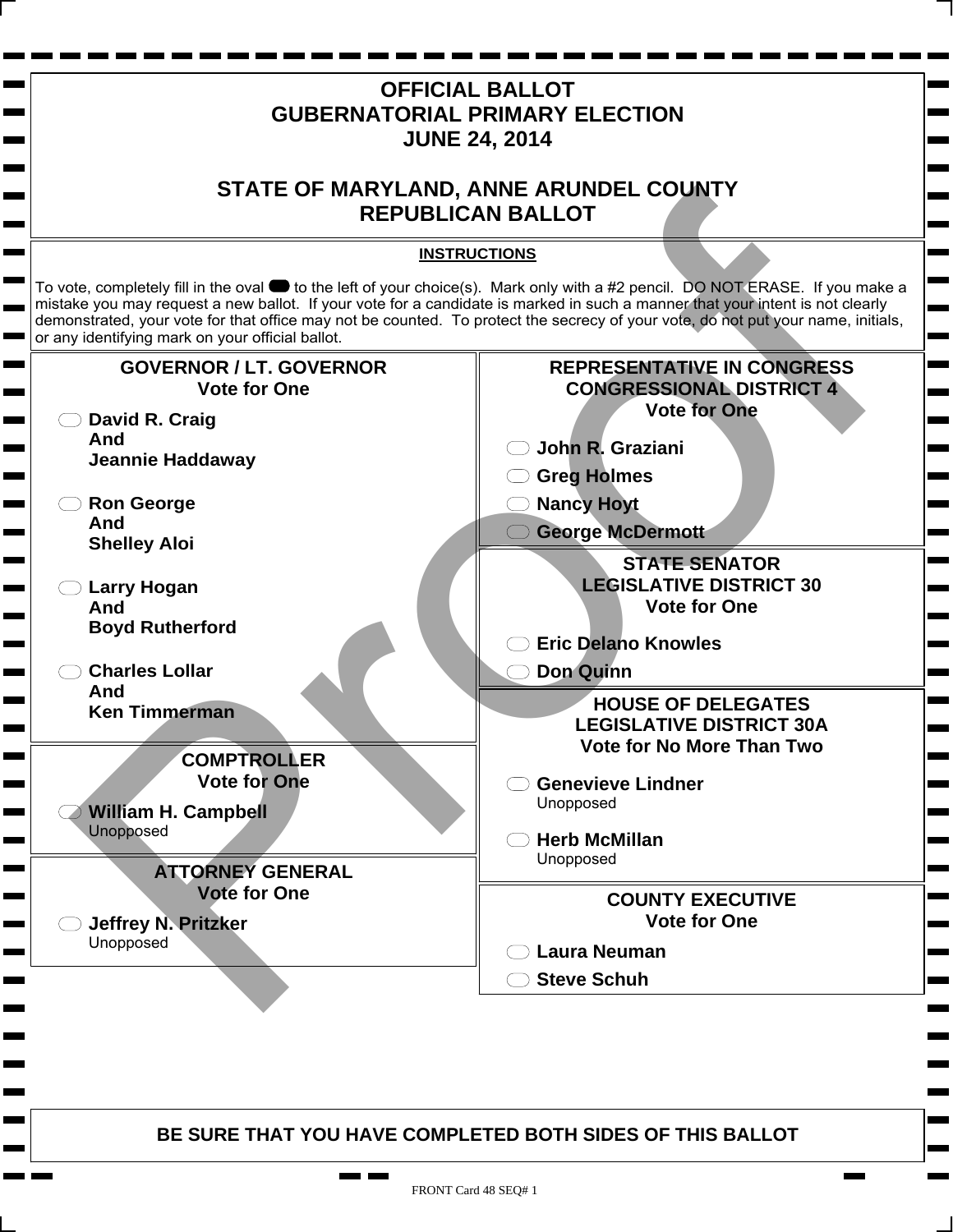| <b>COUNTY COUNCIL</b><br><b>COUNCILMANIC DISTRICT 6</b><br><b>Vote for One</b>        | <b>REPUBLICAN CENTRAL COMMITTEE</b><br><b>LEGISLATIVE DISTRICT 30</b><br><b>Vote for No More Than Three</b> |
|---------------------------------------------------------------------------------------|-------------------------------------------------------------------------------------------------------------|
| <b>Dean Matthew D'Camera</b><br>Unopposed                                             | <b>James Appel</b><br><b>Marty Farrell</b>                                                                  |
| <b>JUDGE OF THE CIRCUIT COURT</b><br><b>JUDICIAL CIRCUIT 5</b><br><b>Vote for One</b> | Kemp W. Hammond<br><b>Gregory D. Mauchline</b><br><b>Don Quinn</b>                                          |
| <b>Ronald A. Silkworth</b><br>Unopposed                                               |                                                                                                             |
| <b>STATE'S ATTORNEY</b><br><b>Vote for One</b>                                        |                                                                                                             |
| <b>Wes Adams</b><br><b>Richard Simmons</b>                                            |                                                                                                             |
| <b>CLERK OF THE CIRCUIT COURT</b><br><b>Vote for One</b>                              |                                                                                                             |
| <b>Robert P. Duckworth</b>                                                            |                                                                                                             |
| <b>Gregory D. Mauchline</b>                                                           |                                                                                                             |
| <b>REGISTER OF WILLS</b><br><b>Vote for One</b>                                       |                                                                                                             |
| <b>Nancy Almgren</b>                                                                  |                                                                                                             |
| <b>Lauren M. Parker</b>                                                               |                                                                                                             |
| <b>JUDGE OF THE ORPHANS' COURT</b><br><b>Vote for No More Than Three</b>              |                                                                                                             |
| <b>Phyllis Balzer Beardmore</b><br><b>Rose Brooks</b><br><b>Judith L. Duckett</b>     |                                                                                                             |
| <b>Mike Jacobs</b>                                                                    |                                                                                                             |
| <b>Nancy C. Phelps</b>                                                                |                                                                                                             |
| Michael J. Ragland, Sr.                                                               |                                                                                                             |
| Alan Rzepkowski                                                                       |                                                                                                             |
| <b>Valerie Vollmers</b>                                                               |                                                                                                             |
| <b>SHERIFF</b><br><b>Vote for One</b>                                                 |                                                                                                             |
| <b>Joseph James Delimater, III</b><br>Unopposed                                       |                                                                                                             |
|                                                                                       | <b>END OF BALLOT</b>                                                                                        |

**The Company** 

п a an  $\mathbf{r}$  and  $\mathbf{r}$  and  $\mathbf{r}$ 

۰ **The Second**  **CONTRACT The Contract** 

**College** 

Н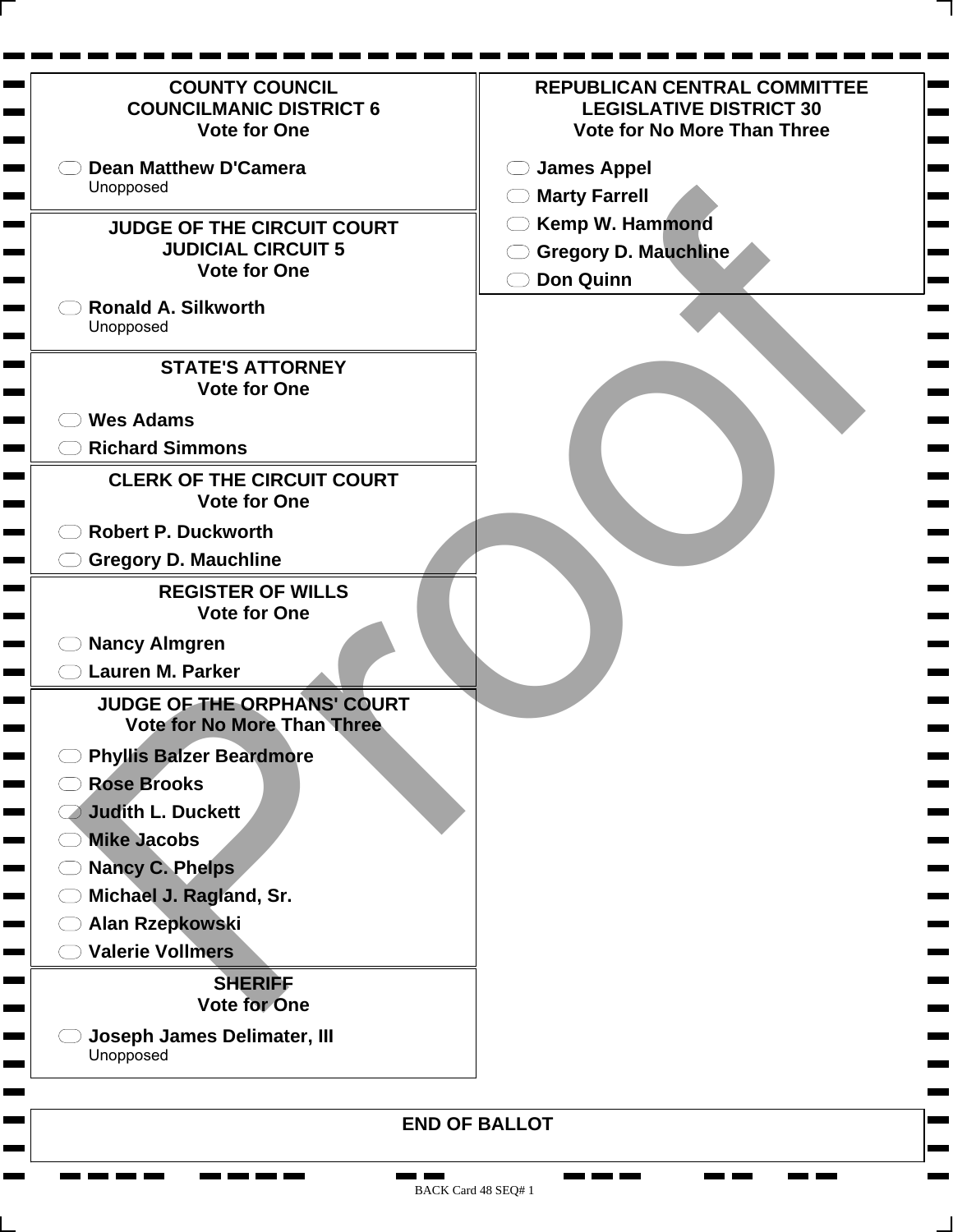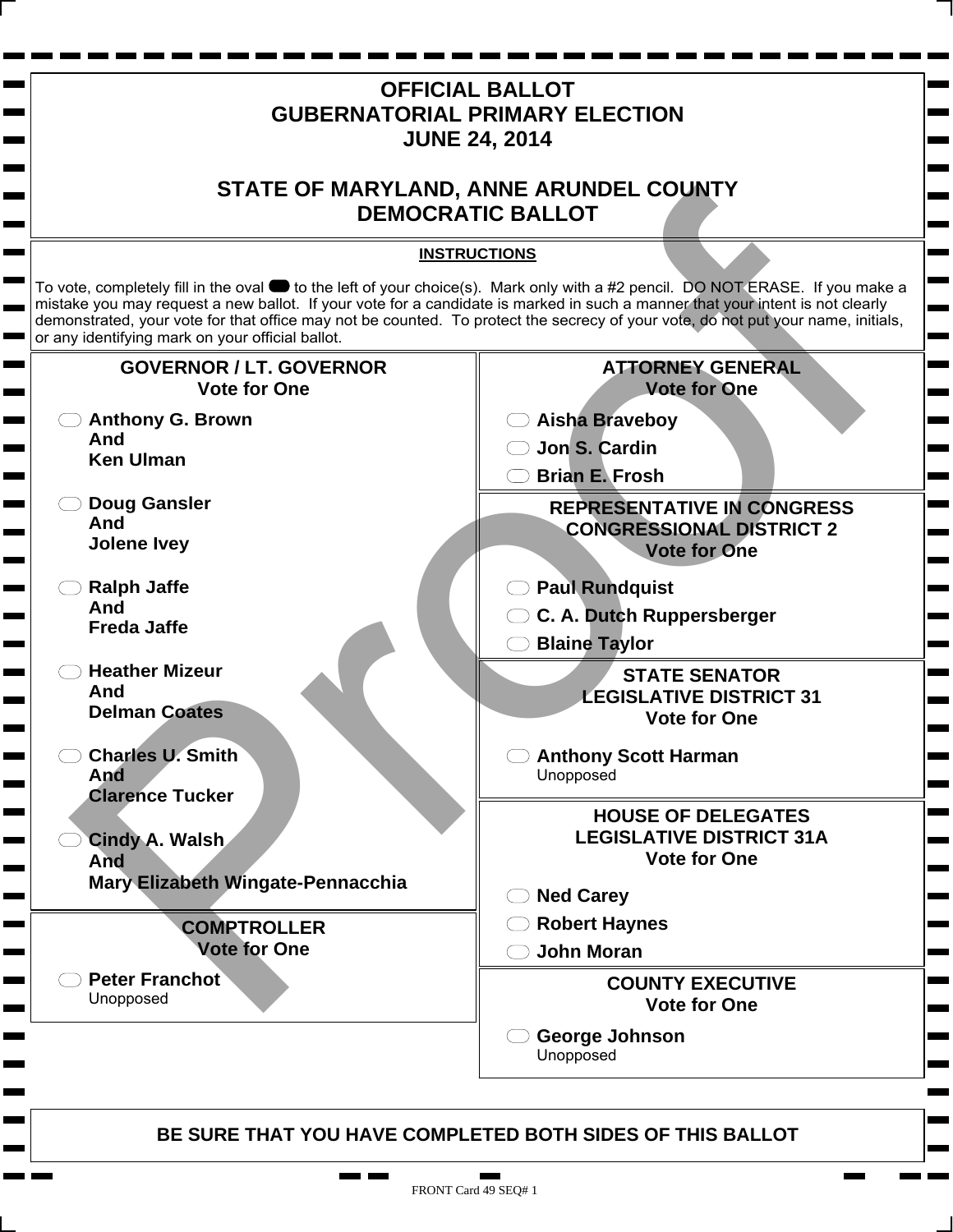| <b>COUNTY COUNCIL</b><br><b>COUNCILMANIC DISTRICT 1</b><br><b>Vote for One</b> | DEMOCRATIC CENTRAL COMMITTEE<br><b>LEGISLATIVE DISTRICT 31</b><br><b>Vote for No More Than Three</b> |
|--------------------------------------------------------------------------------|------------------------------------------------------------------------------------------------------|
| <b>Pete Smith</b><br>Unopposed                                                 | <b>Christine Davenport</b><br>( )                                                                    |
|                                                                                | ◯ Anthony Scott Harman                                                                               |
| <b>JUDGE OF THE CIRCUIT COURT</b>                                              | <b>Robert Haynes</b>                                                                                 |
| <b>JUDICIAL CIRCUIT 5</b><br><b>Vote for One</b>                               | <b>Brian Sanders</b>                                                                                 |
|                                                                                | <b>Collin Wojciechowski</b>                                                                          |
| <b>Ronald A. Silkworth</b><br>Unopposed                                        |                                                                                                      |
| <b>STATE'S ATTORNEY</b>                                                        |                                                                                                      |
| <b>Vote for One</b>                                                            |                                                                                                      |
| <b>Anne Colt Leitess</b>                                                       |                                                                                                      |
| Unopposed                                                                      |                                                                                                      |
| <b>REGISTER OF WILLS</b>                                                       |                                                                                                      |
| <b>Vote for One</b>                                                            |                                                                                                      |
| <b>Jacqueline Allsup</b>                                                       |                                                                                                      |
| Unopposed                                                                      |                                                                                                      |
| <b>JUDGE OF THE ORPHANS' COURT</b>                                             |                                                                                                      |
| <b>Vote for No More Than Three</b>                                             |                                                                                                      |
| Nancy B. Hirshman                                                              |                                                                                                      |
| Unopposed                                                                      |                                                                                                      |
| <b>Nomination Vacant</b>                                                       |                                                                                                      |
|                                                                                |                                                                                                      |
| <b>Nomination Vacant</b>                                                       |                                                                                                      |
|                                                                                |                                                                                                      |
| <b>SHERIFF</b>                                                                 |                                                                                                      |
| <b>Vote for One</b>                                                            |                                                                                                      |
| <b>Ron Bateman</b>                                                             |                                                                                                      |
| Unopposed                                                                      |                                                                                                      |
|                                                                                |                                                                                                      |
|                                                                                |                                                                                                      |
|                                                                                |                                                                                                      |
|                                                                                |                                                                                                      |
|                                                                                |                                                                                                      |
|                                                                                |                                                                                                      |
|                                                                                |                                                                                                      |
|                                                                                | <b>END OF BALLOT</b>                                                                                 |
|                                                                                |                                                                                                      |

BACK Card 49 SEQ# 1

<u>the first term</u>

Ħ. **The Second**  **CONTRACT**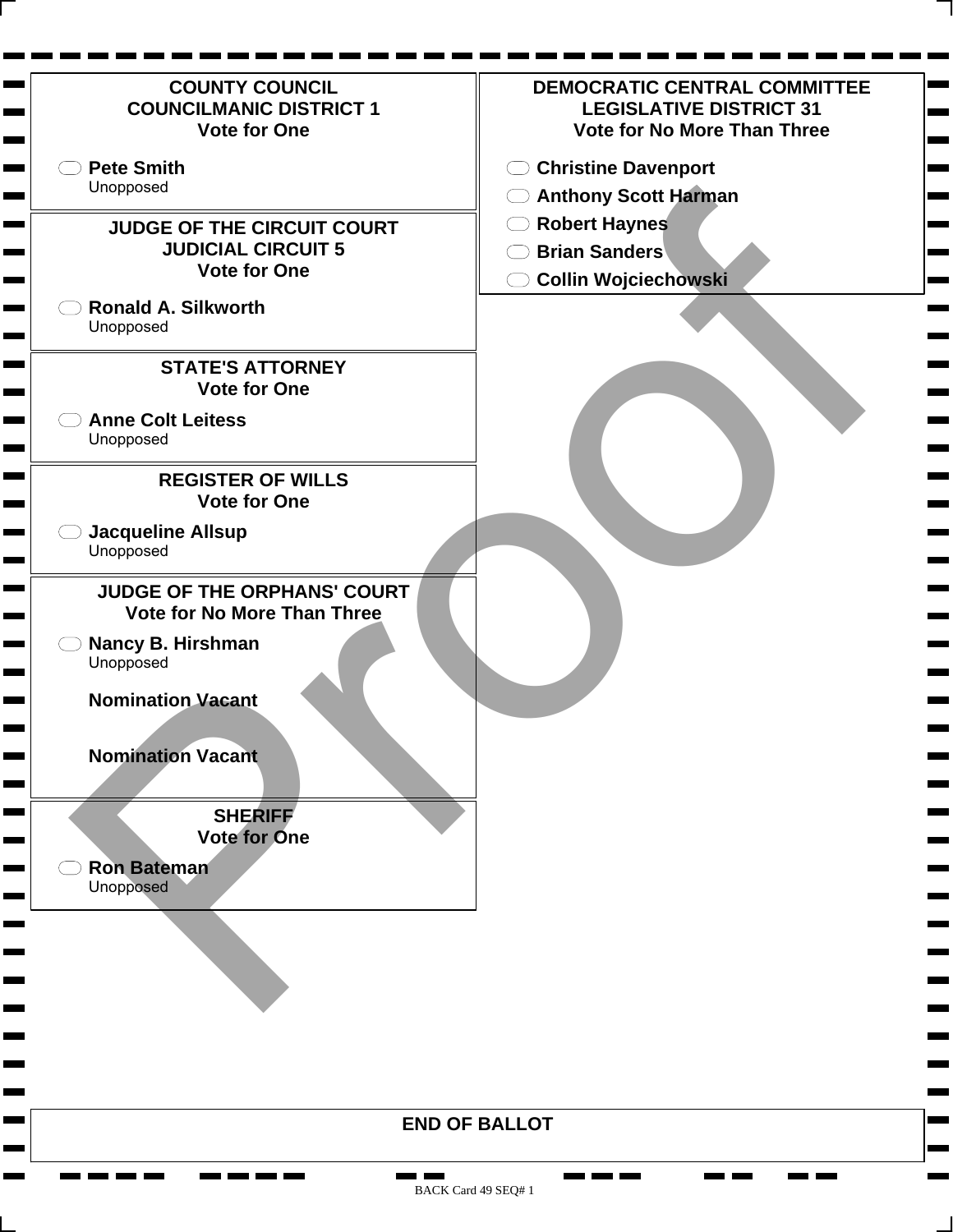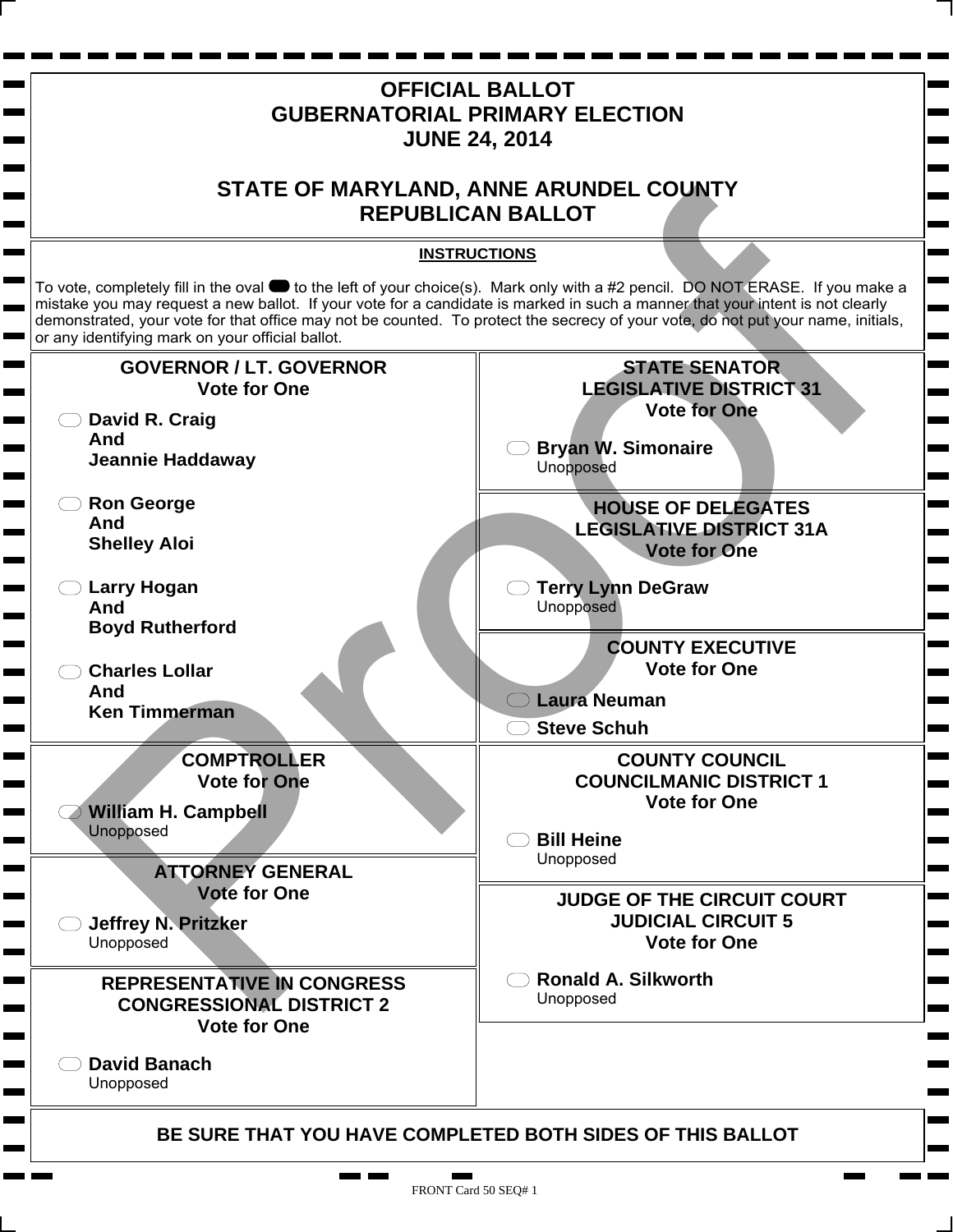| <b>STATE'S ATTORNEY</b><br><b>Vote for One</b>                           |  |
|--------------------------------------------------------------------------|--|
|                                                                          |  |
| <b>Wes Adams</b>                                                         |  |
| <b>Richard Simmons</b>                                                   |  |
| <b>CLERK OF THE CIRCUIT COURT</b><br><b>Vote for One</b>                 |  |
| <b>Robert P. Duckworth</b>                                               |  |
| <b>Gregory D. Mauchline</b>                                              |  |
| <b>REGISTER OF WILLS</b><br><b>Vote for One</b>                          |  |
| <b>Nancy Almgren</b>                                                     |  |
| <b>Lauren M. Parker</b>                                                  |  |
| <b>JUDGE OF THE ORPHANS' COURT</b><br><b>Vote for No More Than Three</b> |  |
| <b>Phyllis Balzer Beardmore</b>                                          |  |
| <b>Rose Brooks</b>                                                       |  |
| <b>Judith L. Duckett</b>                                                 |  |
| <b>Mike Jacobs</b>                                                       |  |
| <b>Nancy C. Phelps</b>                                                   |  |
| Michael J. Ragland, Sr.                                                  |  |
| Alan Rzepkowski                                                          |  |
| <b>Valerie Vollmers</b>                                                  |  |
| <b>SHERIFF</b><br><b>Vote for One</b>                                    |  |
| Joseph James Delimater, III<br>Unopposed                                 |  |
| <b>REPUBLICAN CENTRAL COMMITTEE</b>                                      |  |
| <b>LEGISLATIVE DISTRICT 31</b><br>Vote for No More Than Three            |  |
| <b>Christopher Casey</b>                                                 |  |
| <b>Faith M. Loudon</b>                                                   |  |
| <b>Elizabeth Lucille Myers</b>                                           |  |
| <b>Michael Anthony Peroutka</b>                                          |  |
| <b>Josh Phelps</b>                                                       |  |
| <b>Brad Pumphrey</b>                                                     |  |
| <b>Jerry Shandrowsky</b>                                                 |  |
| <b>Nathan Volke</b>                                                      |  |
| <b>END OF BALLOT</b>                                                     |  |

**CONTRACTOR** 

۰ ۰ ٠ <u>na ma</u> ma

**Contract The Second**  **CONTRACT The Second**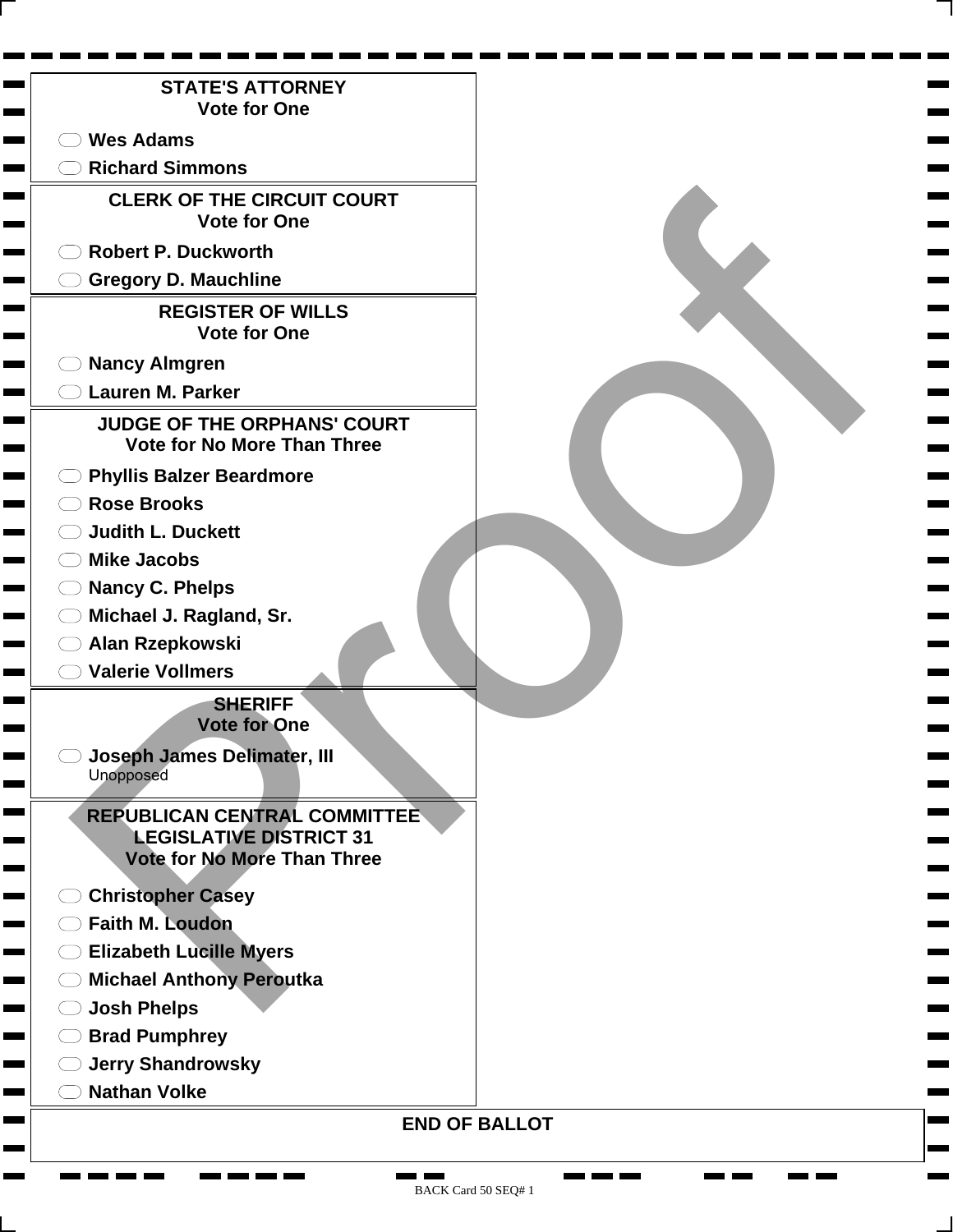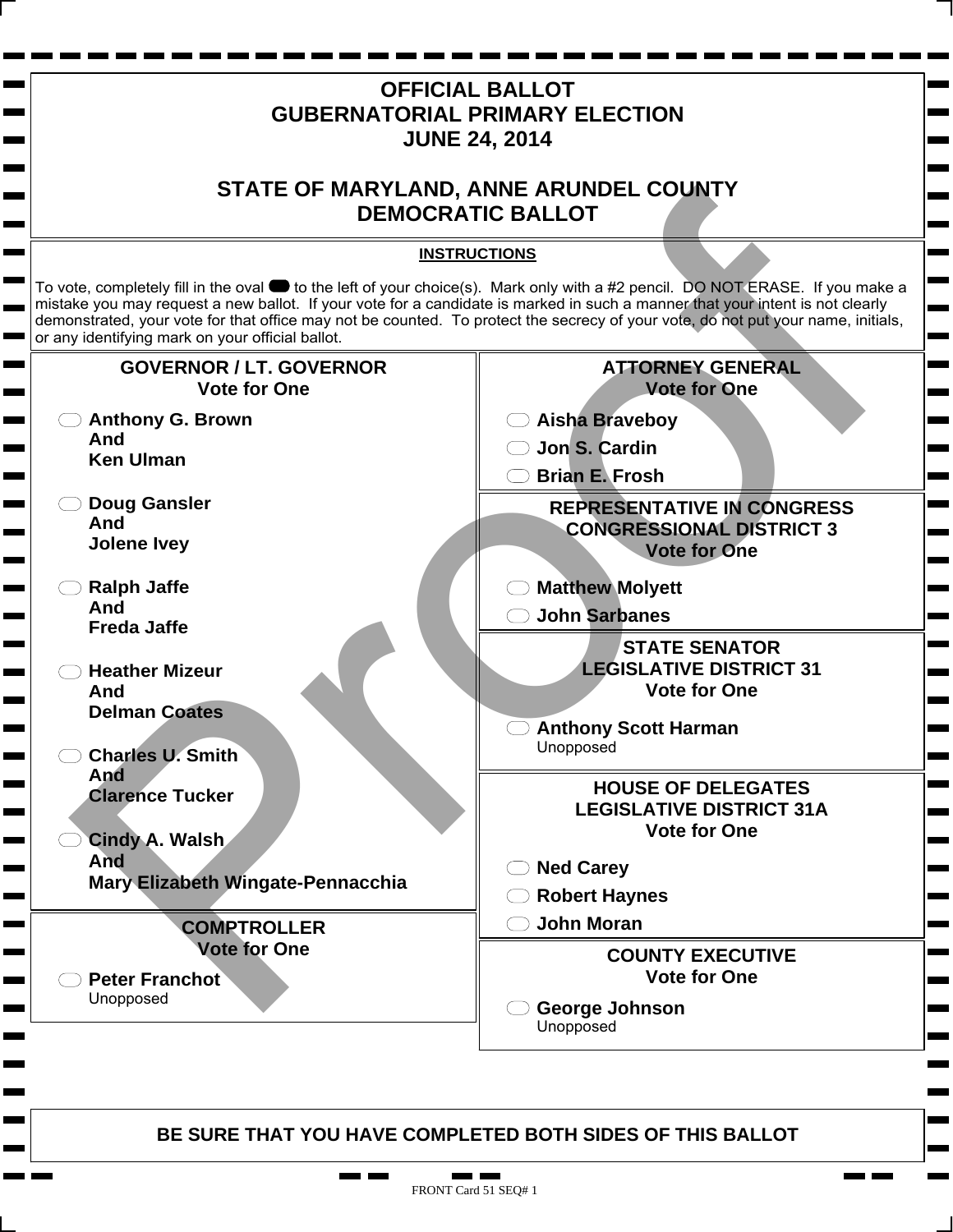| <b>COUNTY COUNCIL</b><br><b>COUNCILMANIC DISTRICT 1</b><br><b>Vote for One</b>        | DEMOCRATIC CENTRAL COMMITTEE<br><b>LEGISLATIVE DISTRICT 31</b><br><b>Vote for No More Than Three</b> |
|---------------------------------------------------------------------------------------|------------------------------------------------------------------------------------------------------|
| <b>Pete Smith</b><br>Unopposed                                                        | <b>Christine Davenport</b><br>( )                                                                    |
|                                                                                       | ◯ Anthony Scott Harman                                                                               |
| <b>JUDGE OF THE CIRCUIT COURT</b><br><b>JUDICIAL CIRCUIT 5</b><br><b>Vote for One</b> | <b>Robert Haynes</b><br><b>Brian Sanders</b><br><b>Collin Wojciechowski</b>                          |
| <b>Ronald A. Silkworth</b><br>Unopposed                                               |                                                                                                      |
| <b>STATE'S ATTORNEY</b><br><b>Vote for One</b>                                        |                                                                                                      |
| <b>Anne Colt Leitess</b><br>Unopposed                                                 |                                                                                                      |
| <b>REGISTER OF WILLS</b><br><b>Vote for One</b>                                       |                                                                                                      |
| <b>Jacqueline Allsup</b><br>Unopposed                                                 |                                                                                                      |
| <b>JUDGE OF THE ORPHANS' COURT</b><br><b>Vote for No More Than Three</b>              |                                                                                                      |
| Nancy B. Hirshman<br>Unopposed                                                        |                                                                                                      |
| <b>Nomination Vacant</b>                                                              |                                                                                                      |
| <b>Nomination Vacant</b>                                                              |                                                                                                      |
| <b>SHERIFF</b><br><b>Vote for One</b>                                                 |                                                                                                      |
| <b>Ron Bateman</b><br>Unopposed                                                       |                                                                                                      |
|                                                                                       |                                                                                                      |
|                                                                                       |                                                                                                      |
|                                                                                       |                                                                                                      |
|                                                                                       | <b>END OF BALLOT</b>                                                                                 |
|                                                                                       |                                                                                                      |

<u>the first term</u>

n. **The Co**  **CONTRACT**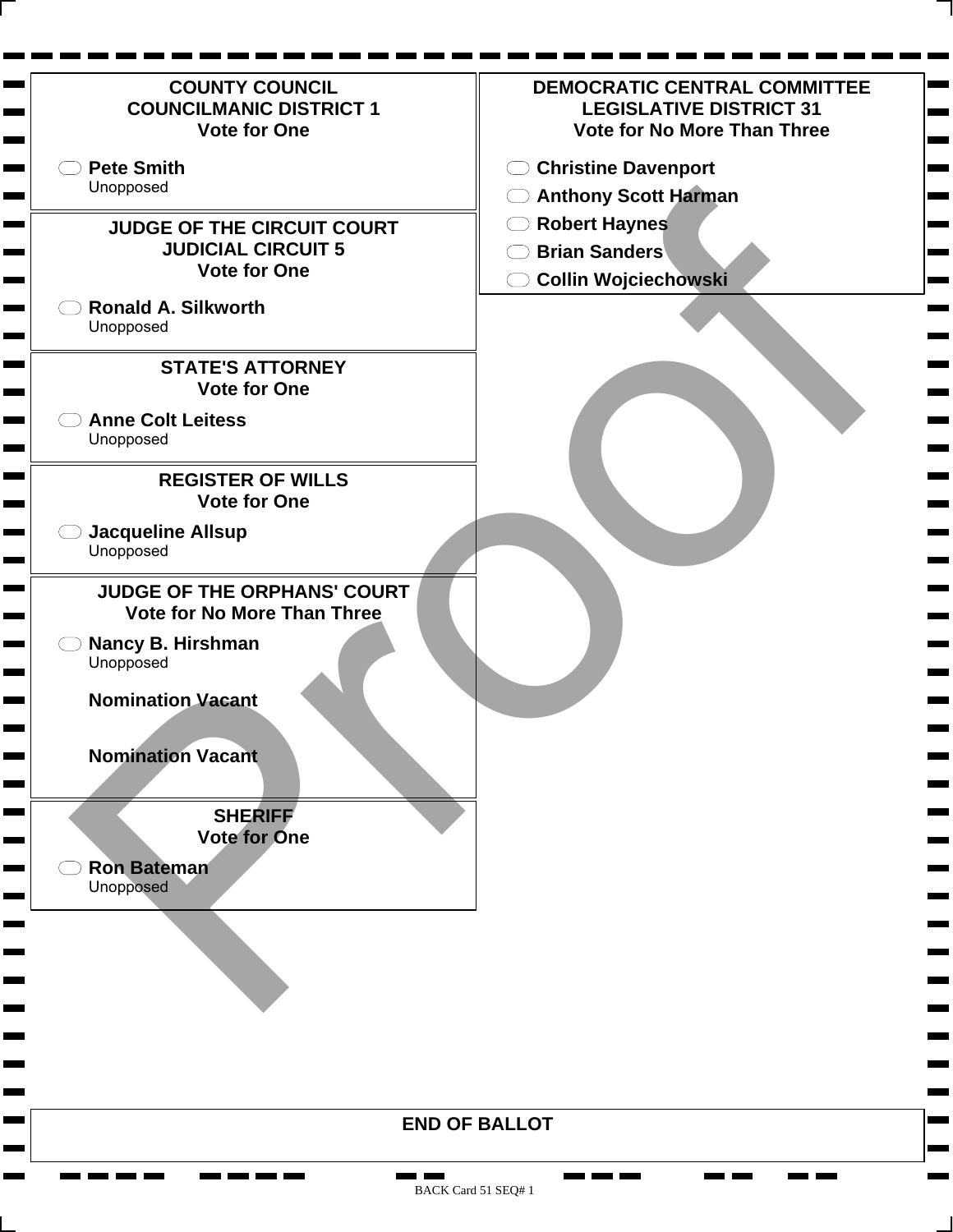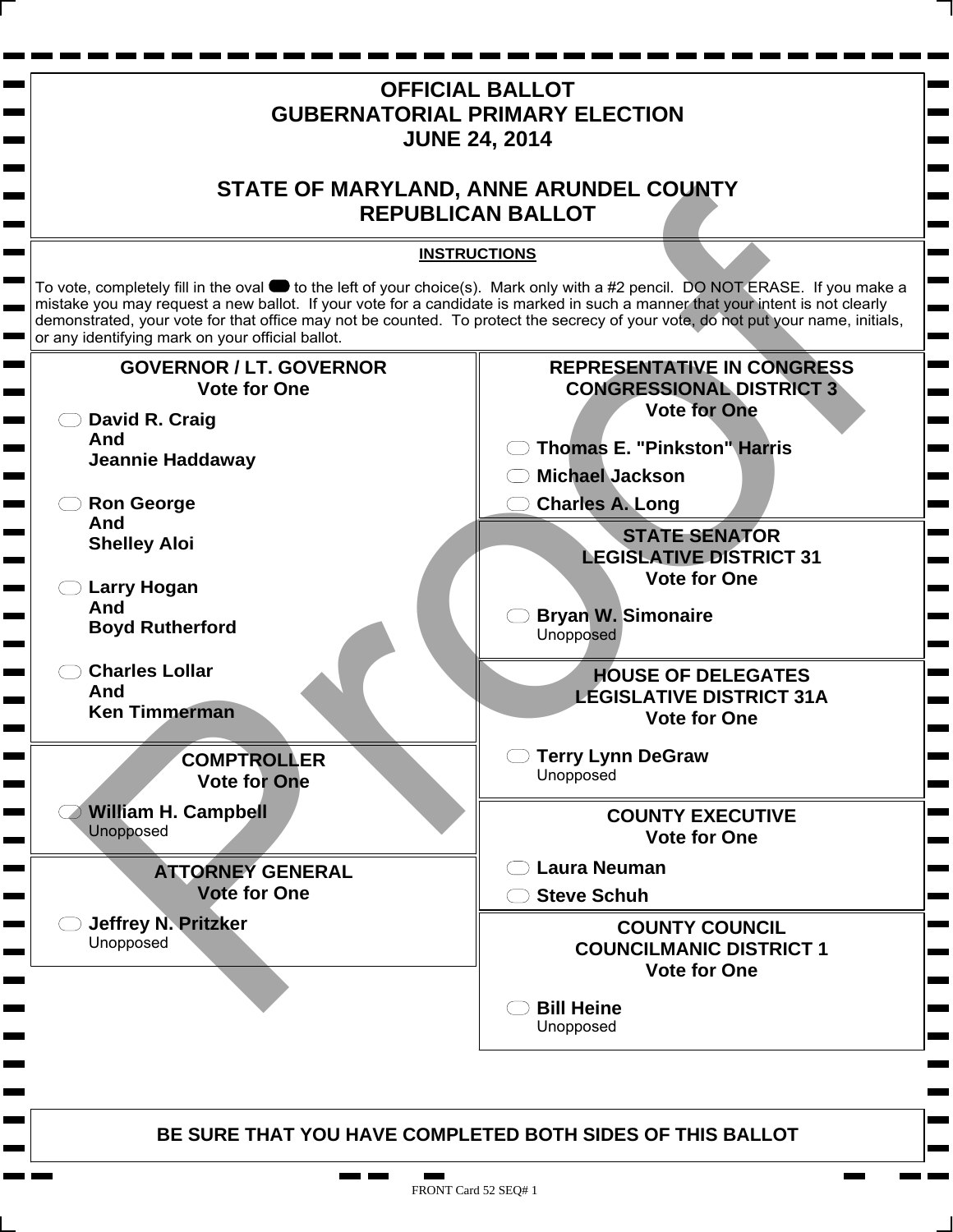| <b>JUDGE OF THE CIRCUIT COURT</b><br><b>JUDICIAL CIRCUIT 5</b><br><b>Vote for One</b> | <b>REPUBLICAN CENTRAL COMMITTEE</b><br><b>LEGISLATIVE DISTRICT 31</b><br><b>Vote for No More Than Three</b> |
|---------------------------------------------------------------------------------------|-------------------------------------------------------------------------------------------------------------|
| <b>Ronald A. Silkworth</b>                                                            | <b>Christopher Casey</b>                                                                                    |
| Unopposed                                                                             | Faith M. Loudon                                                                                             |
| <b>STATE'S ATTORNEY</b>                                                               | <b>Elizabeth Lucille Myers</b>                                                                              |
| <b>Vote for One</b>                                                                   | <b>Michael Anthony Peroutka</b>                                                                             |
| <b>Wes Adams</b>                                                                      | <b>Josh Phelps</b>                                                                                          |
| <b>Richard Simmons</b>                                                                | <b>Brad Pumphrey</b>                                                                                        |
| <b>CLERK OF THE CIRCUIT COURT</b>                                                     | <b>Jerry Shandrowsky</b>                                                                                    |
| <b>Vote for One</b>                                                                   | <b>Nathan Volke</b>                                                                                         |
| <b>Robert P. Duckworth</b>                                                            |                                                                                                             |
| <b>Gregory D. Mauchline</b>                                                           |                                                                                                             |
| <b>REGISTER OF WILLS</b><br><b>Vote for One</b>                                       |                                                                                                             |
| <b>Nancy Almgren</b>                                                                  |                                                                                                             |
| <b>Lauren M. Parker</b>                                                               |                                                                                                             |
| <b>JUDGE OF THE ORPHANS' COURT</b><br><b>Vote for No More Than Three</b>              |                                                                                                             |
| <b>Phyllis Balzer Beardmore</b>                                                       |                                                                                                             |
| <b>Rose Brooks</b>                                                                    |                                                                                                             |
| <b>Judith L. Duckett</b>                                                              |                                                                                                             |
| <b>Mike Jacobs</b>                                                                    |                                                                                                             |
| <b>Nancy C. Phelps</b>                                                                |                                                                                                             |
| Michael J. Ragland, Sr.                                                               |                                                                                                             |
| <b>Alan Rzepkowski</b>                                                                |                                                                                                             |
| <b>Valerie Vollmers</b>                                                               |                                                                                                             |
| <b>SHERIFF</b><br><b>Vote for One</b>                                                 |                                                                                                             |
| <b>Joseph James Delimater, III</b><br>Unopposed                                       |                                                                                                             |
|                                                                                       |                                                                                                             |
|                                                                                       |                                                                                                             |
|                                                                                       |                                                                                                             |

 $\mathbf{r}$  and  $\mathbf{r}$  and  $\mathbf{r}$ 

**Barnett Barnett** 

**CONTRACTOR** 

 $\blacksquare$ **The Second** 

 $\mathbf{r}$ 

 $\blacksquare$ 

**Contract** 

**Contract** 

Ħ.  $\overline{\phantom{a}}$ ۰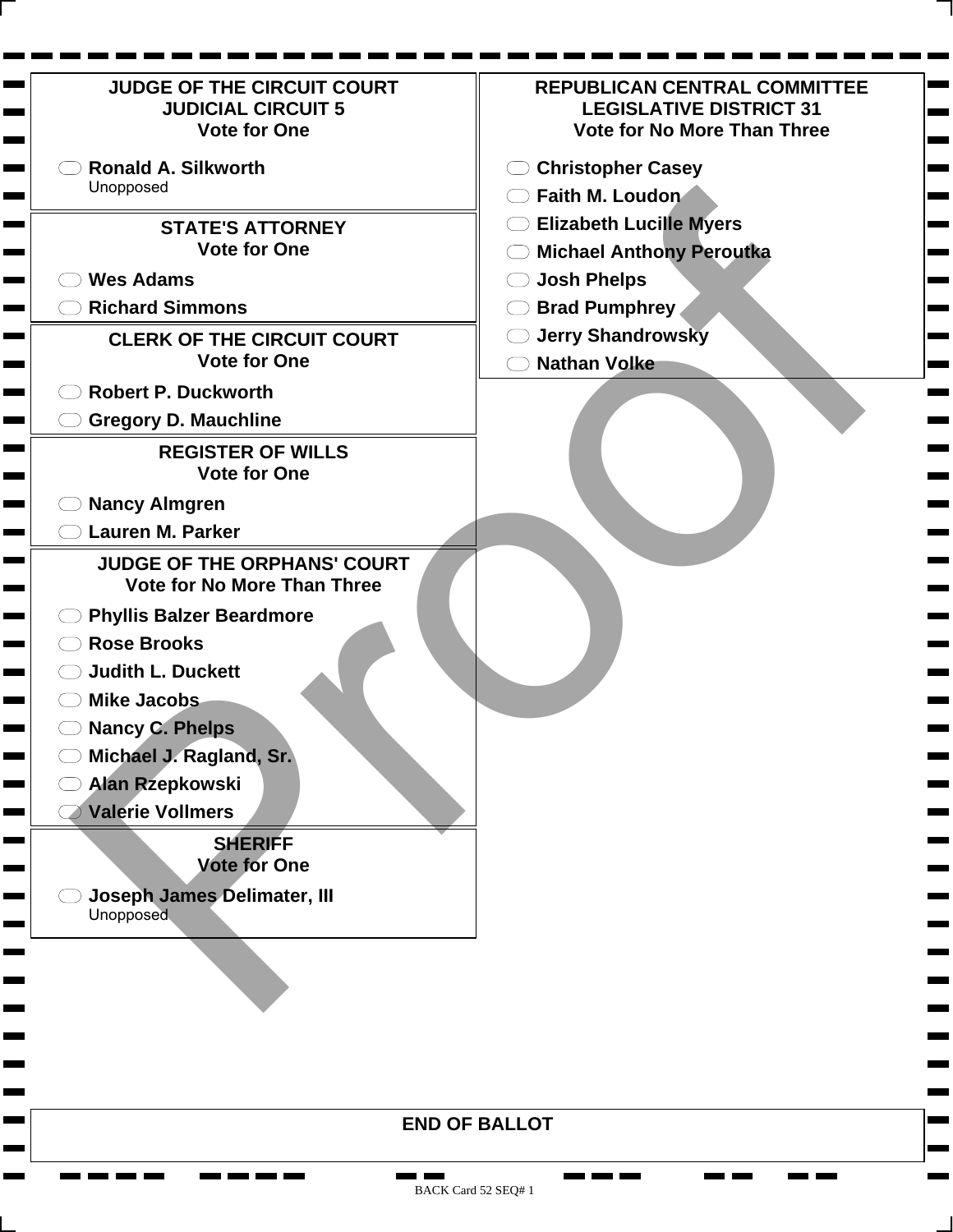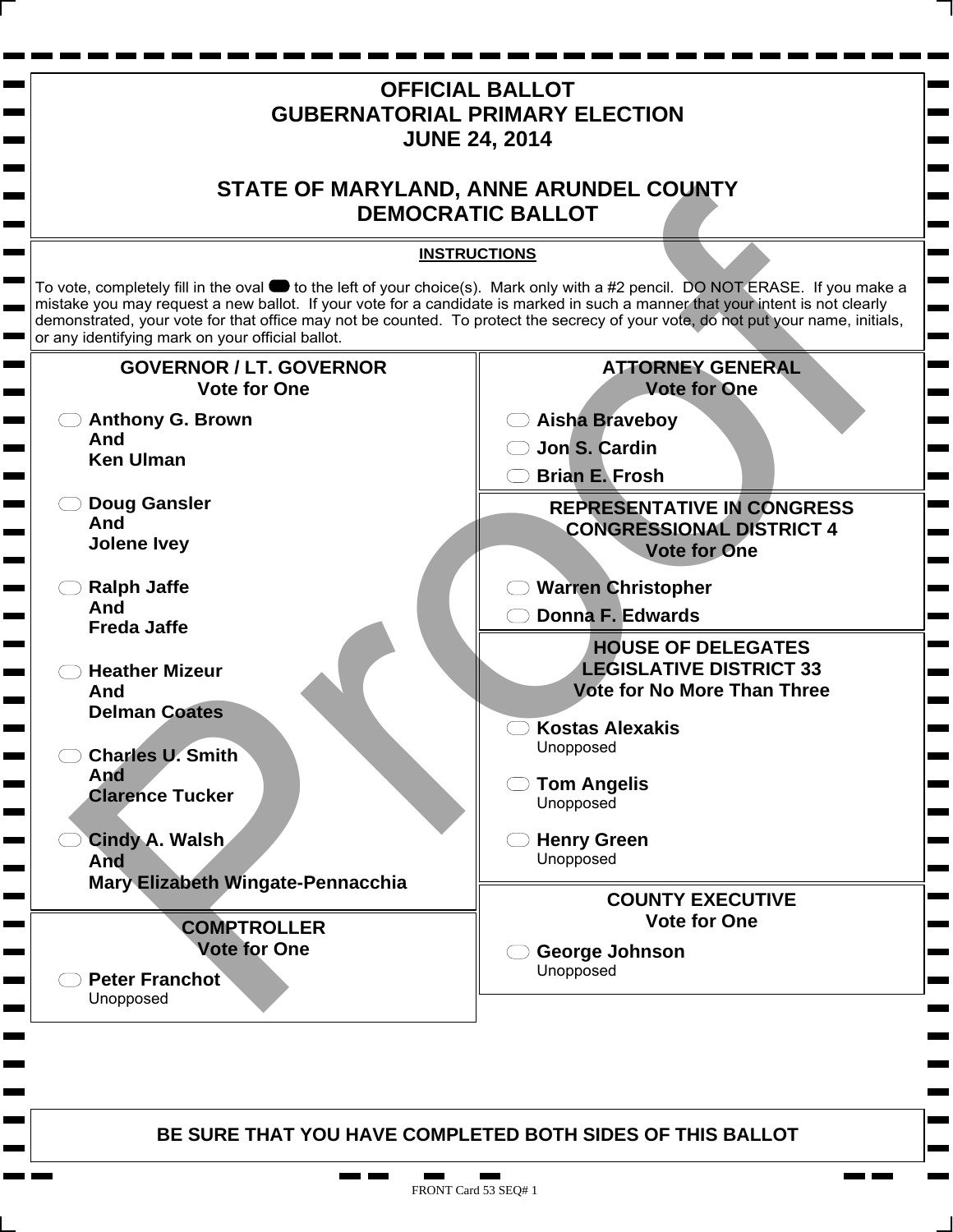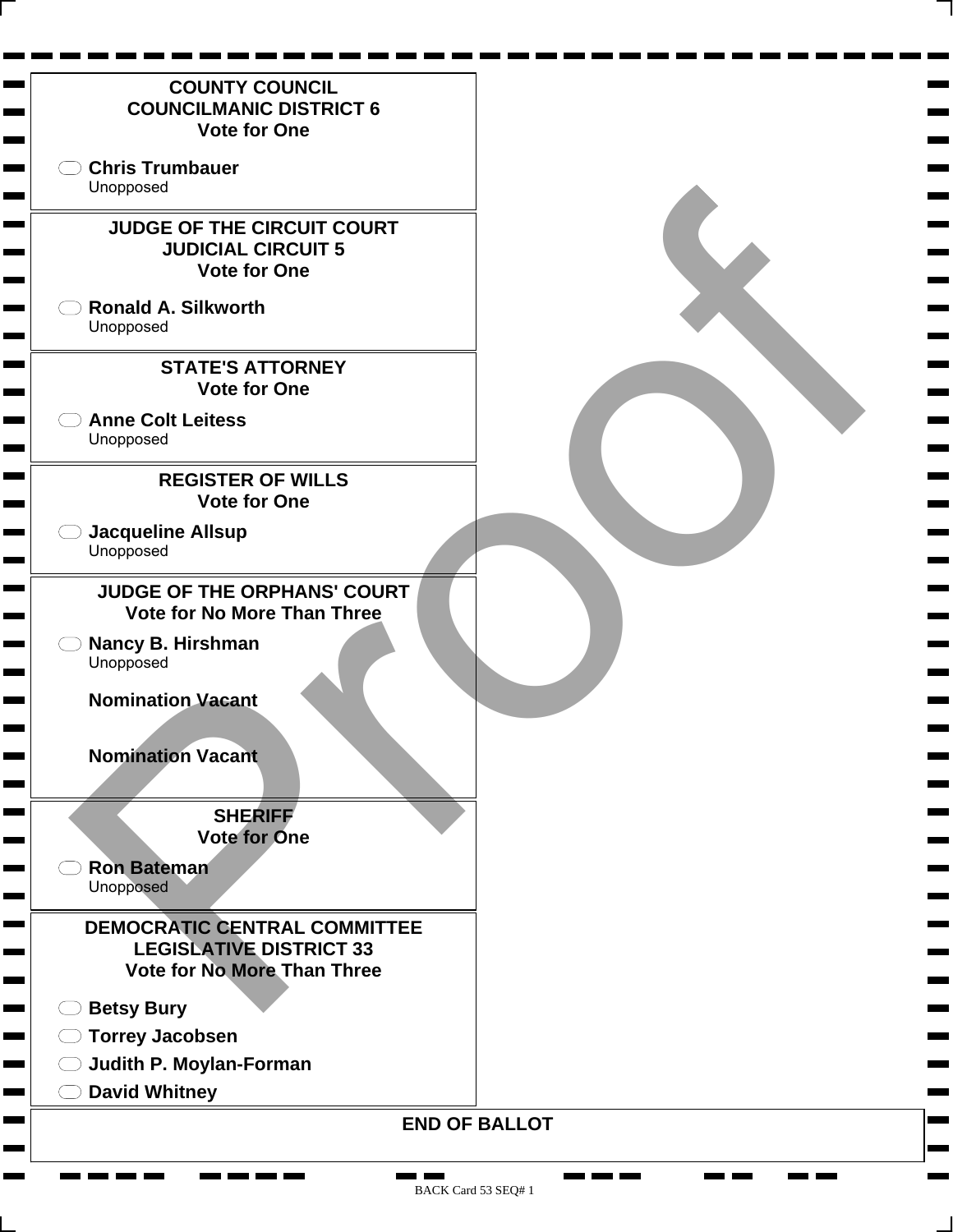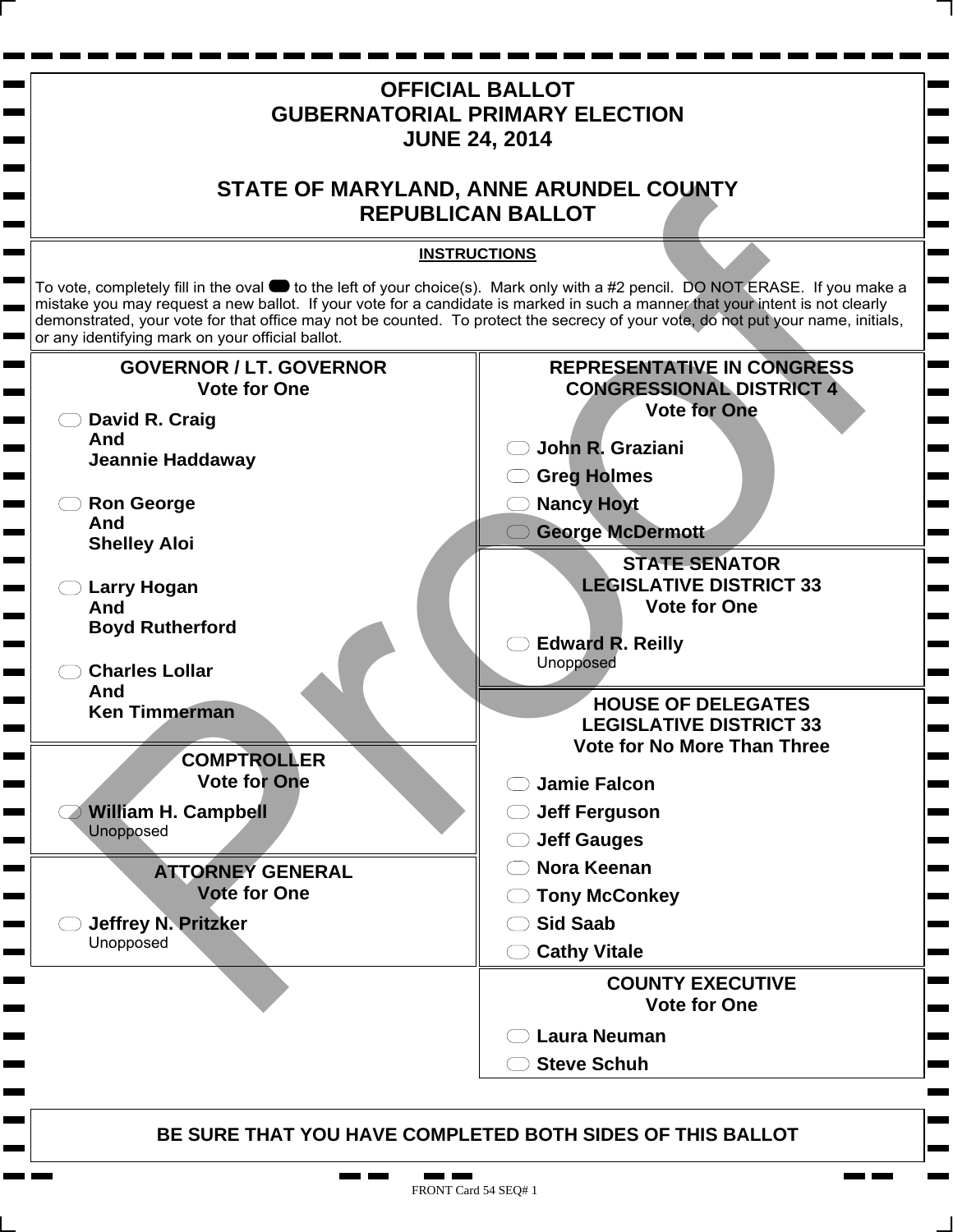| <b>COUNTY COUNCIL</b><br><b>COUNCILMANIC DISTRICT 6</b><br><b>Vote for One</b>                                                    | <b>REPUBLICAN CENTRAL COMMITTEE</b><br><b>LEGISLATIVE DISTRICT 33</b><br><b>Vote for No More Than Three</b> |
|-----------------------------------------------------------------------------------------------------------------------------------|-------------------------------------------------------------------------------------------------------------|
| <b>Dean Matthew D'Camera</b><br>Unopposed                                                                                         | <b>Amalie Elizabeth Brandenburg</b><br><b>Andrew Counterman</b>                                             |
| <b>JUDGE OF THE CIRCUIT COURT</b><br><b>JUDICIAL CIRCUIT 5</b><br><b>Vote for One</b>                                             | <b>Nora Keenan</b><br><b>Amy Leahy</b><br><b>Susan McConkey</b>                                             |
| <b>Ronald A. Silkworth</b><br>Unopposed                                                                                           | <b>Matt Pugh</b><br><b>Anne Elizabeth Rutherford</b>                                                        |
| <b>STATE'S ATTORNEY</b><br><b>Vote for One</b>                                                                                    | <b>Charlotte Kingsley Weinstein</b>                                                                         |
| <b>Wes Adams</b><br><b>Richard Simmons</b>                                                                                        |                                                                                                             |
| <b>CLERK OF THE CIRCUIT COURT</b><br><b>Vote for One</b>                                                                          |                                                                                                             |
| <b>Robert P. Duckworth</b>                                                                                                        |                                                                                                             |
| <b>Gregory D. Mauchline</b>                                                                                                       |                                                                                                             |
| <b>REGISTER OF WILLS</b><br><b>Vote for One</b><br><b>Nancy Almgren</b><br><b>Lauren M. Parker</b><br>JUDGE OF THE ORPHANS' COURT |                                                                                                             |
| <b>Vote for No More Than Three</b>                                                                                                |                                                                                                             |
| <b>Phyllis Balzer Beardmore</b><br><b>Rose Brooks</b><br>Judith L. Duckett                                                        |                                                                                                             |
| <b>Mike Jacobs</b><br><b>Nancy C. Phelps</b>                                                                                      |                                                                                                             |
| Michael J. Ragland, Sr.<br><b>Alan Rzepkowski</b>                                                                                 |                                                                                                             |
| <b>Valerie Vollmers</b>                                                                                                           |                                                                                                             |
| <b>SHERIFF</b><br><b>Vote for One</b>                                                                                             |                                                                                                             |
| <b>Joseph James Delimater, III</b><br>Unopposed                                                                                   |                                                                                                             |
|                                                                                                                                   | <b>END OF BALLOT</b>                                                                                        |

**CONTRACTOR** 

 $\mathbf{r}$  and  $\mathbf{r}$  and  $\mathbf{r}$ 

H. **The Second**  **CONTRACTOR** 

**College** 

**The Second** 

 $\overline{\phantom{a}}$ Ħ. ۰ **The Co**  ٠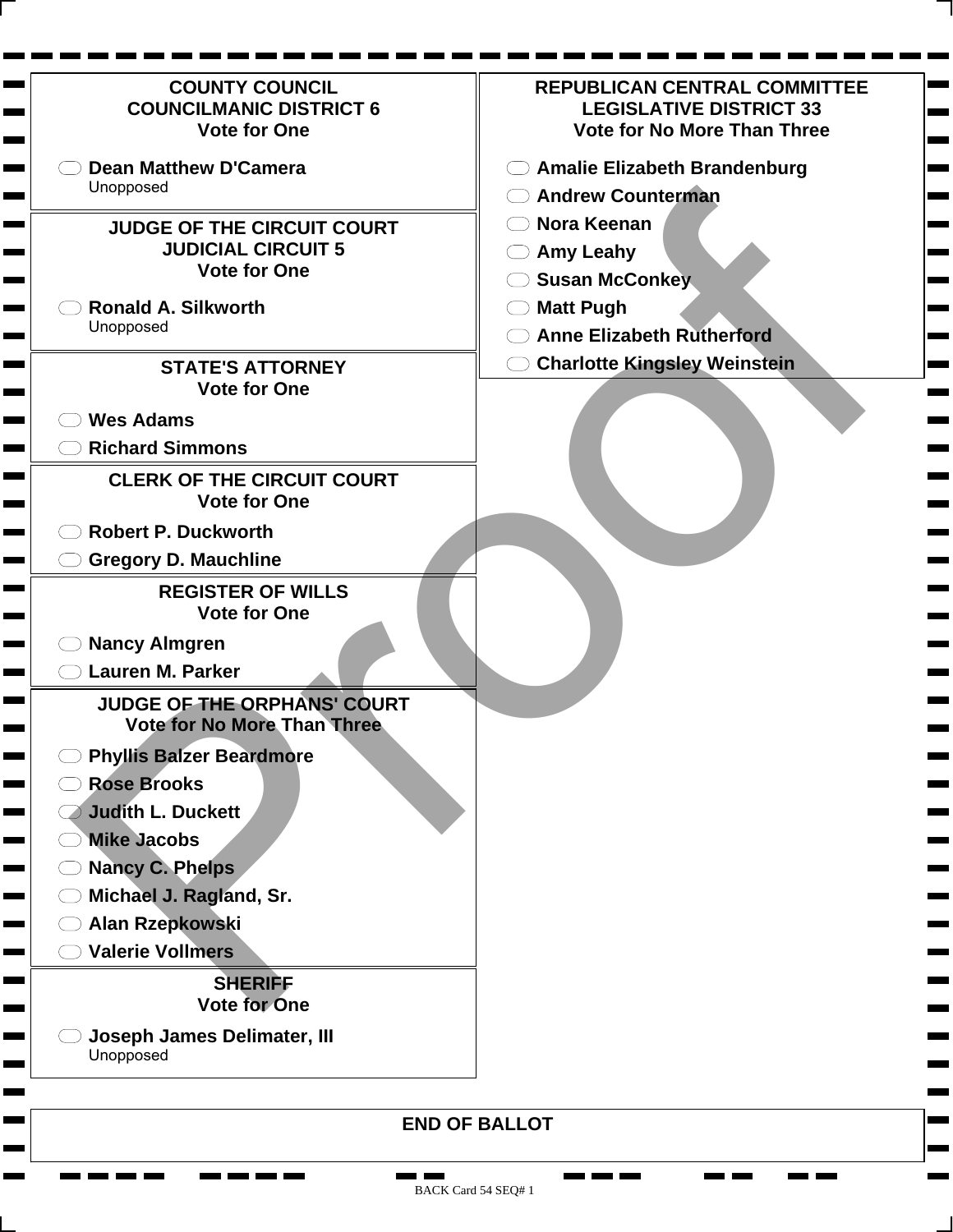

. .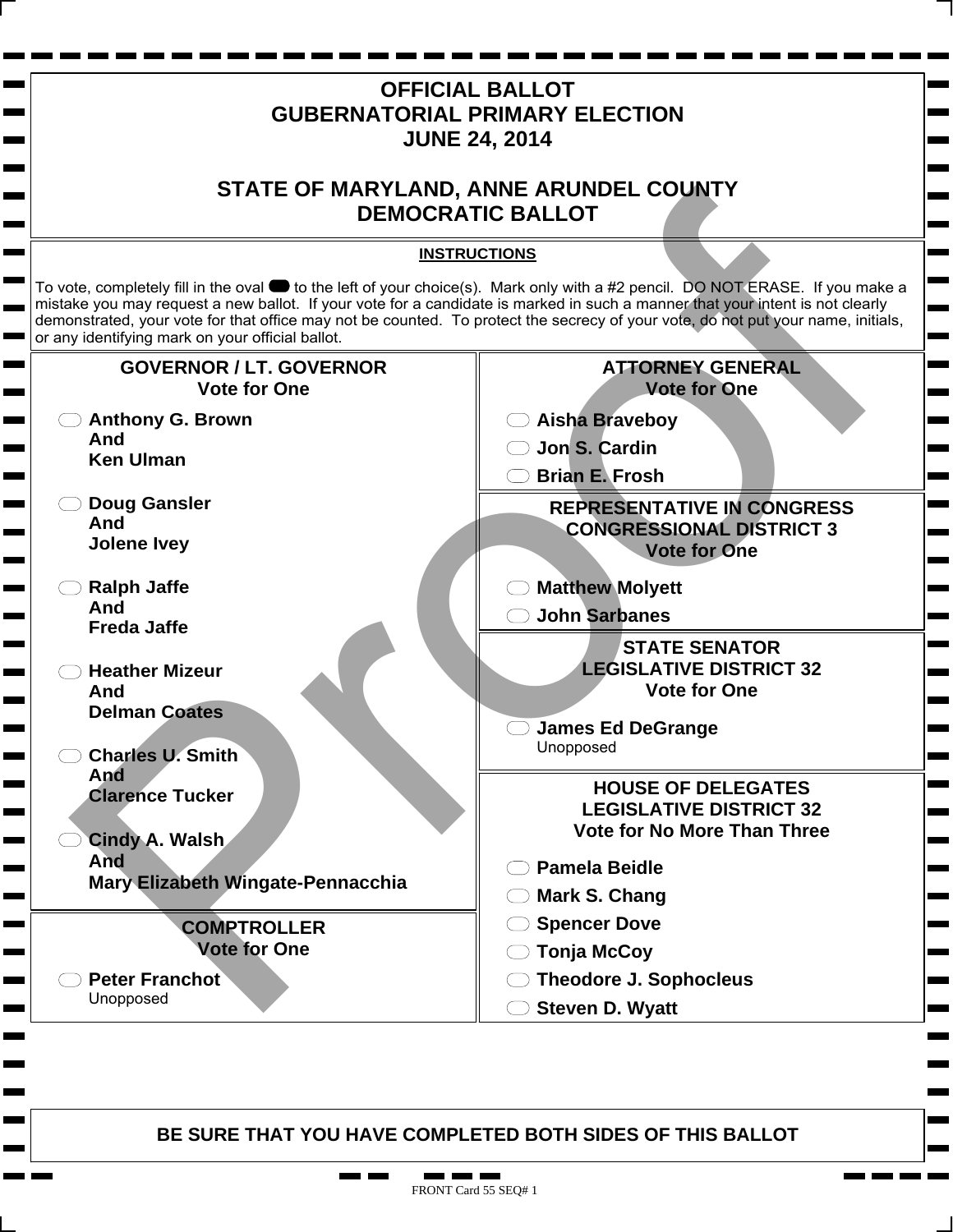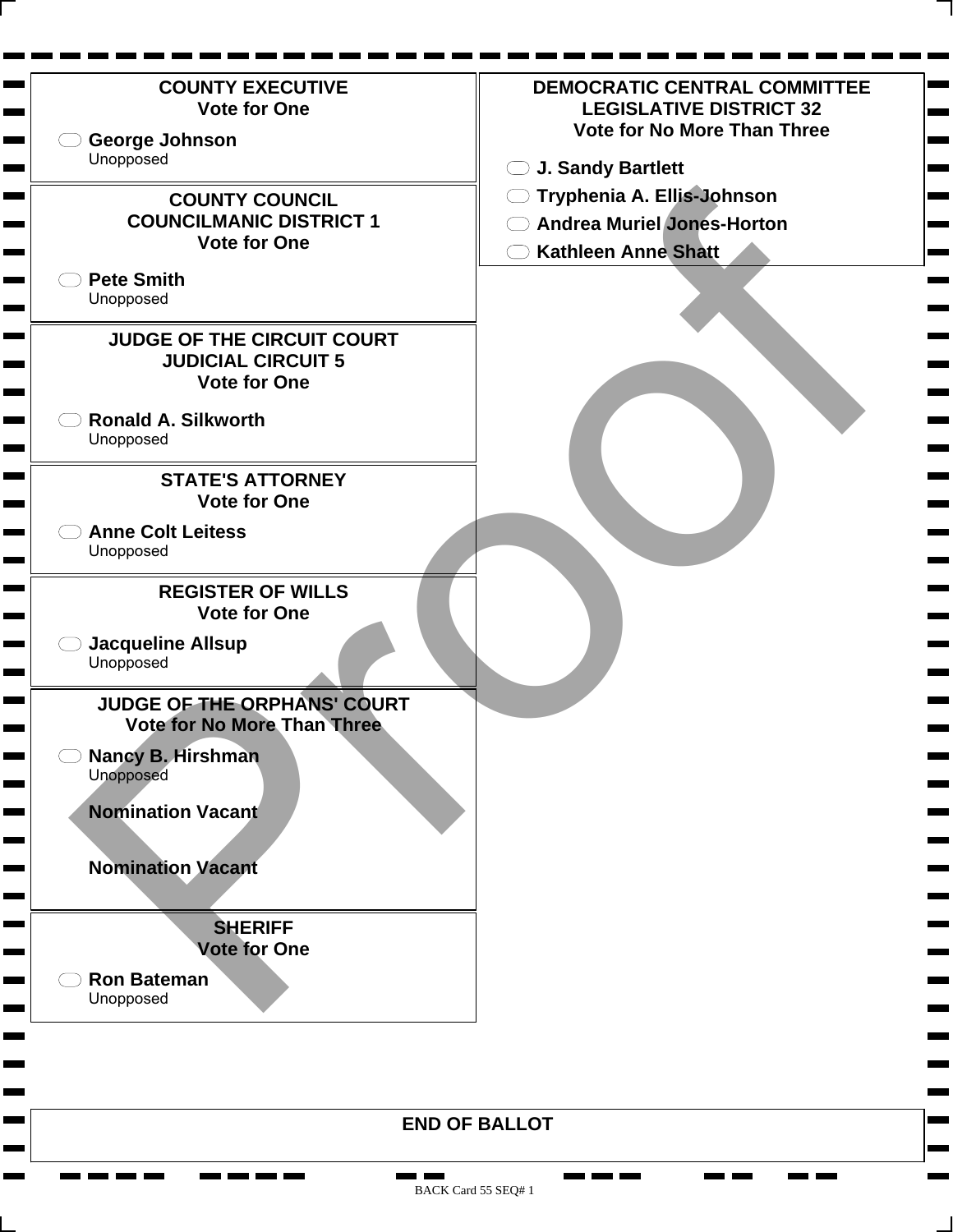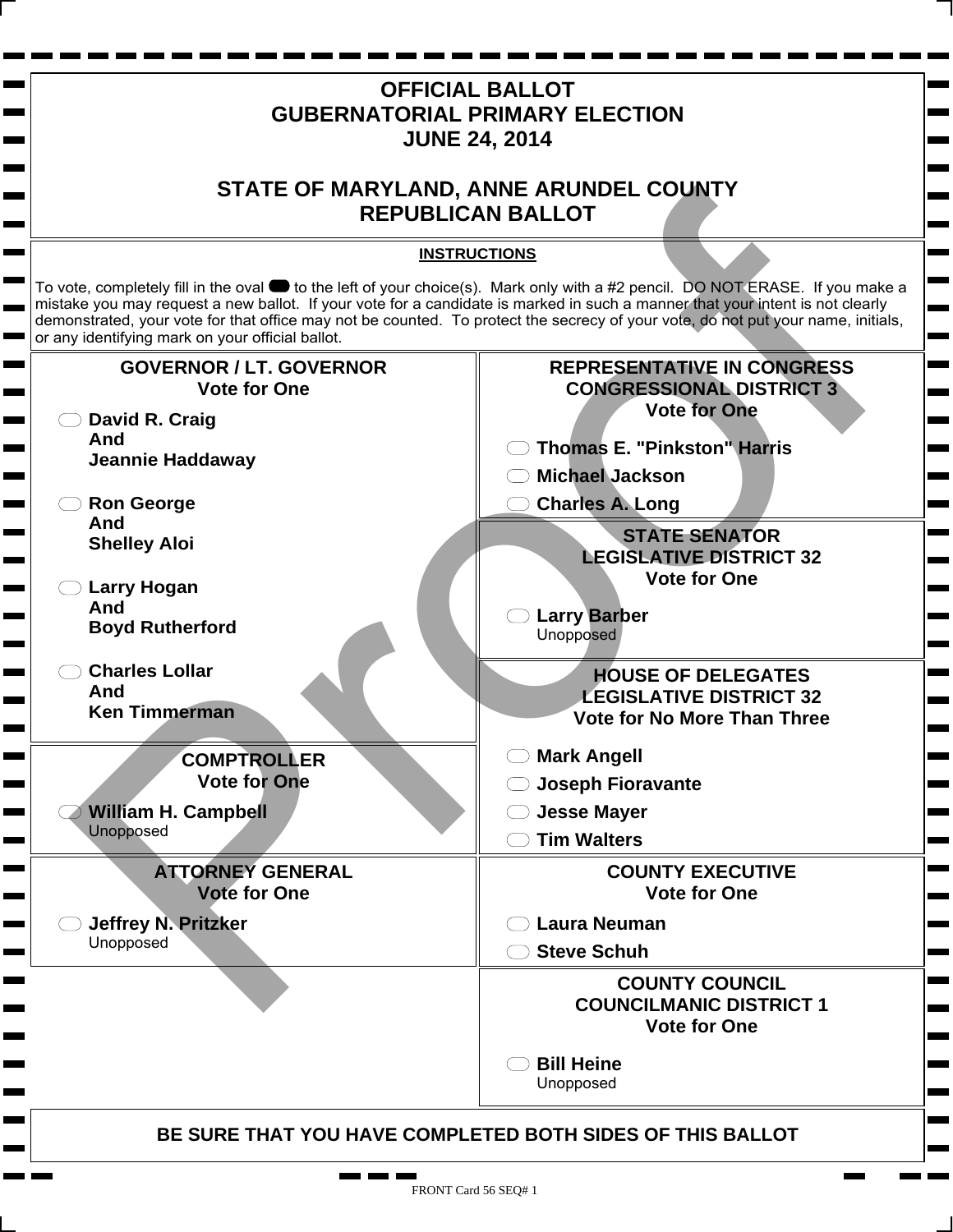| JUDGE OF THE CIRCUIT COURT                                               | <b>REPUBLICAN CENTRAL COMMITTEE</b> |
|--------------------------------------------------------------------------|-------------------------------------|
| <b>JUDICIAL CIRCUIT 5</b>                                                | <b>LEGISLATIVE DISTRICT 32</b>      |
| <b>Vote for One</b>                                                      | <b>Vote for No More Than Three</b>  |
| <b>Ronald A. Silkworth</b>                                               | James J. Butler, Sr.                |
| Unopposed                                                                | <b>Kevin Murphy</b><br>$($ )        |
| <b>STATE'S ATTORNEY</b>                                                  | <b>Wayne Smith</b>                  |
| <b>Vote for One</b>                                                      | David P. Starr                      |
| <b>Wes Adams</b>                                                         |                                     |
| <b>Richard Simmons</b>                                                   |                                     |
| <b>CLERK OF THE CIRCUIT COURT</b>                                        |                                     |
| <b>Vote for One</b>                                                      |                                     |
| <b>Robert P. Duckworth</b>                                               |                                     |
| <b>Gregory D. Mauchline</b>                                              |                                     |
| <b>REGISTER OF WILLS</b>                                                 |                                     |
| <b>Vote for One</b>                                                      |                                     |
| <b>Nancy Almgren</b>                                                     |                                     |
| <b>Lauren M. Parker</b>                                                  |                                     |
| <b>JUDGE OF THE ORPHANS' COURT</b><br><b>Vote for No More Than Three</b> |                                     |
| <b>Phyllis Balzer Beardmore</b>                                          |                                     |
| <b>Rose Brooks</b>                                                       |                                     |
| <b>Judith L. Duckett</b>                                                 |                                     |
| <b>Mike Jacobs</b>                                                       |                                     |
| <b>Nancy C. Phelps</b>                                                   |                                     |
| Michael J. Ragland, Sr.                                                  |                                     |
| <b>Alan Rzepkowski</b>                                                   |                                     |
| <b>Valerie Vollmers</b>                                                  |                                     |
| <b>SHERIFF</b>                                                           |                                     |
| <b>Vote for One</b>                                                      |                                     |
| <b>Joseph James Delimater, III</b><br><b>Unopposed</b>                   |                                     |
|                                                                          |                                     |
|                                                                          |                                     |
|                                                                          |                                     |
|                                                                          |                                     |
|                                                                          |                                     |
|                                                                          |                                     |
|                                                                          | <b>END OF BALLOT</b>                |

**CONTRACTOR** 

**The Company Company** 

**Barnett Barnett** 

**Contract Contract** 

٠  $\mathbf{r}$ 

**COL** 

 $\mathbf{r}$ 

 $\mathbf{r}$ 

<u>na matana </u>

**The Second**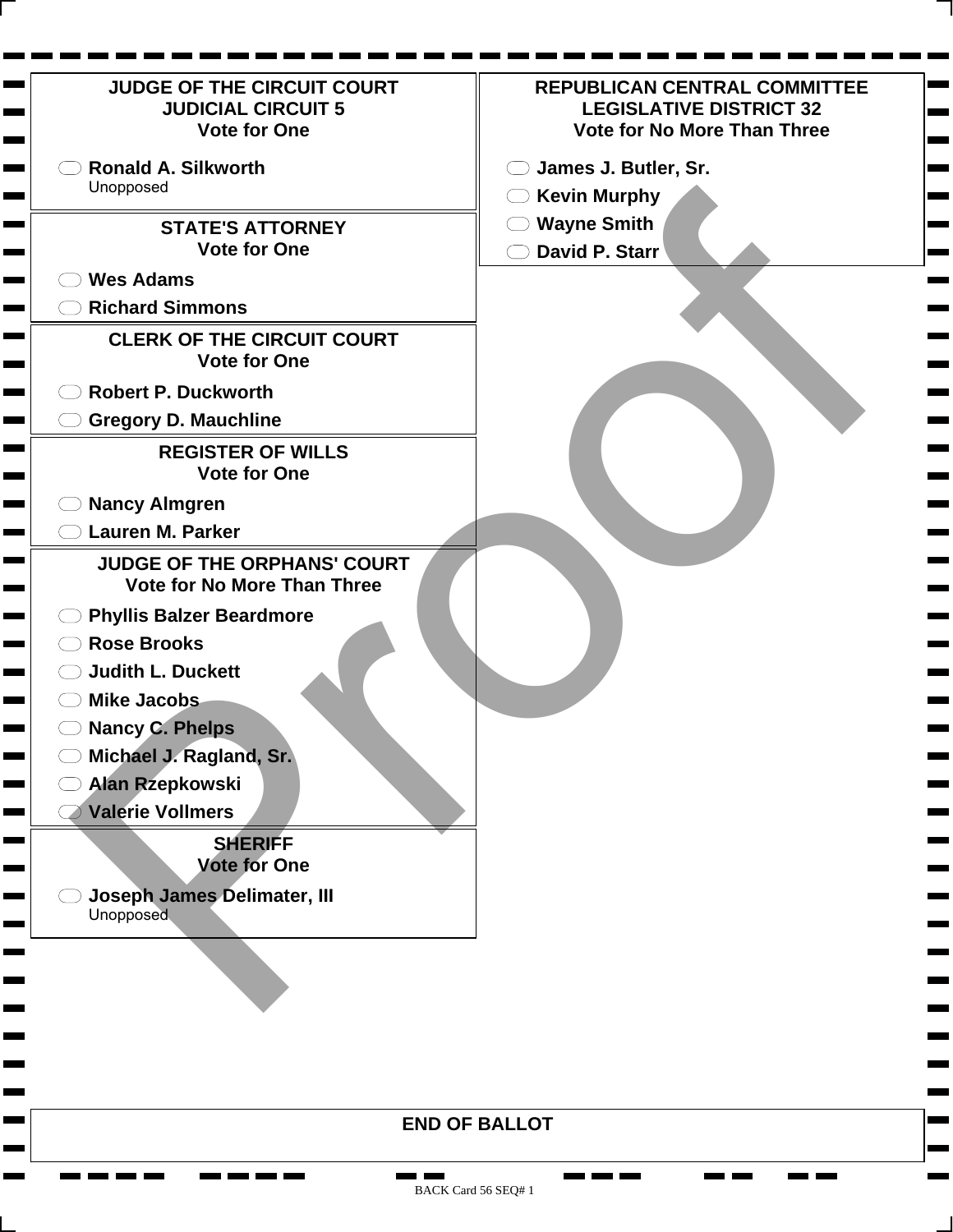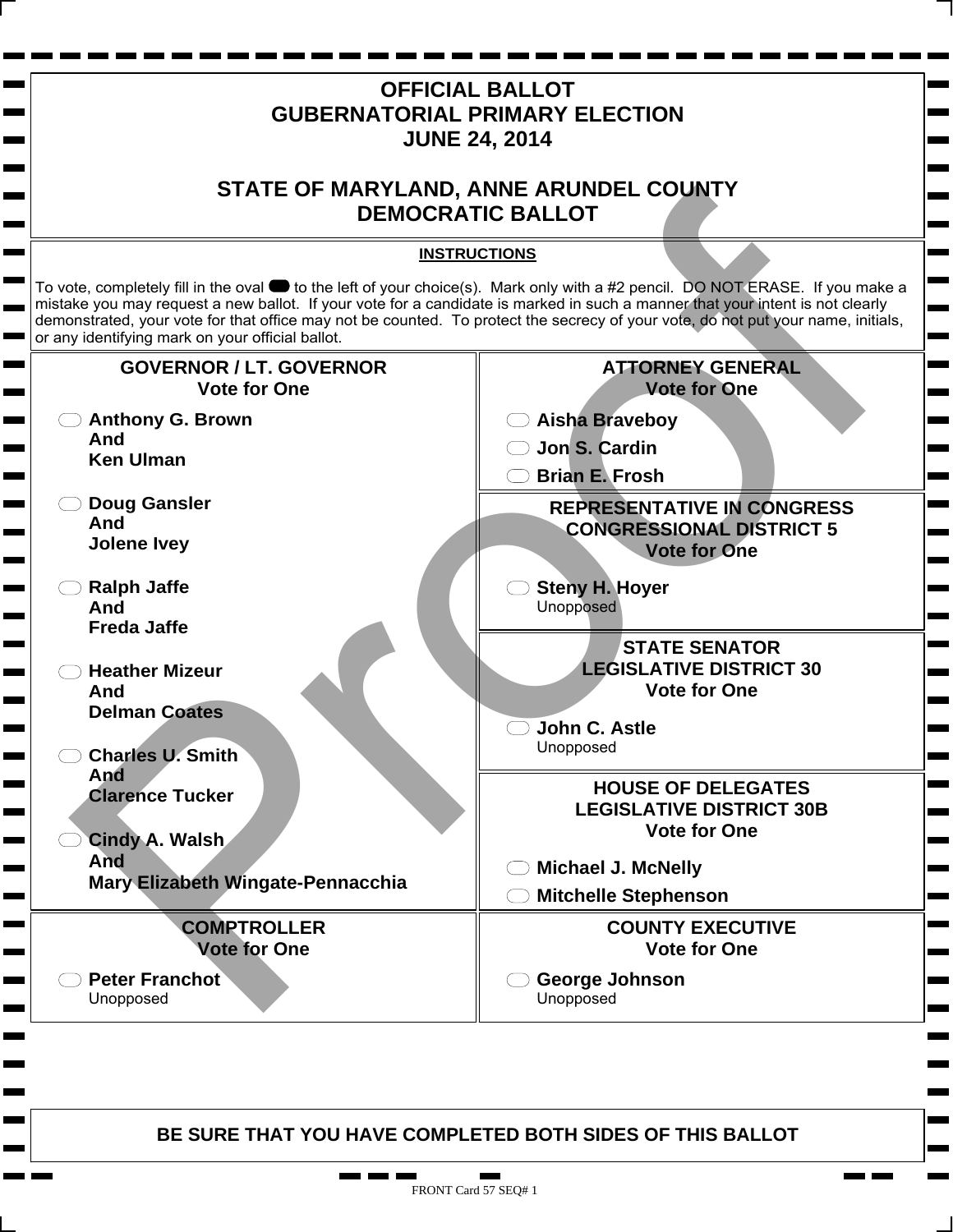

**END OF BALLOT**

**The Co** 

m.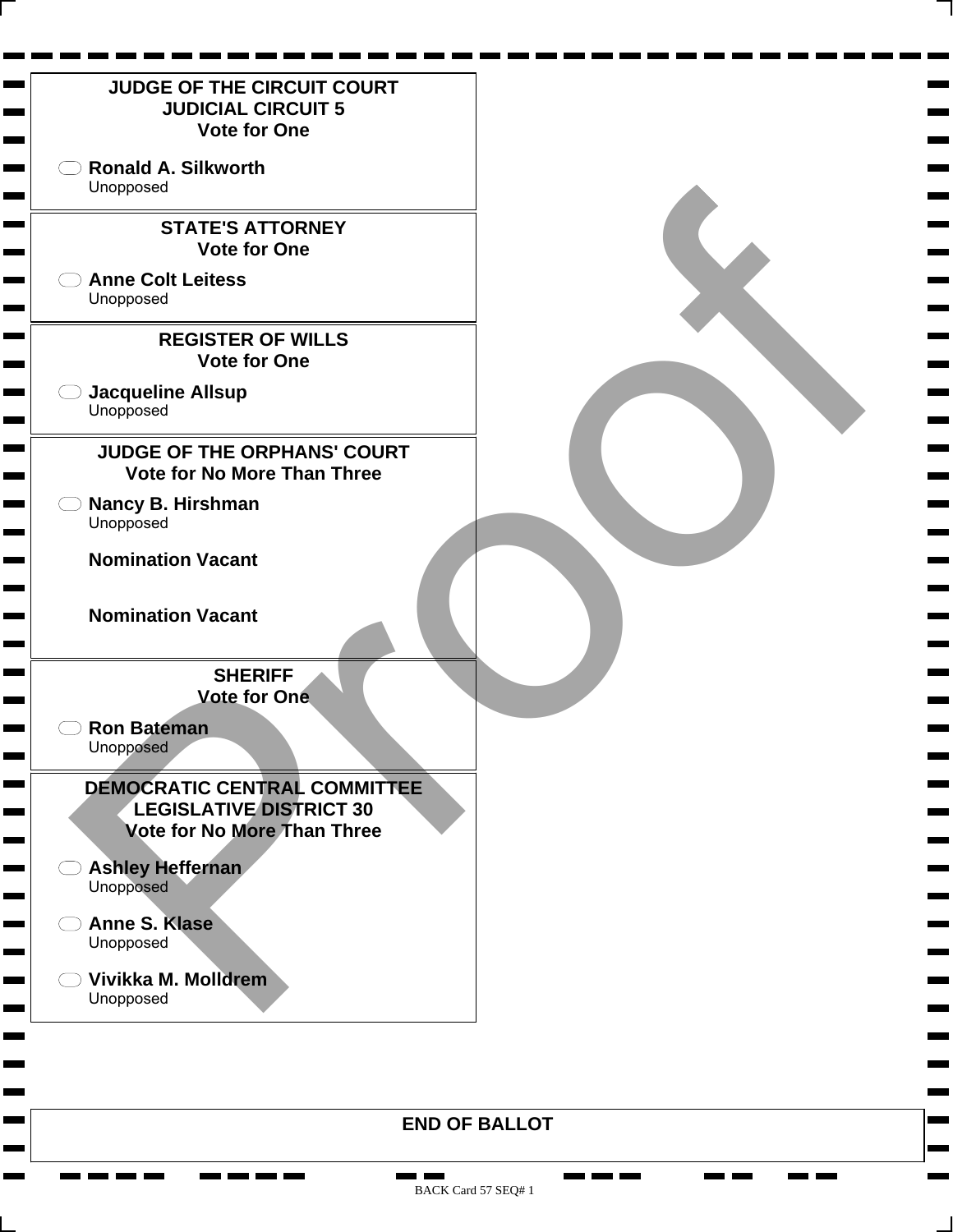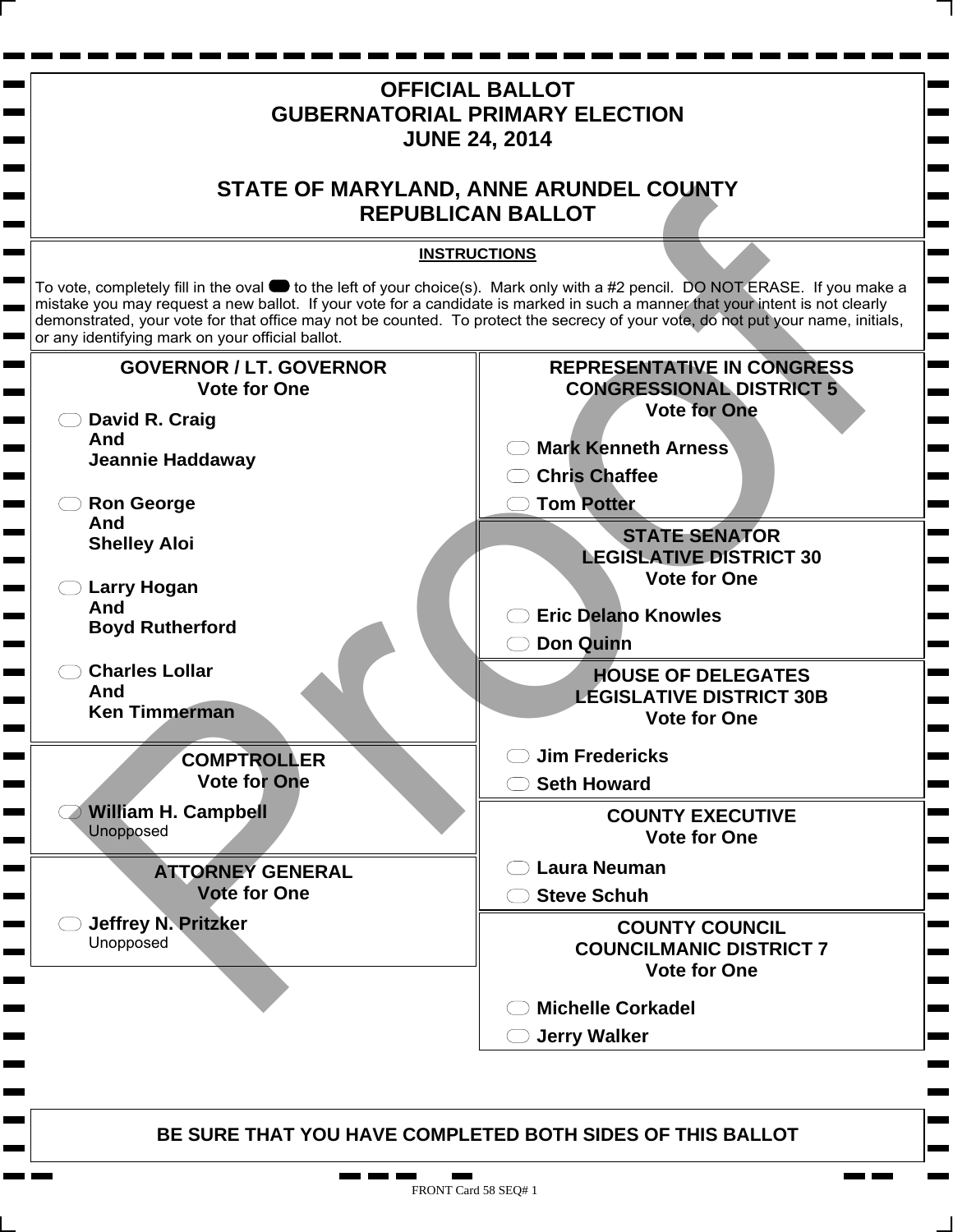| <b>JUDGE OF THE CIRCUIT COURT</b><br><b>REPUBLICAN CENTRAL COMMITTEE</b><br><b>JUDICIAL CIRCUIT 5</b><br><b>LEGISLATIVE DISTRICT 30</b><br><b>Vote for No More Than Three</b><br><b>Vote for One</b><br><b>Ronald A. Silkworth</b><br><b>James Appel</b><br>Unopposed<br>$\bigcirc$ Marty Farrell<br><b>Kemp W. Hammond</b><br><b>STATE'S ATTORNEY</b><br><b>Vote for One</b><br><b>Gregory D. Mauchline</b><br><b>Don Quinn</b><br><b>Wes Adams</b><br><b>Richard Simmons</b><br><b>CLERK OF THE CIRCUIT COURT</b><br><b>Vote for One</b><br><b>Robert P. Duckworth</b><br><b>Gregory D. Mauchline</b><br><b>REGISTER OF WILLS</b><br><b>Vote for One</b><br><b>Nancy Almgren</b><br><b>Lauren M. Parker</b><br><b>JUDGE OF THE ORPHANS' COURT</b><br><b>Vote for No More Than Three</b><br><b>Phyllis Balzer Beardmore</b><br><b>Rose Brooks</b><br><b>Judith L. Duckett</b><br><b>Mike Jacobs</b><br><b>Nancy C. Phelps</b><br>Michael J. Ragland, Sr. |  |
|-----------------------------------------------------------------------------------------------------------------------------------------------------------------------------------------------------------------------------------------------------------------------------------------------------------------------------------------------------------------------------------------------------------------------------------------------------------------------------------------------------------------------------------------------------------------------------------------------------------------------------------------------------------------------------------------------------------------------------------------------------------------------------------------------------------------------------------------------------------------------------------------------------------------------------------------------------------|--|
|                                                                                                                                                                                                                                                                                                                                                                                                                                                                                                                                                                                                                                                                                                                                                                                                                                                                                                                                                           |  |
|                                                                                                                                                                                                                                                                                                                                                                                                                                                                                                                                                                                                                                                                                                                                                                                                                                                                                                                                                           |  |
|                                                                                                                                                                                                                                                                                                                                                                                                                                                                                                                                                                                                                                                                                                                                                                                                                                                                                                                                                           |  |
|                                                                                                                                                                                                                                                                                                                                                                                                                                                                                                                                                                                                                                                                                                                                                                                                                                                                                                                                                           |  |
|                                                                                                                                                                                                                                                                                                                                                                                                                                                                                                                                                                                                                                                                                                                                                                                                                                                                                                                                                           |  |
|                                                                                                                                                                                                                                                                                                                                                                                                                                                                                                                                                                                                                                                                                                                                                                                                                                                                                                                                                           |  |
|                                                                                                                                                                                                                                                                                                                                                                                                                                                                                                                                                                                                                                                                                                                                                                                                                                                                                                                                                           |  |
|                                                                                                                                                                                                                                                                                                                                                                                                                                                                                                                                                                                                                                                                                                                                                                                                                                                                                                                                                           |  |
|                                                                                                                                                                                                                                                                                                                                                                                                                                                                                                                                                                                                                                                                                                                                                                                                                                                                                                                                                           |  |
|                                                                                                                                                                                                                                                                                                                                                                                                                                                                                                                                                                                                                                                                                                                                                                                                                                                                                                                                                           |  |
|                                                                                                                                                                                                                                                                                                                                                                                                                                                                                                                                                                                                                                                                                                                                                                                                                                                                                                                                                           |  |
|                                                                                                                                                                                                                                                                                                                                                                                                                                                                                                                                                                                                                                                                                                                                                                                                                                                                                                                                                           |  |
|                                                                                                                                                                                                                                                                                                                                                                                                                                                                                                                                                                                                                                                                                                                                                                                                                                                                                                                                                           |  |
| <b>Alan Rzepkowski</b><br><b>Valerie Vollmers</b><br><b>SHERIFF</b><br><b>Vote for One</b><br><b>Joseph James Delimater, III</b><br><b>Unopposed</b>                                                                                                                                                                                                                                                                                                                                                                                                                                                                                                                                                                                                                                                                                                                                                                                                      |  |
|                                                                                                                                                                                                                                                                                                                                                                                                                                                                                                                                                                                                                                                                                                                                                                                                                                                                                                                                                           |  |
|                                                                                                                                                                                                                                                                                                                                                                                                                                                                                                                                                                                                                                                                                                                                                                                                                                                                                                                                                           |  |
|                                                                                                                                                                                                                                                                                                                                                                                                                                                                                                                                                                                                                                                                                                                                                                                                                                                                                                                                                           |  |
| <b>END OF BALLOT</b>                                                                                                                                                                                                                                                                                                                                                                                                                                                                                                                                                                                                                                                                                                                                                                                                                                                                                                                                      |  |

BACK Card 58 SEQ# 1

**CONTRACTOR** 

**The Company Company** 

**CONTRACTOR** 

<u>ran ma</u>

**The Second** 

 $\mathbf{r}$ 

<u>man part</u>

<u>ran kan kan kan</u>

**COLOR** 

**COL**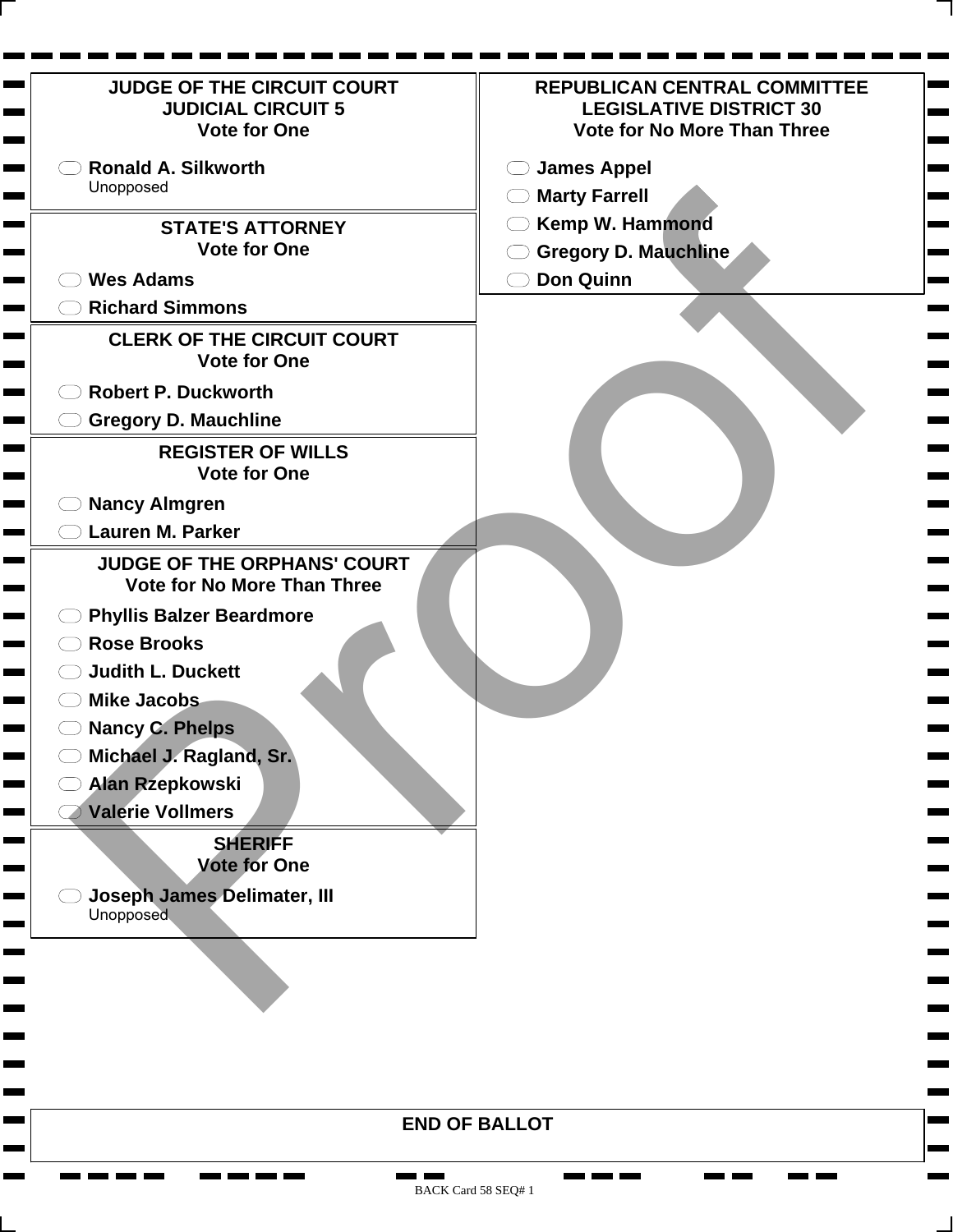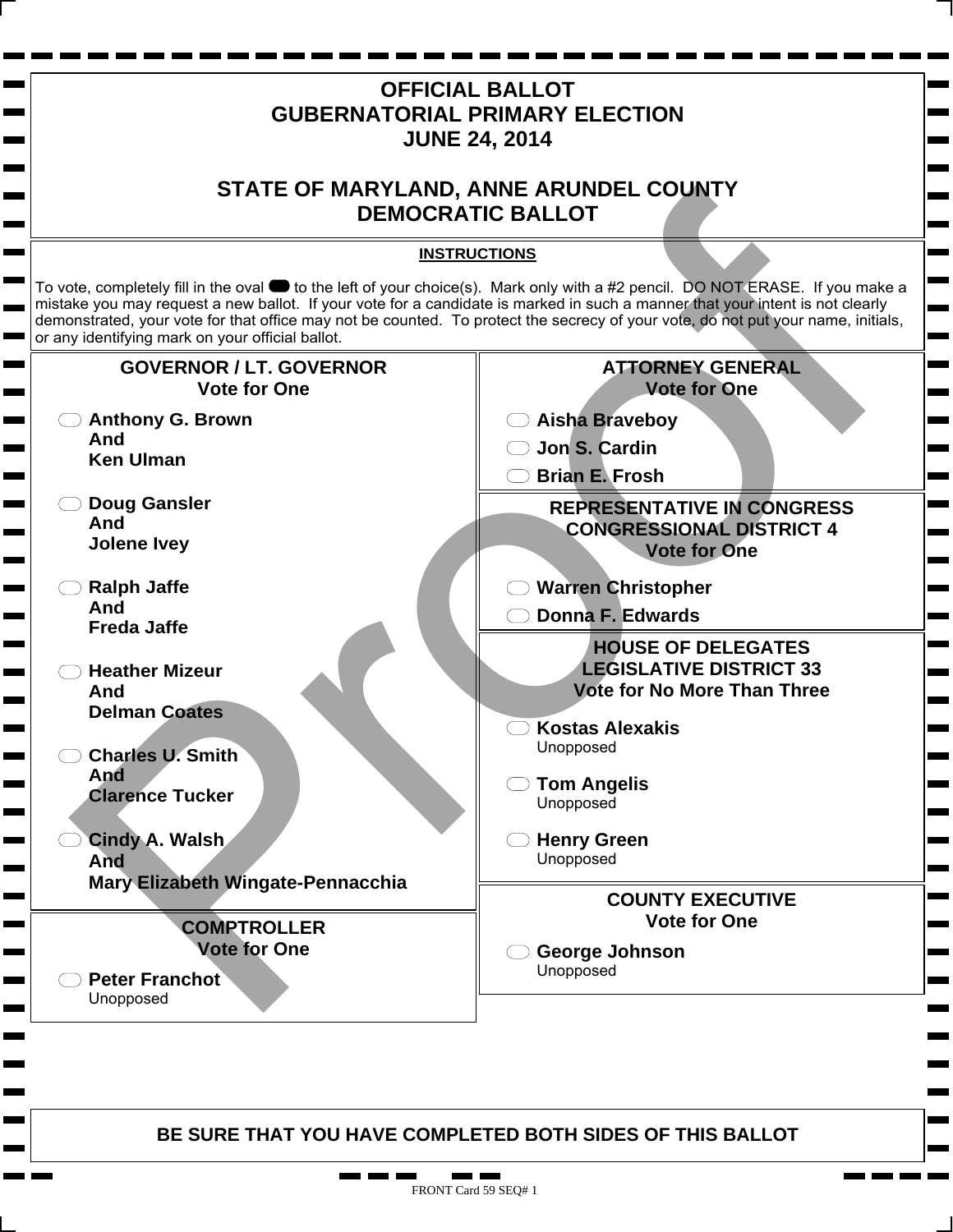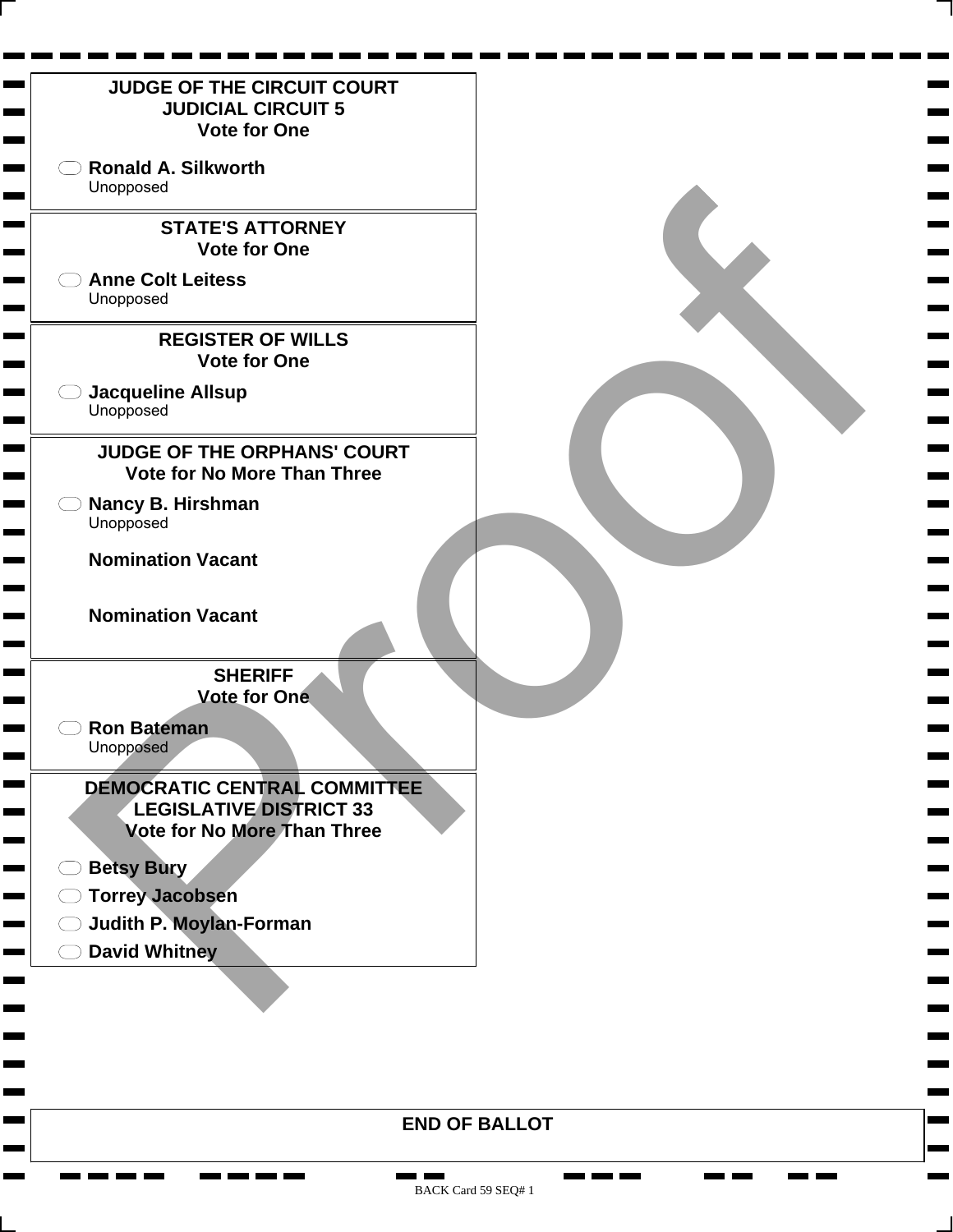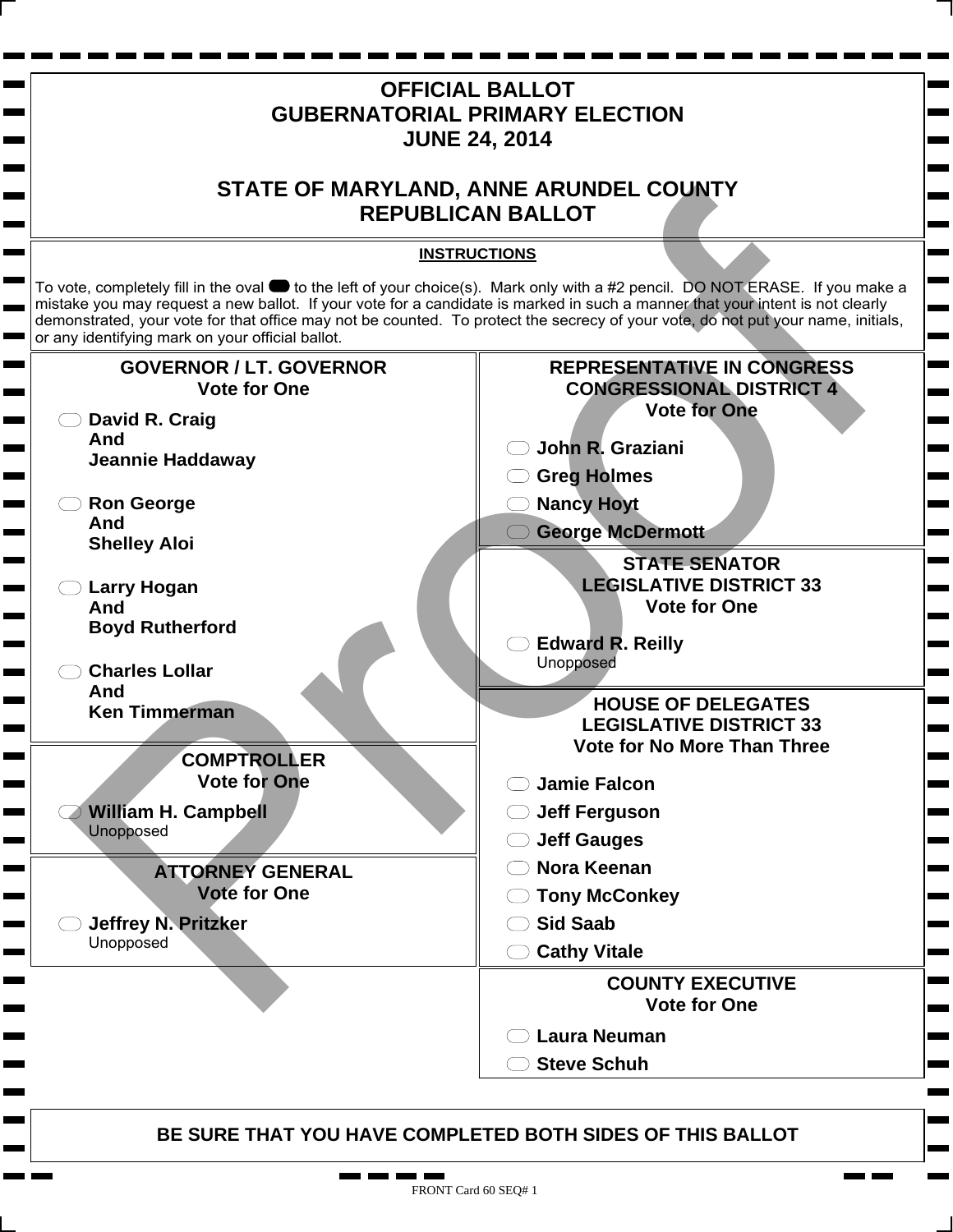| <b>COUNTY COUNCIL</b><br><b>COUNCILMANIC DISTRICT 7</b><br><b>Vote for One</b>        | <b>REPUBLICAN CENTRAL COMMITTEE</b><br><b>LEGISLATIVE DISTRICT 33</b><br><b>Vote for No More Than Three</b> |
|---------------------------------------------------------------------------------------|-------------------------------------------------------------------------------------------------------------|
| <b>Michelle Corkadel</b>                                                              | <b>Amalie Elizabeth Brandenburg</b>                                                                         |
| <b>Jerry Walker</b>                                                                   | <b>Andrew Counterman</b>                                                                                    |
| <b>JUDGE OF THE CIRCUIT COURT</b><br><b>JUDICIAL CIRCUIT 5</b><br><b>Vote for One</b> | Nora Keenan<br><b>Amy Leahy</b>                                                                             |
|                                                                                       | <b>Susan McConkey</b>                                                                                       |
| <b>Ronald A. Silkworth</b><br>Unopposed                                               | <b>Matt Pugh</b>                                                                                            |
|                                                                                       | <b>Anne Elizabeth Rutherford</b>                                                                            |
| <b>STATE'S ATTORNEY</b><br><b>Vote for One</b>                                        | <b>Charlotte Kingsley Weinstein</b>                                                                         |
|                                                                                       |                                                                                                             |
| <b>Wes Adams</b>                                                                      |                                                                                                             |
| <b>Richard Simmons</b>                                                                |                                                                                                             |
| <b>CLERK OF THE CIRCUIT COURT</b><br><b>Vote for One</b>                              |                                                                                                             |
| <b>Robert P. Duckworth</b>                                                            |                                                                                                             |
| <b>Gregory D. Mauchline</b>                                                           |                                                                                                             |
| <b>REGISTER OF WILLS</b><br><b>Vote for One</b>                                       |                                                                                                             |
| <b>Nancy Almgren</b>                                                                  |                                                                                                             |
| <b>Lauren M. Parker</b>                                                               |                                                                                                             |
| JUDGE OF THE ORPHANS' COURT<br><b>Vote for No More Than Three</b>                     |                                                                                                             |
| <b>Phyllis Balzer Beardmore</b>                                                       |                                                                                                             |
| <b>Rose Brooks</b>                                                                    |                                                                                                             |
| <b>Judith L. Duckett</b>                                                              |                                                                                                             |
| <b>Mike Jacobs</b>                                                                    |                                                                                                             |
| <b>Nancy C. Phelps</b>                                                                |                                                                                                             |
| Michael J. Ragland, Sr.                                                               |                                                                                                             |
| Alan Rzepkowski                                                                       |                                                                                                             |
| <b>Valerie Vollmers</b>                                                               |                                                                                                             |
| <b>SHERIFF</b><br><b>Vote for One</b>                                                 |                                                                                                             |
| Joseph James Delimater, III<br>Unopposed                                              |                                                                                                             |
|                                                                                       | <b>END OF BALLOT</b>                                                                                        |

 $\mathbf{r}$ ٠

> . . Ħ.

<u>n men men</u>

**Contract** 

**CONTRACTOR** 

**The Company Company** 

**CONTRACTOR** 

**Bearing Committee**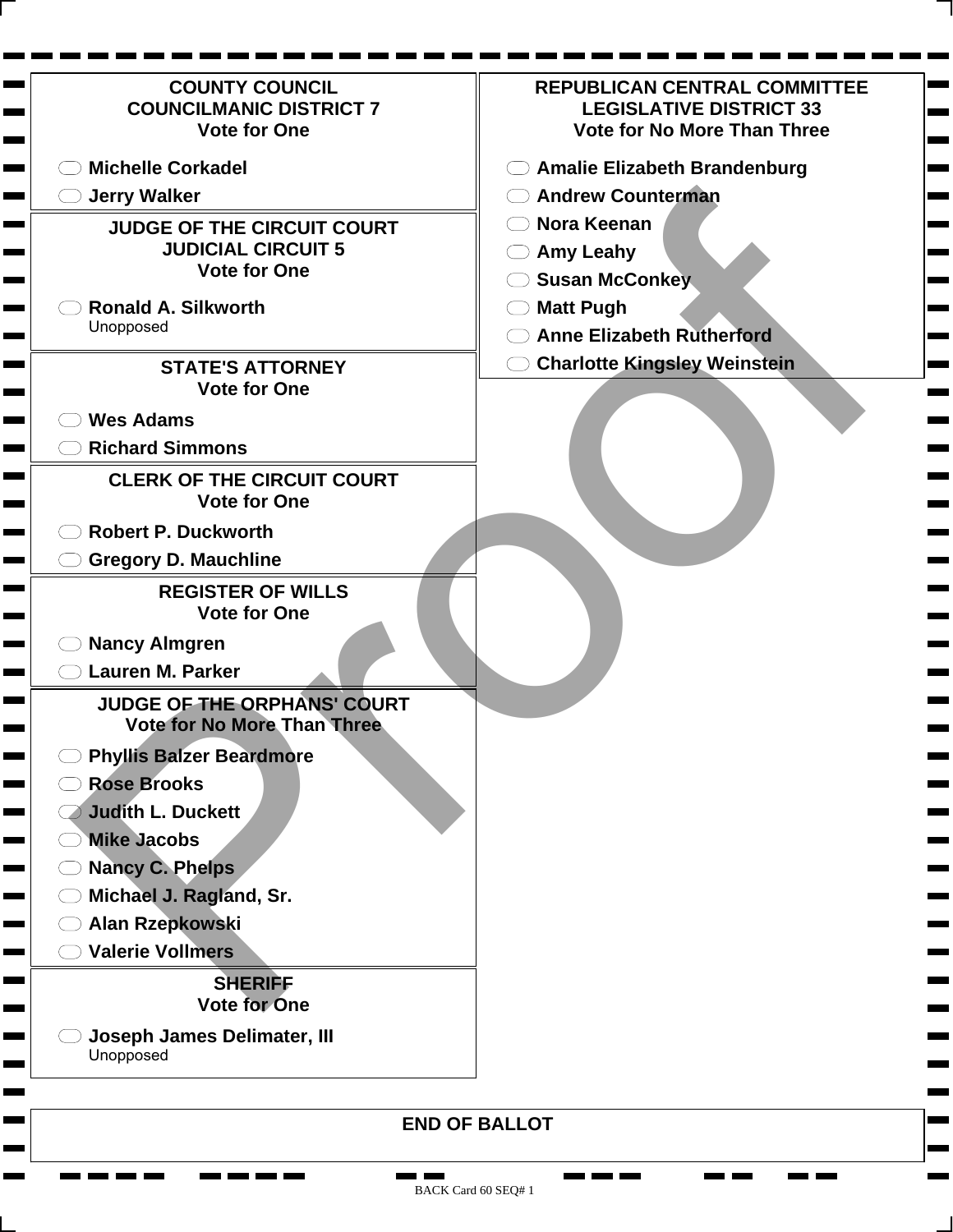

m n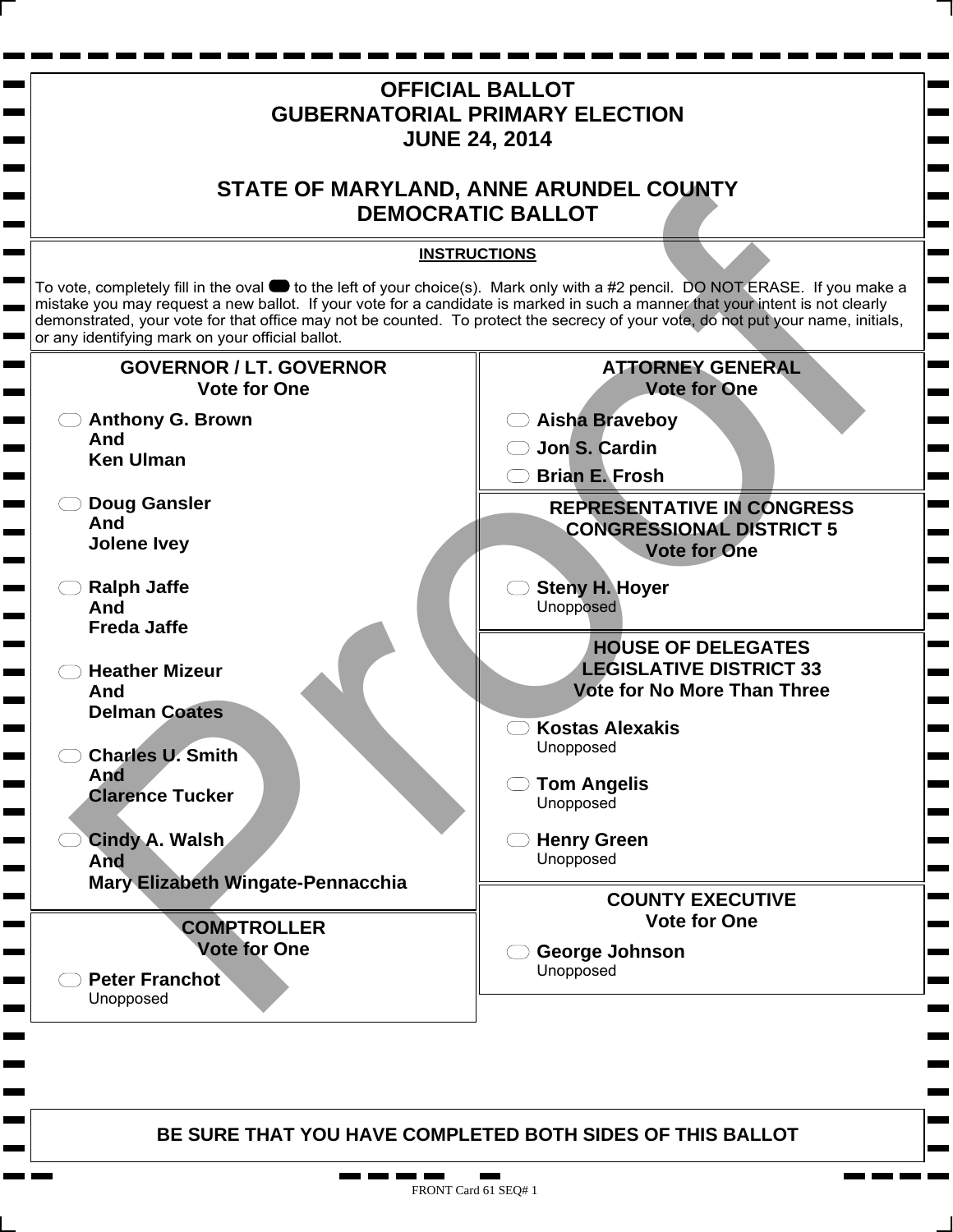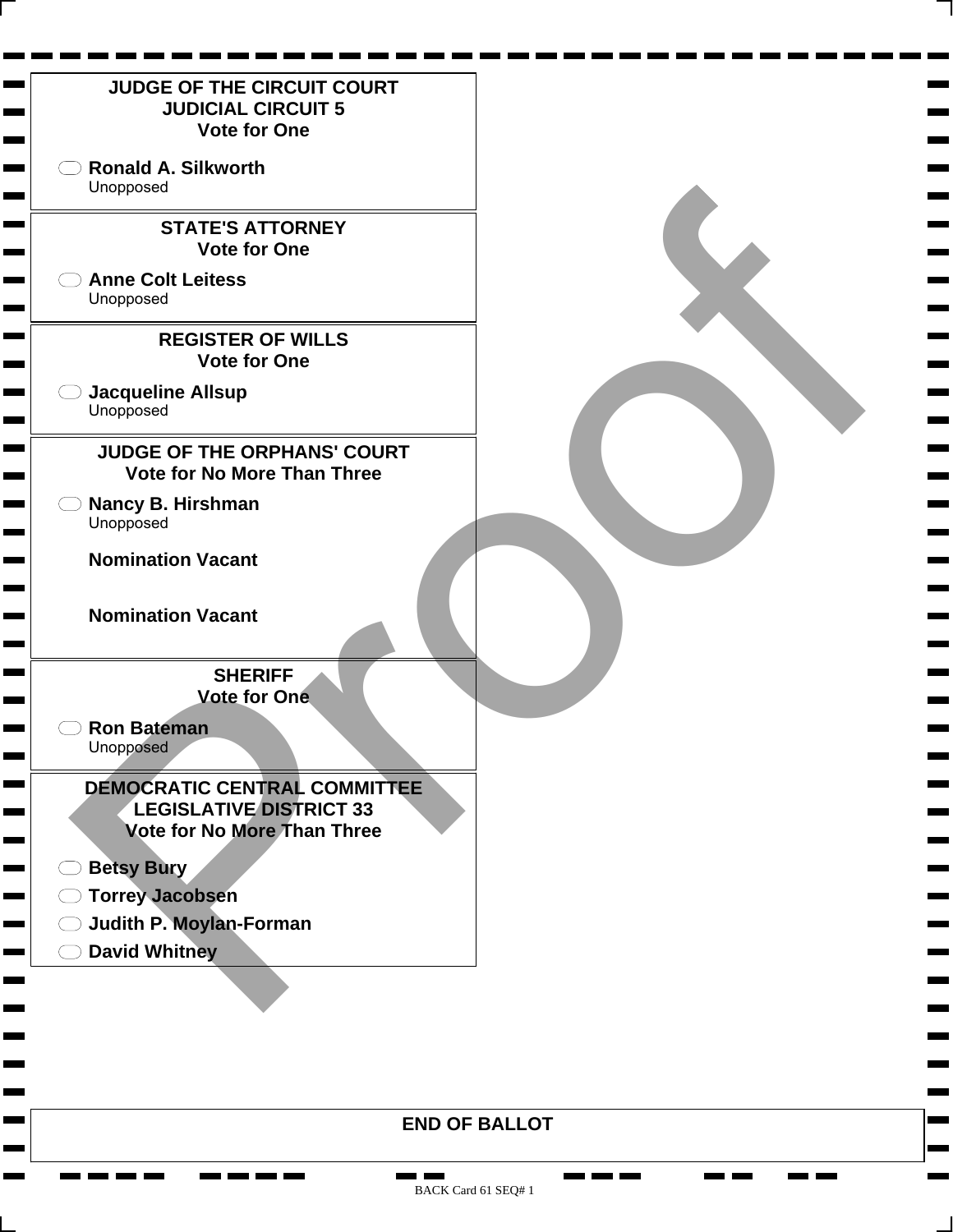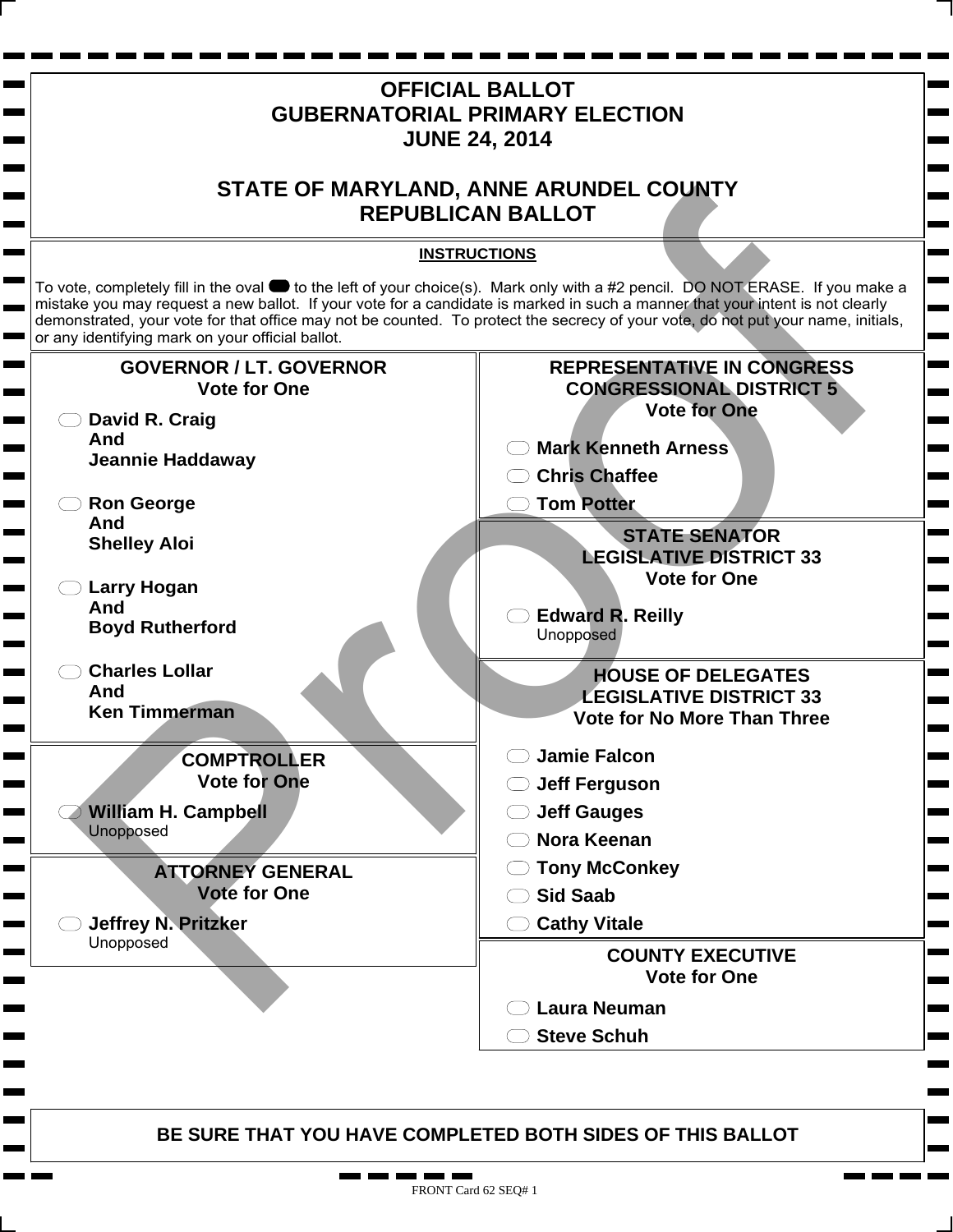| <b>COUNTY COUNCIL</b><br><b>COUNCILMANIC DISTRICT 7</b><br><b>Vote for One</b>        | <b>REPUBLICAN CENTRAL COMMITTEE</b><br><b>LEGISLATIVE DISTRICT 33</b><br><b>Vote for No More Than Three</b> |
|---------------------------------------------------------------------------------------|-------------------------------------------------------------------------------------------------------------|
| <b>Michelle Corkadel</b>                                                              | <b>Amalie Elizabeth Brandenburg</b>                                                                         |
| <b>Jerry Walker</b>                                                                   | <b>Andrew Counterman</b>                                                                                    |
| <b>JUDGE OF THE CIRCUIT COURT</b><br><b>JUDICIAL CIRCUIT 5</b><br><b>Vote for One</b> | Nora Keenan<br><b>Amy Leahy</b>                                                                             |
|                                                                                       | <b>Susan McConkey</b>                                                                                       |
| <b>Ronald A. Silkworth</b><br>Unopposed                                               | <b>Matt Pugh</b>                                                                                            |
|                                                                                       | <b>Anne Elizabeth Rutherford</b>                                                                            |
| <b>STATE'S ATTORNEY</b><br><b>Vote for One</b>                                        | <b>Charlotte Kingsley Weinstein</b>                                                                         |
|                                                                                       |                                                                                                             |
| <b>Wes Adams</b>                                                                      |                                                                                                             |
| <b>Richard Simmons</b>                                                                |                                                                                                             |
| <b>CLERK OF THE CIRCUIT COURT</b><br><b>Vote for One</b>                              |                                                                                                             |
| <b>Robert P. Duckworth</b>                                                            |                                                                                                             |
| <b>Gregory D. Mauchline</b>                                                           |                                                                                                             |
| <b>REGISTER OF WILLS</b><br><b>Vote for One</b>                                       |                                                                                                             |
| <b>Nancy Almgren</b>                                                                  |                                                                                                             |
| <b>Lauren M. Parker</b>                                                               |                                                                                                             |
| JUDGE OF THE ORPHANS' COURT<br><b>Vote for No More Than Three</b>                     |                                                                                                             |
| <b>Phyllis Balzer Beardmore</b>                                                       |                                                                                                             |
| <b>Rose Brooks</b>                                                                    |                                                                                                             |
| <b>Judith L. Duckett</b>                                                              |                                                                                                             |
| <b>Mike Jacobs</b>                                                                    |                                                                                                             |
| <b>Nancy C. Phelps</b>                                                                |                                                                                                             |
| Michael J. Ragland, Sr.                                                               |                                                                                                             |
| Alan Rzepkowski                                                                       |                                                                                                             |
| <b>Valerie Vollmers</b>                                                               |                                                                                                             |
| <b>SHERIFF</b><br><b>Vote for One</b>                                                 |                                                                                                             |
| Joseph James Delimater, III<br>Unopposed                                              |                                                                                                             |
|                                                                                       | <b>END OF BALLOT</b>                                                                                        |

 $\mathbf{r}$ ٠

г

**The Contract of the Contract of the Contract of the Contract of the Contract of the Contract of the Contract o** Ħ. n ben ben i

п ٠ **CONTRACTOR** 

**The Company Company** 

<u>na m</u>

**CONTRACTOR**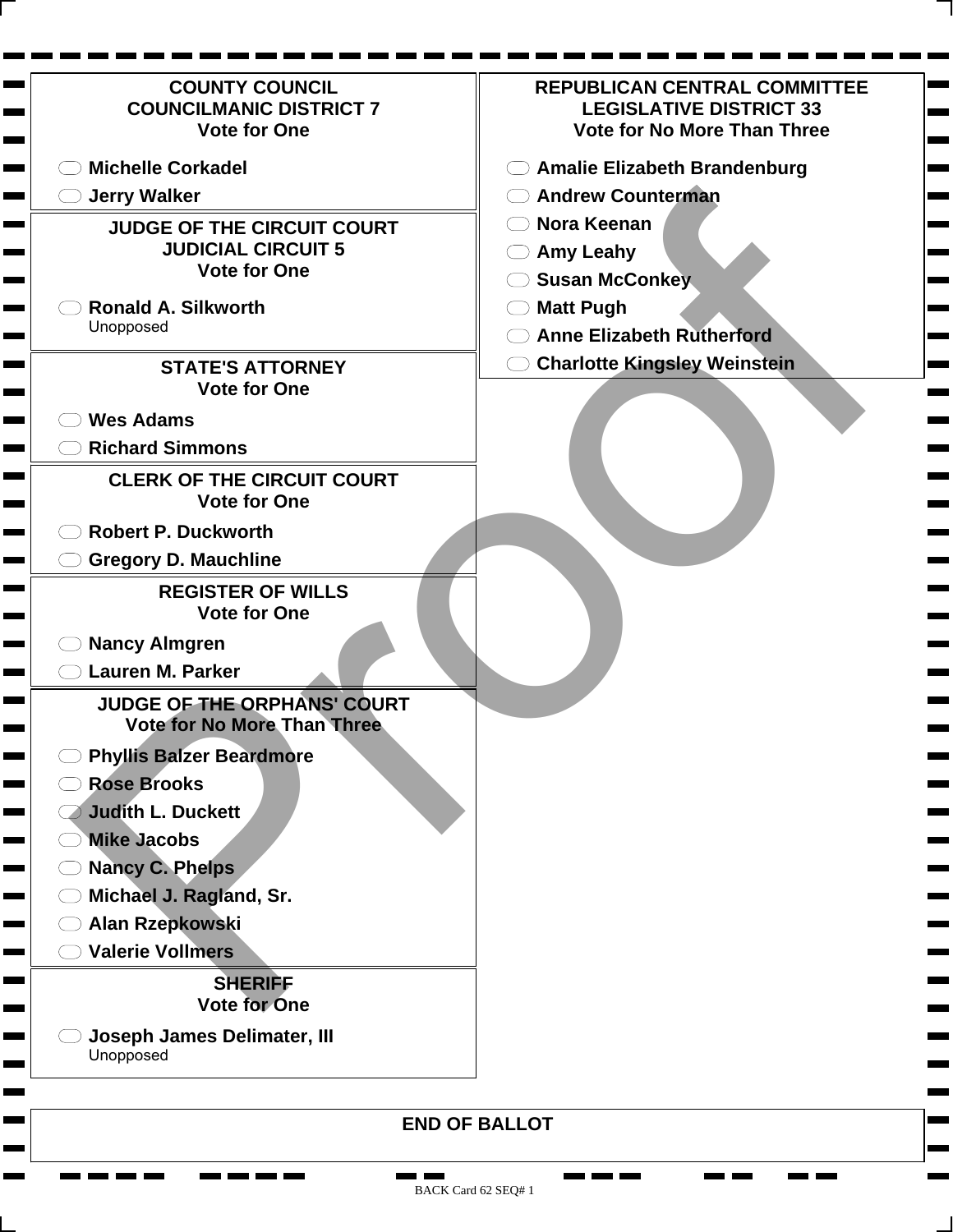

m n п.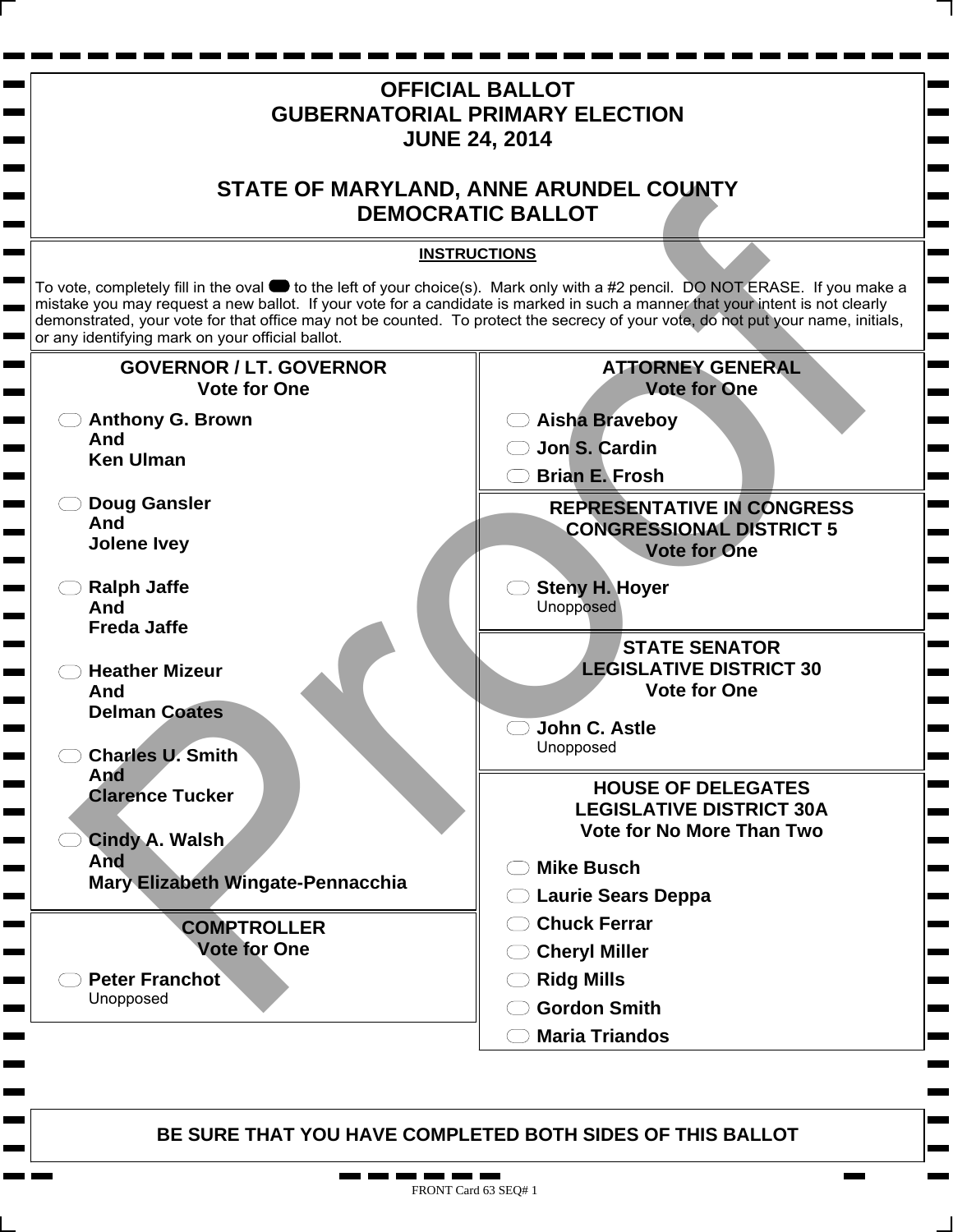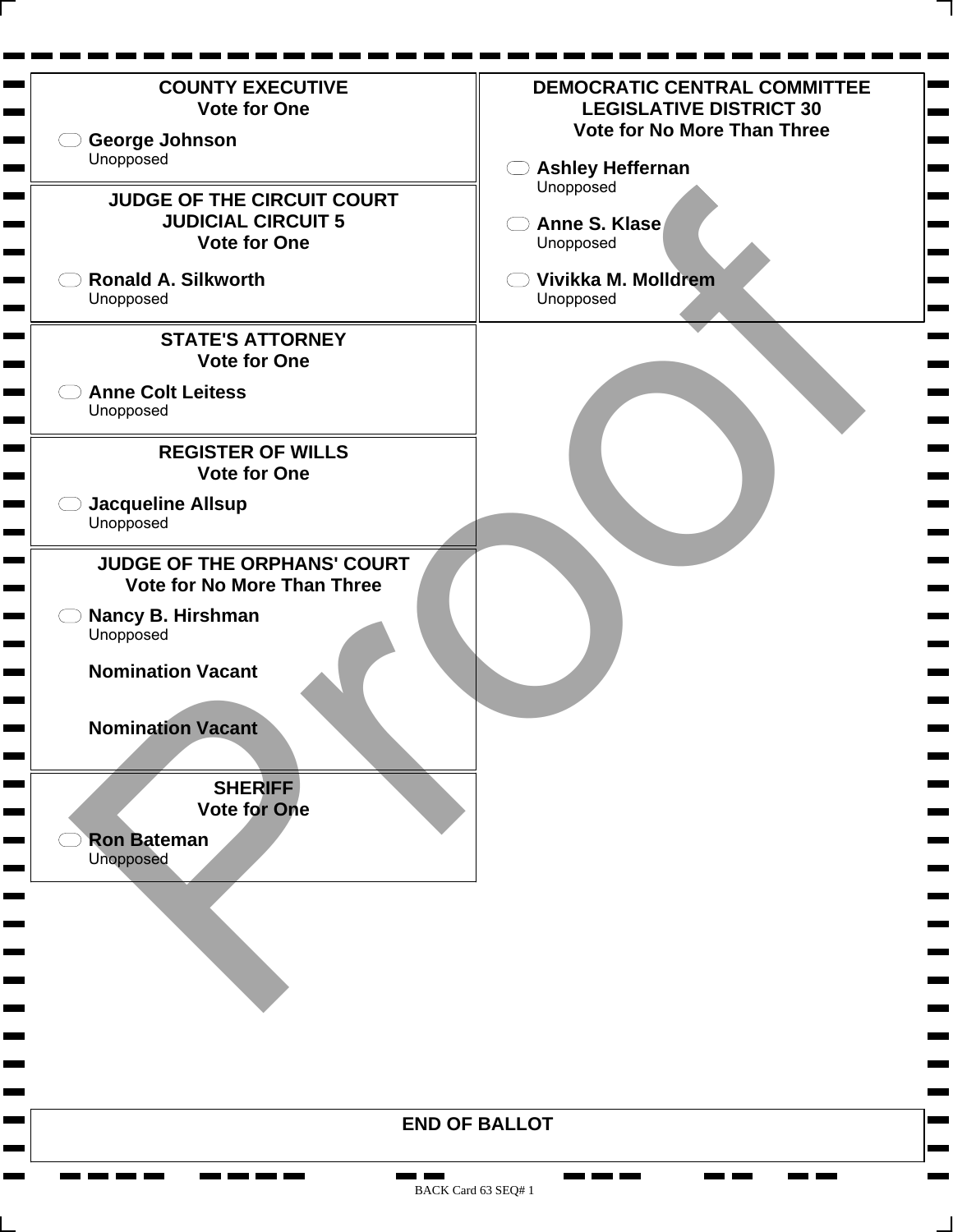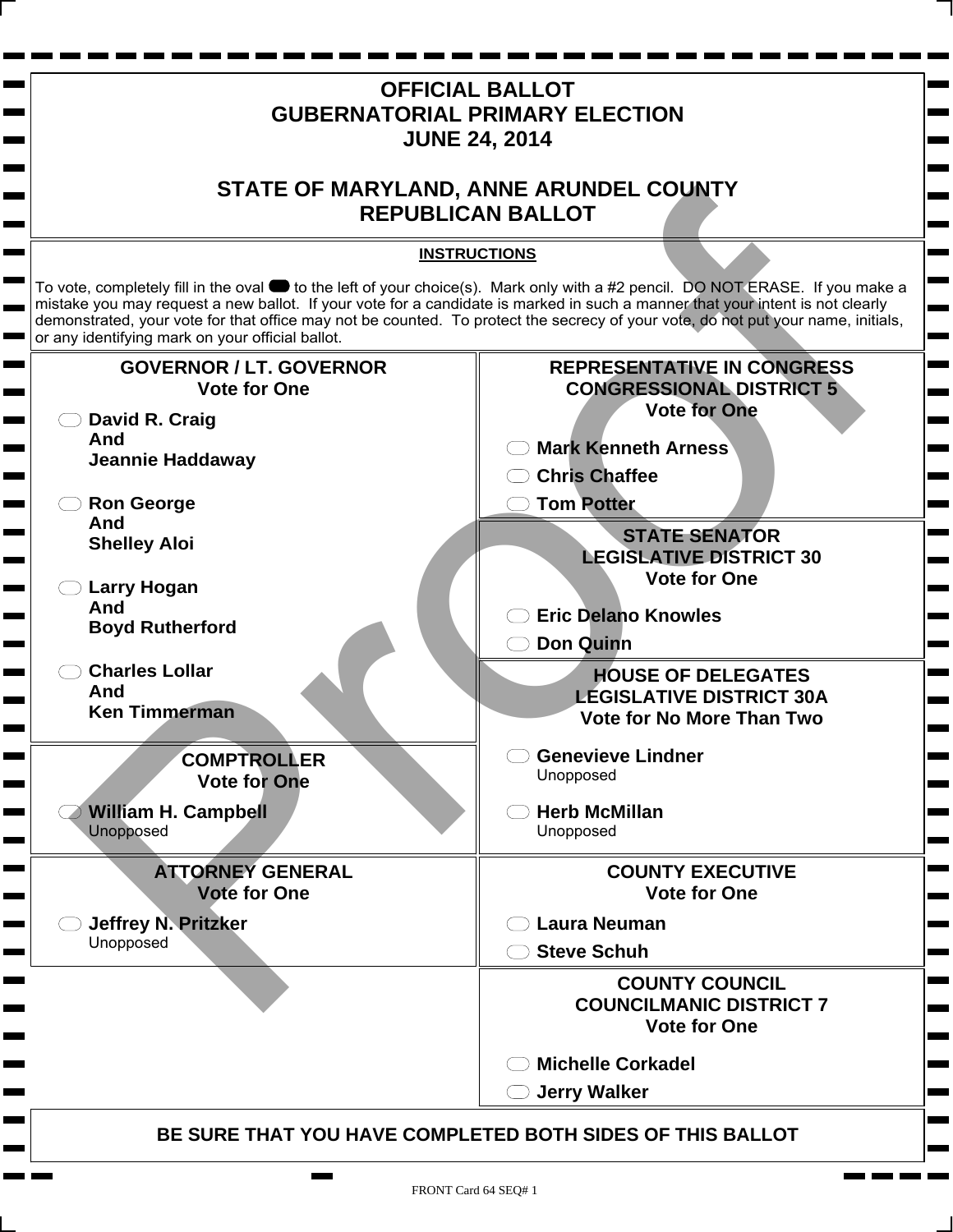| <b>JUDGE OF THE CIRCUIT COURT</b><br><b>JUDICIAL CIRCUIT 5</b><br><b>Vote for One</b>                                                                                                                                                                                                                                                                                                                                                           | <b>REPUBLICAN CENTRAL COMMITTEE</b><br><b>LEGISLATIVE DISTRICT 30</b><br><b>Vote for No More Than Three</b> |
|-------------------------------------------------------------------------------------------------------------------------------------------------------------------------------------------------------------------------------------------------------------------------------------------------------------------------------------------------------------------------------------------------------------------------------------------------|-------------------------------------------------------------------------------------------------------------|
| <b>Ronald A. Silkworth</b>                                                                                                                                                                                                                                                                                                                                                                                                                      | <b>James Appel</b>                                                                                          |
| Unopposed                                                                                                                                                                                                                                                                                                                                                                                                                                       | <b>Marty Farrell</b>                                                                                        |
| <b>STATE'S ATTORNEY</b>                                                                                                                                                                                                                                                                                                                                                                                                                         | <b>Kemp W. Hammond</b>                                                                                      |
| <b>Vote for One</b>                                                                                                                                                                                                                                                                                                                                                                                                                             | <b>Gregory D. Mauchline</b>                                                                                 |
| <b>Wes Adams</b>                                                                                                                                                                                                                                                                                                                                                                                                                                | <b>Don Quinn</b>                                                                                            |
| <b>Richard Simmons</b>                                                                                                                                                                                                                                                                                                                                                                                                                          |                                                                                                             |
|                                                                                                                                                                                                                                                                                                                                                                                                                                                 |                                                                                                             |
| <b>CLERK OF THE CIRCUIT COURT</b><br><b>Vote for One</b>                                                                                                                                                                                                                                                                                                                                                                                        |                                                                                                             |
| <b>Robert P. Duckworth</b>                                                                                                                                                                                                                                                                                                                                                                                                                      |                                                                                                             |
| <b>Gregory D. Mauchline</b>                                                                                                                                                                                                                                                                                                                                                                                                                     |                                                                                                             |
| <b>REGISTER OF WILLS</b>                                                                                                                                                                                                                                                                                                                                                                                                                        |                                                                                                             |
| <b>Vote for One</b>                                                                                                                                                                                                                                                                                                                                                                                                                             |                                                                                                             |
| <b>Nancy Almgren</b><br><b>Contract Contract</b>                                                                                                                                                                                                                                                                                                                                                                                                |                                                                                                             |
| <b>Lauren M. Parker</b>                                                                                                                                                                                                                                                                                                                                                                                                                         |                                                                                                             |
| <b>JUDGE OF THE ORPHANS' COURT</b><br><b>Vote for No More Than Three</b><br><b>Phyllis Balzer Beardmore</b><br><u> Linda k</u><br><b>Rose Brooks</b><br><b>Judith L. Duckett</b><br><b>Mike Jacobs</b><br><b>Nancy C. Phelps</b><br>Michael J. Ragland, Sr.<br><b>Alan Rzepkowski</b><br><b>Valerie Vollmers</b><br><b>Contract Contract</b><br><b>SHERIFF</b><br><b>Vote for One</b><br><b>Joseph James Delimater, III</b><br><b>Unopposed</b> |                                                                                                             |
|                                                                                                                                                                                                                                                                                                                                                                                                                                                 |                                                                                                             |
|                                                                                                                                                                                                                                                                                                                                                                                                                                                 |                                                                                                             |
|                                                                                                                                                                                                                                                                                                                                                                                                                                                 |                                                                                                             |
|                                                                                                                                                                                                                                                                                                                                                                                                                                                 | <b>END OF BALLOT</b>                                                                                        |

BACK Card 64 SEQ# 1

**The Company Company** 

**CONTRACTOR** 

**Contract Contract** 

**The Second** 

**The Second** 

<u>and in the fir</u>

۰

<u>ran kan kan kan</u>

**COLOR** 

**COL**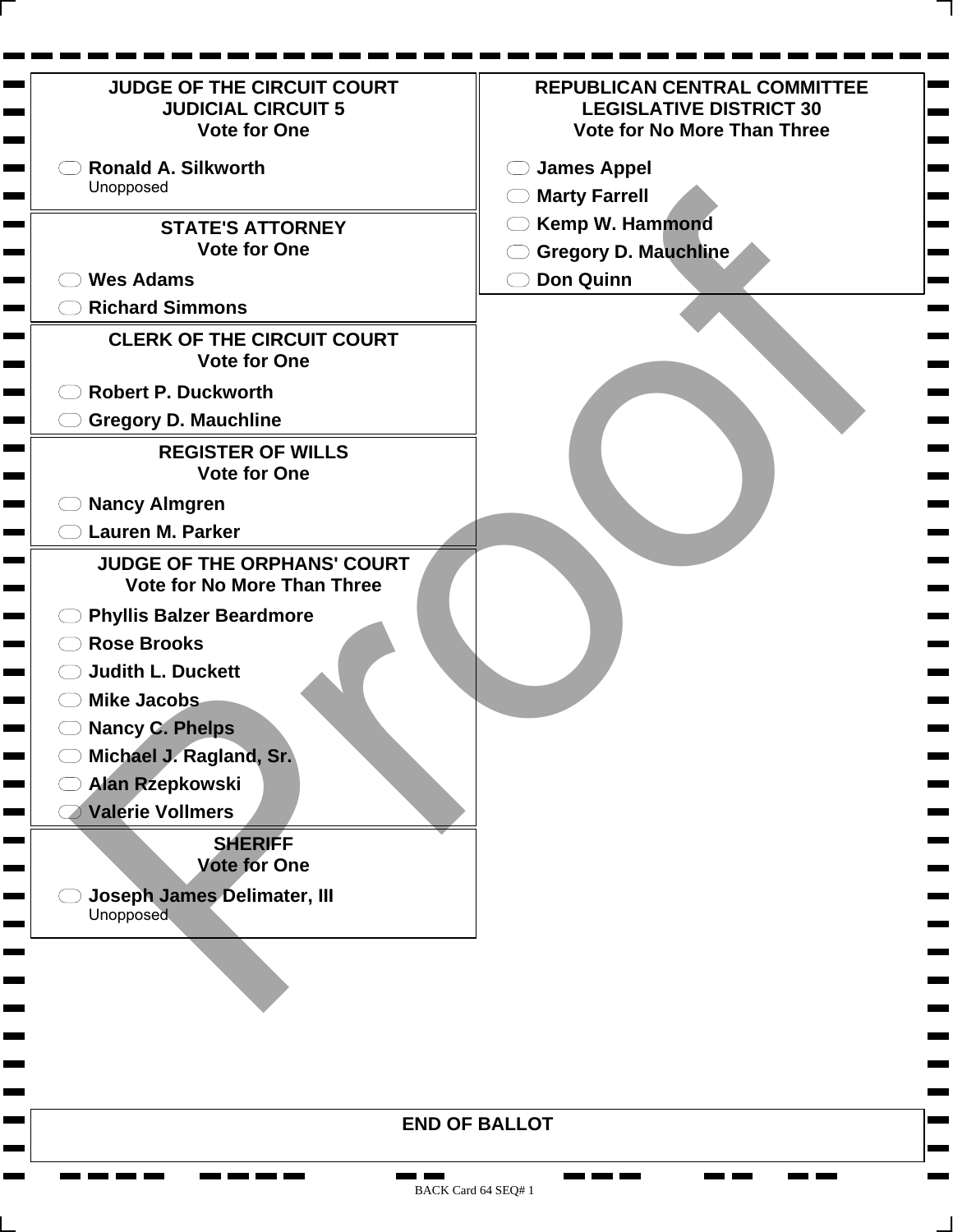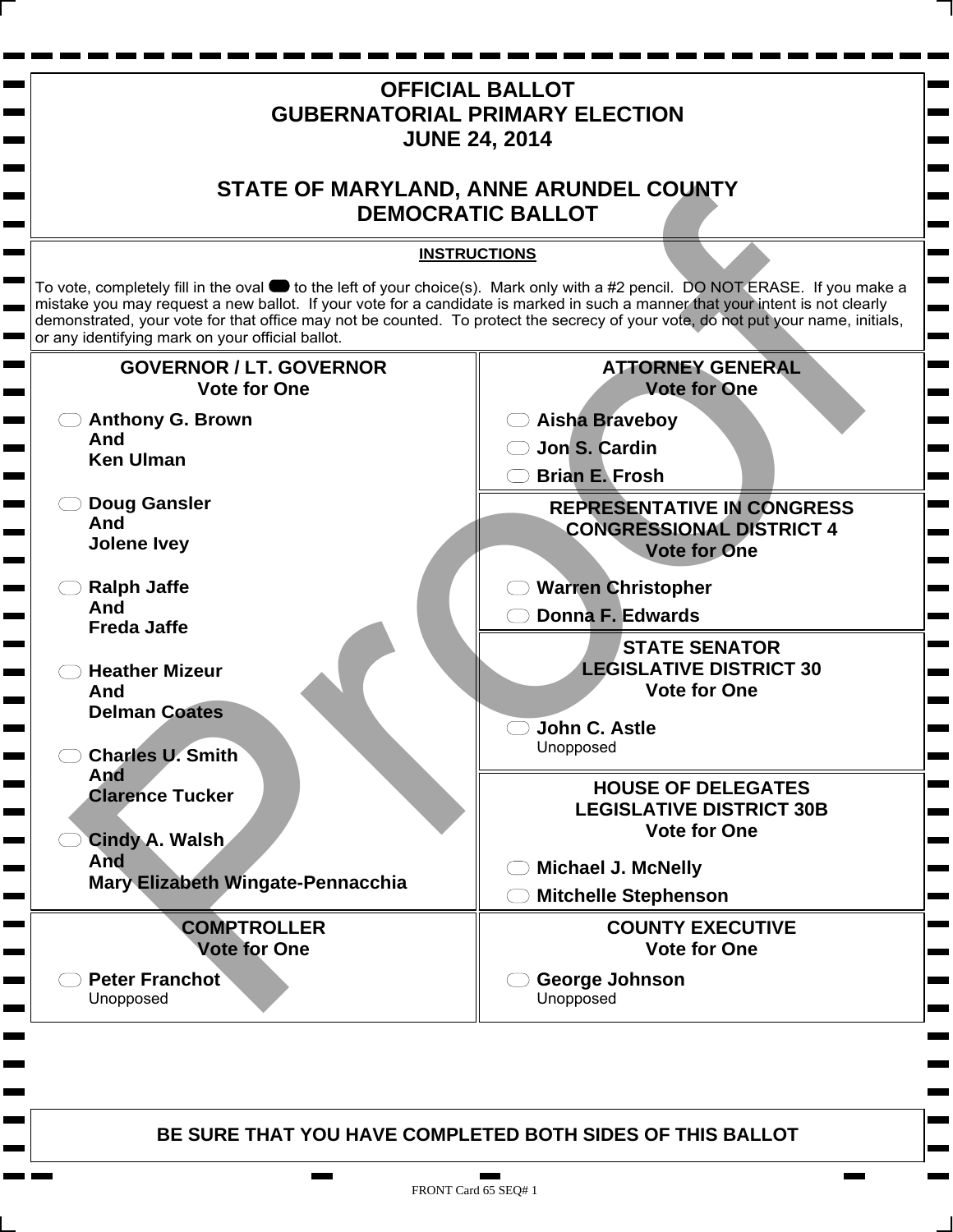

**The Co** 

- 1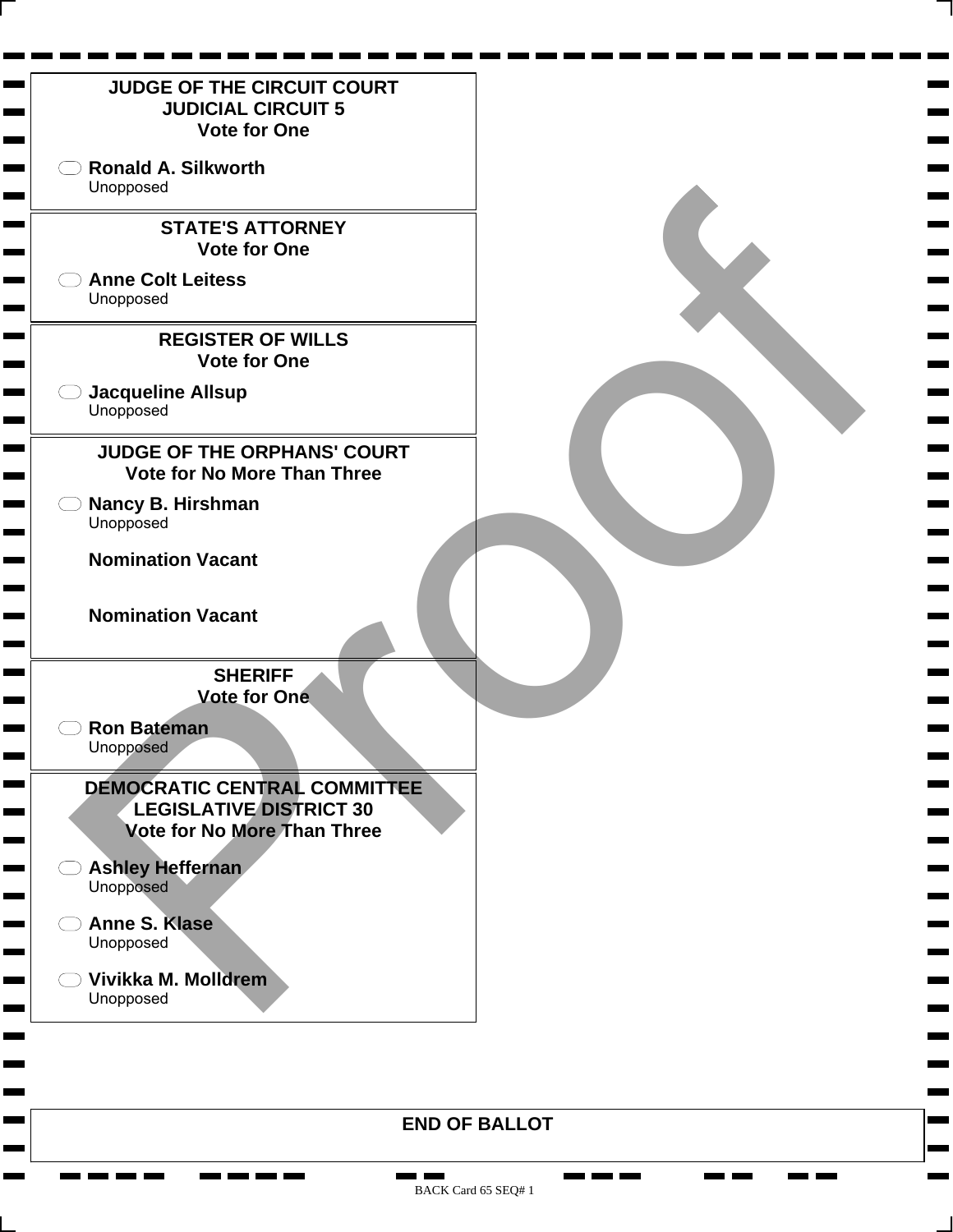